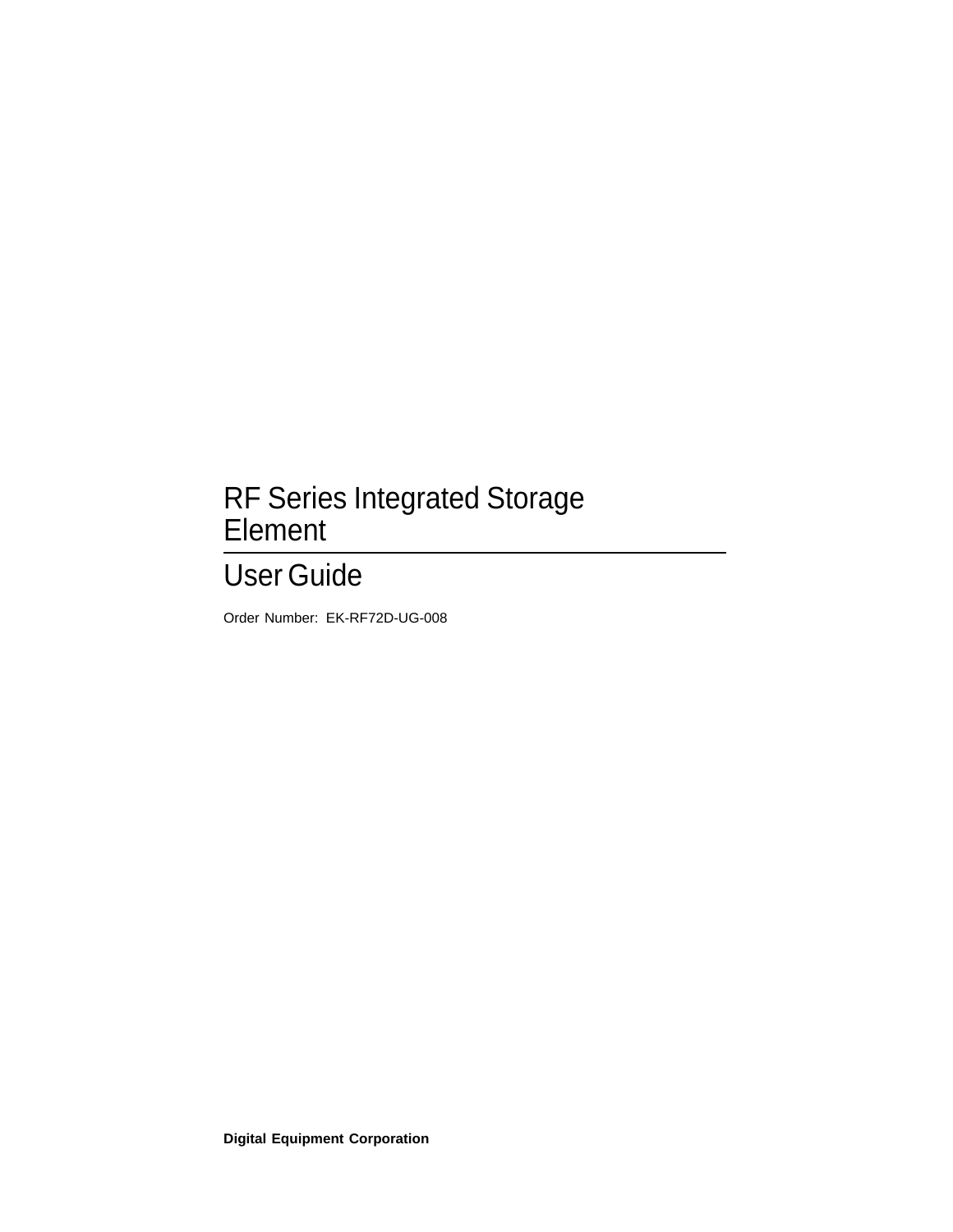#### **April 1993**

The information in this document is subject to change without notice and should not be construed as a commitment by Digital Equipment Corporation. Digital Equipment Corporation assumes no responsibility for any errors that may appear in this document.

No responsibility is assumed for the use or reliability of software on equipment that is not supplied by Digital Equipment Corporation or its affiliated companies.

Restricted Rights: Use, duplication, or disclosure by the U.S. Government is subject to restrictions as set forth in subparagraph (c)(1)(ii) of the Rights in Technical Data and Computer Software clause at DFARS 252.227-7013.

© Digital Equipment Corporation 1993.

All Rights Reserved. Printed in U.S.A.

The following are trademarks of Digital Equipment Corporation: BASIC, DEC, DECmailer, DECservice, DSA, MicroVAX, MSCP, Q–bus, SERVICenter, VAX, VAXsimPLUS, VMS, and the DIGITAL logo.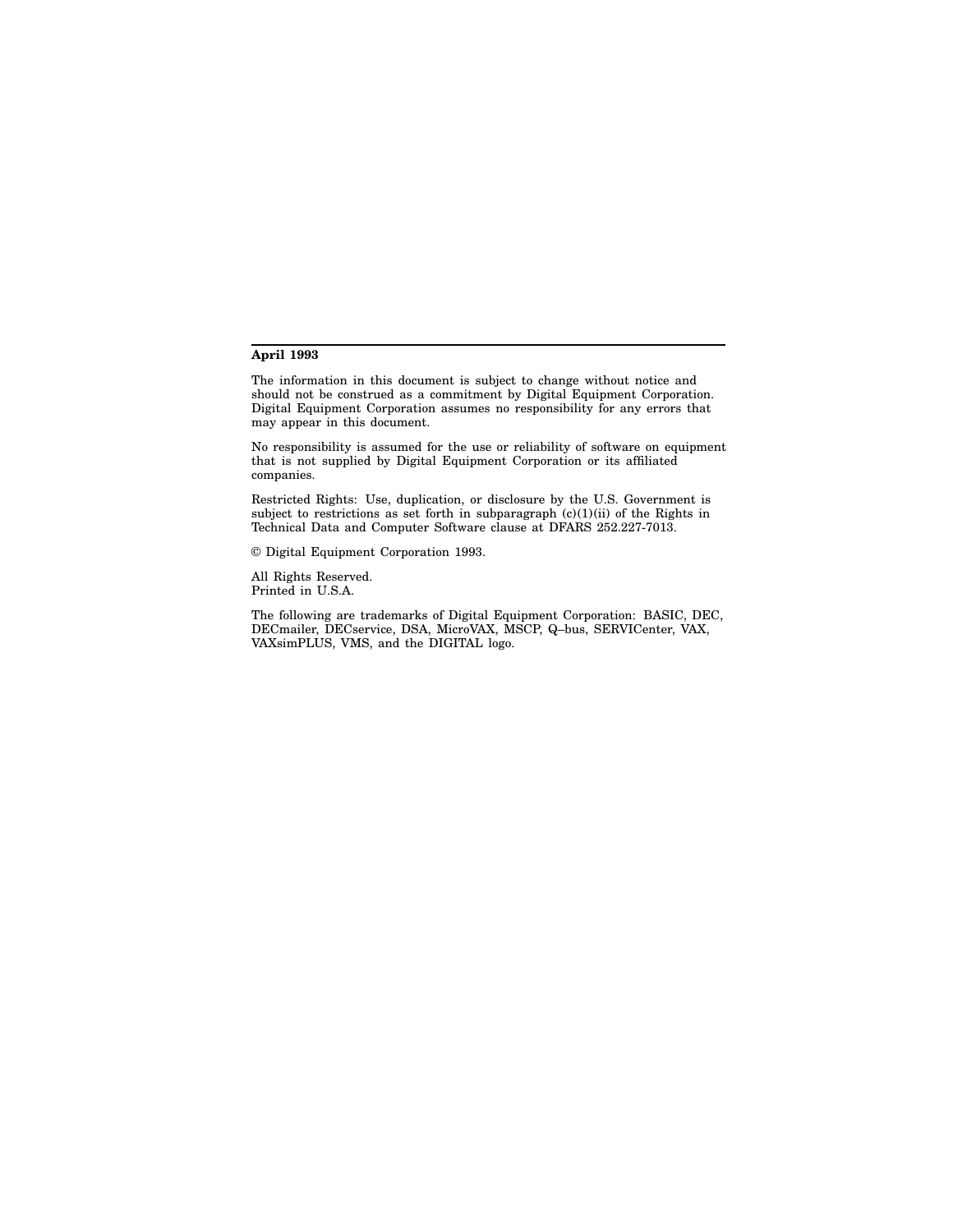# **Contents**

| 1 | <b>General Information</b>                                                                |          |
|---|-------------------------------------------------------------------------------------------|----------|
|   |                                                                                           | $1 - 1$  |
|   | In this Chapter $\dots \dots \dots \dots \dots \dots \dots \dots \dots \dots \dots \dots$ | $1 - 1$  |
|   |                                                                                           | $1 - 1$  |
|   |                                                                                           | $1 - 2$  |
|   |                                                                                           | $1 - 2$  |
|   | RF31/31F Description                                                                      | $1 - 3$  |
|   | RF35/RF31T and RF36 Description                                                           | $1 - 4$  |
|   | RF72, RF73, and RF74 Description                                                          | $1 - 5$  |
|   | Performance Features                                                                      | $1 - 6$  |
|   | RF31/31F ISE Specifications                                                               | $1 - 7$  |
|   |                                                                                           | $1 - 7$  |
|   | Performance Specifications                                                                | $1 - 7$  |
|   | Current and Power Consumption                                                             | $1 - 8$  |
|   | Media Specifications                                                                      | $1 - 8$  |
|   |                                                                                           | $1 - 9$  |
|   | RF35/RF31T ISE Specifications                                                             | $1 - 10$ |
|   |                                                                                           | $1 - 10$ |
|   | Performance Specifications                                                                | $1 - 10$ |
|   | Current and Power Consumption                                                             | $1 - 11$ |
|   | Media Specifications                                                                      | $1 - 11$ |
|   |                                                                                           | $1 - 12$ |
|   |                                                                                           | $1 - 14$ |
|   |                                                                                           | $1 - 14$ |
|   | Performance Specifications                                                                | $1 - 14$ |
|   | Current and Power Consumption                                                             | $1 - 15$ |
|   |                                                                                           | $1 - 15$ |
|   |                                                                                           | $1 - 16$ |
|   |                                                                                           | $1 - 18$ |
|   |                                                                                           | $1 - 18$ |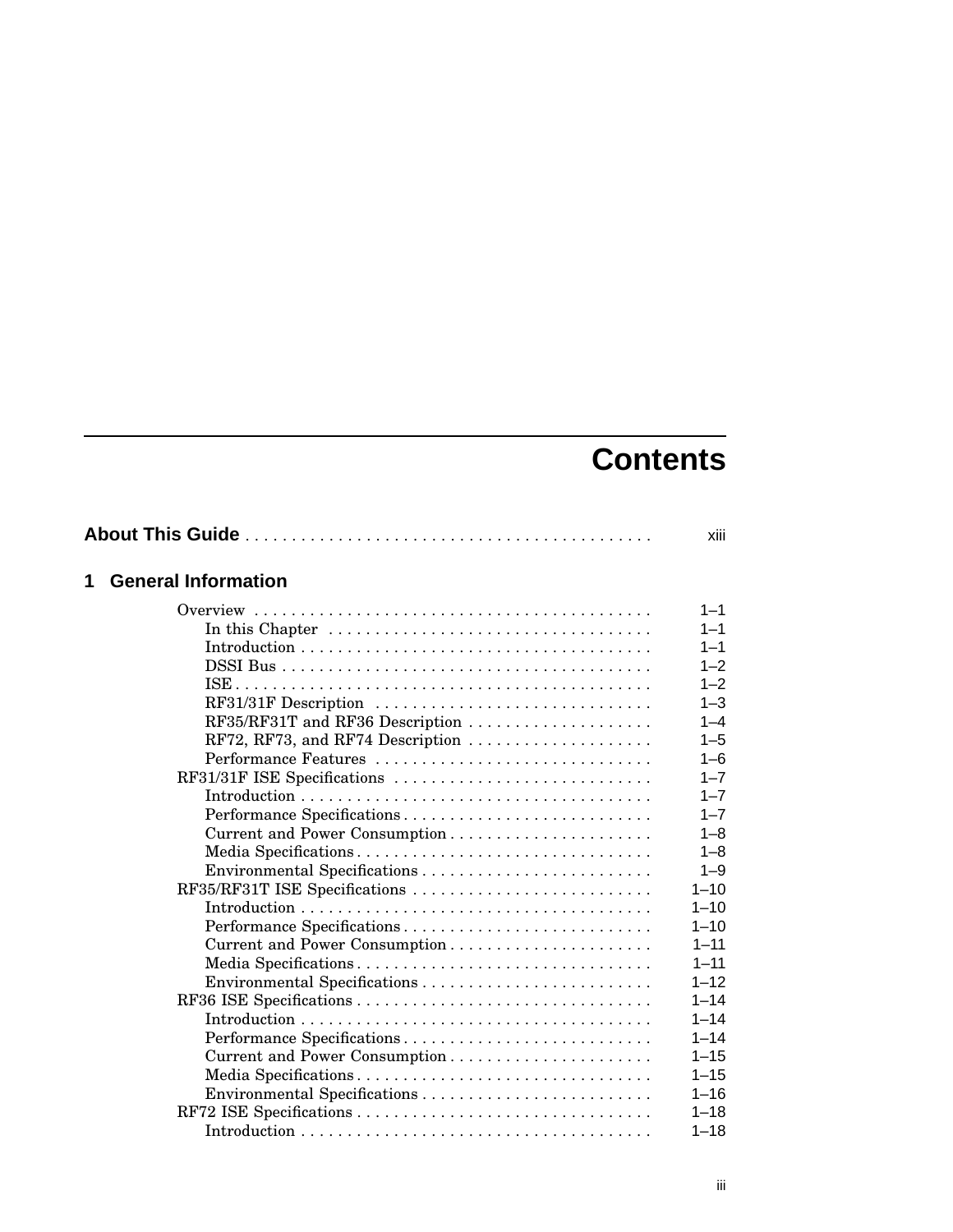| Performance Specifications    | $1 - 18$ |
|-------------------------------|----------|
| Current and Power Consumption | $1 - 19$ |
| Media Specifications          | $1 - 19$ |
|                               | $1 - 20$ |
|                               | $1 - 21$ |
|                               | $1 - 21$ |
| Performance Specifications    | $1 - 21$ |
| Current and Power Consumption | $1 - 22$ |
| Media Specifications          | $1 - 22$ |
|                               | $1 - 23$ |
|                               | $1 - 24$ |
|                               | $1 - 24$ |
| Performance Specifications    | $1 - 24$ |
| Current and Power Consumption | $1 - 25$ |
|                               | $1 - 25$ |
|                               | $1 - 26$ |

## **2 Theory of Operation**

|                                                                                           | $2 - 1$  |
|-------------------------------------------------------------------------------------------|----------|
| In this Chapter $\dots \dots \dots \dots \dots \dots \dots \dots \dots \dots \dots \dots$ | $2 - 1$  |
|                                                                                           | $2 - 1$  |
|                                                                                           | $2 - 2$  |
|                                                                                           | $2 - 3$  |
| RF3x/RF7x Comparison                                                                      | $2 - 4$  |
|                                                                                           | $2 - 5$  |
|                                                                                           | $2 - 5$  |
|                                                                                           | $2 - 7$  |
|                                                                                           | $2 - 9$  |
| Drive Module Electronics                                                                  | $2 - 9$  |
| Divided Area Functions                                                                    | $2 - 11$ |
|                                                                                           | $2 - 12$ |
|                                                                                           | $2 - 13$ |
|                                                                                           | $2 - 14$ |
|                                                                                           | $2 - 15$ |
|                                                                                           | $2 - 16$ |
|                                                                                           | $2 - 17$ |
|                                                                                           | $2 - 17$ |
|                                                                                           | $2 - 18$ |
|                                                                                           | $2 - 18$ |
| STATUS THREADS Command                                                                    | $2 - 18$ |
| Thread Interfaces                                                                         | $2 - 19$ |
| Communication Services                                                                    | $2 - 19$ |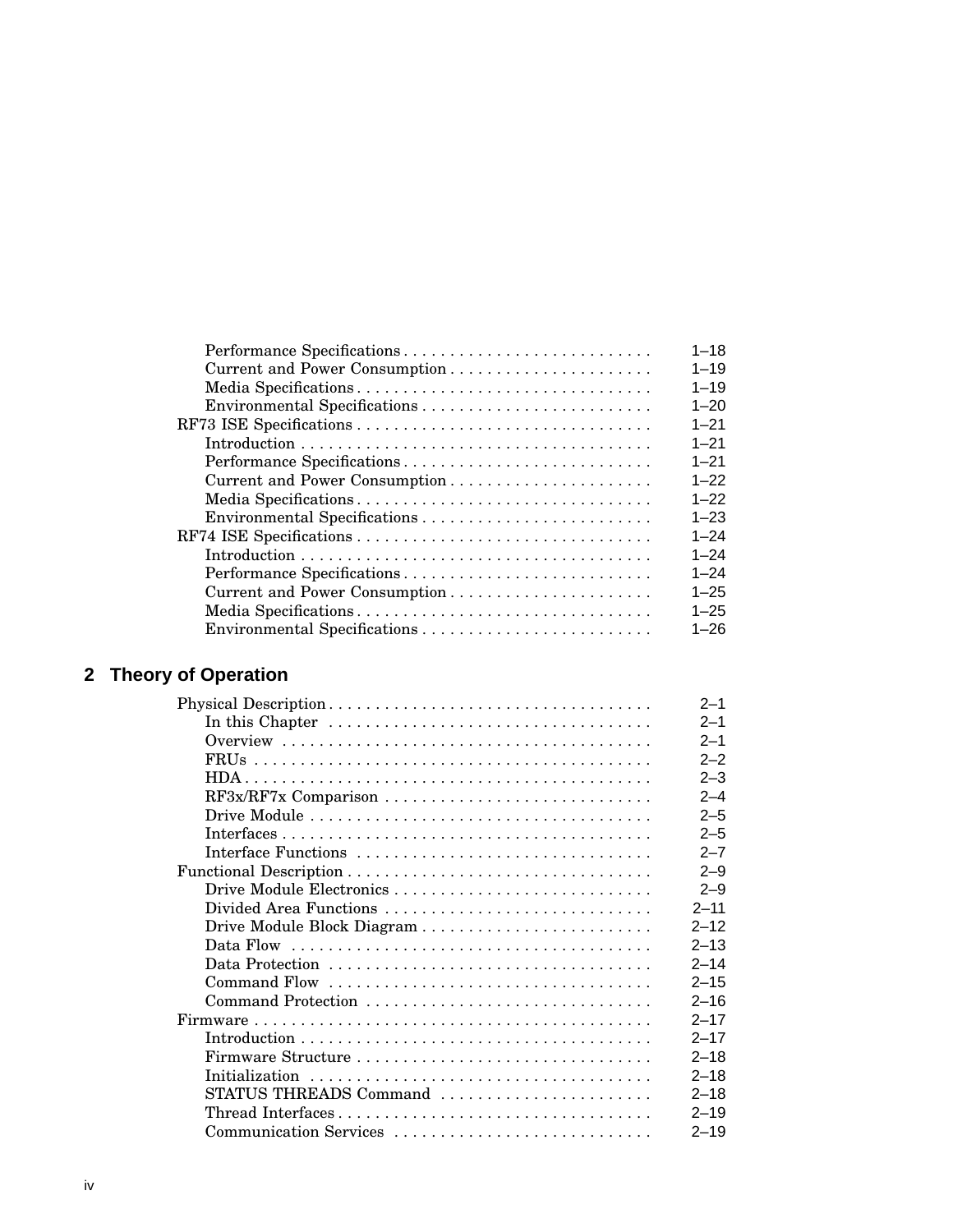|                                     | $2 - 19$ |
|-------------------------------------|----------|
|                                     | $2 - 20$ |
|                                     | $2 - 21$ |
| Request Fragmentation               | $2 - 21$ |
| Example Fragmentation               | $2 - 21$ |
|                                     | $2 - 22$ |
|                                     | $2 - 22$ |
| Sector Format and Error Handling    | $2 - 23$ |
|                                     | $2 - 23$ |
| Disk Sector Format                  | $2 - 23$ |
| Sector Header Process               | $2 - 24$ |
| R/W Portion of Block                | $2 - 25$ |
|                                     | $2 - 25$ |
|                                     | $2 - 25$ |
|                                     | $2 - 25$ |
|                                     | $2 - 25$ |
| Head and Track Scatter Compensation | $2 - 26$ |
| LTN0 Track Reference Point          | $2 - 27$ |
| Diagnostics and Utilities           | $2 - 28$ |
|                                     | $2 - 28$ |
|                                     | $2 - 28$ |
|                                     | $2 - 28$ |
|                                     | $2 - 29$ |
|                                     | $2 - 29$ |
|                                     | $2 - 29$ |
| Diagnostic and Utility Programs     | $2 - 31$ |
| Program Descriptions                | $2 - 32$ |
|                                     | $2 - 33$ |
| Detecting Errors Using PARAMS       | $2 - 34$ |
|                                     | $2 - 34$ |
|                                     | $2 - 34$ |
|                                     | $2 - 35$ |
|                                     | $2 - 35$ |
|                                     | $2 - 36$ |
|                                     | $2 - 36$ |
| MSCP Error Logs                     | $2 - 36$ |
|                                     | $2 - 36$ |
| Soft Errors not Reported            | $2 - 37$ |
|                                     |          |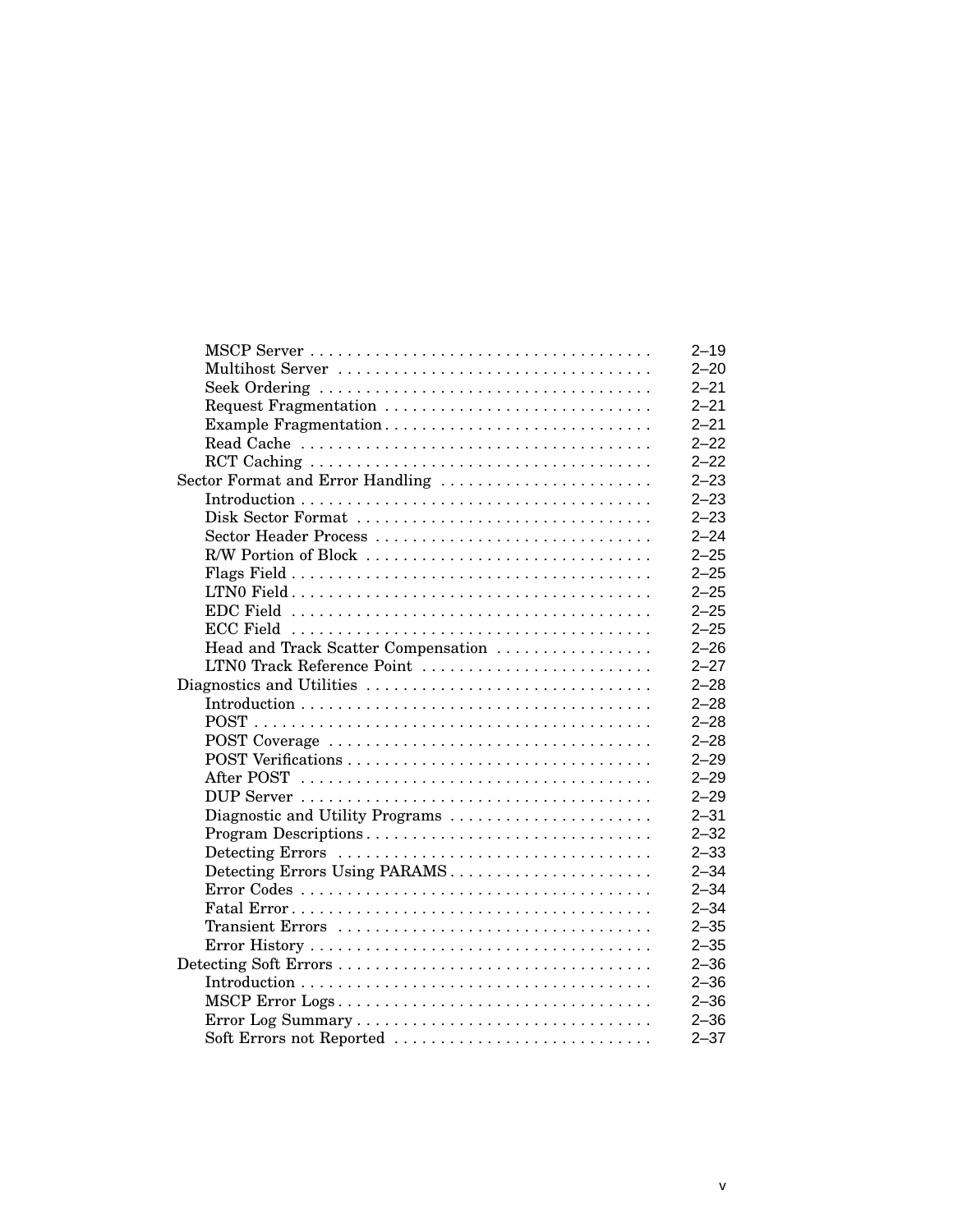#### **3 Controls and Indicators**

|                                                                                           | $3 - 1$  |
|-------------------------------------------------------------------------------------------|----------|
| In this Chapter $\dots \dots \dots \dots \dots \dots \dots \dots \dots \dots \dots \dots$ | $3 - 1$  |
|                                                                                           | $3 - 1$  |
| BA200 Series Controls and Indicators                                                      | $3 - 2$  |
|                                                                                           | $3 - 2$  |
|                                                                                           | $3 - 3$  |
|                                                                                           | $3 - 4$  |
| BA400 Series Controls and Indicators                                                      | $3 - 5$  |
|                                                                                           | $3 - 5$  |
| Control and Indicator Functions                                                           | $3 - 6$  |
| RF35/RF31T and RF36 Write-Protection                                                      | $3 - 7$  |
| SF7x Enclosure Controls and Indicators                                                    | $3 - 13$ |
|                                                                                           | $3 - 13$ |
| Control and Indicator Functions                                                           | $3 - 14$ |
| Changing the DSSI Node ID Plugs (BA200 and BA400 Series                                   |          |
|                                                                                           | $3 - 15$ |
|                                                                                           | $3 - 15$ |
|                                                                                           | $3 - 15$ |
|                                                                                           | $3 - 15$ |
|                                                                                           | $3 - 15$ |
| ISE Controls and Indicators                                                               | $3 - 16$ |
|                                                                                           | $3 - 16$ |
| Assigning DSSI Node ID                                                                    | $3 - 19$ |
| Drive Module LEDs                                                                         | $3 - 20$ |

## **4 Local Programs**

| Accessing Local Programs                                                                  | 4-1     |
|-------------------------------------------------------------------------------------------|---------|
| In this Chapter $\dots \dots \dots \dots \dots \dots \dots \dots \dots \dots \dots \dots$ | 4-1     |
|                                                                                           | 4-1     |
|                                                                                           | $4 - 3$ |
| Using Console Commands                                                                    | 4–4     |
|                                                                                           | 4–4     |
|                                                                                           | 4–5     |
|                                                                                           | 4–6     |
|                                                                                           | 4–7     |
|                                                                                           | $4 - 7$ |
|                                                                                           | 4–7     |
|                                                                                           | 4–7     |
|                                                                                           | 4–7     |
|                                                                                           | 4–8     |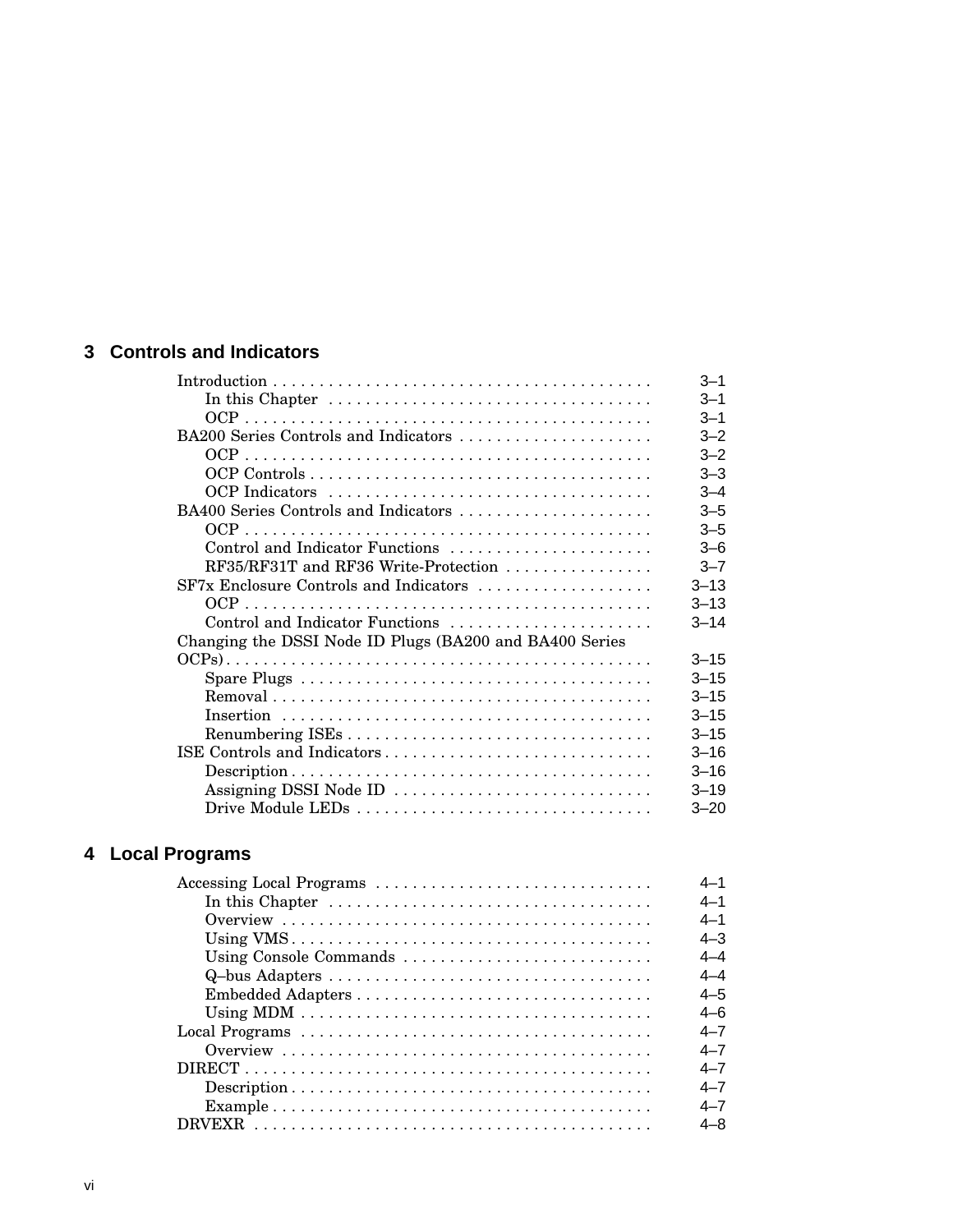|                            | $4 - 8$  |
|----------------------------|----------|
|                            | 4–8      |
|                            | $4 - 9$  |
|                            | $4 - 10$ |
| Mode/Dialogue Relationship | $4 - 10$ |
|                            | $4 - 10$ |
|                            | $4 - 11$ |
|                            | $4 - 11$ |
|                            | $4 - 11$ |
|                            | $4 - 12$ |
| DRVTST Examples            | $4 - 13$ |
|                            | $4 - 14$ |
|                            | $4 - 14$ |
|                            | $4 - 14$ |
|                            | $4 - 15$ |
|                            | $4 - 15$ |
|                            | $4 - 15$ |
|                            | $4 - 16$ |
|                            | $4 - 17$ |
| Stopping ERASE             | $4 - 17$ |
|                            | $4 - 17$ |
|                            | $4 - 18$ |
|                            | $4 - 19$ |
|                            | $4 - 19$ |
| Accessing VERIFY           | $4 - 19$ |
|                            | $4 - 19$ |
|                            | $4 - 20$ |
|                            | $4 - 23$ |
| Warning Messages           | $4 - 24$ |
|                            | $4 - 25$ |
|                            | $4 - 25$ |
| Accessing DKUTIL           | $4 - 25$ |
|                            | $4 - 25$ |
| Stopping DKUTIL            | $4 - 25$ |
| DKUTIL Commands            | $4 - 26$ |
| DKUTIL Command Modifiers   | $4 - 27$ |
|                            | $4 - 29$ |
| DEFAULT Syntax             | $4 - 29$ |
| DEFAULT Example            | $4 - 29$ |
|                            | $4 - 30$ |
| DISPLAY Syntax             | $4 - 30$ |
| DISPLAY Modifiers          | $4 - 30$ |
| DISPLAY Example            | $4 - 31$ |
|                            |          |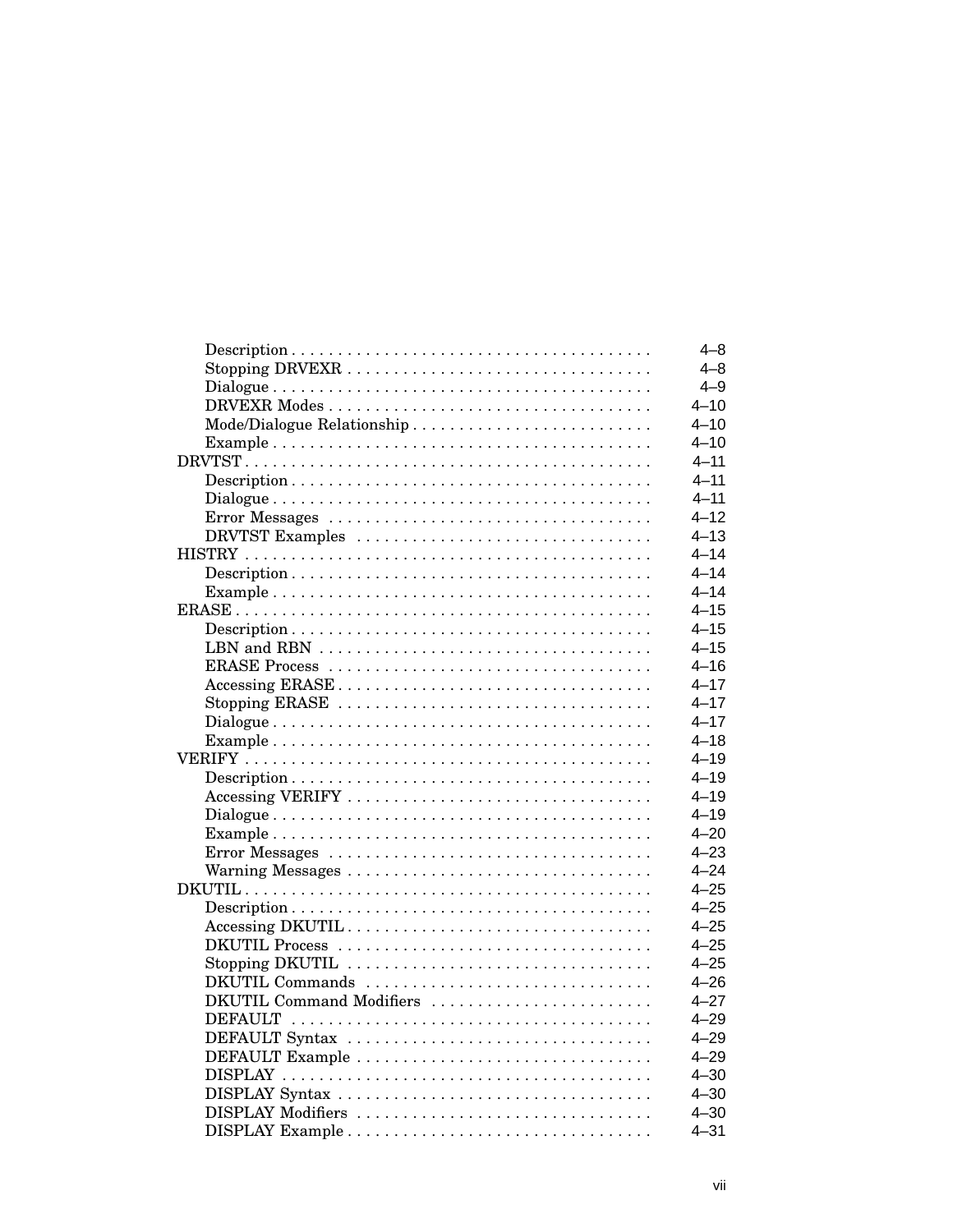|                  | $4 - 32$ |
|------------------|----------|
|                  | $4 - 32$ |
| DUMP Modifiers   | $4 - 33$ |
|                  | $4 - 34$ |
|                  | $4 - 35$ |
|                  | $4 - 35$ |
|                  | $4 - 35$ |
|                  | $4 - 36$ |
|                  | $4 - 36$ |
|                  | $4 - 36$ |
|                  | $4 - 36$ |
|                  | $4 - 37$ |
|                  | $4 - 37$ |
|                  | $4 - 37$ |
|                  | $4 - 38$ |
|                  | $4 - 38$ |
|                  | $4 - 38$ |
|                  | $4 - 39$ |
|                  | $4 - 39$ |
|                  | $4 - 39$ |
|                  | $4 - 40$ |
| REPLACE Syntax   | $4 - 40$ |
|                  | $4 - 40$ |
|                  | $4 - 41$ |
| SET SIZE Syntax  | $4 - 41$ |
| SET SIZE Example | $4 - 41$ |
|                  | $4 - 42$ |
|                  | $4 - 42$ |
| Accessing PARAMS | $4 - 42$ |
|                  | $4 - 42$ |
|                  | $4 - 42$ |
|                  | $4 - 43$ |
|                  | $4 - 44$ |
|                  | $4 - 44$ |
|                  | $4 - 44$ |
|                  | $4 - 45$ |
|                  | $4 - 45$ |
|                  | $4 - 45$ |
|                  | $4 - 46$ |
|                  | $4 - 46$ |
|                  | $4 - 46$ |
| LOCATE Example   | $4 - 47$ |
|                  |          |
|                  | $4 - 47$ |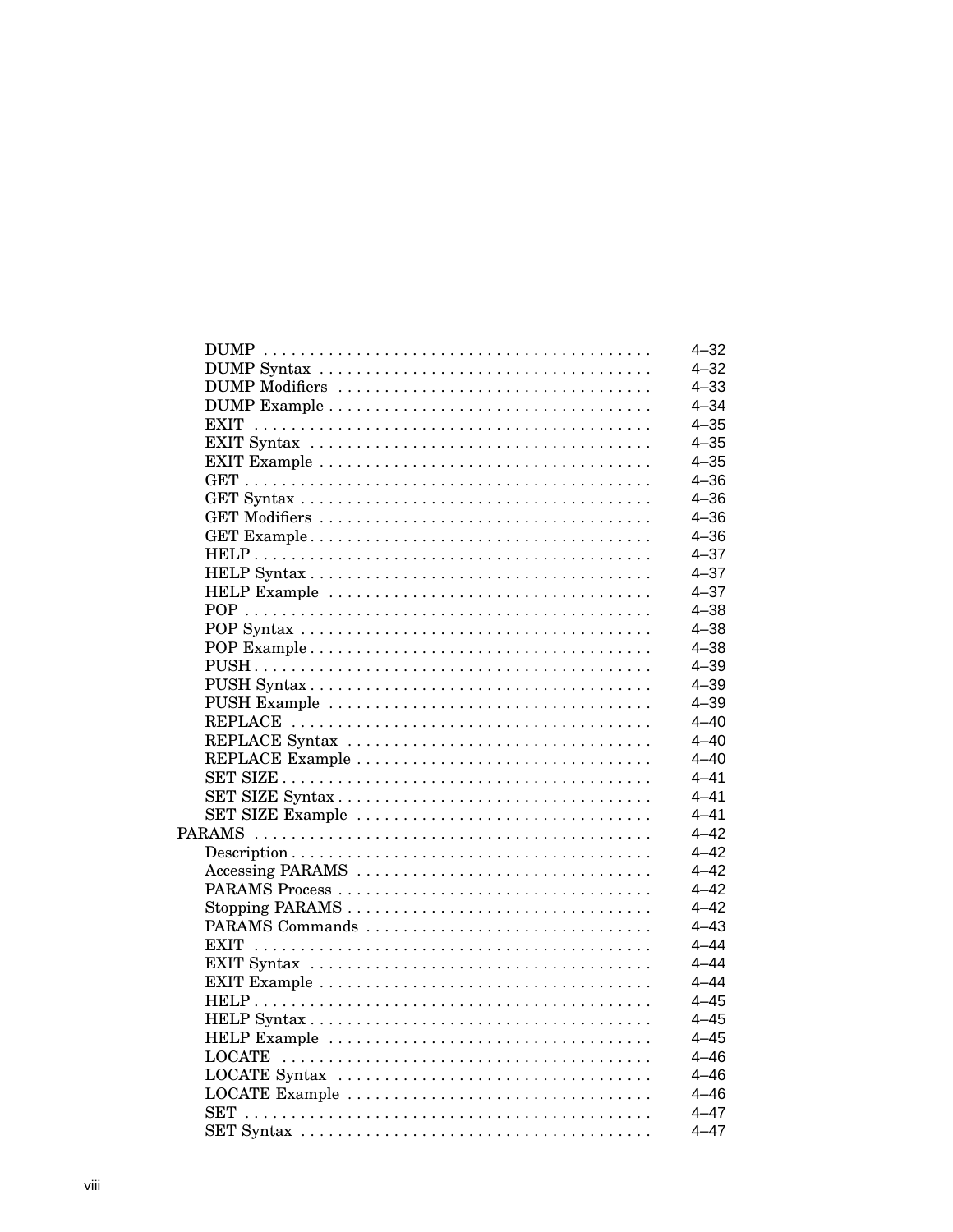|                         | 4–47     |
|-------------------------|----------|
| SET and SHOW Parameters | $4 - 48$ |
|                         | $4 - 49$ |
|                         | 4–49     |
|                         | $4 - 50$ |
|                         | $4 - 51$ |
|                         | $4 - 52$ |
|                         | $4 - 52$ |
|                         | $4 - 52$ |
|                         | $4 - 53$ |
|                         | $4 - 54$ |
| Reasons for Failure     | $4 - 54$ |
|                         | $4 - 55$ |
| WRITE Example           | $4 - 55$ |
|                         | $4 - 56$ |
|                         | $4 - 56$ |
|                         | $4 - 56$ |
|                         | 4–57     |
|                         |          |

## **5 Troubleshooting Procedures**

| Performing Troubleshooting Procedures                                               | $5 - 1$ |
|-------------------------------------------------------------------------------------|---------|
| In this Chapter $\dots \dots \dots \dots \dots \dots \dots \dots \dots \dots \dots$ | $5 - 1$ |
|                                                                                     | $5 - 1$ |
|                                                                                     | $5 - 2$ |
|                                                                                     | $5 - 3$ |
| Before Calling Digital Customer Services                                            | $5 - 4$ |

## **6 Digital Customer Services**

| Types of Service Plans $\dots \dots \dots \dots \dots \dots \dots \dots \dots \dots \dots$ | $6 - 1$ |
|--------------------------------------------------------------------------------------------|---------|
| In this Chapter $\dots \dots \dots \dots \dots \dots \dots \dots \dots \dots \dots$        | $6 - 1$ |
|                                                                                            | $6 - 1$ |
|                                                                                            | $6 - 1$ |
|                                                                                            | $6 - 2$ |
|                                                                                            | $6 - 2$ |
|                                                                                            | $6 - 2$ |
|                                                                                            | $6 - 3$ |
| For More Information $\dots\dots\dots\dots\dots\dots\dots\dots\dots\dots$                  | $6 - 3$ |
|                                                                                            |         |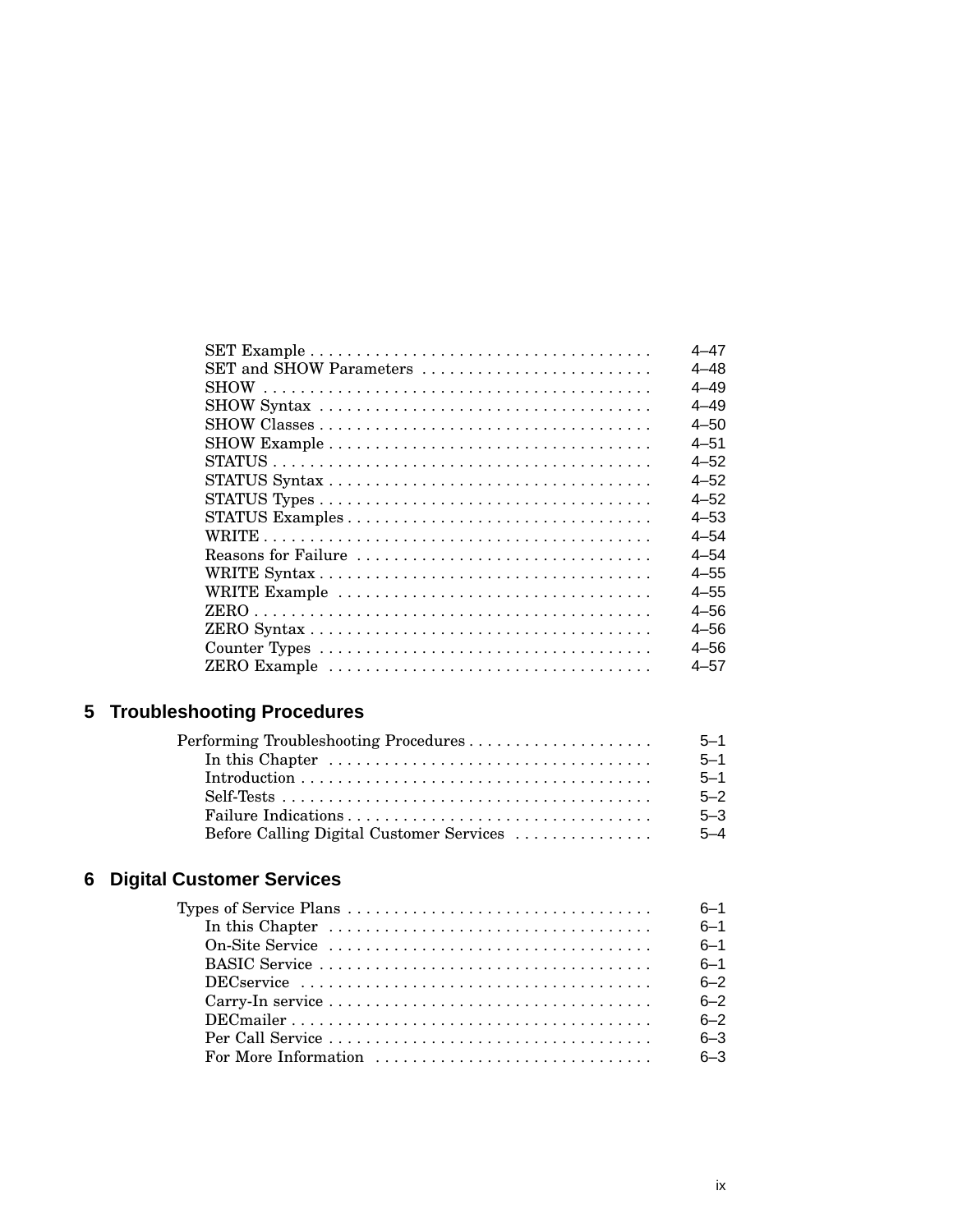## **Index**

## **Examples**

| $3 - 1$ | Setting Hardware Write-Protection Through Firmware | 3–11 |
|---------|----------------------------------------------------|------|
| $3 - 2$ | Setting Hardware Write-Protection Through VMS      | 3–12 |

## **Figures**

| $1 - 1$  |                                                                                    | $1 - 3$  |
|----------|------------------------------------------------------------------------------------|----------|
| $1 - 2$  | RF35/RF31T and RF36 ISE                                                            | $1 - 4$  |
| $1 - 3$  | RF72, RF73, and RF74 ISE $\dots\dots\dots\dots\dots\dots\dots\dots\dots\dots\dots$ | $1 - 5$  |
| $1 - 4$  | RF35/RF31T ISE Side and Bottom Views                                               | $1 - 13$ |
| $1 - 5$  | RF36 ISE Side and Bottom Views                                                     | $1 - 17$ |
| $2 - 1$  | RF31/31F and RF72/73/74 ISE Basic Components                                       | $2 - 2$  |
| $2 - 2$  | RF31/RF31F Drive Module Interfaces                                                 | $2 - 5$  |
| $2 - 3$  | RF35/RF31T Drive Module Interfaces                                                 | $2 - 6$  |
| $2 - 4$  | RF31 Drive Module Electronics                                                      | $2 - 9$  |
| $2 - 5$  | RF35/RF31T Drive Module Electronics                                                | $2 - 10$ |
| $2 - 6$  |                                                                                    | $2 - 12$ |
| $2 - 7$  | Data Flow Through the Drive Module                                                 | $2 - 13$ |
| $2 - 8$  | Command Flow Through the Drive Module                                              | $2 - 15$ |
| $2 - 9$  |                                                                                    | $2 - 17$ |
| $2 - 10$ |                                                                                    | $2 - 20$ |
| $2 - 11$ | Request Fragmentation                                                              | $2 - 21$ |
| $2 - 12$ |                                                                                    | $2 - 22$ |
| $2 - 13$ | RF31 Sector Format                                                                 | $2 - 23$ |
| $2 - 14$ | Head and Track Scatter Compensation                                                | $2 - 26$ |
| $2 - 15$ | On-Disk Format Anchored at LTN0 on Each Surface                                    |          |
|          |                                                                                    | $2 - 27$ |
| $2 - 16$ | POST Coverage (RF31 shown)                                                         | $2 - 28$ |
| $2 - 17$ | Multihost DUP Server                                                               | $2 - 30$ |
| $2 - 18$ | Diagnostics and Utilities                                                          | $2 - 31$ |
| $2 - 19$ | Location of the Fault LEDs (RF31 Shown)                                            | $2 - 33$ |
| $3 - 1$  | BA200 Series DSSI Operator Control Panel                                           | $3 - 2$  |
| $3 - 2$  | BA400 Series OCP for DSSI ISEs                                                     | $3 - 5$  |
| $3 - 3$  | SF7x Controls and Indicators                                                       | $3 - 13$ |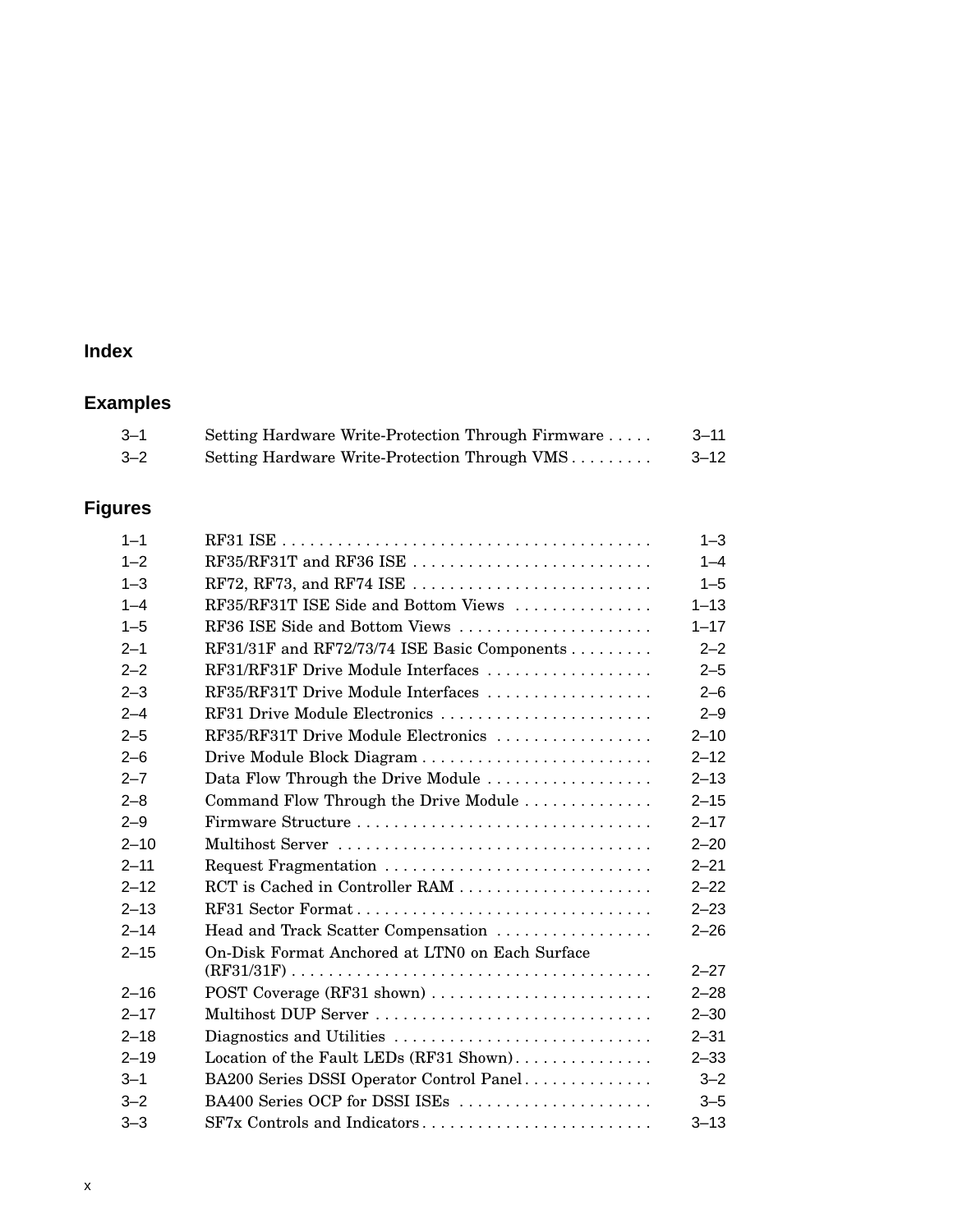| $-4$    | RF31/31F, RF72, RF73, and RF74 Drive Module Switch and |           |
|---------|--------------------------------------------------------|-----------|
|         |                                                        | $3 - 17$  |
| $3 - 5$ | RF35/31T and RF36 Drive Module Options Connector and   |           |
|         |                                                        | $-3 - 18$ |

#### **Tables**

| $2 - 1$ |                                                                | $2 - 7$  |
|---------|----------------------------------------------------------------|----------|
| $2 - 2$ |                                                                | $2 - 8$  |
| $-3-1$  | RF31/31F, RF72, RF73, and RF74 DSSI IDs $\ldots \ldots \ldots$ | $-3-19$  |
| $-2$    |                                                                | $3 - 19$ |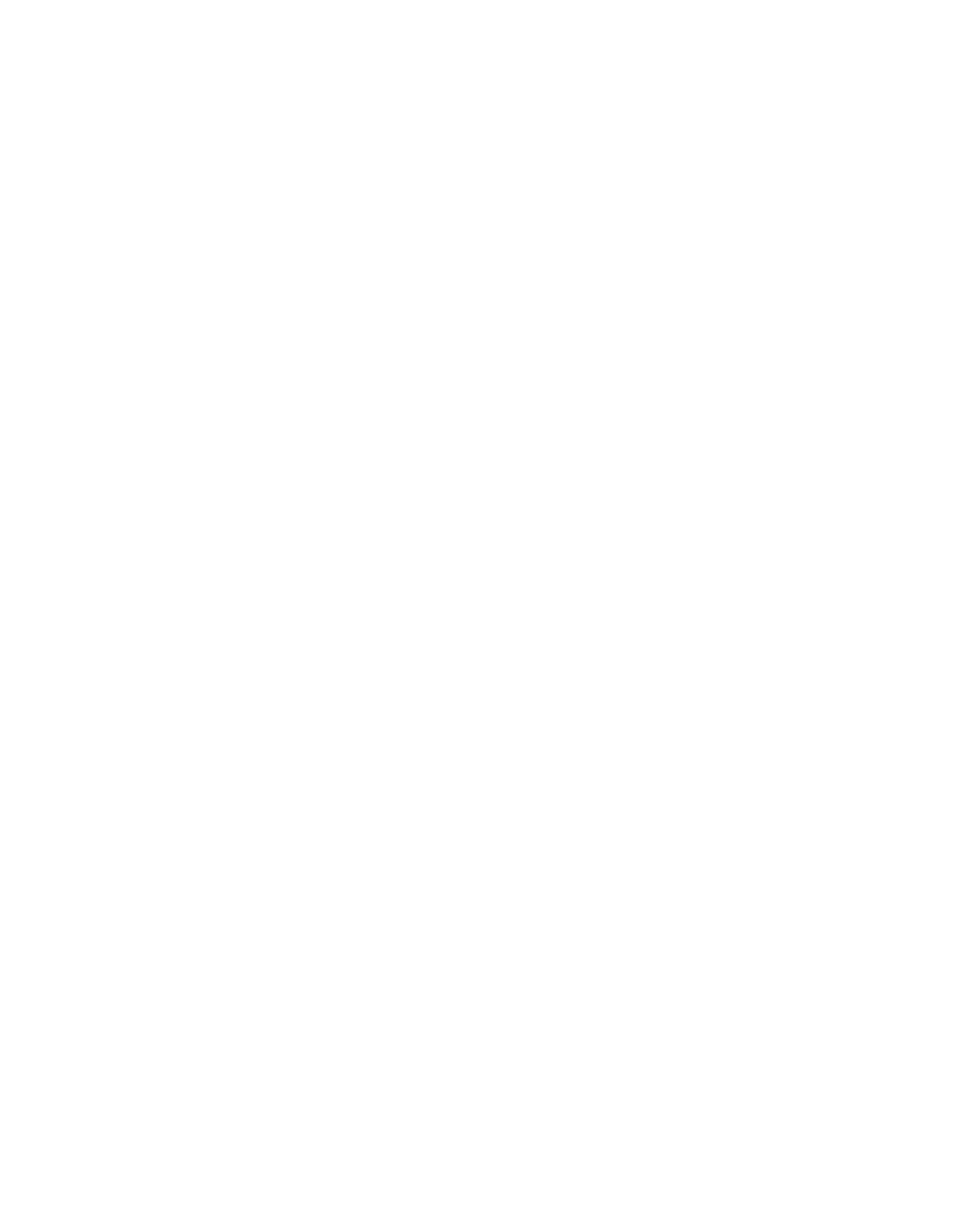# **About This Guide**

| <b>Introduction</b> | This user guide is intended for users of the RF Series Integrated<br>Storage Elements (ISEs).                                                                                       |  |  |
|---------------------|-------------------------------------------------------------------------------------------------------------------------------------------------------------------------------------|--|--|
| <b>Structure</b>    | This user guide includes the following six chapters with<br>information on the RF31/31F, RF35/31T, RF36, RF72, RF73,<br>and RF74 ISEs.                                              |  |  |
|                     | Chapter 1, General Information, describes the RF series<br>ISEs, and the DSSI bus function and performance features.<br>It also lists specifications.                               |  |  |
|                     | Chapter 2, Theory of Operation, covers ISE physical<br>$\bullet$<br>descriptions, head-disk assemblies (HDAs), functional<br>descriptions, firmware, and diagnostics and utilities. |  |  |
|                     | Chapter 3, Controls and Indicators, describes the operator<br>$\bullet$<br>control panel (OCP) on the system enclosure and the ISE<br>drive module.                                 |  |  |
|                     | Chapter 4, Local Programs, describes the local programs and<br>$\bullet$<br>how they can be accessed through VMS, from the console,<br>and through MDM.                             |  |  |
|                     | Chapter 5, Troubleshooting Procedures, describes what to<br>$\bullet$<br>do if an ISE operates incorrectly. It also describes failure<br>indications and internal self-tests.       |  |  |
|                     | Chapter 6, Digital Customer Services, describes a range of<br>$\bullet$<br>flexible services offered by Digital Services.                                                           |  |  |
|                     |                                                                                                                                                                                     |  |  |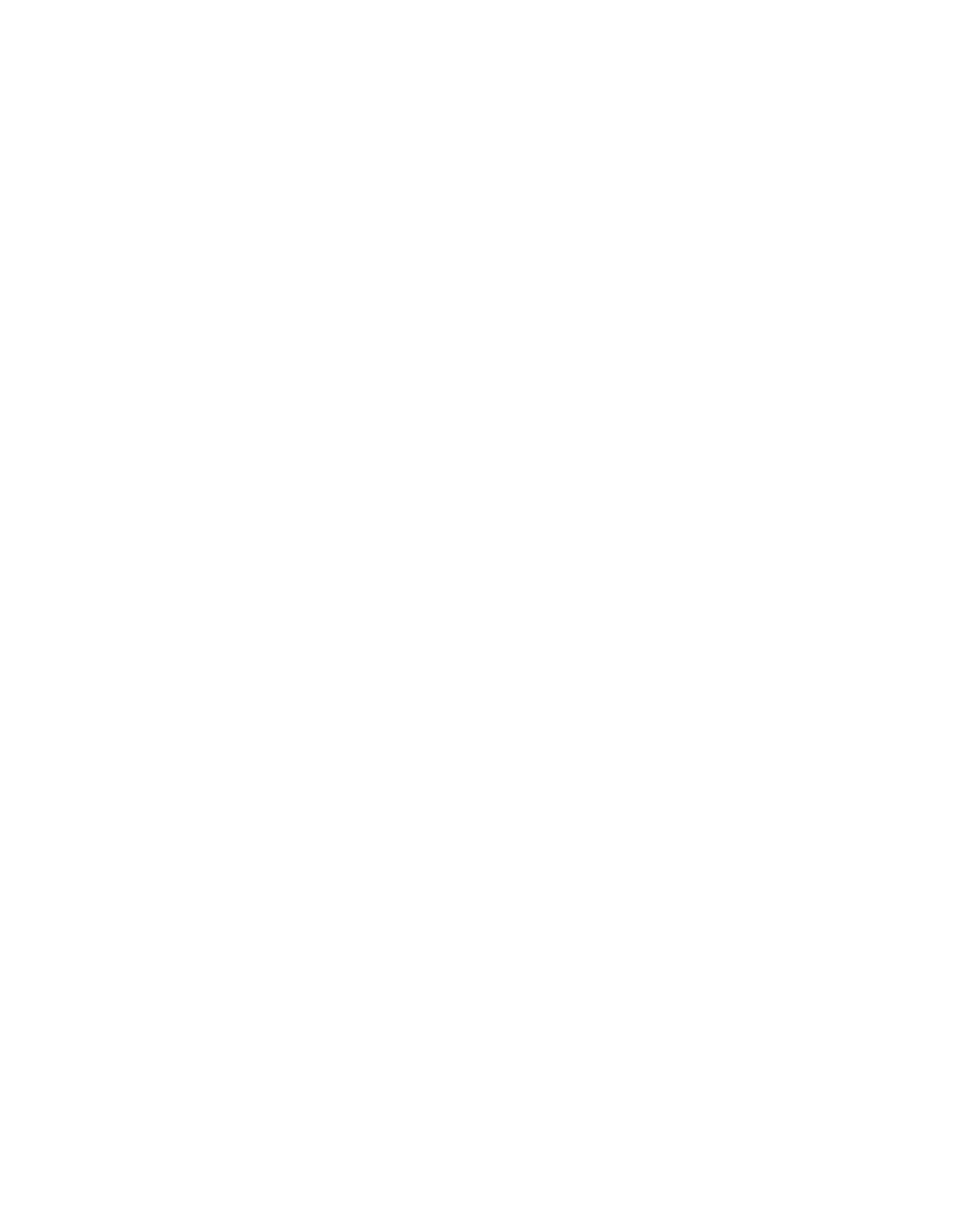# **1**

# **General Information**

## **Overview**

| In this Chapter     | This chapter covers the following topics:                                                                                                                                                                                                                                                                                                                                                                                                                                                                                                                                                                                                                                                                                                                                       |  |  |
|---------------------|---------------------------------------------------------------------------------------------------------------------------------------------------------------------------------------------------------------------------------------------------------------------------------------------------------------------------------------------------------------------------------------------------------------------------------------------------------------------------------------------------------------------------------------------------------------------------------------------------------------------------------------------------------------------------------------------------------------------------------------------------------------------------------|--|--|
|                     | Definition of RF31/31F, RF35/31T, RF36, RF72, RF73, and<br>٠<br>RF74 Integrated Storage Elements (ISEs)                                                                                                                                                                                                                                                                                                                                                                                                                                                                                                                                                                                                                                                                         |  |  |
|                     | <b>DSSI</b> bus function                                                                                                                                                                                                                                                                                                                                                                                                                                                                                                                                                                                                                                                                                                                                                        |  |  |
|                     | Performance features                                                                                                                                                                                                                                                                                                                                                                                                                                                                                                                                                                                                                                                                                                                                                            |  |  |
|                     | Specifications                                                                                                                                                                                                                                                                                                                                                                                                                                                                                                                                                                                                                                                                                                                                                                  |  |  |
| <b>Introduction</b> | The RF31/31F, RF35/31T, RF36, RF72, RF73, and RF74 ISEs are<br>disk storage devices based on the Digital Storage Architecture<br>(DSA) using the DSSI bus and interface. The RF31/31F is a<br>half-height, 5¼-inch disk storage device. The RF35/31T and the<br>RF36 are both 3 $\frac{1}{2}$ -inch disk storage devices. The RF72, RF73,<br>and RF74 are full-height, $5\frac{1}{4}$ -inch disk storage devices.<br>The RF31F is a high-speed, lower-capacity version of the RF31<br>ISE. Unless otherwise specified, references to the RF31 ISE in<br>this manual apply to the RF31F ISE also.<br>The RF31T is a high-speed, lower-capacity version of the RF35<br>ISE. Unless otherwise specified, references to the RF35 ISE in<br>this manual apply to the RF31T ISE also. |  |  |
|                     |                                                                                                                                                                                                                                                                                                                                                                                                                                                                                                                                                                                                                                                                                                                                                                                 |  |  |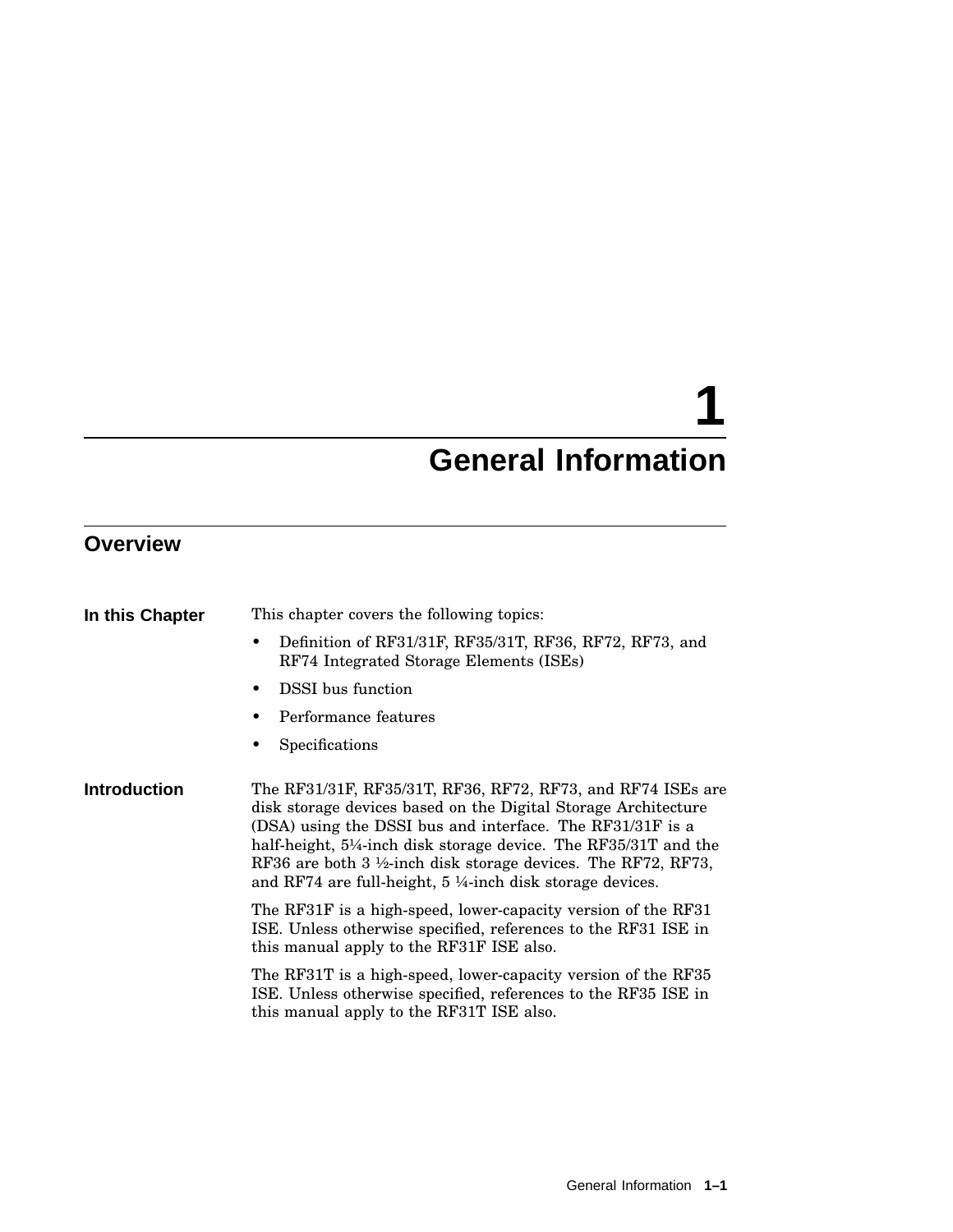| <b>DSSI Bus</b> | The DSSI bus is a logical equivalent to the CI bus used on larger<br>Digital systems. The DSSI bus allows one or more hosts to<br>communicate directly with storage devices, using the Systems<br>Communications Architecture (SCA) protocols. As many as eight<br>nodes (ISEs and adapters) can be connected to one DSSI bus.                        |
|-----------------|-------------------------------------------------------------------------------------------------------------------------------------------------------------------------------------------------------------------------------------------------------------------------------------------------------------------------------------------------------|
|                 | The DSSI bus is a 50-conductor cable. Inside an enclosure, the<br>bus may be a flat ribbon cable or a round bundle of twisted<br>pairs. Between enclosures, the bus is a shielded round cable<br>approximately $\frac{1}{2}$ -inch in diameter.                                                                                                       |
| <b>ISE</b>      | An ISE is a DSSI device that contains an embedded intelligent<br>controller and an on-board MSCP server. Each ISE executes<br>commands and transfers data independently of other ISEs<br>attached to the DSSI bus. Commands and data are transferred<br>over the DSSI bus in small packets, so multiple ISE transfers<br>are efficiently multiplexed. |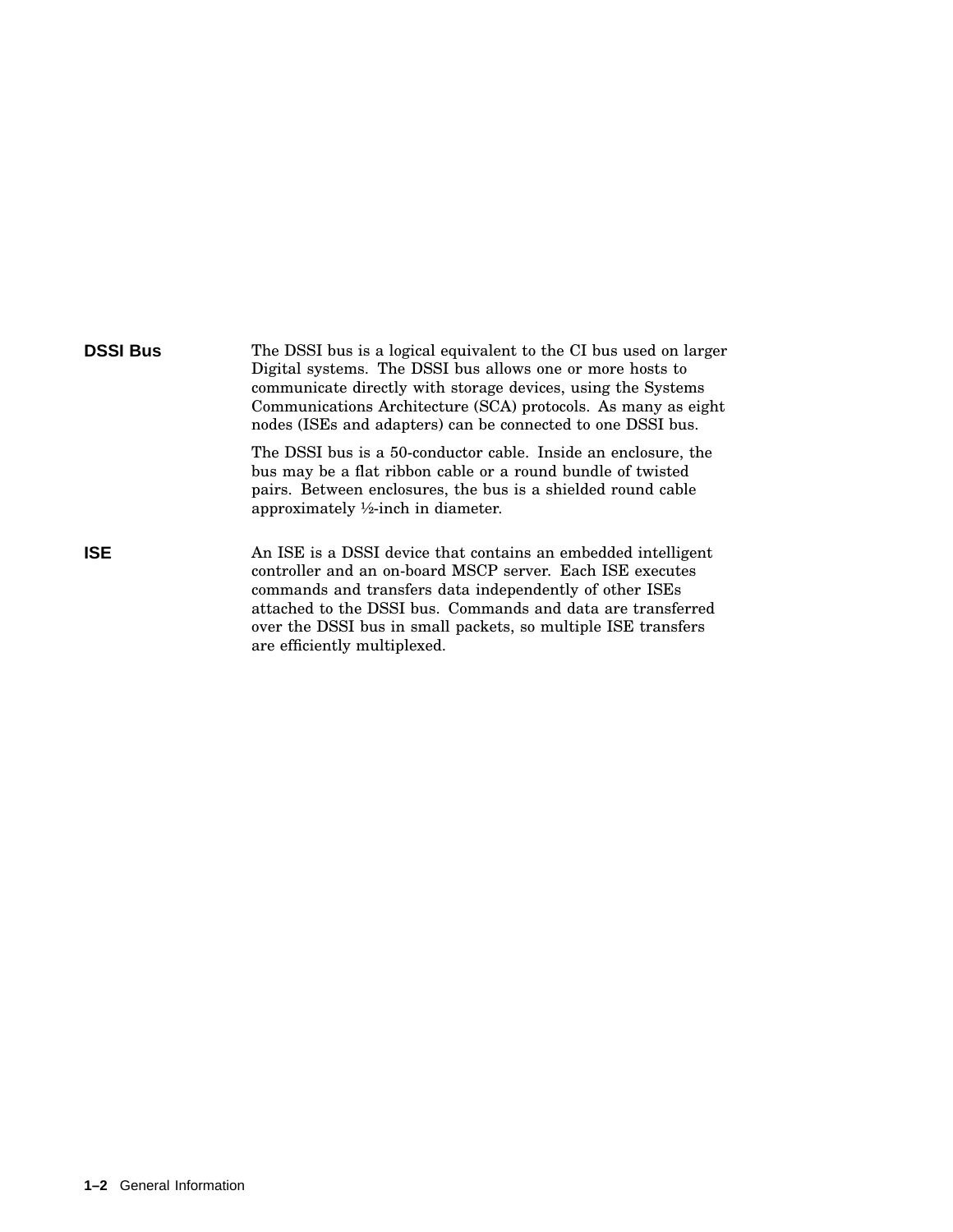**RF31/31F Description** The RF31 ISE (Figure 1–1) is a half-height, 5¼-inch fixed disk storage device. Its dimensions are 20.9 cm (8.21 in) by 14.7 cm (5.79 in) by 4.1 cm (1.62 in).

**Figure 1–1 RF31 ISE**

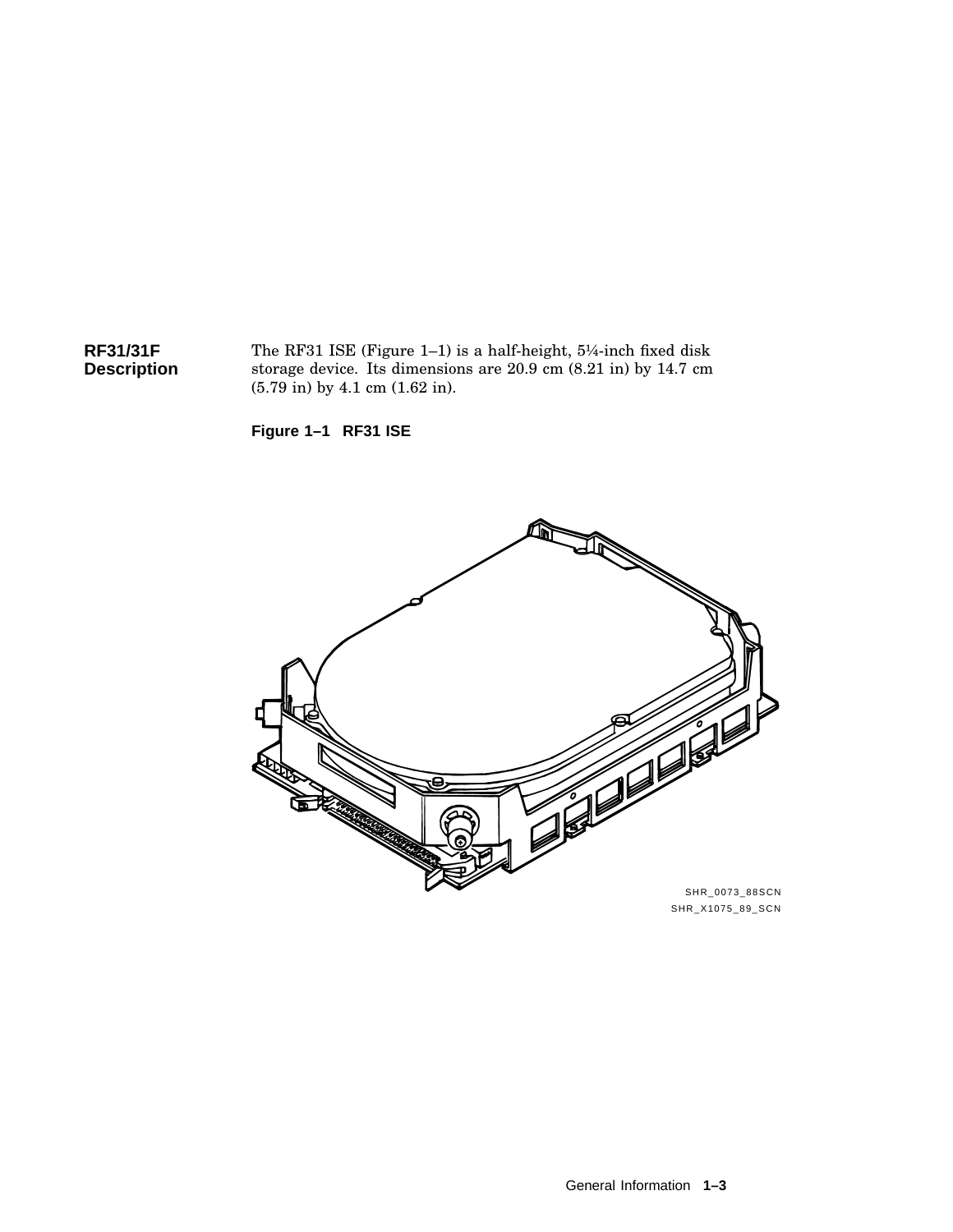



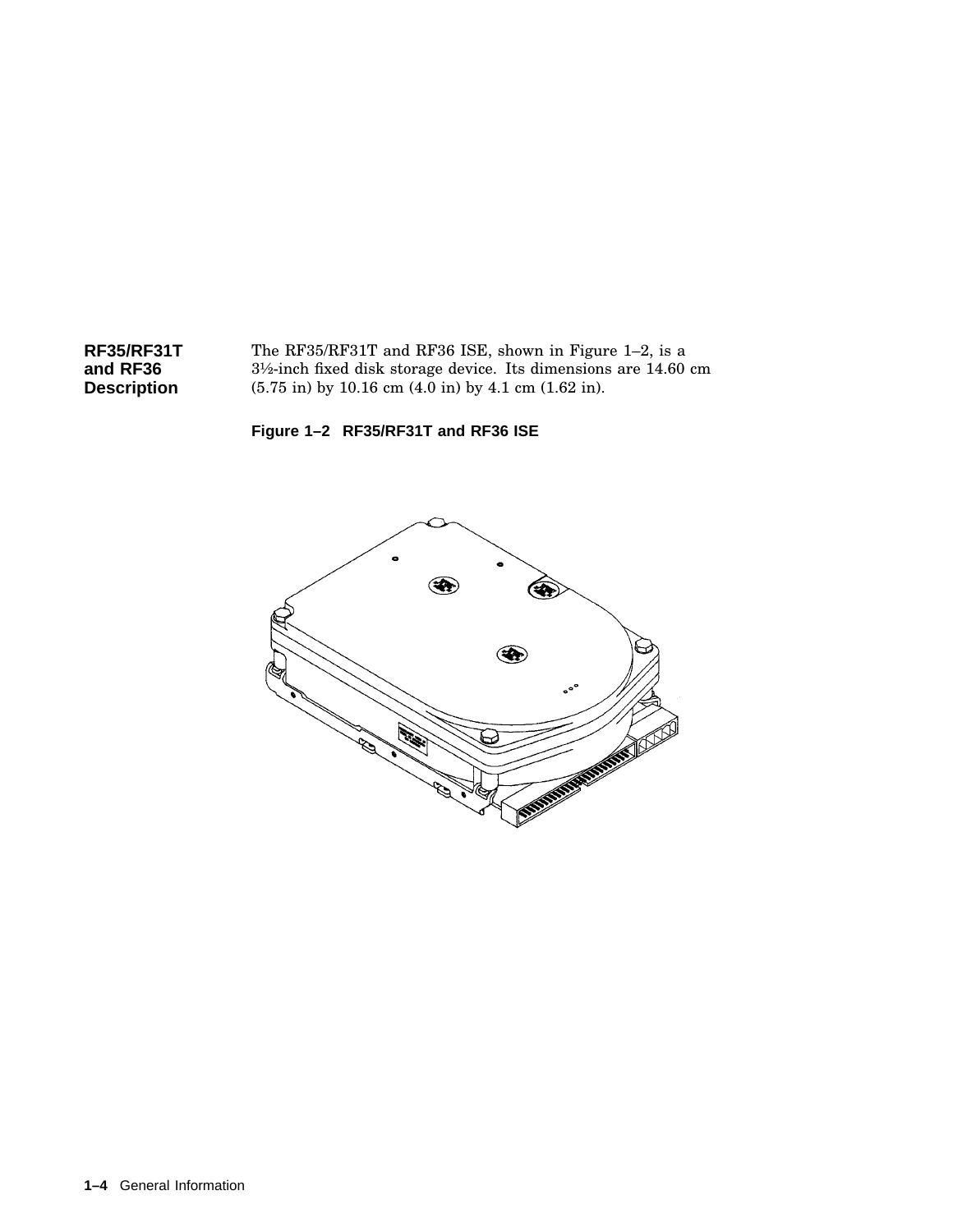**RF72, RF73, and RF74 Description** The RF72, RF73, and RF74 ISE, shown in Figure 1–3, is a full-height, 5¼-inch fixed disk storage device. Its dimensions are 20.9 cm (8.21 in) by 14.7 cm (5.79 in) by 8.3 cm (3.25 in).



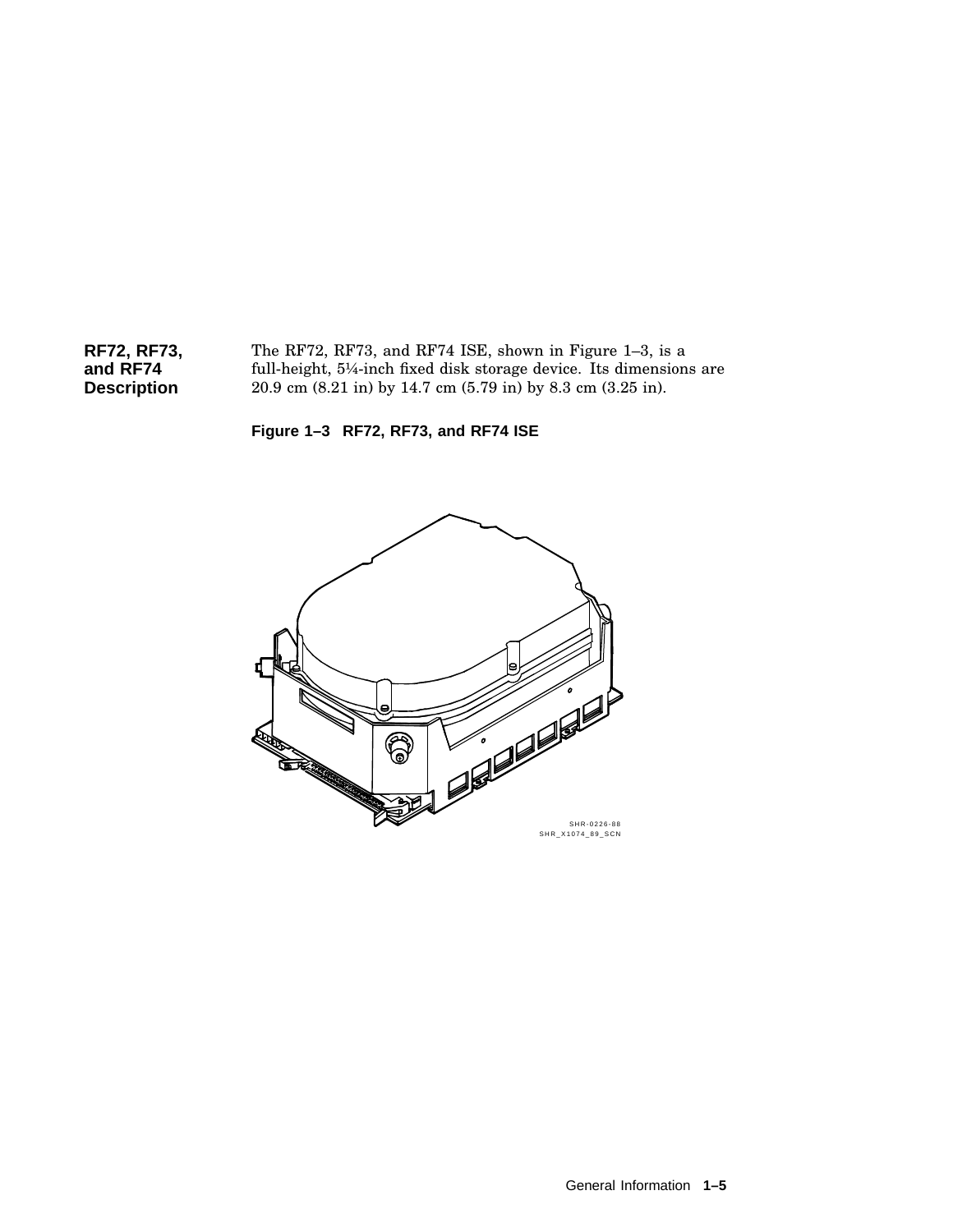#### **Performance Features**

The RF31, RF31T, RF35, RF36, RF72, RF73, and RF74 ISEs offer powerful performance features not typically available on disk storage devices in this form factor. The following table lists some of the features, many of which are described in more detail in Chapter 2.

| <b>Feature</b>                     | <b>Function</b>                                                                                                                                                                                                                                  |
|------------------------------------|--------------------------------------------------------------------------------------------------------------------------------------------------------------------------------------------------------------------------------------------------|
| Multihost support                  | This allows a single ISE to be used by two<br>hosts at the same time. For example, two<br>MicroVAX 3800 systems can be booted from a<br>single ISE.                                                                                              |
| Seek ordering                      | When more than one I/O command is<br>outstanding, the ISE performs the commands<br>in an order that minimizes seek time. The<br>commands considered for seek ordering include<br>the commands from all hosts.                                    |
| Request<br>fragmentation           | This technique breaks single I/O requests<br>into smaller pieces that may be optimized<br>independently. The result is lower rotational<br>latency and, consequently, faster access time<br>for large requests.                                  |
| Quadruplicated<br>headers          | The headers preceding each data block are<br>replicated four times to make sure data is not<br>lost because of header errors.                                                                                                                    |
| 264-bit ECC                        | DSSI ISEs store a large, 264-bit error<br>correction code (ECC) in each block, capable of<br>correcting up to 120 erroneous bits.                                                                                                                |
| Controller-initiated<br><b>BBR</b> | With controller-initiated bad block replacement<br>(BBR), the ISE presents the host with a set of<br>logically contiguous blocks, and disk capacity<br>never shrinks because bad blocks are detected<br>and automatically moved to spare blocks. |
| <b>RCT</b> Cache                   | DSSI ISEs cache the replacement control table<br>(RCT), allowing replaced blocks to be located<br>without the time required for seeks to and<br>from the RCT stored on the media.                                                                |
| Read-ahead Cache                   | The ISEs incorporate a multitrack read cache<br>to reduce latency.                                                                                                                                                                               |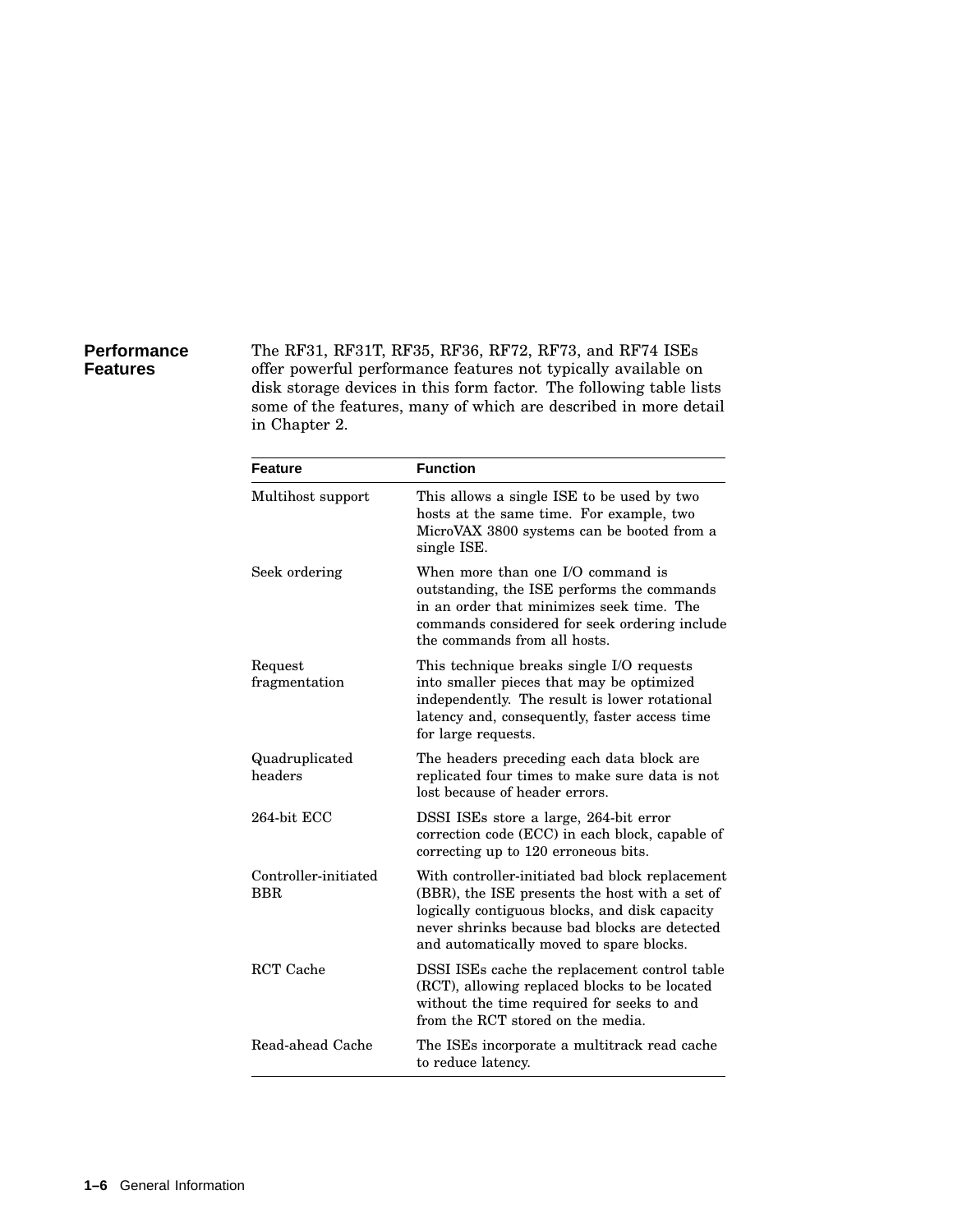## **RF31/31F ISE Specifications**

**Introduction** This section lists performance, power, media, and environmental specifications for the RF31 and RF31F ISEs.

**Performance Specifications** The following table summarizes the performance specifications of the RF31 and RF31F ISEs.

| <b>Specification</b>           | <b>RF31</b>       | RF31F             |
|--------------------------------|-------------------|-------------------|
| Formatted storage capacity     | 381 Mbytes        | 200 Mbytes        |
| Average seek time              | $15.3 \text{ ms}$ | $12.2 \text{ ms}$ |
| Average access time.           | $23.6$ ms         | $20.5$ ms         |
| Peak transfer rate to DSSI bus | 4.0 Mbytes/second |                   |
| Total start time               | $<60$ seconds     |                   |
| Time to attain full r/min      | $<$ 15 seconds    |                   |
| Internal diagnostics           | $<33$ seconds     |                   |
| Spin-down                      | $<$ 15 seconds    |                   |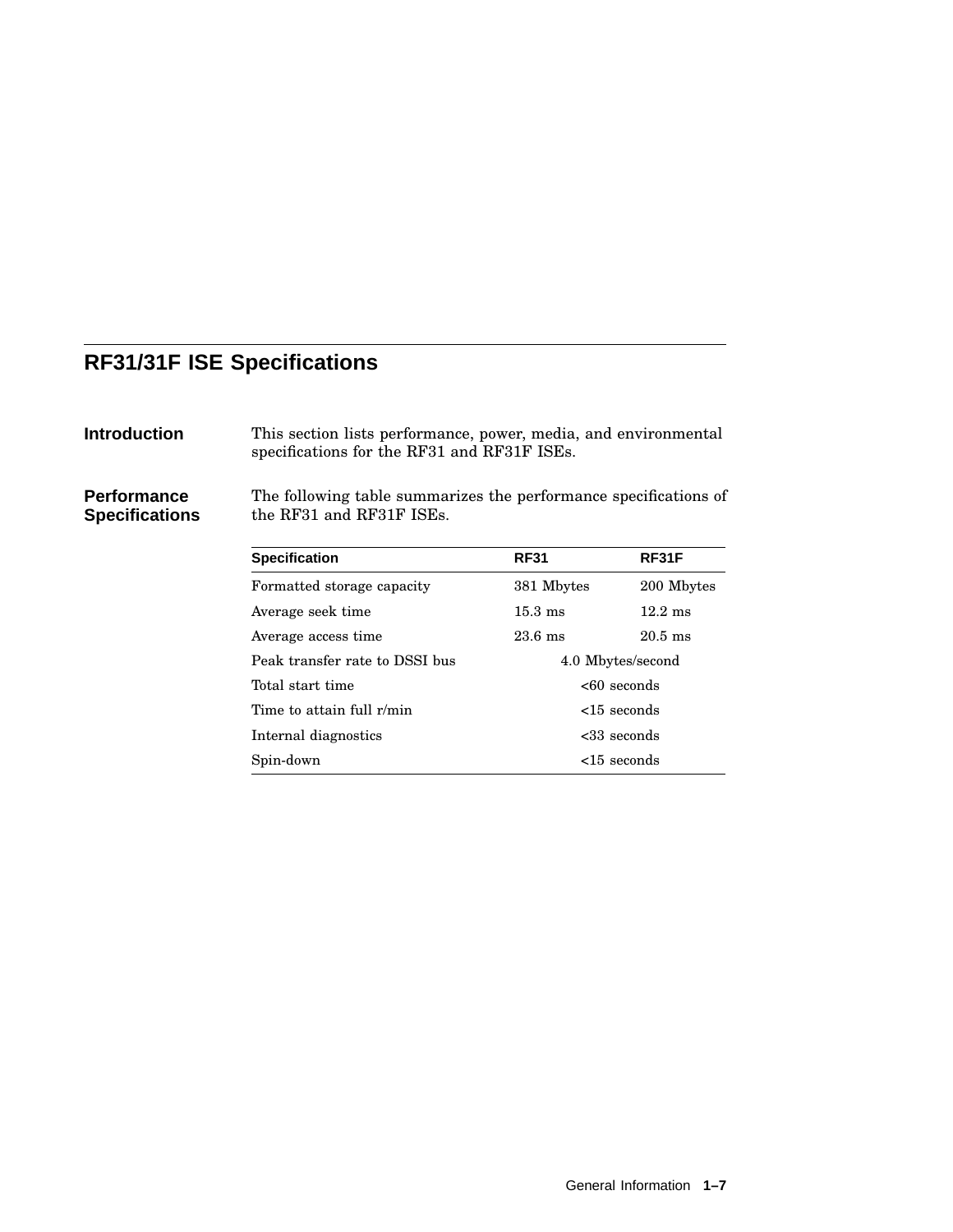#### **Current and Power Consumption**

The following table summarizes the maximum current and typical power consumption specifications for the RF31 and RF31F ISEs.

| <b>Specification</b> | Value                                                             |  |
|----------------------|-------------------------------------------------------------------|--|
| 5 V supply current   | $1.2$ A max.                                                      |  |
| 12 V supply current  | 3.0 A (peak, first 3 seconds (nominal) of<br>$spin-up)$           |  |
|                      | $0.7$ A max. (idle)<br>1.3 A max. (continuous random seeks)       |  |
| Total power          | 12.6 W typical (idle)<br>18.7 W typical (continuous random seeks) |  |

#### **Media Specifications**

The following table summarizes the specifications for the RF31 and RF31F storage media.

| <b>Specification</b>    | <b>RF31</b>                                | RF31F                                      |
|-------------------------|--------------------------------------------|--------------------------------------------|
| Data tracks per surface | 1,861                                      | 984                                        |
| Sectors per track       | 50 data sectors<br>1 replacement<br>sector | 50 data sectors<br>1 replacement<br>sector |
| Data surfaces per drive | 8                                          | 8                                          |
| Tracks per inch         | 1,875                                      | 1,875                                      |
| Bits per inch           | 30,064                                     | 30,064                                     |
| Areal density           | $57.35$ Mbits/in <sup>2</sup>              | $57.35$ Mbits/in <sup>2</sup>              |
| Disk type               | Thin film                                  | Thin film                                  |
| Servo                   | Fully embedded                             | Fully embedded                             |
| Positioner              | Rotary                                     | Rotary                                     |
| R/W code                | RLL 1.7                                    | <b>RLL 1.7</b>                             |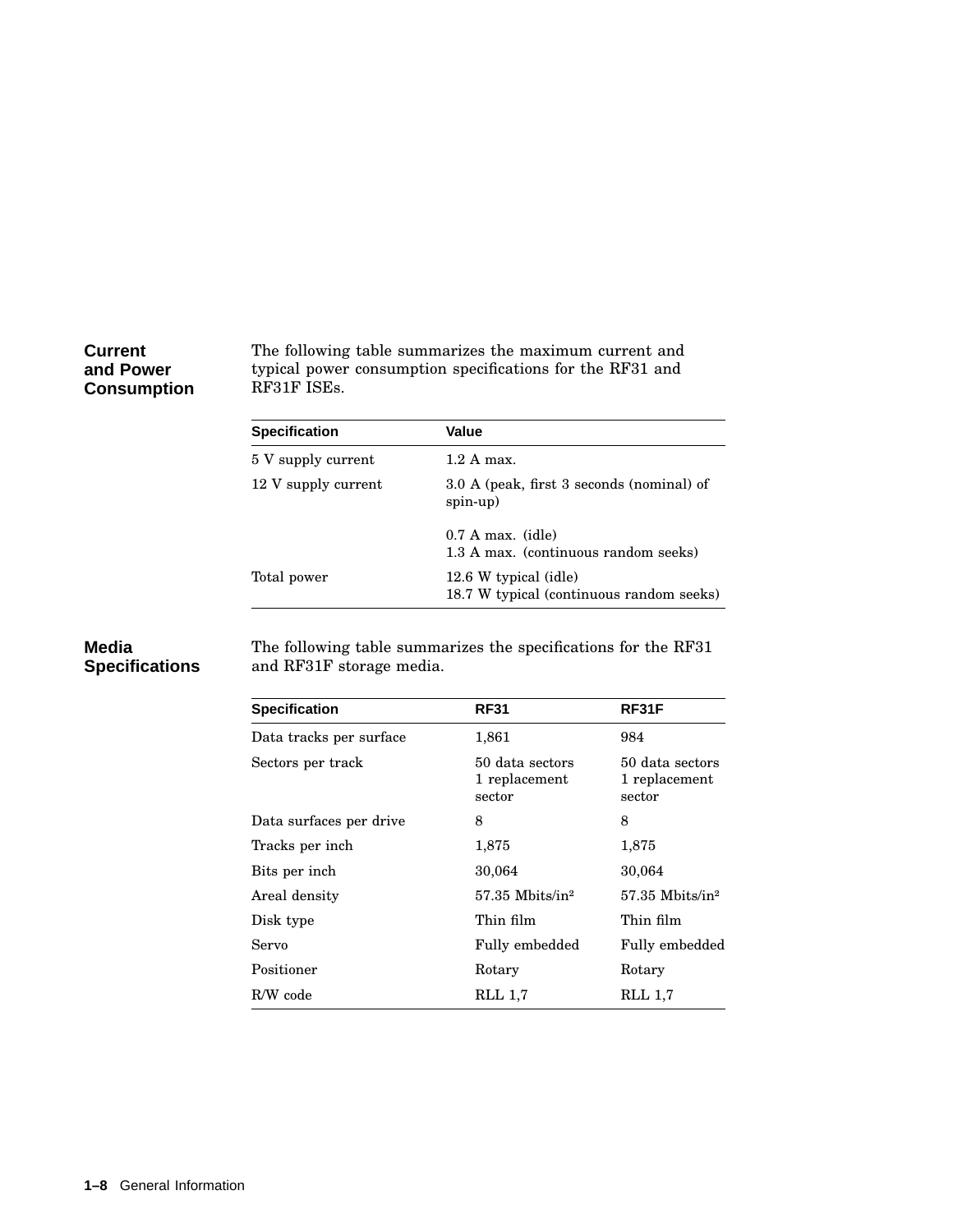#### **Environmental Specifications**

The following table summarizes the environmental specifications for the RF31 and RF31F ISEs.

| <b>Specification</b>                  | Value                                                                                                                                                     |
|---------------------------------------|-----------------------------------------------------------------------------------------------------------------------------------------------------------|
| Temperature                           |                                                                                                                                                           |
| Operating                             | 10 to $50^{\circ}$ C (50 to 122 $^{\circ}$ F), ambient,<br>with a gradient of $11^{\circ}$ C (20°F) per<br>hour (as introduced to the drive<br>enclosure) |
| Non-operating                         | -40 to 66 $\rm{^{\circ}C}$ (-40 to 151 $\rm{^{\circ}F}$ ), ambient,<br>with a gradient of $20^{\circ}$ C (36°F) per<br>hour                               |
| Relative humidity                     |                                                                                                                                                           |
| Operating                             | 10 to 90% with maximum wet bulb<br>temperature of 28°C (82°F) and a<br>minimum dew point of $2^{\circ}C$ (36 $^{\circ}F$ ),<br>with no condensation       |
| Non-operating<br>(storage/shipping)   | 8 to 95%, with no condensation                                                                                                                            |
| Altitude                              |                                                                                                                                                           |
| Operating                             | $2,438$ meters $(8,000$ feet)                                                                                                                             |
| Non-operating                         | 4,876 meters (16,000 feet)                                                                                                                                |
| Noise (closed office)<br>environment) | $< 5.1$ Bels, idle<br>$< 5.6$ Bels, seeking                                                                                                               |
| Airflow                               | $10$ ft <sup>3</sup> /min (minimum)                                                                                                                       |
| Agency compliance                     | UL, CSA, IEC 380, IEC 435, VDE 804                                                                                                                        |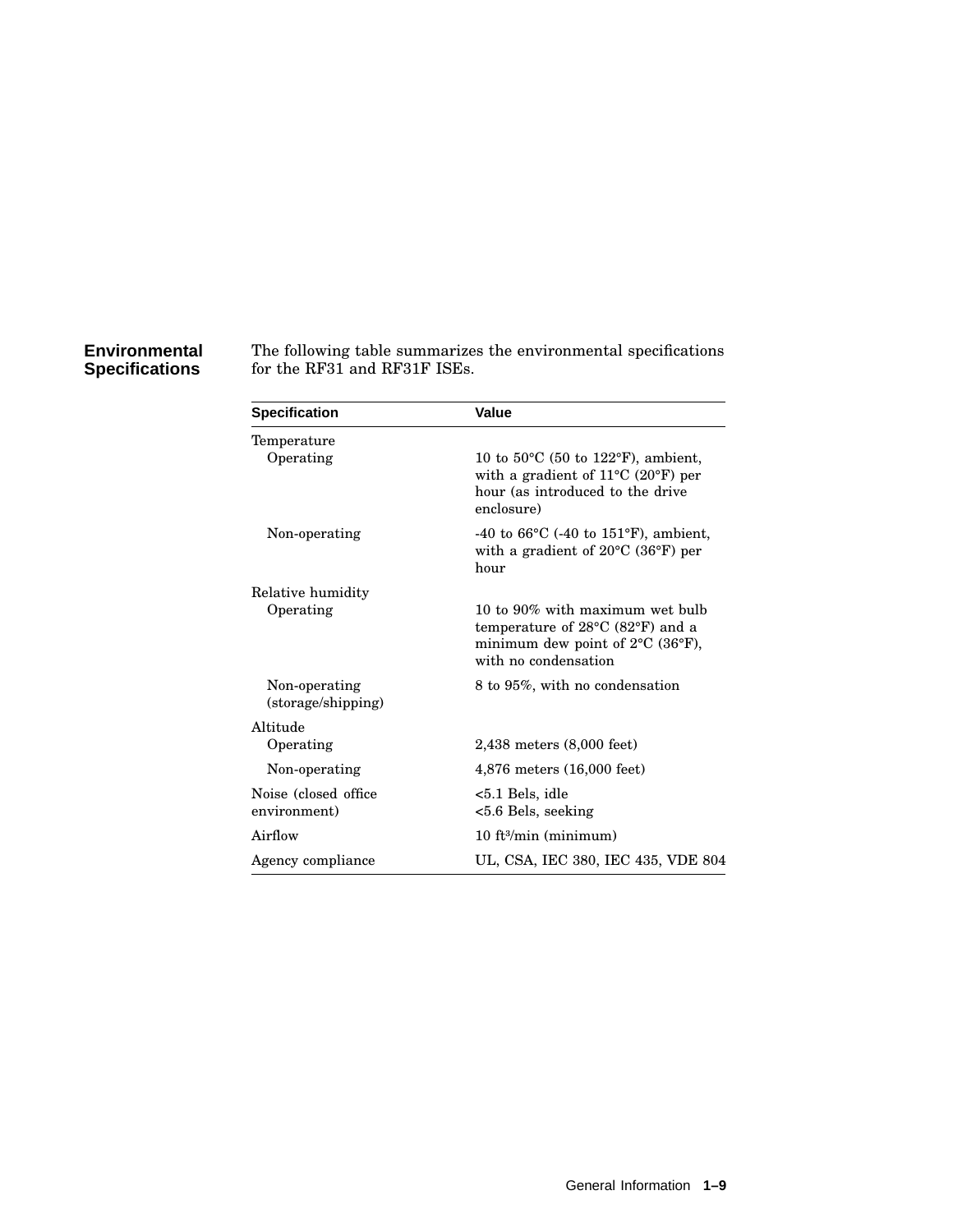## **RF35/RF31T ISE Specifications**

**Introduction** This section lists performance, power, media, and environmental specifications for the RF35/RF31T ISE.

**Performance Specifications** The following table summarizes the performance specifications of the RF35/RF31T ISE.

| <b>Specification</b>           | <b>RF35</b>       | <b>RF31T</b>      |
|--------------------------------|-------------------|-------------------|
| Formatted storage capacity     | 852 Mbytes        | 381 Mbytes        |
| Average seek time              | $9.5 \text{ ms}$  | $7.5 \text{ ms}$  |
| Average access time            | $15.1 \text{ ms}$ | $13.1 \text{ ms}$ |
| Peak transfer rate to DSSI bus | 4.0 Mbytes/s      | 4.0 Mbytes/s      |
| Total start time               | <30s              | $30 s$            |
| Time to attain full r/min      | $<15$ s           | $<15$ s           |
| Internal diagnostics           | $<15$ s           | $<15$ s           |
| Spin-down                      | $<15$ s           | $<15$ s           |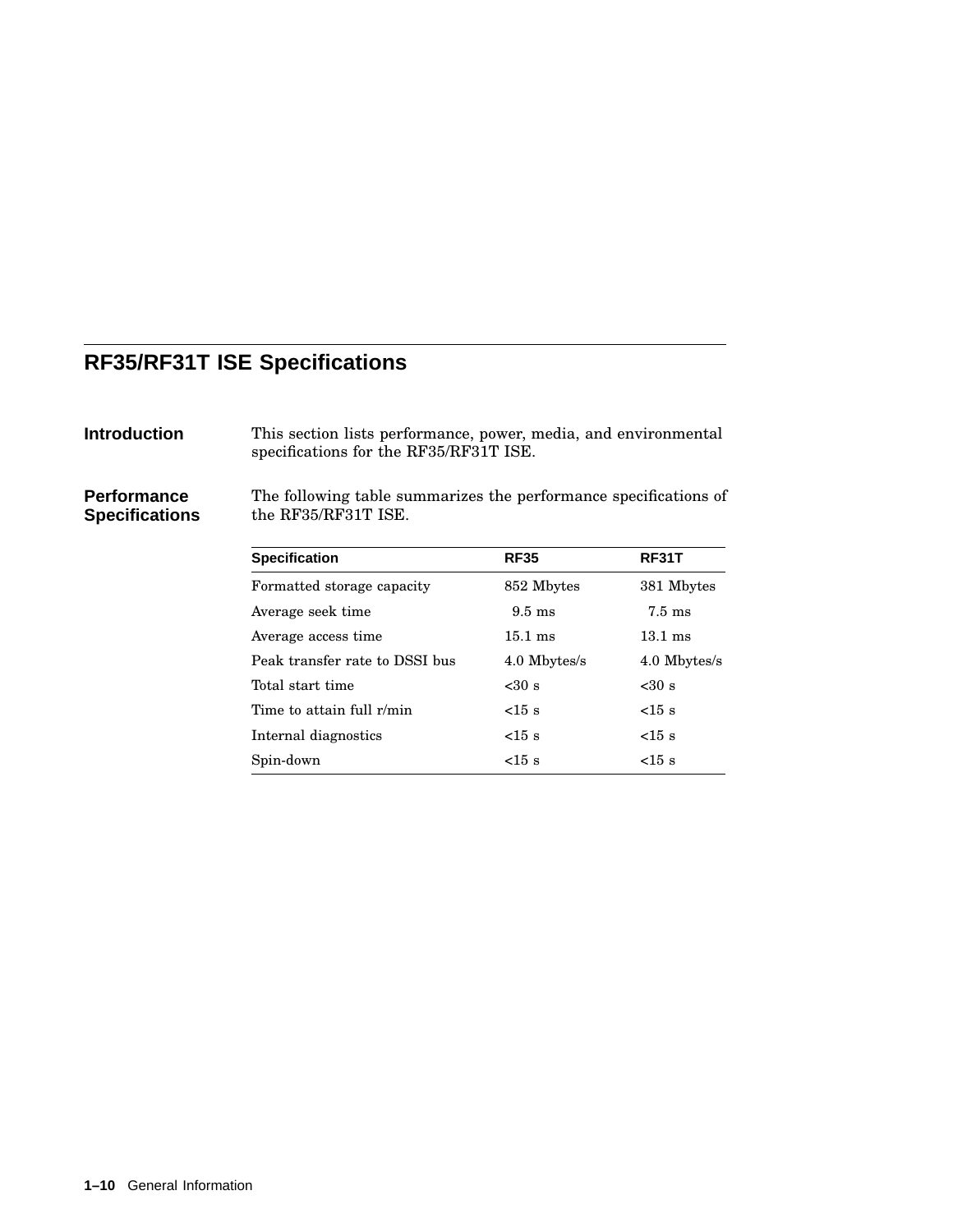#### **Current and Power Consumption**

The following table summarizes the maximum current and typical power consumption specifications for the RF35/RF31T ISE.

| <b>Specification</b> | Value                                                                                                                  |
|----------------------|------------------------------------------------------------------------------------------------------------------------|
| 5 V supply current   | $0.85$ A max.                                                                                                          |
| 12 V supply current  | 2.29 A (peak, first 3 seconds (nominal) of<br>$spin-up)$                                                               |
|                      | $0.74$ A max. (idle)<br>1.56 A max. peak (continuous random<br>seeks)<br>0.96 A max. avg. (continuous random<br>seeks) |
| Total power          | 11.3 W typical (idle)<br>13.8 W typical (continuous random seeks)                                                      |

#### **Media Specifications**

The following table summarizes the specifications for the RF35 /RF31T storage media.

| <b>RF35</b>                                | RF31T                                      |
|--------------------------------------------|--------------------------------------------|
| 2,086                                      | 933                                        |
| 57 data sectors<br>1 replacement<br>sector | 57 data sectors<br>1 replacement<br>sector |
| 14                                         | 14                                         |
| 2,650                                      | 2,650                                      |
| 48,300                                     | 48,300                                     |
| $128$ Mbits/in <sup>2</sup>                | $128$ Mbits/in <sup>2</sup>                |
| Thin film                                  | Thin film                                  |
| Fully embedded                             | Fully embedded                             |
| Rotary                                     | Rotary                                     |
| RLL 1.7                                    | RLL 1,7                                    |
|                                            |                                            |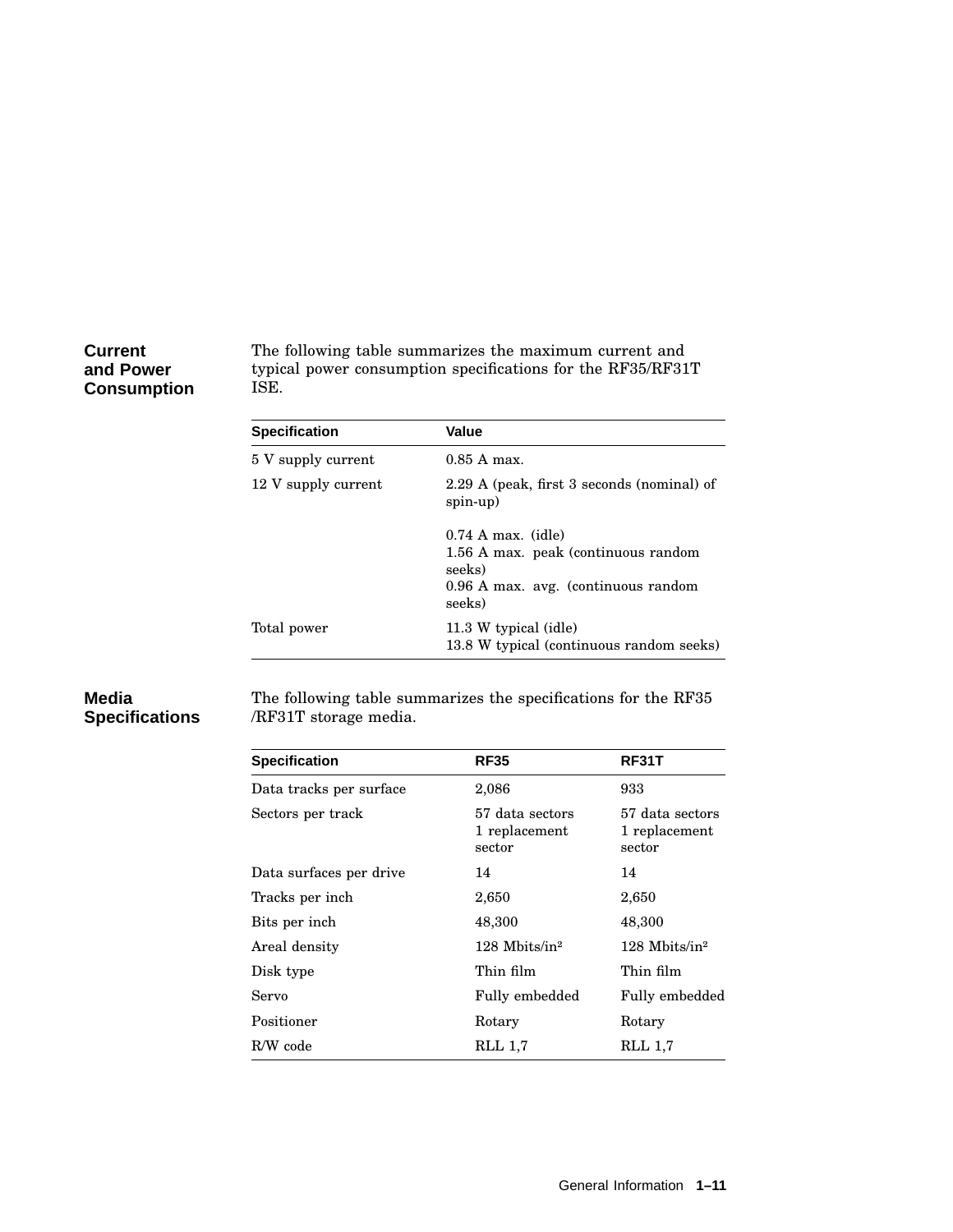#### **Environmental Specifications**

The following table summarizes the environmental specifications for the RF35/RF31T ISE.

| <b>Specification</b>                  | Value                                                                                                                                                     |
|---------------------------------------|-----------------------------------------------------------------------------------------------------------------------------------------------------------|
| Temperature<br>Operating              | 10 to $50^{\circ}$ C (50 to 122 $^{\circ}$ F), ambient,<br>with a gradient of $11^{\circ}$ C (20°F) per<br>hour (as introduced to the drive<br>enclosure) |
| Non-operating                         | -40 to 66 $\rm{^{\circ}C}$ (-40 to 151 $\rm{^{\circ}F}$ ), ambient,<br>with a gradient of $20^{\circ}$ C (36°F) per<br>hour                               |
| Relative humidity                     |                                                                                                                                                           |
| Operating                             | 10 to 90% with maximum wet bulb<br>temperature of 28°C (82°F) and a<br>minimum dew point of $2^{\circ}C$ (36°F),<br>with no condensation                  |
| Non-operating<br>(storage/shipping)   | 8 to 95%, with no condensation                                                                                                                            |
| Altitude                              |                                                                                                                                                           |
| Operating                             | $2,438$ meters $(8,000 \text{ feet})$                                                                                                                     |
| Non-operating                         | 4,876 meters (16,000 feet)                                                                                                                                |
| Noise (closed office)<br>environment) | <5.4 Bels, idle<br>$< 5.0$ Bels, seeking                                                                                                                  |
| Airflow<br>$(Figure 1-4)$             | Airflow to the drive should be<br>sufficient to component case<br>temperatures below the following<br>maximums:                                           |
| <b>HDA</b><br>E2 CPU                  | $60^{\circ}$ C<br>$85^{\circ}$ C                                                                                                                          |
| E5 ADASP                              | $80^{\circ}$ C                                                                                                                                            |
| E13 QTPD                              | $90^{\circ}$ C                                                                                                                                            |
| E14 Apache                            | $80^{\circ}$ C                                                                                                                                            |
| Agency compliance                     | UL, CSA, IEC 950, TUV                                                                                                                                     |

Figure 1–4 shows the side and bottom views of the RF35/RF31T ISE.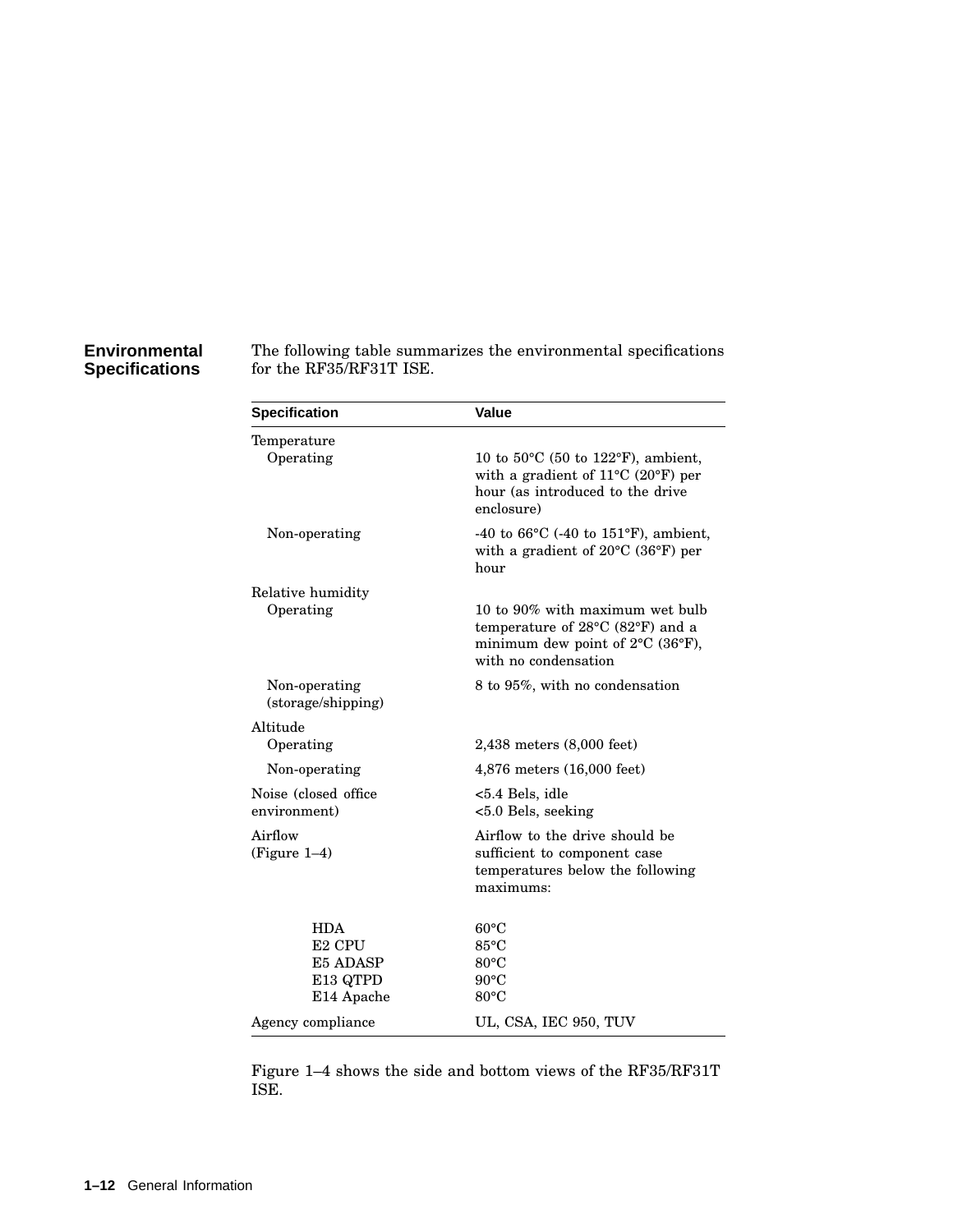#### **Figure 1–4 RF35/RF31T ISE Side and Bottom Views**



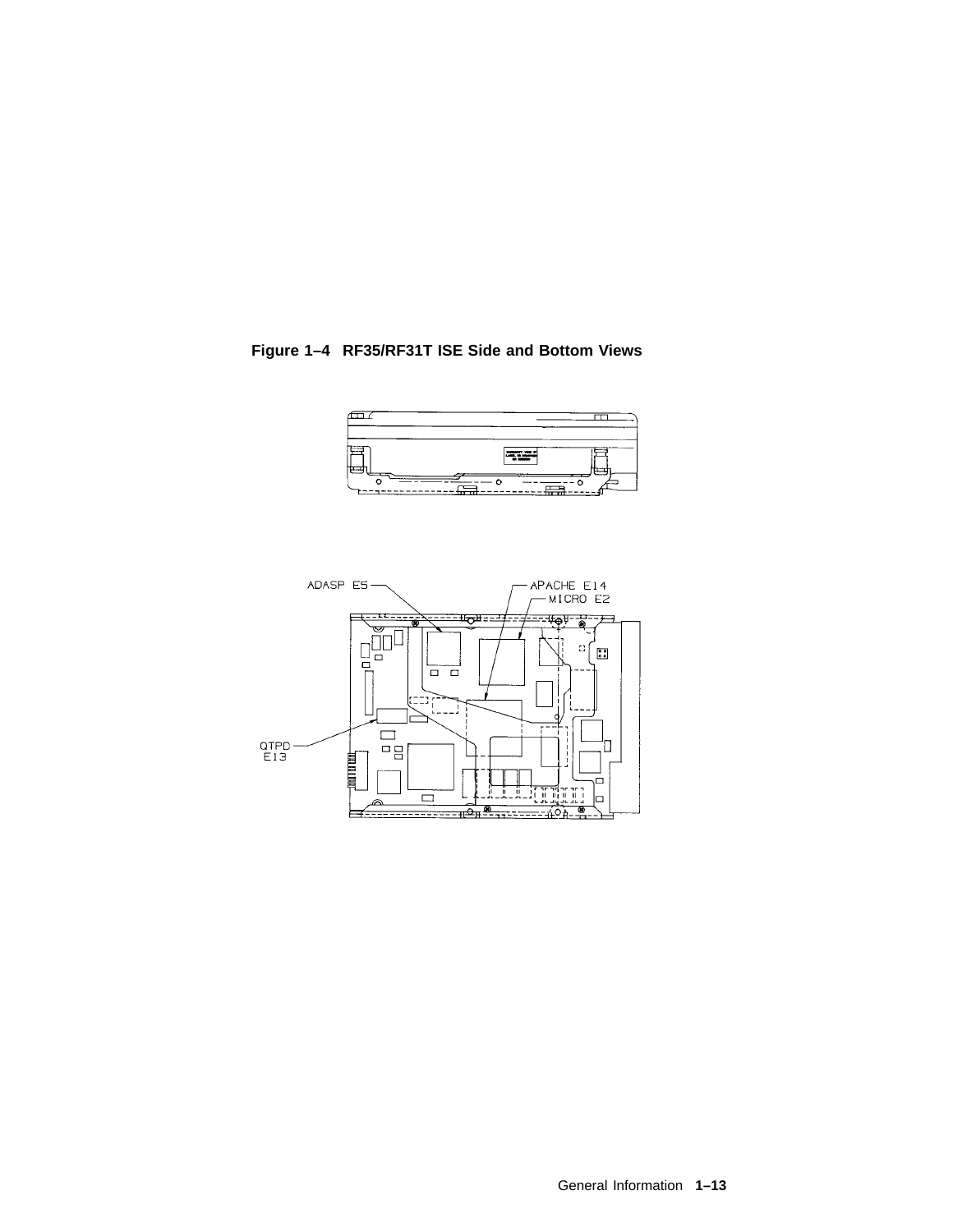## **RF36 ISE Specifications**

|--|

**Introduction** This section lists performance, power, media, and environmental specifications for the RF36 ISE.

**Performance Specifications** The following table summarizes the performance specifications of the RF36 ISE.

| <b>Specification</b>           | <b>RF36</b>       |
|--------------------------------|-------------------|
| Formatted storage capacity     | 1600 Mbytes       |
| Average seek time              | $9.7 \text{ ms}$  |
| Average access time            | $15.6 \text{ ms}$ |
| Peak transfer rate to DSSI bus | 5.0 Mbytes/s      |
| Total start time               | <30s              |
| Time to attain full r/min      | $<15$ s           |
| Internal diagnostics           | $<15$ s           |
| Spin-down                      | $<15$ s           |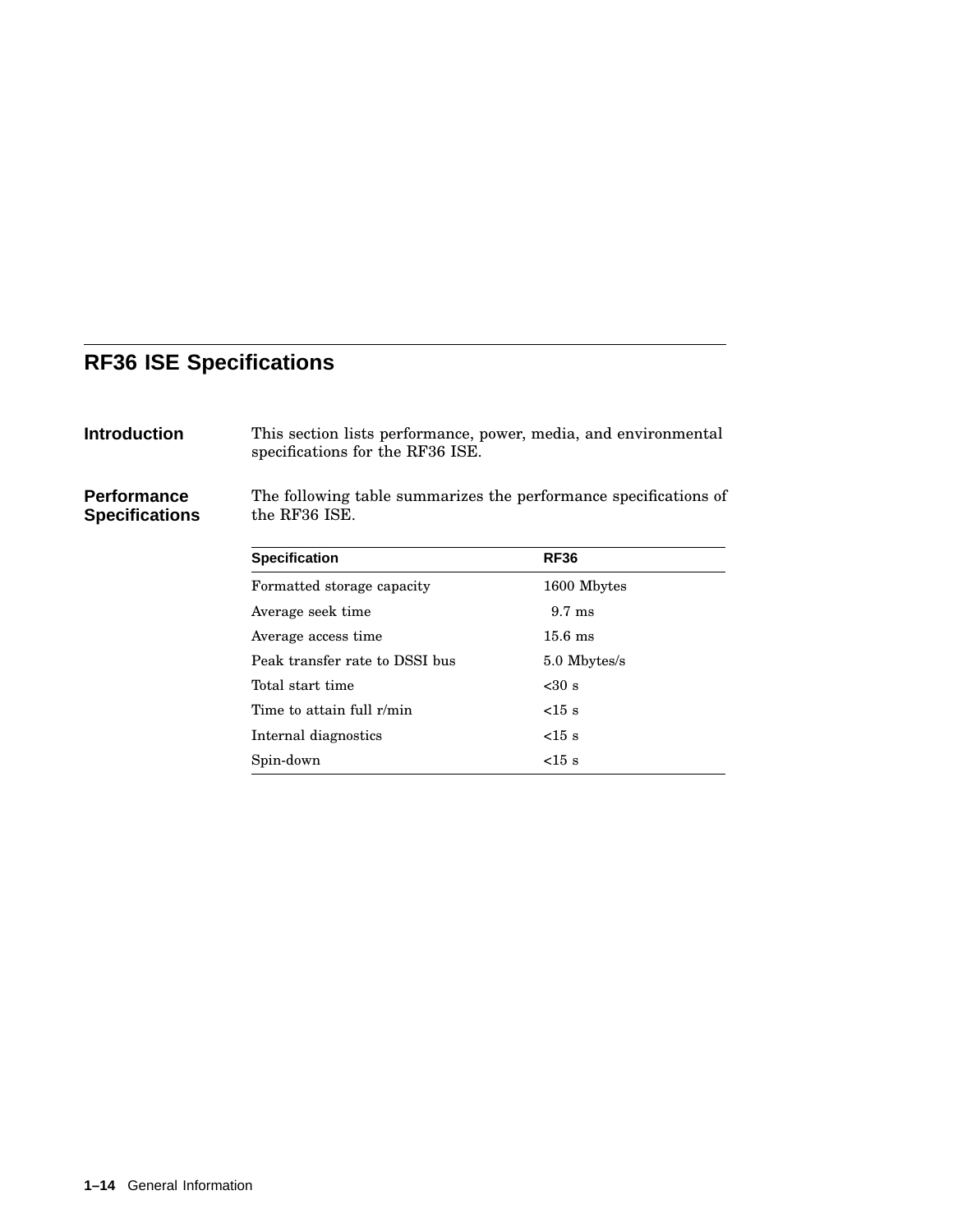#### **Current and Power Consumption**

The following table summarizes the maximum current and typical power consumption specifications for the RF36 ISE.

| <b>Specification</b> | Value                                                                                                          |
|----------------------|----------------------------------------------------------------------------------------------------------------|
| 5 V supply current   | $0.86$ A max.                                                                                                  |
| 12 V supply current  | 2.89 A (peak, first 3 seconds (nominal) of<br>$spin-up)$                                                       |
|                      | $0.69$ A max. (idle)<br>1.70 A max peak (continuous random seeks)<br>0.96 A max avg. (continuous random seeks) |
| Total power          | 11.46 W typical (idle)<br>14.9 W typical (continuous random seeks)                                             |

#### **Media Specifications**

The following table summarizes the specifications for the RF36 storage media.

| <b>Specification</b>    | <b>RF36</b>                                     |
|-------------------------|-------------------------------------------------|
| Data tracks per surface | 2,086                                           |
| Sectors per track       | Band 0—53 data sectors<br>1 replacement sector  |
|                         | Band 1-71 data sectors<br>1 replacement sector  |
|                         | Band 2-80 data sectors<br>1 replacement sector  |
|                         | Band 3-107 data sectors<br>1 replacement sector |
| Data surfaces per drive | 16                                              |
| Tracks per inch         | 2,756                                           |
| Bits per inch           | 52,500                                          |
| Areal density           | 144 Mbits/in $2$                                |
| Disk type               | Thin film                                       |
| Servo                   | Fully embedded                                  |
| Positioner              | Rotary                                          |
| R/W code                | RLL 1.7                                         |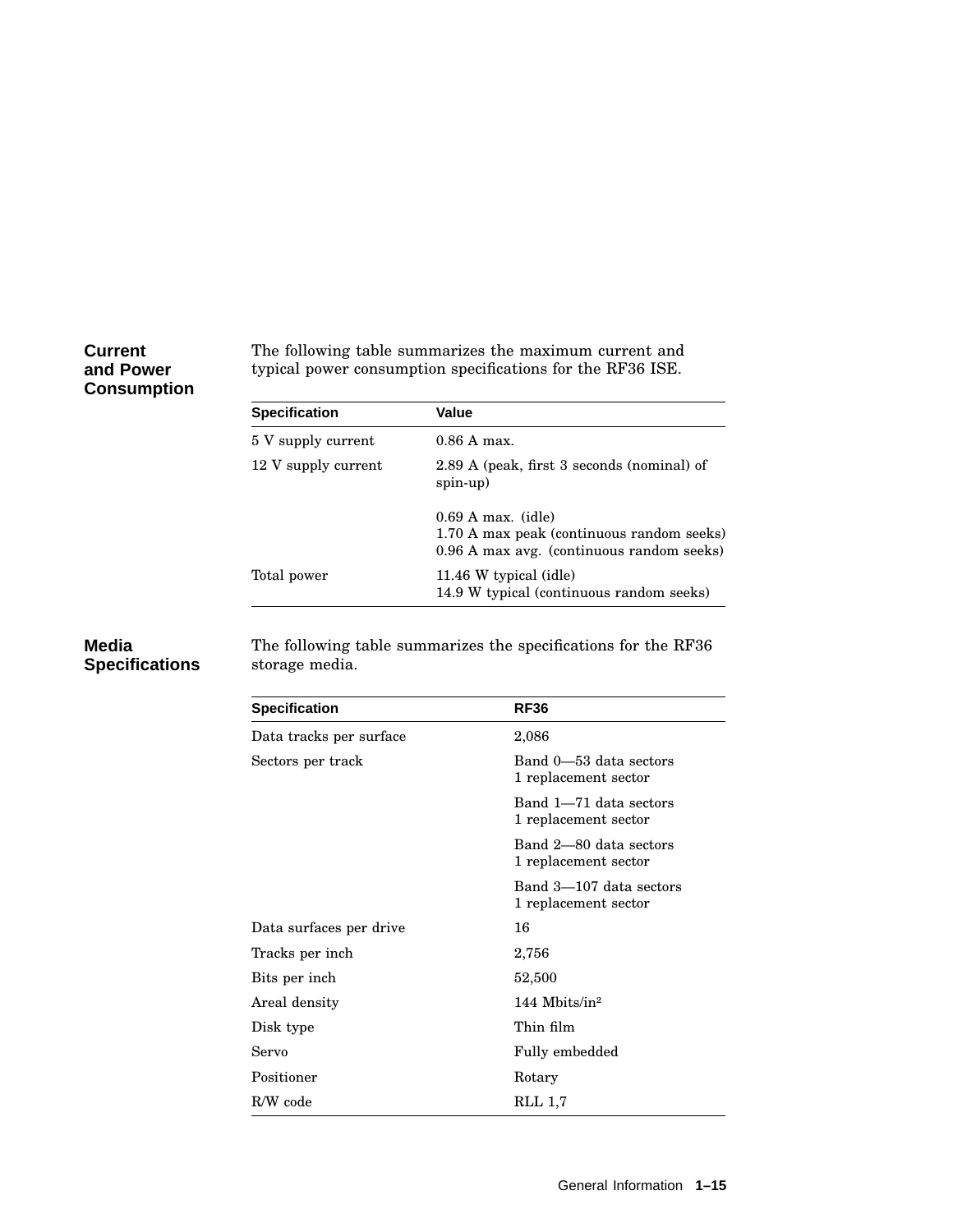#### **Environmental Specifications**

The following table summarizes the environmental specifications for the RF36 ISE.

| <b>Specification</b>                                                   | Value                                                                                                                                                         |
|------------------------------------------------------------------------|---------------------------------------------------------------------------------------------------------------------------------------------------------------|
| Temperature                                                            |                                                                                                                                                               |
| Operating                                                              | 10 to 50°C (50 to 122°F), ambient,<br>with a gradient of $11^{\circ}$ C (20°F) per<br>hour (as introduced to the drive<br>enclosure)                          |
| Non-operating                                                          | -40 to 66 $\rm{^{\circ}C}$ (-40 to 151 $\rm{^{\circ}F}$ ), ambient,<br>with a gradient of $20^{\circ}$ C (36°F) per<br>hour                                   |
| Relative humidity                                                      |                                                                                                                                                               |
| Operating                                                              | 10 to 90% with maximum wet bulb<br>temperature of $28^{\circ}$ C (82 $^{\circ}$ F) and a<br>minimum dew point of $2^{\circ}C$ (36°F),<br>with no condensation |
| Non-operating<br>(storage/shipping)                                    | 8 to 95%, with no condensation                                                                                                                                |
| Altitude                                                               |                                                                                                                                                               |
| Operating                                                              | $2,438$ meters $(8,000 \text{ feet})$                                                                                                                         |
| Non-operating                                                          | 4,876 meters (16,000 feet)                                                                                                                                    |
| Noise (closed office<br>environment)                                   | <4.4 Bels, idle<br><5.0 Bels, seeking                                                                                                                         |
| Airflow<br>$(Figure 1-5)$                                              | Airflow to the drive should be<br>sufficient to component case<br>temperatures below the following<br>maximums:                                               |
| <b>HDA</b><br>E <sub>2</sub> CPU<br>E5 ADASP<br>E13 QTPD<br>E14 Apache | $60^{\circ}$ C<br>$85^{\circ}$ C<br>$80^{\circ}$ C<br>$90^{\circ}$ C<br>$80^{\circ}$ C                                                                        |
| Agency compliance                                                      | UL, CSA, IEC 950, TUV                                                                                                                                         |

Figure 1–5 shows the side and bottom views of the RF36 ISE.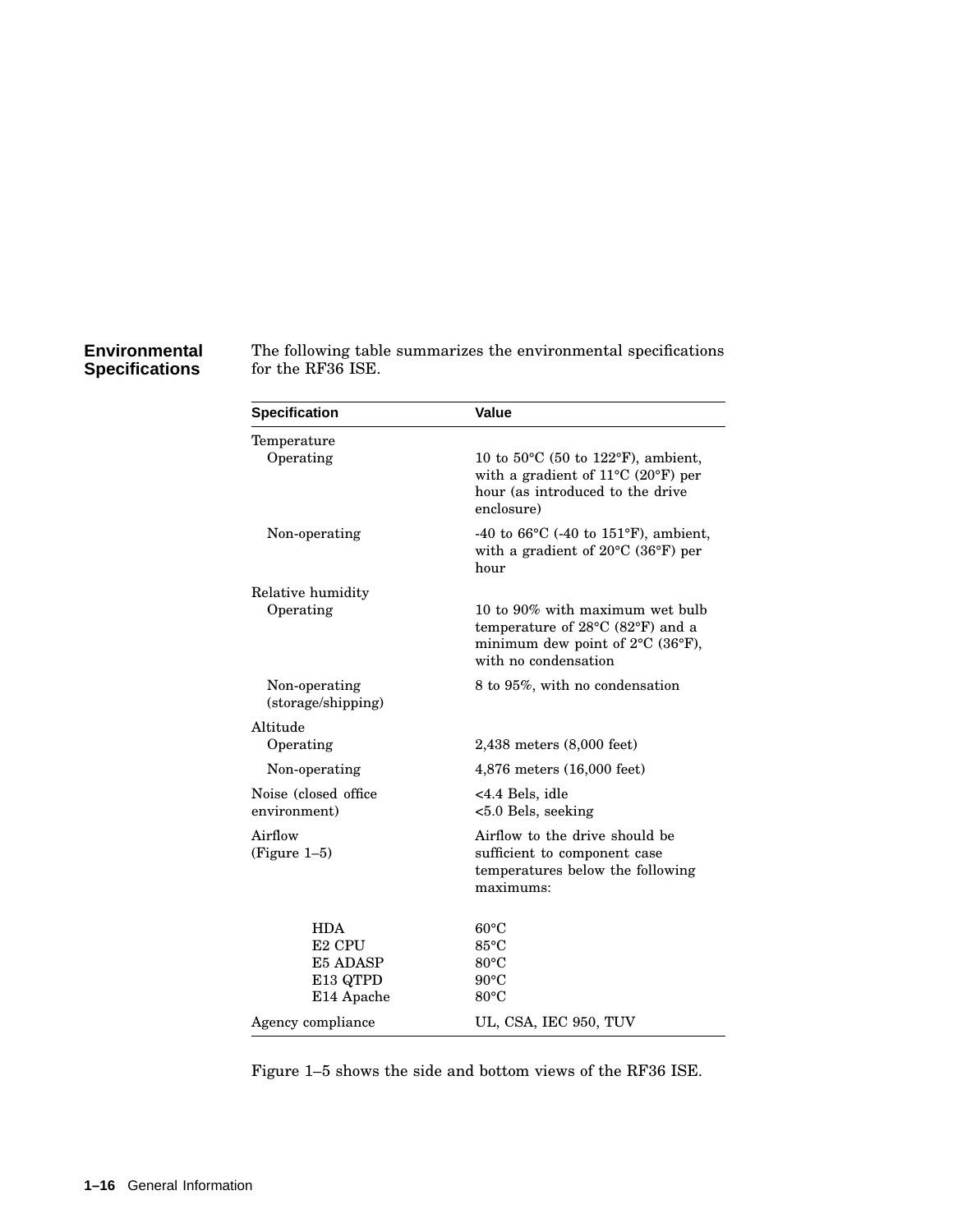



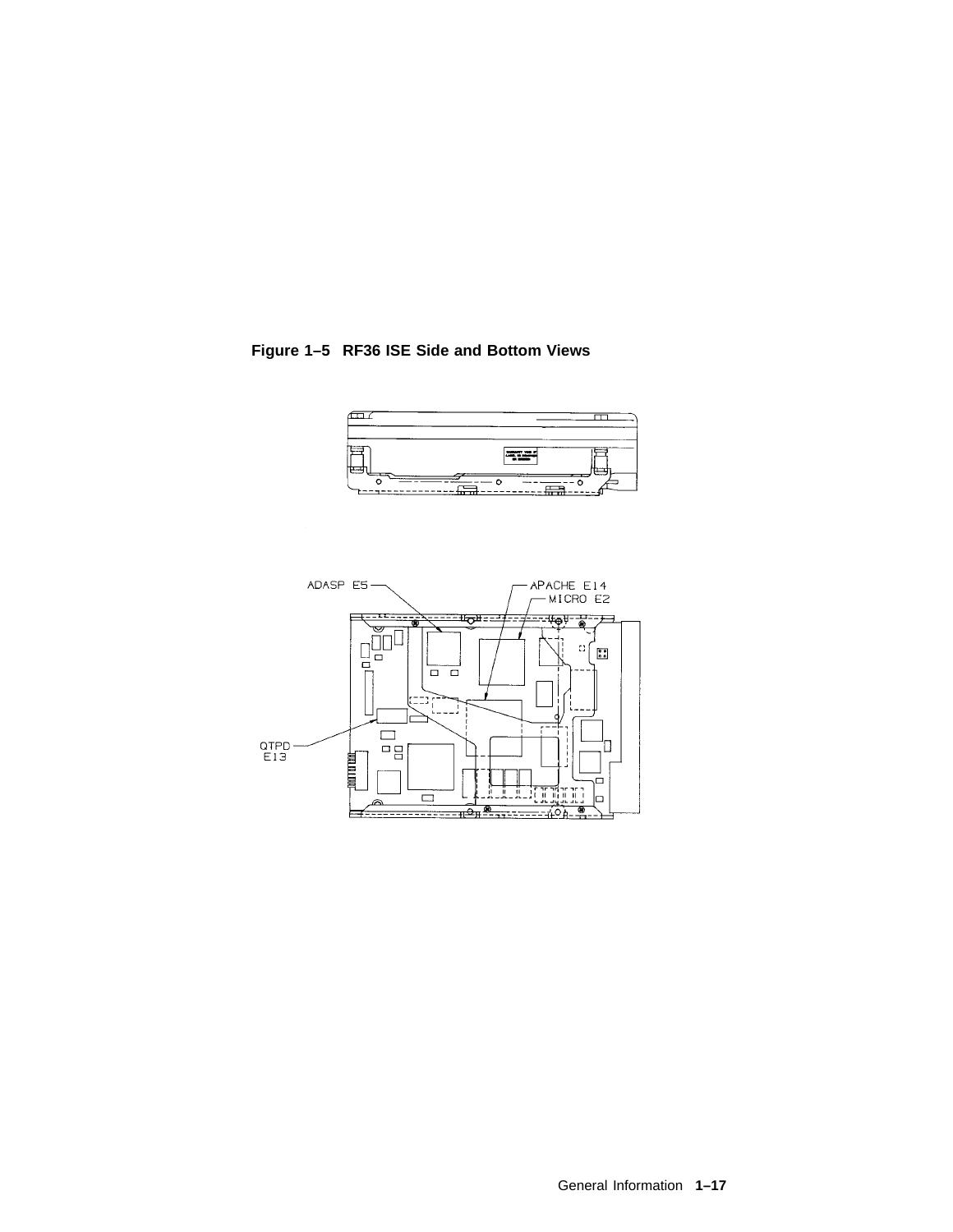## **RF72 ISE Specifications**

|  | Introduction |
|--|--------------|
|--|--------------|

This section lists performance, power, media, and environmental specifications for the RF72 ISE.

**Performance Specifications** The following table summarizes the performance specifications of the RF72 ISE.

| <b>Specification</b>                                            | Value                                                 |  |
|-----------------------------------------------------------------|-------------------------------------------------------|--|
| Data storage capacity                                           | 1 Gbyte, formatted                                    |  |
| Average seek time                                               | $13.3 \text{ ms}$                                     |  |
| Average access time                                             | $21.6 \text{ ms}$                                     |  |
| Peak transfer rate to DSSI bus                                  | 4.0 Mbytes/second                                     |  |
| Start time<br>Time to attain full r/min<br>Internal diagnostics | <60 seconds, total<br>$<$ 15 seconds<br>$<33$ seconds |  |
| Spin-down                                                       | $<$ 15 seconds                                        |  |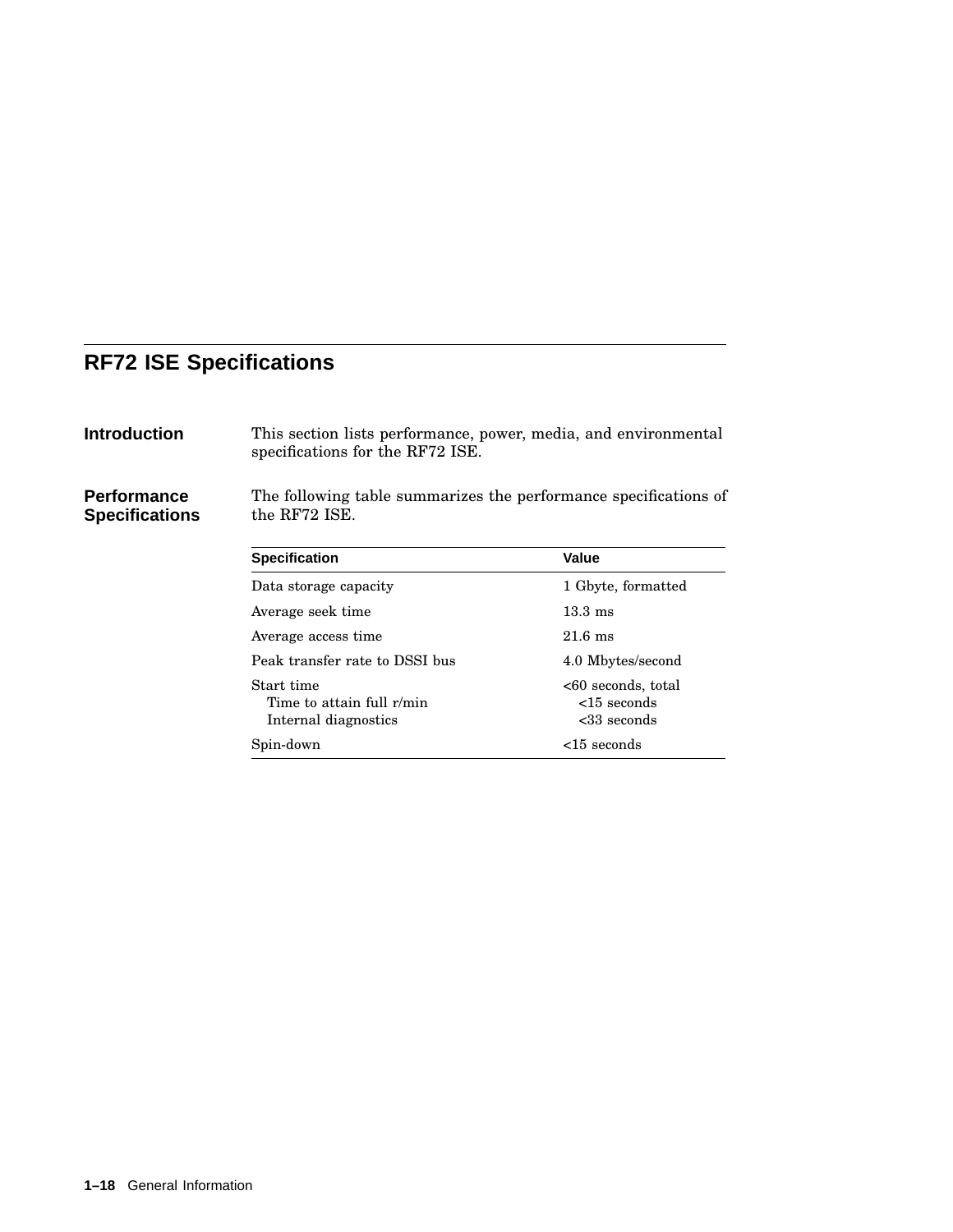#### **Current and Power Consumption**

The following table summarizes the maximum current and typical power consumption specifications for the RF72 ISE.

| <b>Specification</b> | Value                                                 |
|----------------------|-------------------------------------------------------|
| 5 V supply current   | 1.5A                                                  |
| 12 V supply current  | 5.4 A (peak, first 3 seconds (nominal)<br>of spin-up) |
|                      | $1.1 A$ (idle)<br>2.3 A (continuous random seeks)     |
| Total power          | 20.7 W (idle)<br>34.5 W (continuous random seeks)     |

#### **Media Specifications**

The following table summarizes the storage media specifications for the RF72 ISE.

| <b>Specification</b>    | Value                                   |
|-------------------------|-----------------------------------------|
| Data tracks per surface | 1,861                                   |
| Sectors per track       | 50 data sectors<br>1 replacement sector |
| Data surfaces per drive | 21                                      |
| Tracks per inch         | 1,875                                   |
| Bits per inch           | 30,064                                  |
| Areal density           | $57.35$ Mbits/in <sup>2</sup>           |
| Disk type               | Thin film                               |
| Servo                   | Fully embedded                          |
| Positioner              | Rotary                                  |
| R/W code                | RLL 1,7                                 |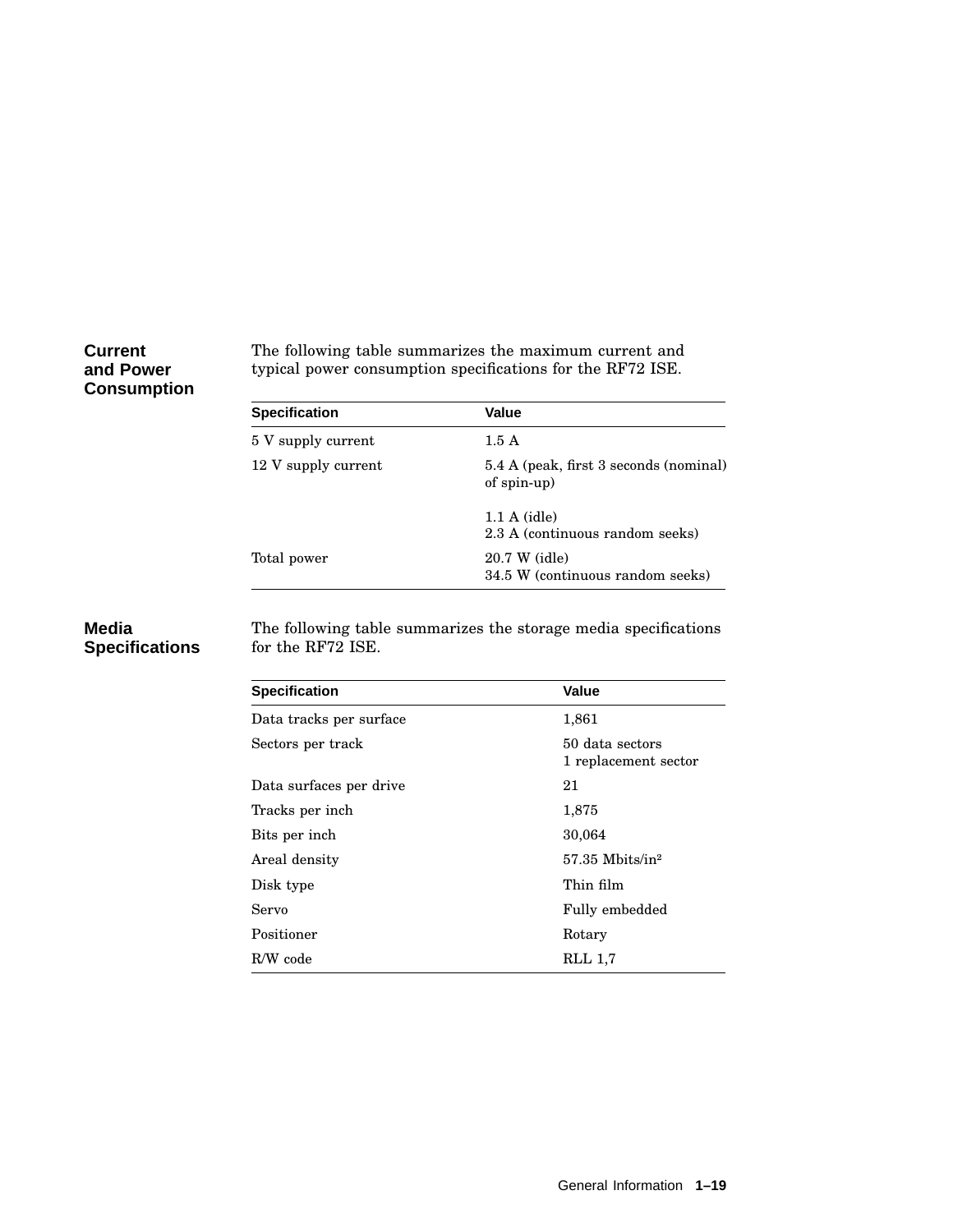#### **Environmental Specifications**

The following table summarizes the environmental specifications for the RF72 ISE.

| <b>Specification</b>                | Value                                                                                                                                                          |
|-------------------------------------|----------------------------------------------------------------------------------------------------------------------------------------------------------------|
| Temperature                         |                                                                                                                                                                |
| Operating                           | 10 to $50^{\circ}$ C (50 to 122°F), ambient,<br>with a gradient of $11^{\circ}$ C (20°F) per<br>hour (as introduced to the drive<br>enclosure)                 |
| Non-operating                       | -40 to 66 $\rm{^{\circ}C}$ (-40 to 151 $\rm{^{\circ}F}$ ),<br>ambient, with a gradient of<br>$20^{\circ}$ C (36 $^{\circ}$ F) per hour                         |
| Relative humidity                   |                                                                                                                                                                |
| Operating                           | 10 to 90% with maximum wet<br>bulb temperature of $28^{\circ}$ C (82 $^{\circ}$ F)<br>and a minimum dew point of 2°C<br>$(36^{\circ}F)$ , with no condensation |
| Non-operating<br>(storage/shipping) | 8 to 95%, with no condensation                                                                                                                                 |
| Altitude                            |                                                                                                                                                                |
| Operating                           | 2,438 meters (8,000 feet)                                                                                                                                      |
| Non-operating                       | $4,876$ meters $(16,000$ feet)                                                                                                                                 |
| Noise (closed office environment)   | $< 5.1$ Bels, idle<br>$< 5.8$ Bels, seeking                                                                                                                    |
| Airflow                             | $15$ ft <sup>3</sup> /min (minimum)                                                                                                                            |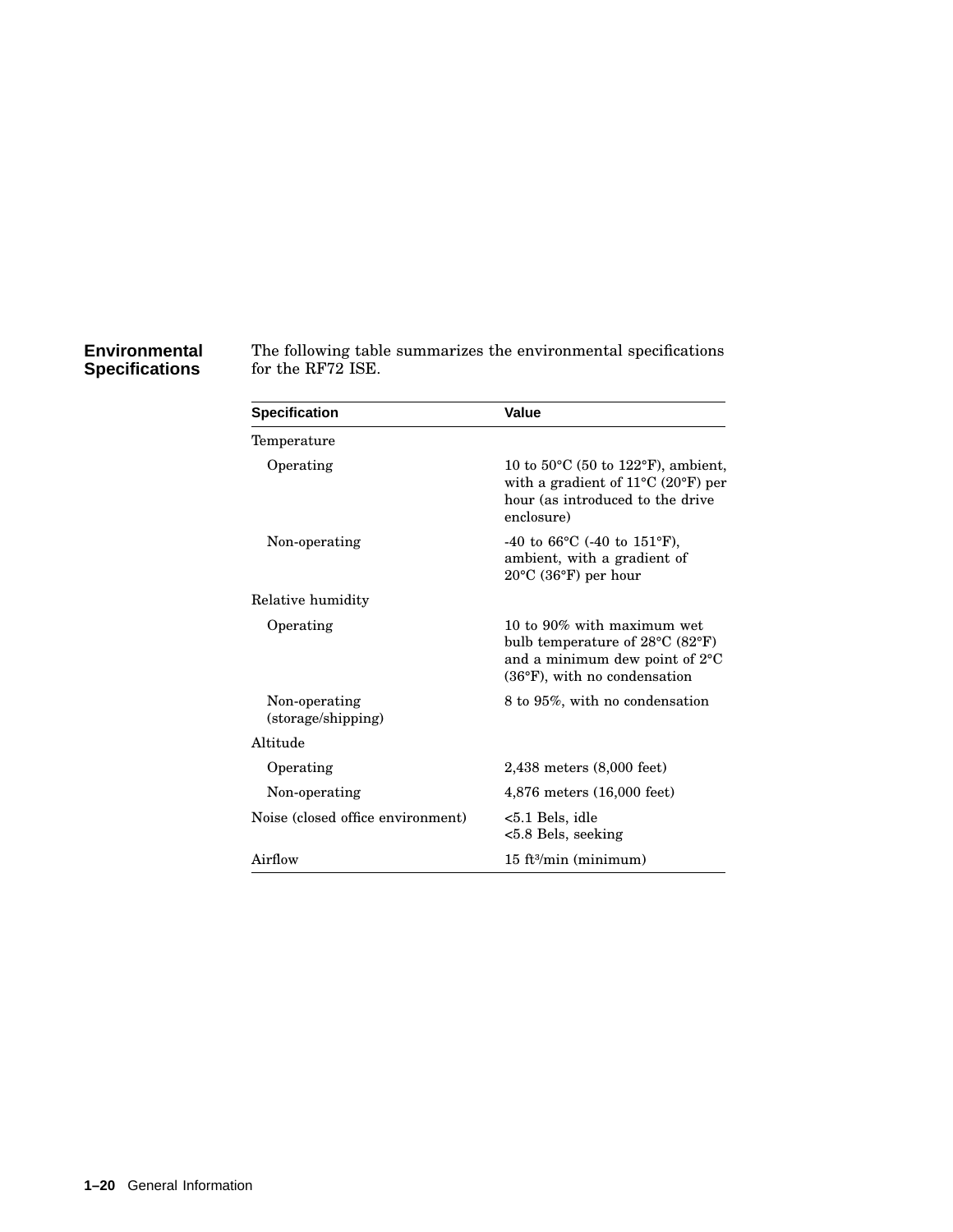## **RF73 ISE Specifications**

| Introduction |  |
|--------------|--|
|              |  |

This section lists performance, power, media, and environmental specifications for the RF73 ISE.

**Performance Specifications** The following table summarizes the performance specifications of the RF73 ISE.

| <b>Specification</b>                                            | Value                                               |
|-----------------------------------------------------------------|-----------------------------------------------------|
| Data storage capacity                                           | 2 Gbytes, formatted                                 |
| Average seek time                                               | $12.9 \text{ ms}$                                   |
| Average access time.                                            | $21.2 \text{ ms}$                                   |
| Peak transfer rate to DSSI bus                                  | 4.0 Mbytes/second                                   |
| Start time<br>Time to attain full r/min<br>Internal diagnostics | <60 seconds, total<br>$<$ 15 seconds<br><33 seconds |
| Spin-down                                                       | $<$ 15 seconds                                      |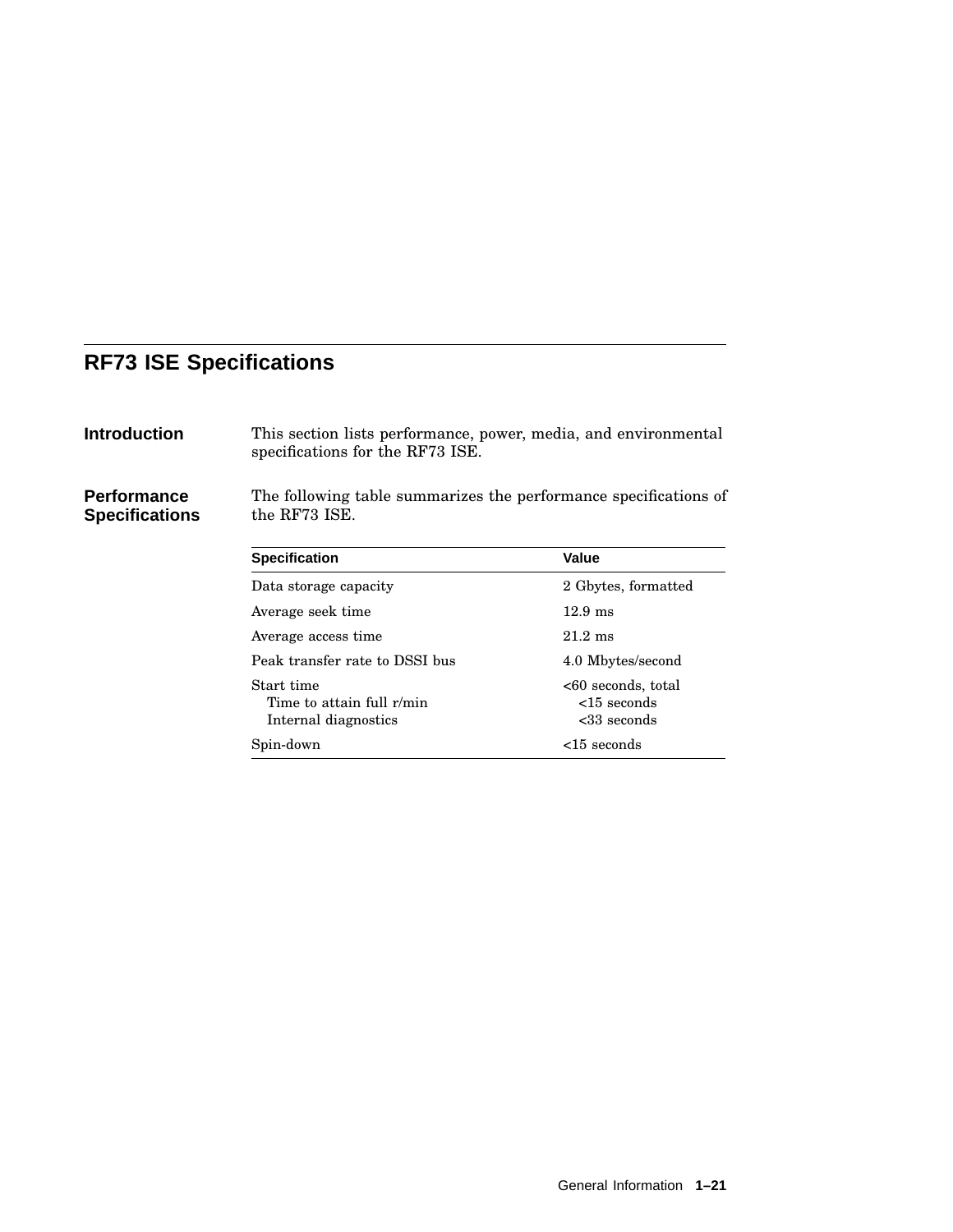#### **Current and Power Consumption**

The following table summarizes the maximum current and typical power consumption specifications for the RF73 ISE.

| <b>Specification</b> | Value                                                                                                             |
|----------------------|-------------------------------------------------------------------------------------------------------------------|
| 5 V supply current   | $1.20 \text{ A}$                                                                                                  |
| 12 V supply current  | 5.00 A (peak, first 3 seconds (nominal) of<br>$spin-up)$                                                          |
|                      | $1.20 \text{ A}$ (idle)<br>4.00 A max peak (continuous random seeks)<br>1.75 A max avg. (continuous random seeks) |
| Total power          | 17.0 W (idle)<br>22.9 W (continuous random seeks)                                                                 |

#### **Media Specifications**

The following table summarizes the storage media specifications for the RF73 ISE.

| <b>Specification</b>    | Value                                   |
|-------------------------|-----------------------------------------|
| Data tracks per surface | 2,620                                   |
| Sectors per track       | 71 data sectors<br>1 replacement sector |
| Data surfaces per drive | 21                                      |
| Tracks per inch         | 2,432                                   |
| Bits per inch           | 43,880                                  |
| Areal density           | $106.72$ Mbits/in <sup>2</sup>          |
| Disk type               | Thin film                               |
| Servo                   | Fully embedded                          |
| Positioner              | Rotary                                  |
| R/W code                | <b>RLL</b> 1.7                          |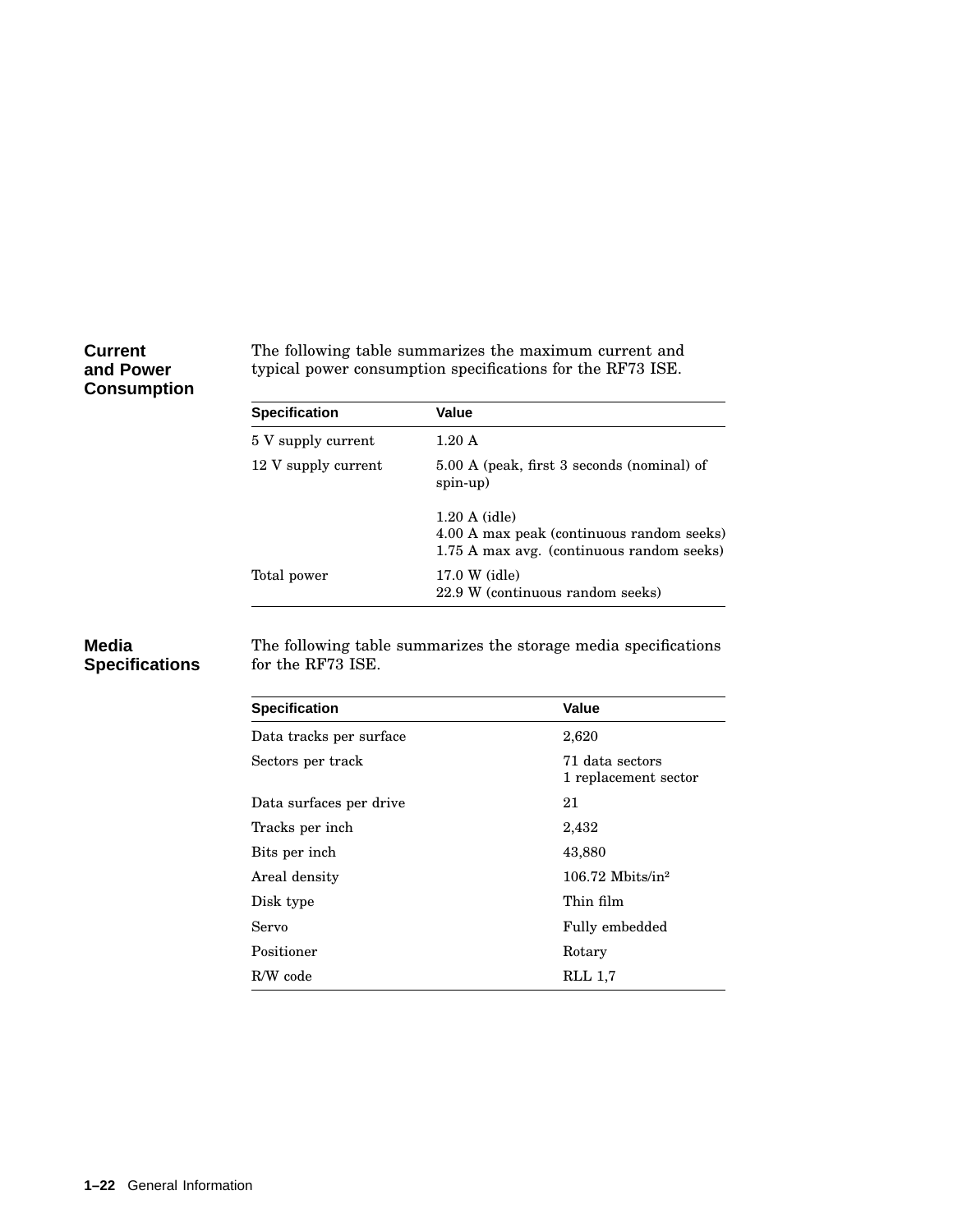#### **Environmental Specifications**

The following table summarizes the environmental specifications for the RF73 ISE.

| <b>Specification</b>                | Value                                                                                                                                                     |
|-------------------------------------|-----------------------------------------------------------------------------------------------------------------------------------------------------------|
| Temperature                         |                                                                                                                                                           |
| Operating                           | 10 to $50^{\circ}$ C (50 to 122 $^{\circ}$ F), ambient,<br>with a gradient of $11^{\circ}$ C (20°F) per<br>hour (as introduced to the drive<br>enclosure) |
| Non-operating                       | -40 to 66 $\rm{^{\circ}C}$ (-40 to 151 $\rm{^{\circ}F}$ ),<br>ambient, with a gradient of<br>$20^{\circ}$ C (36 $^{\circ}$ F) per hour                    |
| Relative humidity                   |                                                                                                                                                           |
| Operating                           | 10 to 90% with maximum wet<br>bulb temperature of 28°C (82°F)<br>and a minimum dew point of $2^{\circ}C$<br>$(36^{\circ}F)$ , with no condensation        |
| Non-operating<br>(storage/shipping) | 8 to 95%, with no condensation                                                                                                                            |
| Altitude                            |                                                                                                                                                           |
| Operating                           | $2,438$ meters $(8,000$ feet)                                                                                                                             |
| Non-operating                       | 4,876 meters (16,000 feet)                                                                                                                                |
| Noise (closed office environment)   | $<4.6$ to 4.9 Bels, idle<br>$< 5.7$ Bels, seeking                                                                                                         |
| Airflow                             | $10$ ft <sup>3</sup> /min (minimum)                                                                                                                       |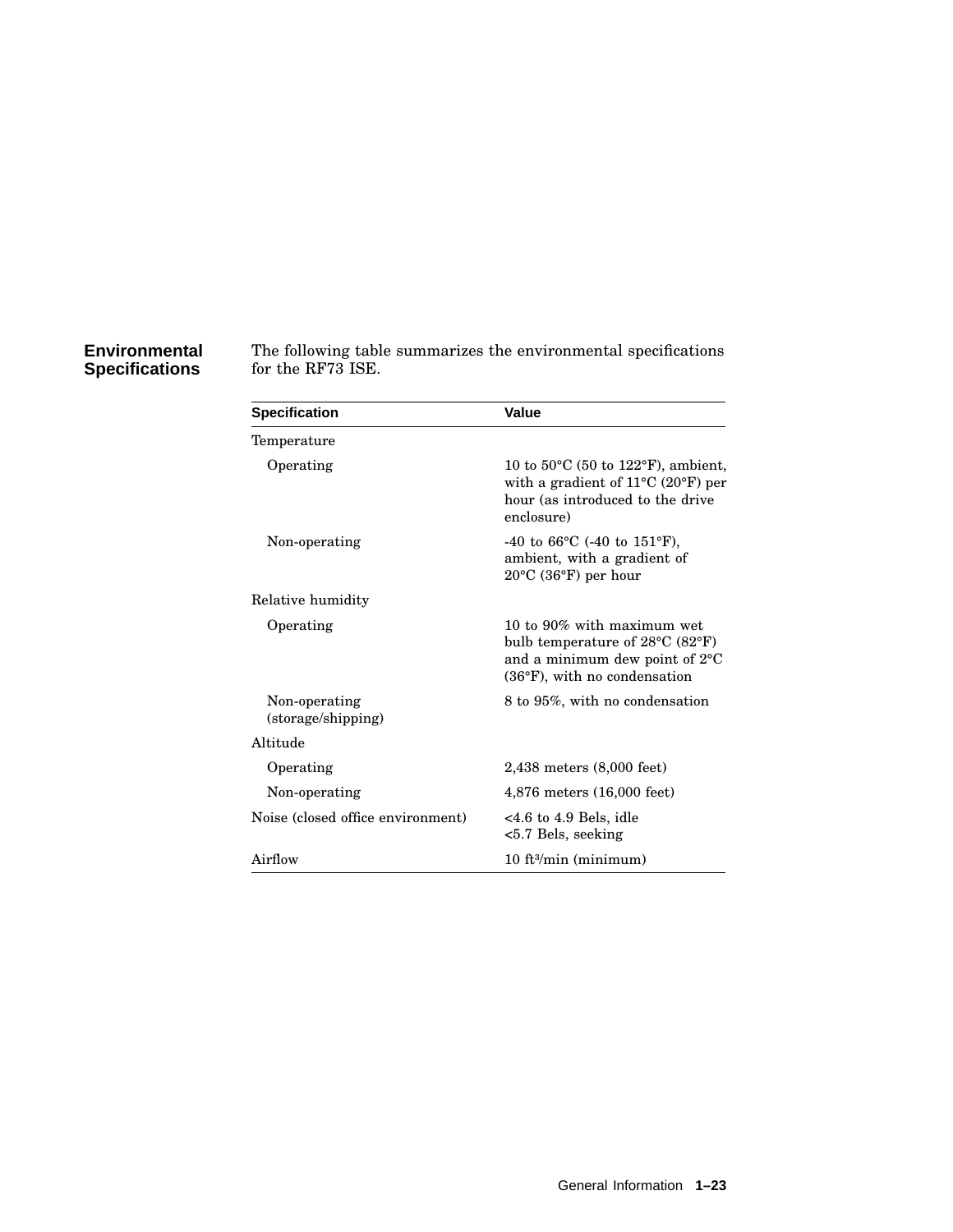## **RF74 ISE Specifications**

This section lists performance, power, media, and environmental specifications for the RF74 ISE.

**Performance Specifications** The following table summarizes the performance specifications of the RF74 ISE.

| <b>Specification</b>                                            | Value                                                   |
|-----------------------------------------------------------------|---------------------------------------------------------|
| Data storage capacity                                           | 3.5 Gbytes, formatted                                   |
| Average seek time                                               | $12.5 \text{ ms}$                                       |
| Average access time.                                            | $18.1 \text{ ms}$                                       |
| Peak transfer rate to DSSI bus                                  | 5.0 Mbytes/second                                       |
| Start time<br>Time to attain full r/min<br>Internal diagnostics | $<30$ seconds, total<br>$<20$ seconds<br>$<$ 15 seconds |
| Spin-down                                                       | $<$ 20 seconds                                          |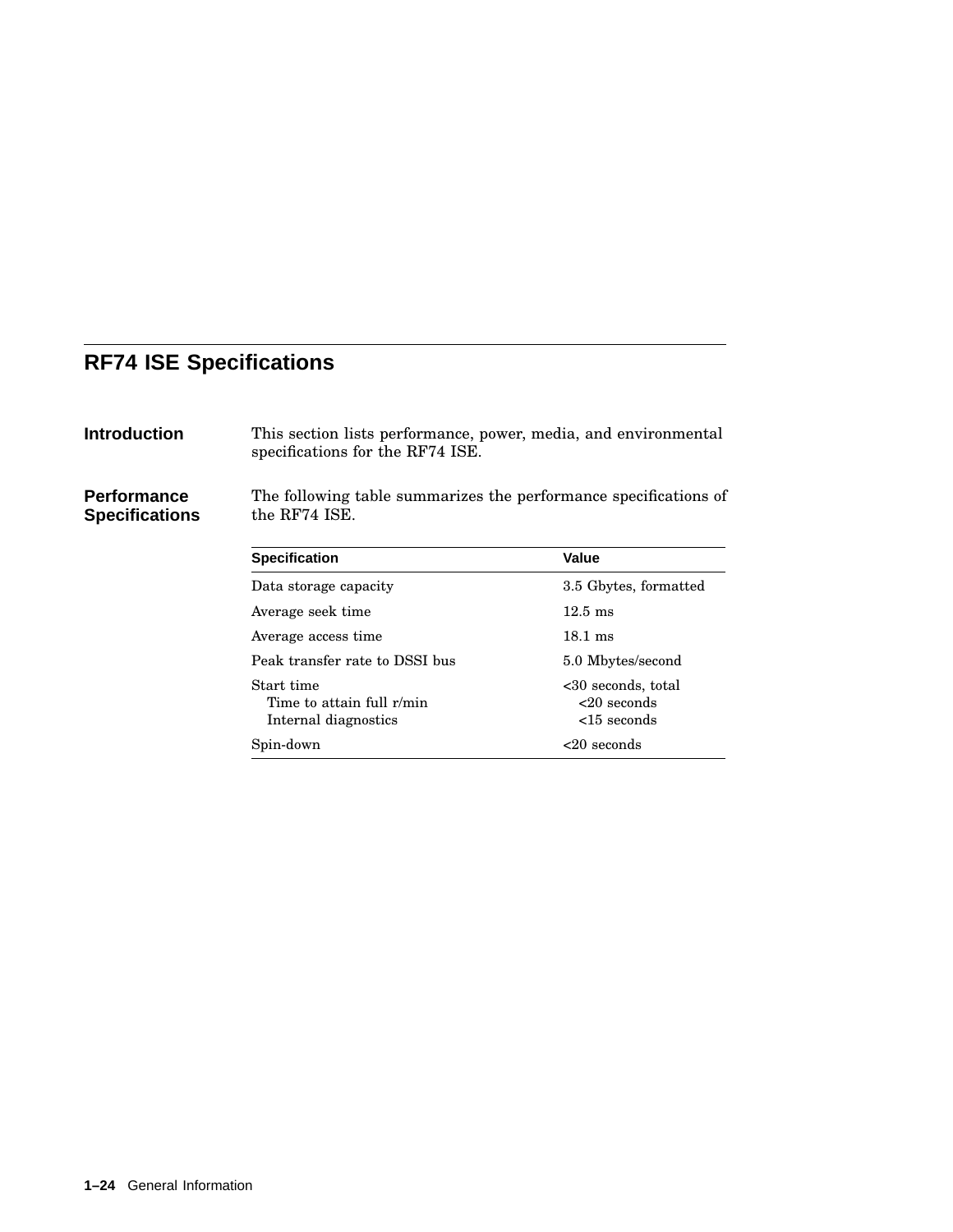#### **Current and Power Consumption**

The following table summarizes the maximum current and typical power consumption specifications for the RF74 ISE.

| <b>Specification</b> | Value                                                                                                             |
|----------------------|-------------------------------------------------------------------------------------------------------------------|
| 5 V supply current   | $1.20 \text{ A}$                                                                                                  |
| 12 V supply current  | 5.60 A (peak, first 3 seconds (nominal) of<br>$spin-up)$                                                          |
|                      | $2.40 \text{ A}$ (idle)<br>4.00 A max peak (continuous random seeks)<br>2.90 A max avg. (continuous random seeks) |
| Total power          | 34.8 W (idle)<br>40.8 W (continuous random seeks)                                                                 |

#### **Media Specifications**

The following table summarizes the storage media specifications for the RF74 ISE.

| <b>Specification</b>    | <b>Value</b>                                    |
|-------------------------|-------------------------------------------------|
| Data tracks per surface | 3,058                                           |
| Sectors per track       | Band 0-Not used                                 |
|                         | Band 1-79 data sectors<br>1 replacement sector  |
|                         | Band 2-89 data sectors<br>1 replacement sector  |
|                         | Band 3-119 data sectors<br>1 replacement sector |
| Data surfaces per drive | 25                                              |
| Tracks per inch         | 2,756                                           |
| Bits per inch           | 44,700                                          |
| Areal density           | $123$ Mbits/in <sup>2</sup>                     |
| Disk type               | Thin film                                       |
| Servo                   | Fully embedded                                  |
| Positioner              | Rotary                                          |
| R/W code                | <b>RLL 1,7</b>                                  |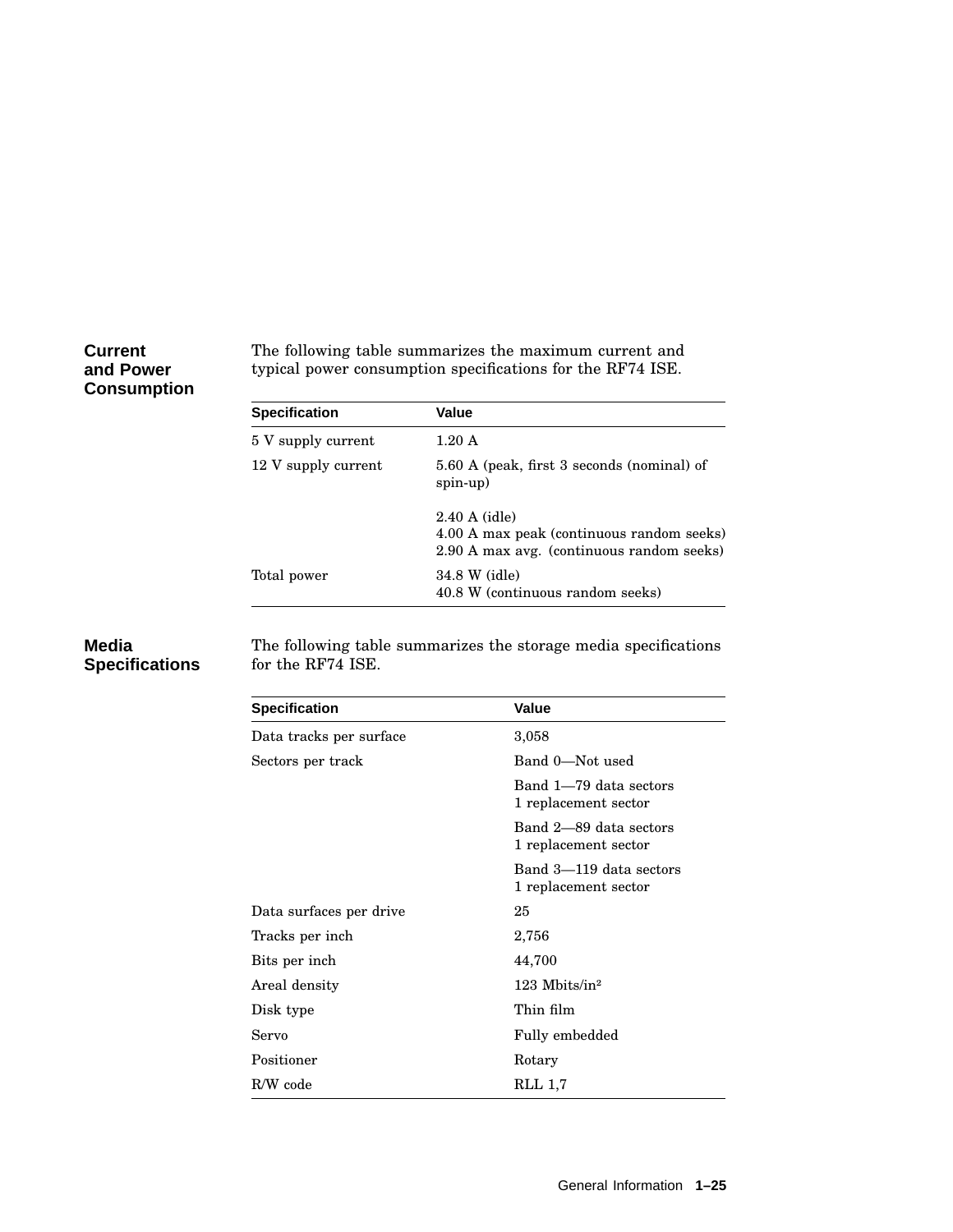#### **Environmental Specifications**

The following table summarizes the environmental specifications for the RF74 ISE.

| <b>Specification</b>                | Value                                                                                                                                                               |
|-------------------------------------|---------------------------------------------------------------------------------------------------------------------------------------------------------------------|
| Temperature                         |                                                                                                                                                                     |
| Operating                           | 10 to 50 $\rm{^{\circ}C}$ (50 to 122 $\rm{^{\circ}F}$ ), ambient,<br>with a gradient of $11^{\circ}$ C (20°F) per<br>hour (as introduced to the drive<br>enclosure) |
| Non-operating                       | -40 to 66 $\rm{^{\circ}C}$ (-40 to 151 $\rm{^{\circ}F}$ ),<br>ambient, with a gradient of<br>$20^{\circ}$ C (36 $^{\circ}$ F) per hour                              |
| Relative humidity                   |                                                                                                                                                                     |
| Operating                           | 10 to 90% with maximum wet<br>bulb temperature of $28^{\circ}$ C (82 $^{\circ}$ F)<br>and a minimum dew point of 2°C<br>$(36^{\circ}F)$ , with no condensation      |
| Non-operating<br>(storage/shipping) | 8 to 95%, with no condensation                                                                                                                                      |
| Altitude                            |                                                                                                                                                                     |
| Operating                           | 2,438 meters (8,000 feet)                                                                                                                                           |
| Non-operating                       | $4,876$ meters $(16,000$ feet)                                                                                                                                      |
| Noise (closed office environment)   | $< 5.2$ Bels, idle<br>$< 5.7$ Bels, seeking                                                                                                                         |
| Airflow                             | $10$ ft <sup>3</sup> /min (minimum)                                                                                                                                 |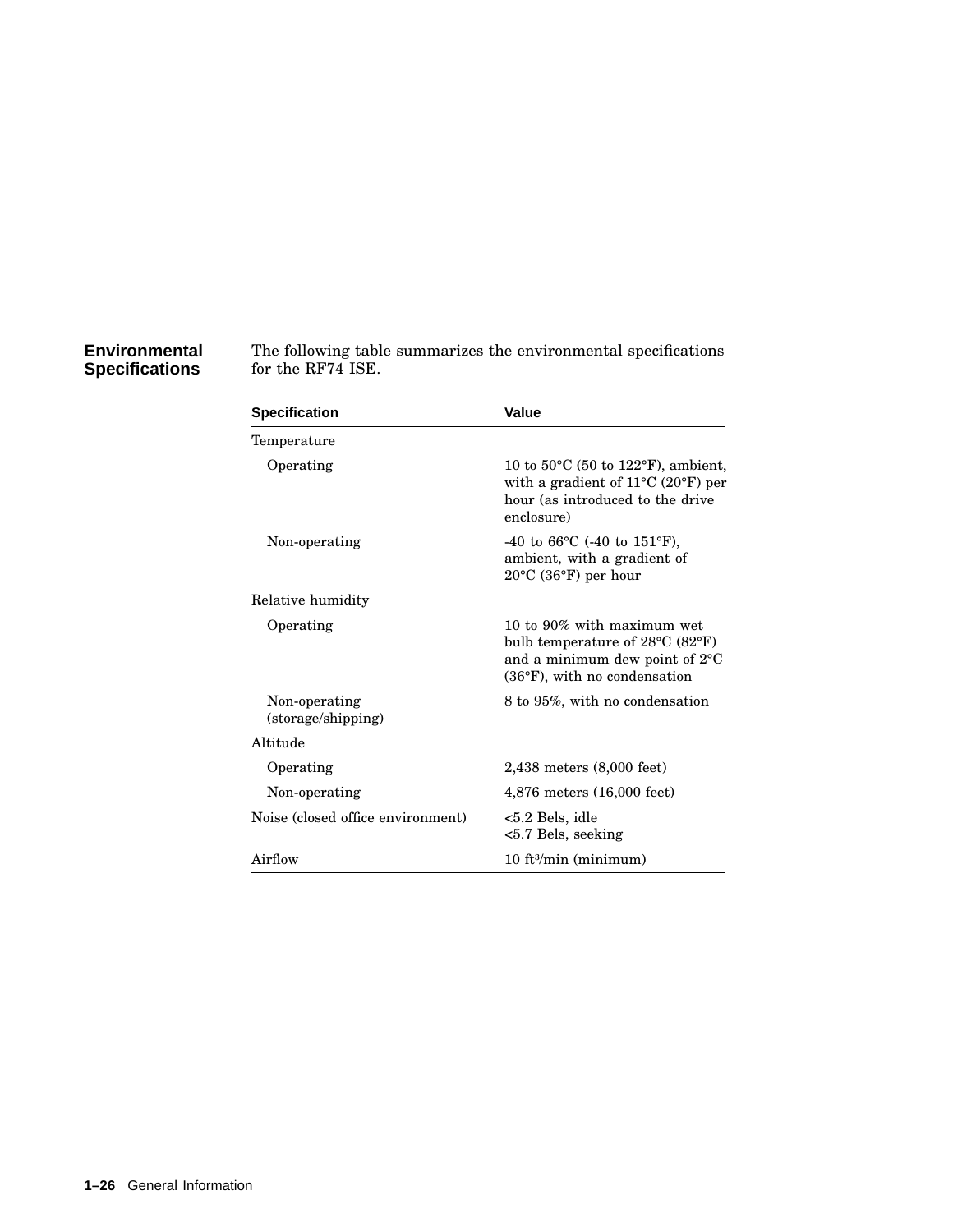# **2 Theory of Operation**

## **Physical Description**

| In this Chapter | This chapter covers the following topics on RF31/31F, RF35/31T,<br>RF36, RF72, RF73, and RF74 ISEs:                                                                                                                                             |  |  |
|-----------------|-------------------------------------------------------------------------------------------------------------------------------------------------------------------------------------------------------------------------------------------------|--|--|
|                 | Physical descriptions                                                                                                                                                                                                                           |  |  |
|                 | Head-disk assemblies (HDAs)                                                                                                                                                                                                                     |  |  |
|                 | <b>Functional descriptions</b>                                                                                                                                                                                                                  |  |  |
|                 | Firmware                                                                                                                                                                                                                                        |  |  |
|                 | Diagnostics and utilities                                                                                                                                                                                                                       |  |  |
| <b>Overview</b> | The ISE consists of two basic components:                                                                                                                                                                                                       |  |  |
|                 | An HDA that contains the disks and drive mechanisms                                                                                                                                                                                             |  |  |
|                 | A printed circuit board called the drive module, which<br>contains the disk controller and drive electronics                                                                                                                                    |  |  |
|                 | The RF31 and RF31F ISEs use similar drive modules. The RF35<br>and RF31T ISEs use similar drive modules. The RF36 uses<br>a unique drive module. The RF72, RF73, and RF74 ISEs use<br>similar drive modules. The HDA is different for each ISE: |  |  |
|                 | $-$ RF31/RF31F ISE has 4 disks<br>$-$ RF35/RF31T ISE has 7 disks<br>$-$ RF36 ISE has 8 disks<br>– RF72 and RF73 ISEs each have 11 disks<br>$-$ RF74 ISE has 13 disks                                                                            |  |  |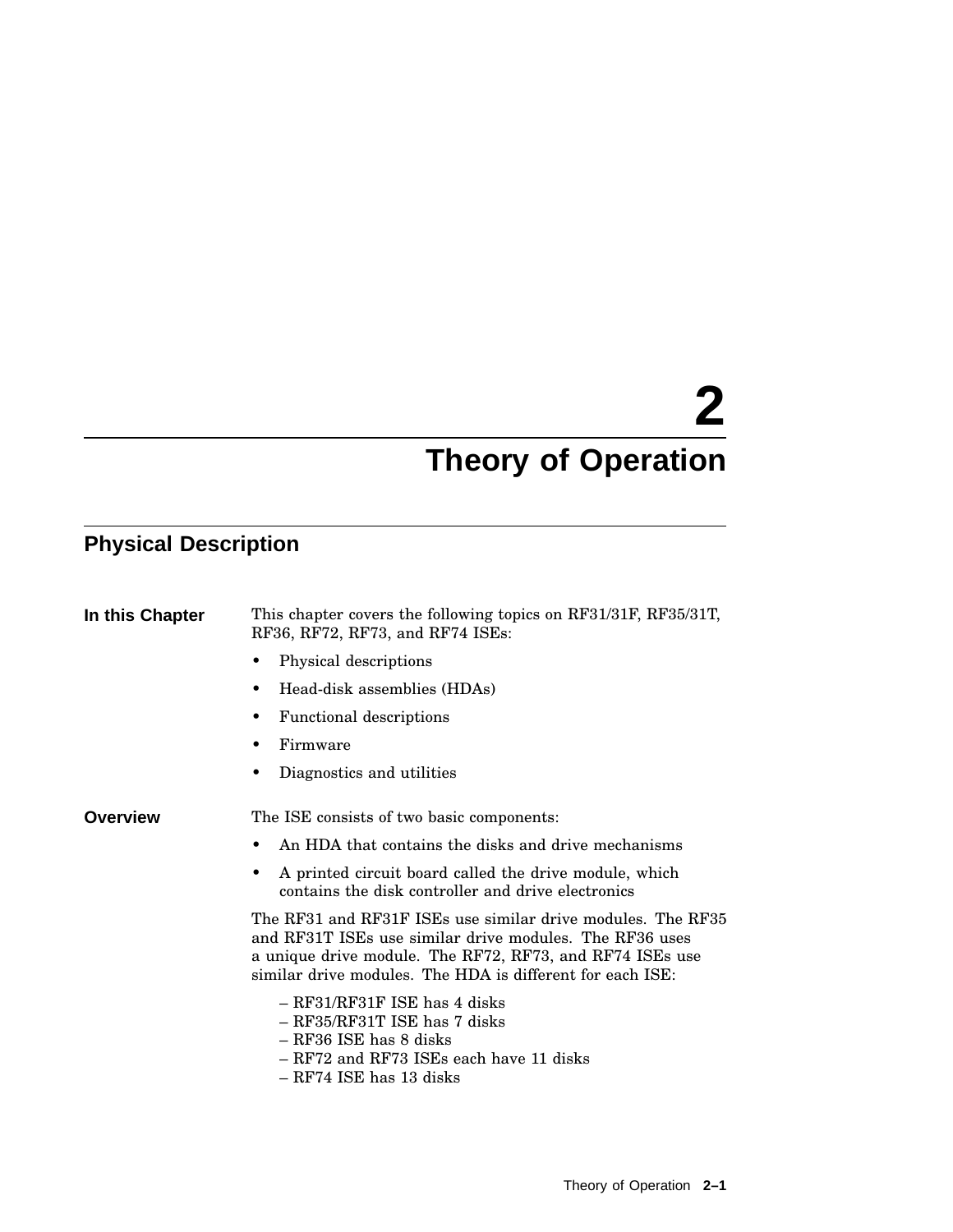**FRUS** Figure 2-1 shows the RF31/31F, RF72, RF73 and RF74 ISEs with the field replaceable units (FRUs). The mechanics set consists of the HDA, drive chassis, and shock mount assembly. Note that the ISE for both the RF35/31T and the RF36 is a single FRU.

**Figure 2–1 RF31/31F and RF72/73/74 ISE Basic Components**

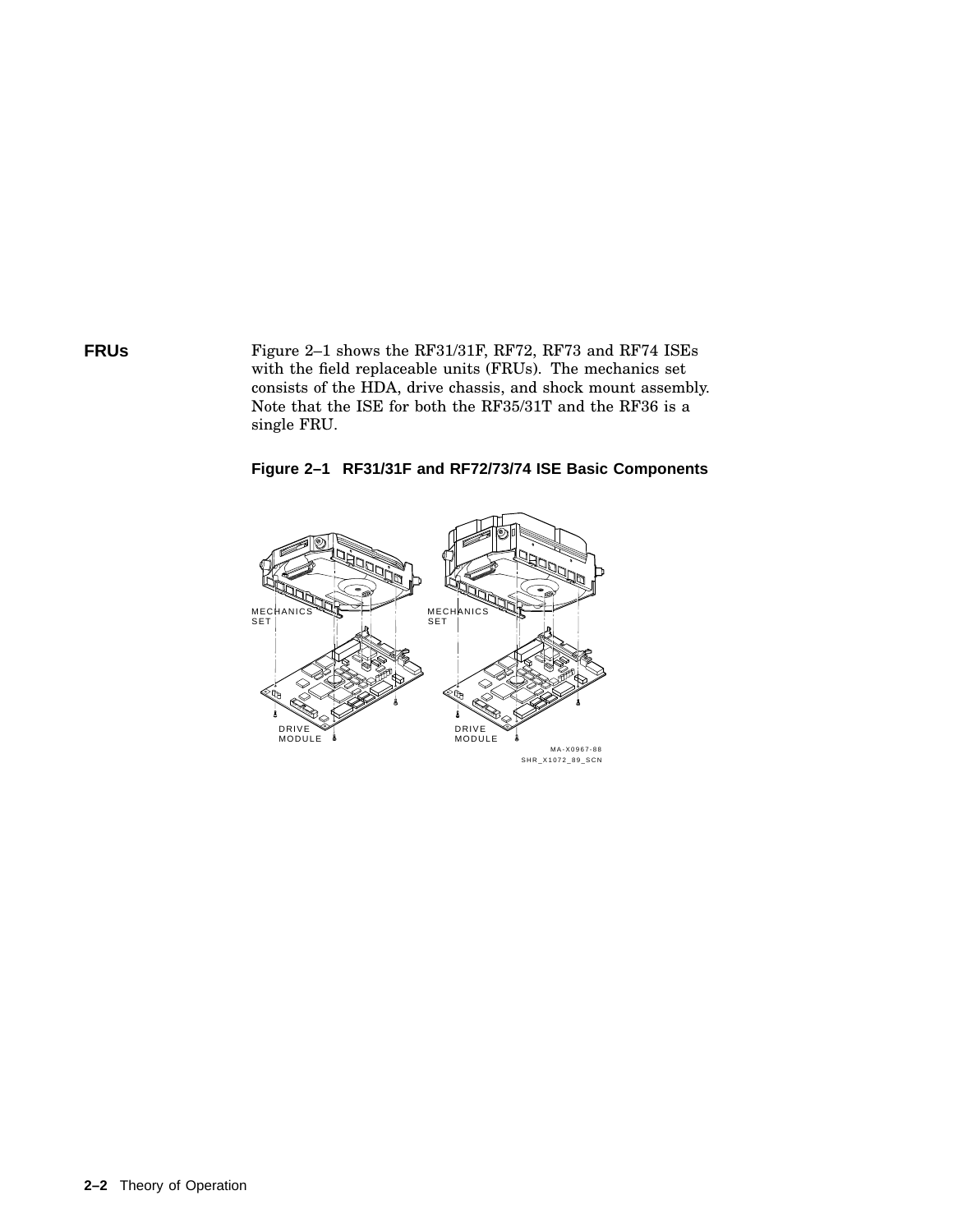**HDA** The HDA contains the:

- Disks
- Heads
- Spindle motor
- Rotary positioner

The RF31/31F HDA has four disks and eight heads. The RF35/31T HDA has seven disks and fourteen heads. The RF36 HDA has eight disks and sixteen heads. The RF72 and RF73 HDAs each have eleven disks and twenty-two heads. The RF74 HDA has thirteen disks and twenty-six heads. Each ISE uses an embedded digital servo for track following, so there is no dedicated servo surface. All surfaces are used for user data storage.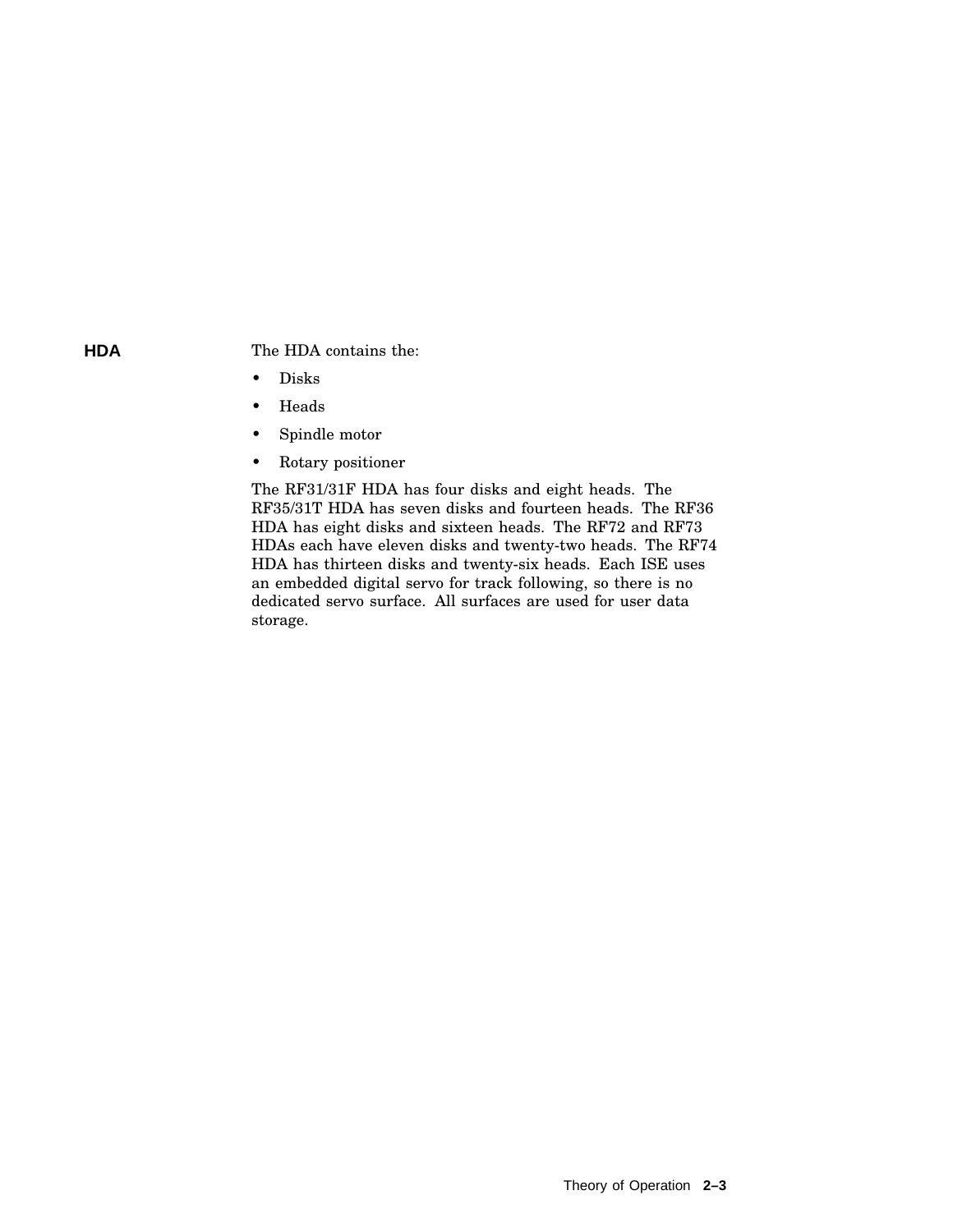| <b>RF3x/RF7x</b> | The following table compares the amount of data storage among |
|------------------|---------------------------------------------------------------|
| Comparison       | the RF Series ISEs.                                           |

| <b>ISE</b>        | Usable data<br>surfaces (tracks) | Data tracks/surface<br>(cylinders/spindle) | Sectors per track                      |
|-------------------|----------------------------------|--------------------------------------------|----------------------------------------|
| RF31              | 8                                | 1,861                                      | 51 (50 data, 1 replacement)            |
| RF31F             | 8                                | 984                                        | 51 (50 data, 1 replacement)            |
| <b>RF35</b>       | 14                               | 2,086                                      | 58 (57 data, 1 replacement)            |
| RF31T             | 14                               | 933                                        | 58 (57 data, 1 replacement)            |
| <b>RF36</b>       | 16                               | 2,599                                      | Band 0 - 54 (53 data, 1 replacement)   |
|                   |                                  |                                            | Band 1 - 72 (71 data, 1 replacement)   |
|                   |                                  |                                            | Band 2 - 81 (80 data, 1 replacement)   |
|                   |                                  |                                            | Band 3 - 108 (107 data, 1 replacement) |
| RF72 <sup>1</sup> | 21                               | 1,861                                      | 51 (50 data, 1 replacement)            |
| RF72 <sup>1</sup> | 21                               | 1,861                                      | 51 (50 data, 1 replacement)            |
| $\mathrm{RF}73^1$ | 21                               | 2,620                                      | 72 (71 data, 1 replacement)            |
| RF74 <sup>1</sup> | 25                               | 3,058                                      | Band 0 - Not used                      |
|                   |                                  |                                            | Band 1 - 80 (79 data, 1 replacement)   |
|                   |                                  |                                            | Band 2 - 90 (89 data, 1 replacement)   |
|                   |                                  |                                            | Band 3 - 120 (119 data, 1 replacement) |

<sup>1</sup>The RF72 and RF73 ISEs use only 21 of 22 available disk surfaces and the RF74 ISE uses only 25 of 26 available disk surfaces. The surface with the most media defects is marked unusable at manufacture.<br>Although the unus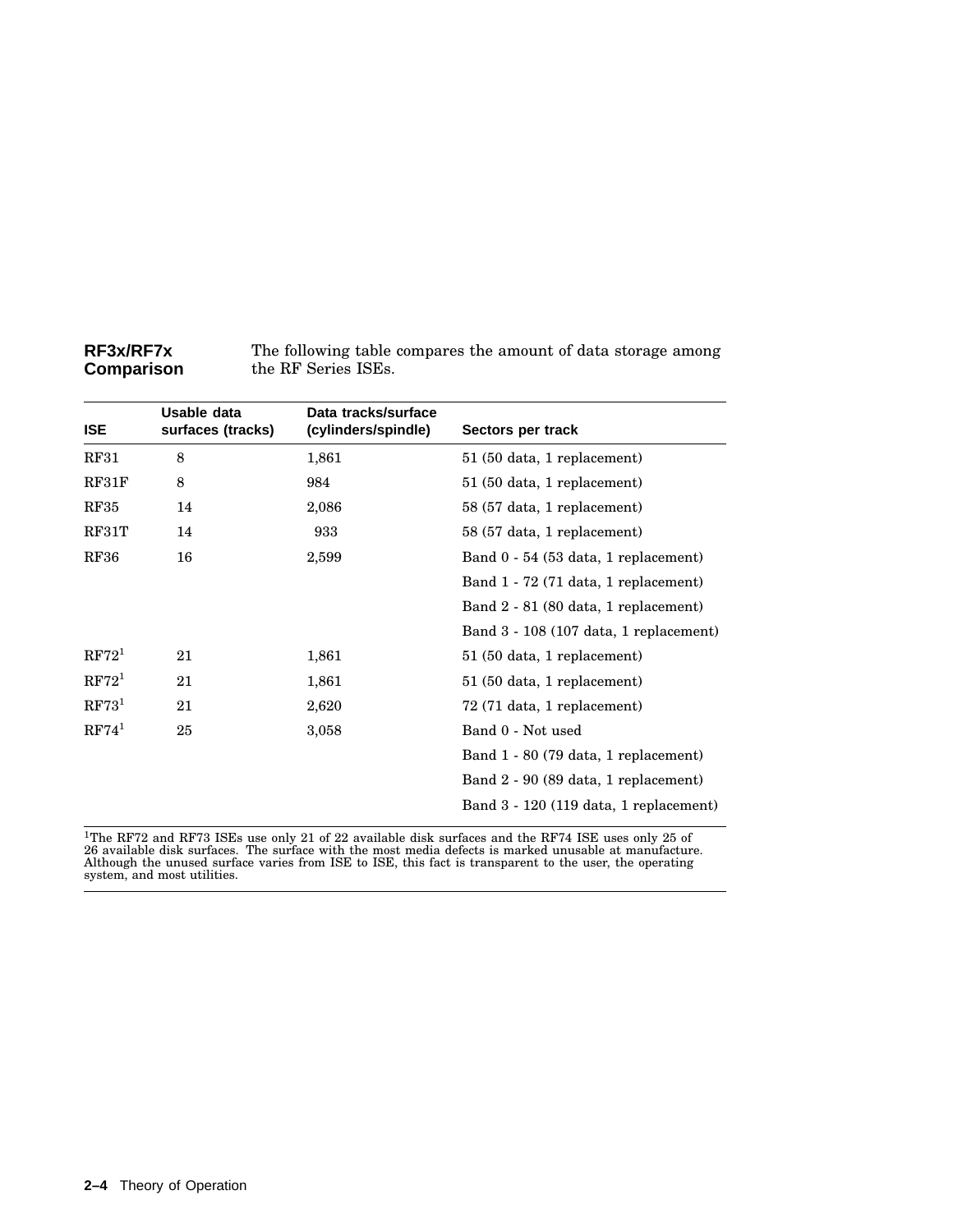**Drive Module** The drive module combines the functions of disk controller and drive electronics onto a single, surface-mount-technology printed circuit board.

Each drive module has a ready and a fault LED. The RF31/31F drive module uses a green ready LED and a red fault LED. The RF35/31T, RF36, RF72, RF73, and RF74 ISEs use green ready and amber fault LEDs surface mounted on the drive module.

**Interfaces** Figure 2–2 shows the interfaces on the RF31 drive module and Figure 2–3 shows the interfaces on the RF35 drive module.





SHR\_X1050B\_89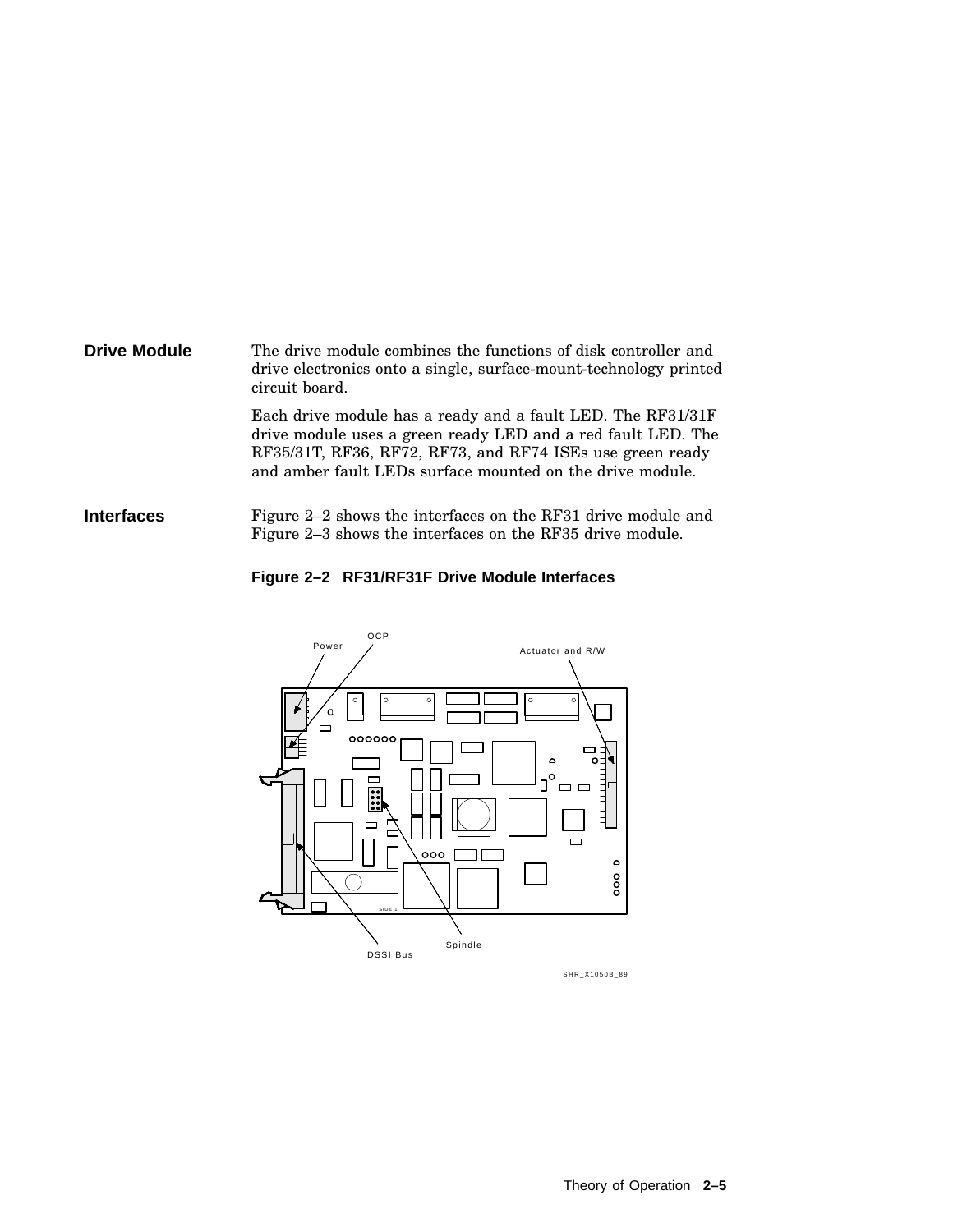

### **Figure 2–3 RF35/RF31T Drive Module Interfaces**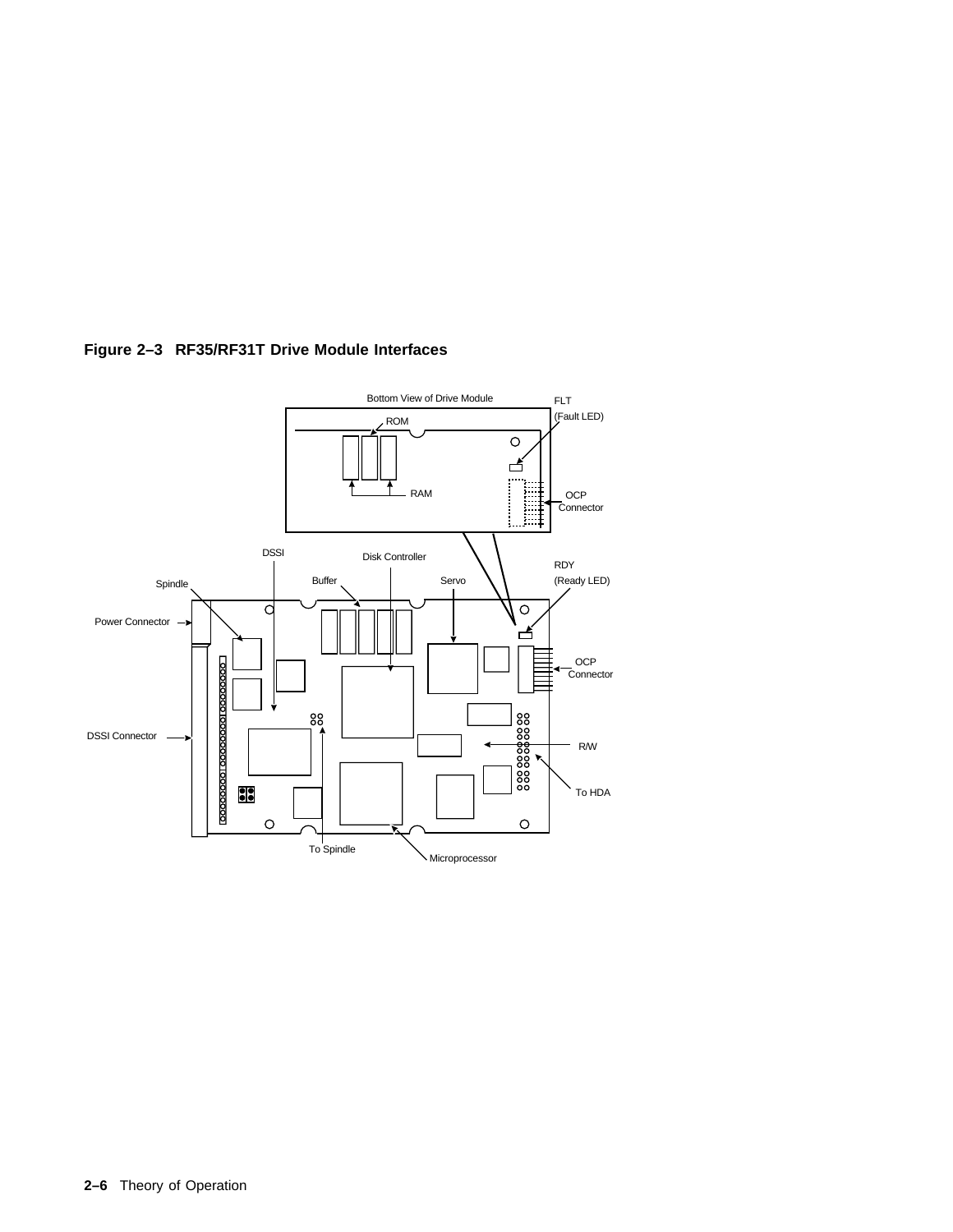#### **Interface Functions**

As shown in previous figures, each interface is a connector. Table 2–1 describes the function of each RF31 drive module interface.

**Table 2–1 RF31/RF31F Interfaces**

| <b>Interface</b>    | <b>Description</b>                                                                      | <b>Function</b>                                                      |
|---------------------|-----------------------------------------------------------------------------------------|----------------------------------------------------------------------|
| DSSI bus            | 50-pin flat cable connector                                                             | Connects ISE to<br>DSSI bus                                          |
| Power               | 5-pin Molex connector                                                                   | Connects +5V.<br>$+12V$ , and POK to<br><b>ISE</b>                   |
| OCP                 | 10-pin flat cable connector                                                             | Connects ISE to<br>operator control<br>panel                         |
| Actuator and<br>R/W | 34-pin flat cable connector that<br>mates to the flexible circuit strip<br>from the HDA | Connects ISE<br>to read/write<br>preamps and to<br>rotary positioner |
| Spindle             | 10-pin DIP connector that mates<br>to the HDA                                           | Connects spindle<br>motor to drive<br>module                         |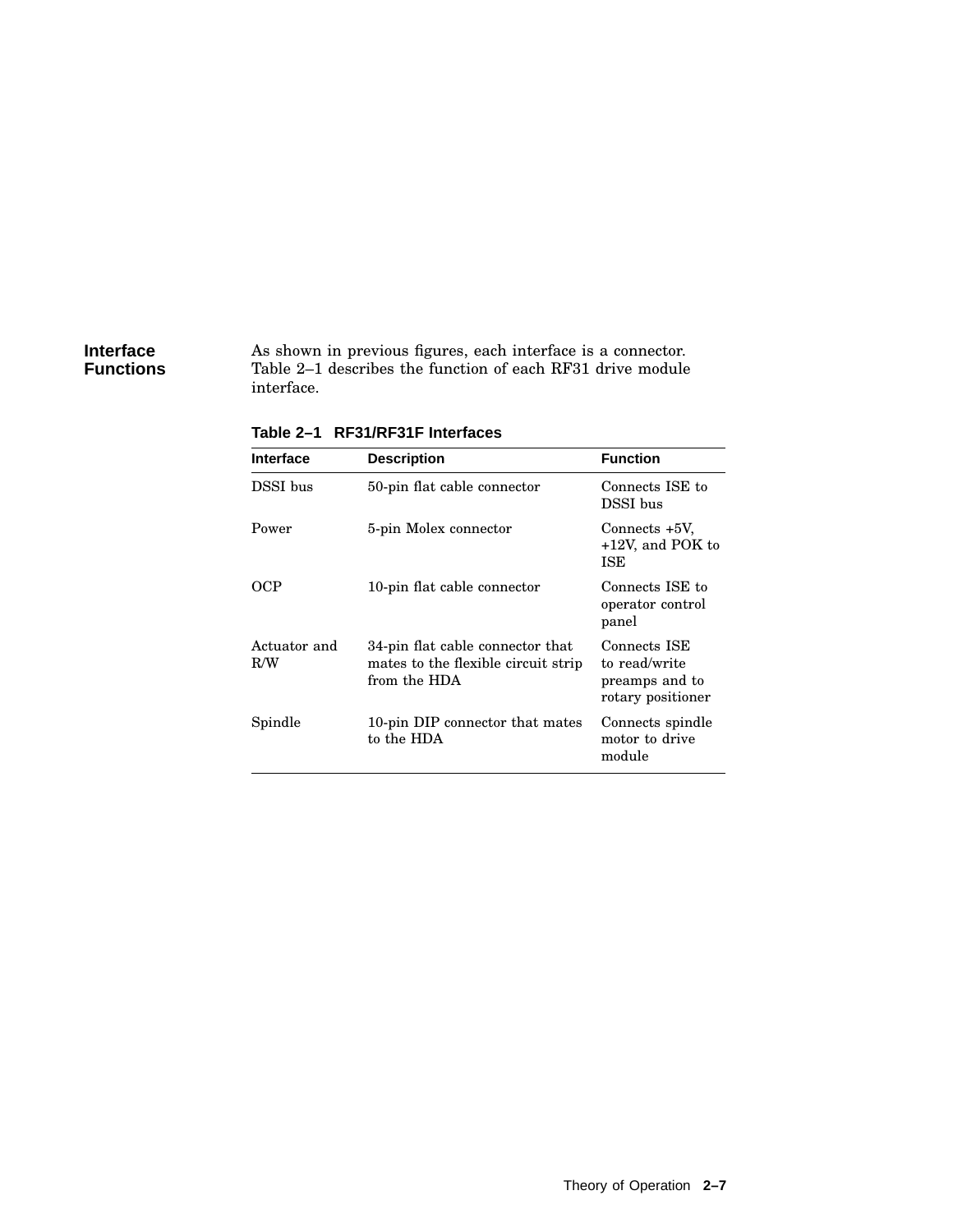Table 2–2 describes the function of each RF35 drive module interface.

| <b>Interface</b>    | <b>Description</b>                           | <b>Function</b>                                 |
|---------------------|----------------------------------------------|-------------------------------------------------|
| DSSI bus            | 50-pin flat cable connector                  | Connects ISE to<br>DSSI bus                     |
| Power               | 5-pin Molex connector                        | Connects $+5V$ ,<br>$+12V$ , and ACLO<br>to ISE |
| OCP                 | 20-pin bulkhead connector                    | Connects ISE to<br>operator control<br>panel    |
| Actuator and<br>R/W | 22-pin connector                             | Connects ISE to<br>rotary positioner            |
| Spindle             | 4-pin DIP connector that mates<br>to the HDA | Connects spindle<br>motor to drive<br>module    |

**Table 2–2 RF35/RF31T Interfaces**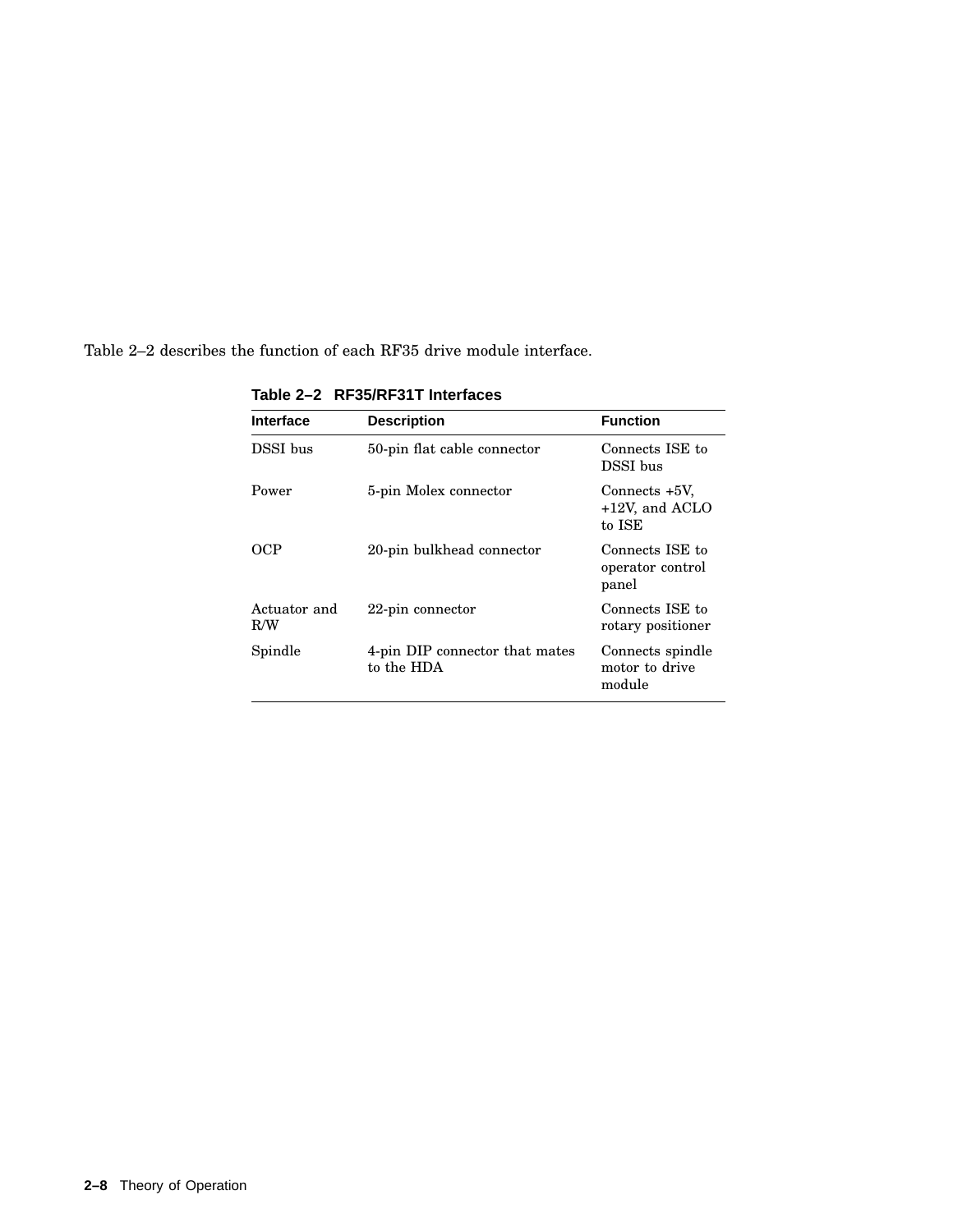## **Functional Description**

#### **Drive Module Electronics**

To understand the drive module, think of it as being divided into six major functional areas (Figures 2–4 and 2–5). Largescale integration is used extensively, so the function of an area typically includes the function of one or a few of the chips in the corresponding area.





SHR\_X1050A\_89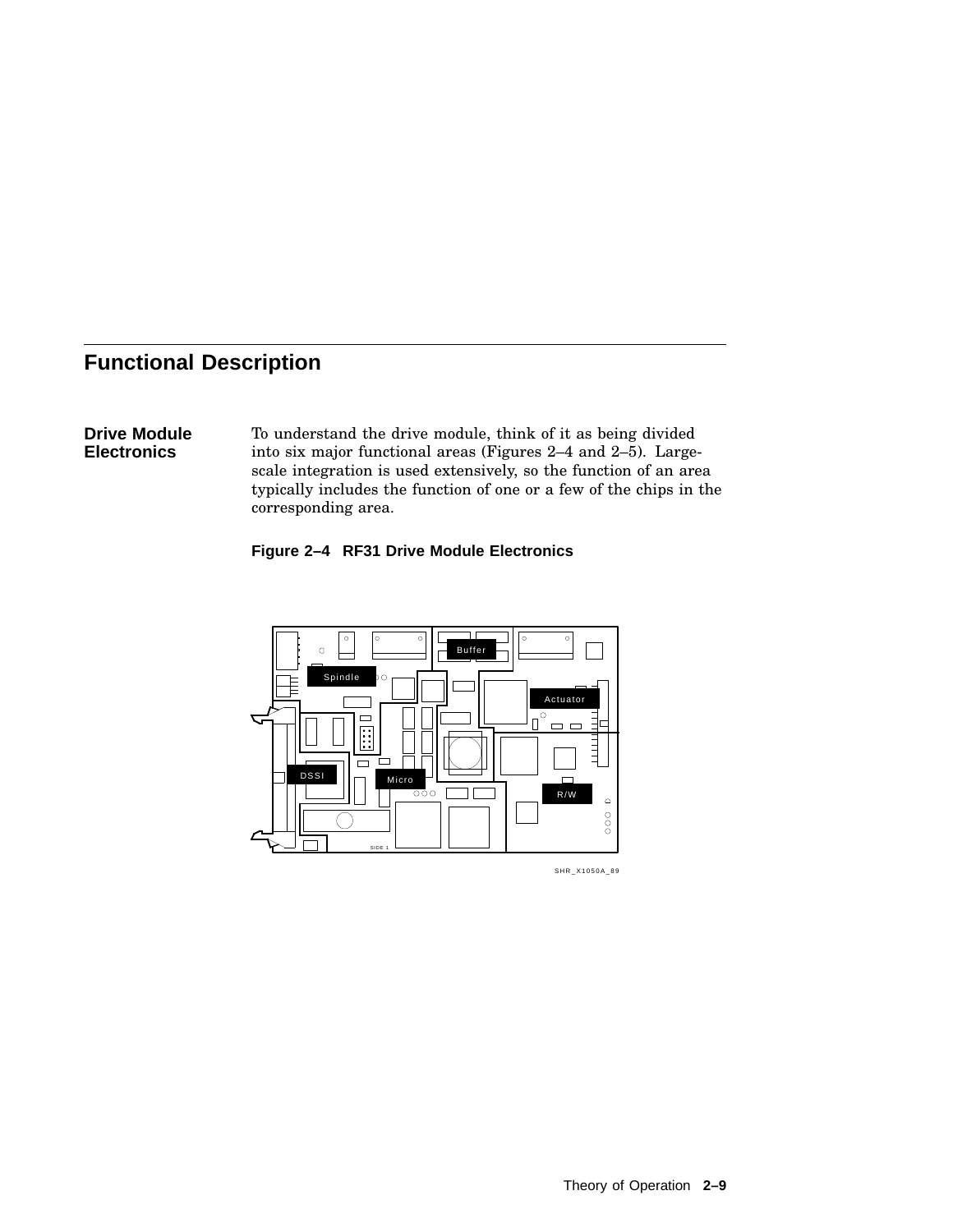

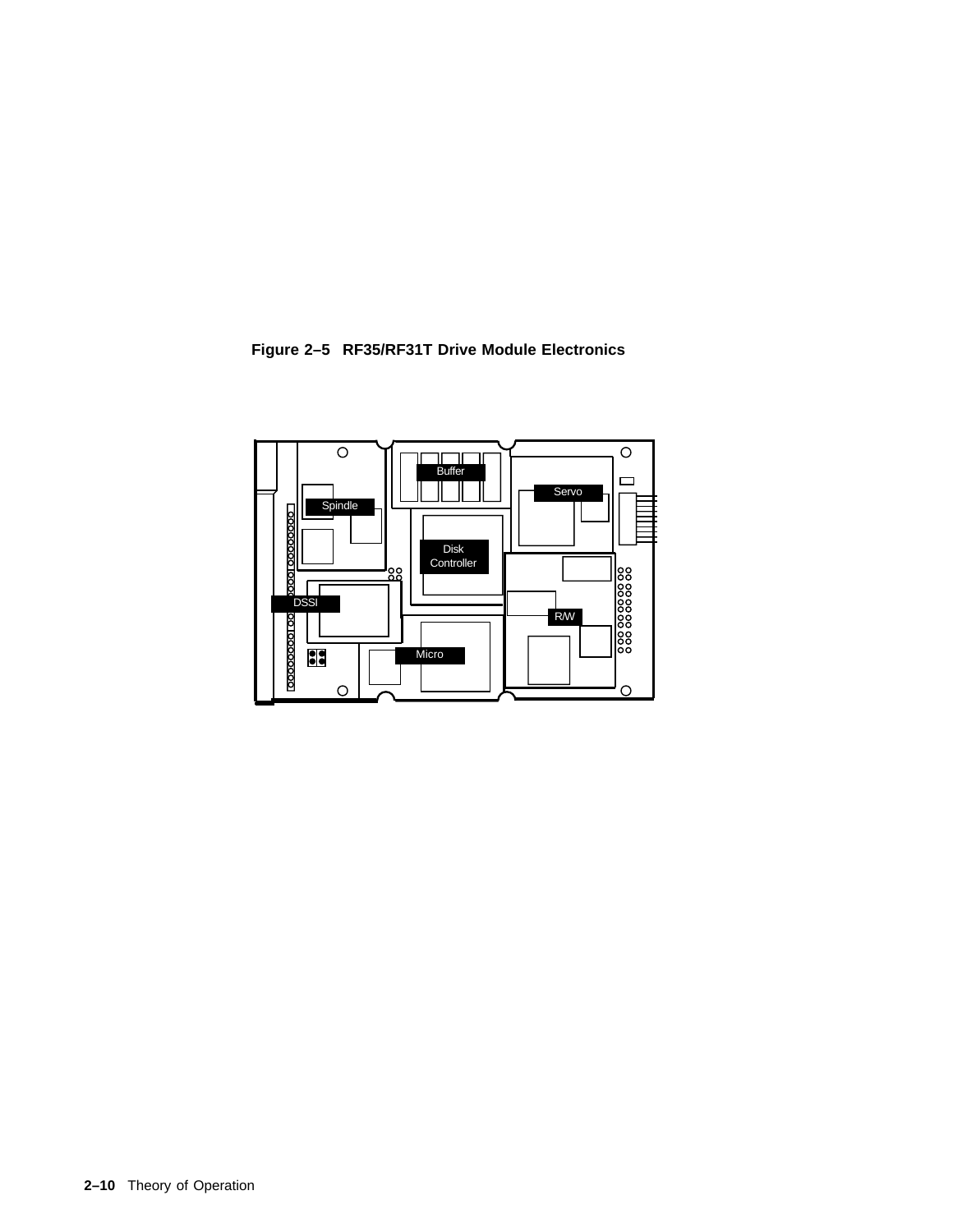#### **Divided Area Functions**

The following table describes the function of each divided area in Figures 2–4 and 2–5.

| Area     | <b>Function</b>                                                                                                                                                                                                                                       |  |
|----------|-------------------------------------------------------------------------------------------------------------------------------------------------------------------------------------------------------------------------------------------------------|--|
| Micro    | The on-board intelligence resides here, in a<br>firmware driving an MC680x0 microprocessor<br>with static scratchpad RAM and nonvolatile RAM.                                                                                                         |  |
| DSSI     | A single chip (Swift) interfaces the Micro area to<br>the DSSI bus. It provides a queued-packet interface<br>to the Micro area, segregates data from commands,<br>and generates and checks error detection codes.                                     |  |
| Buffer   | A single chip acts as a 3-port RAM controller,<br>serving the static RAM as a data buffer and read<br>cache for the Micro, R/W, and DSSI areas. Most of<br>the digital R/W tasks, such as ECC generation and<br>checking, are also done by this chip. |  |
| Spindle  | This circuitry manages the spin-up and speed<br>regulator.                                                                                                                                                                                            |  |
| Actuator | This circuitry activates active and passive controls<br>the rotary positioner uses to maintain the position<br>of the heads over a track.                                                                                                             |  |
| R/W      | This circuitry handles the remaining digital and<br>analog read/write chain.                                                                                                                                                                          |  |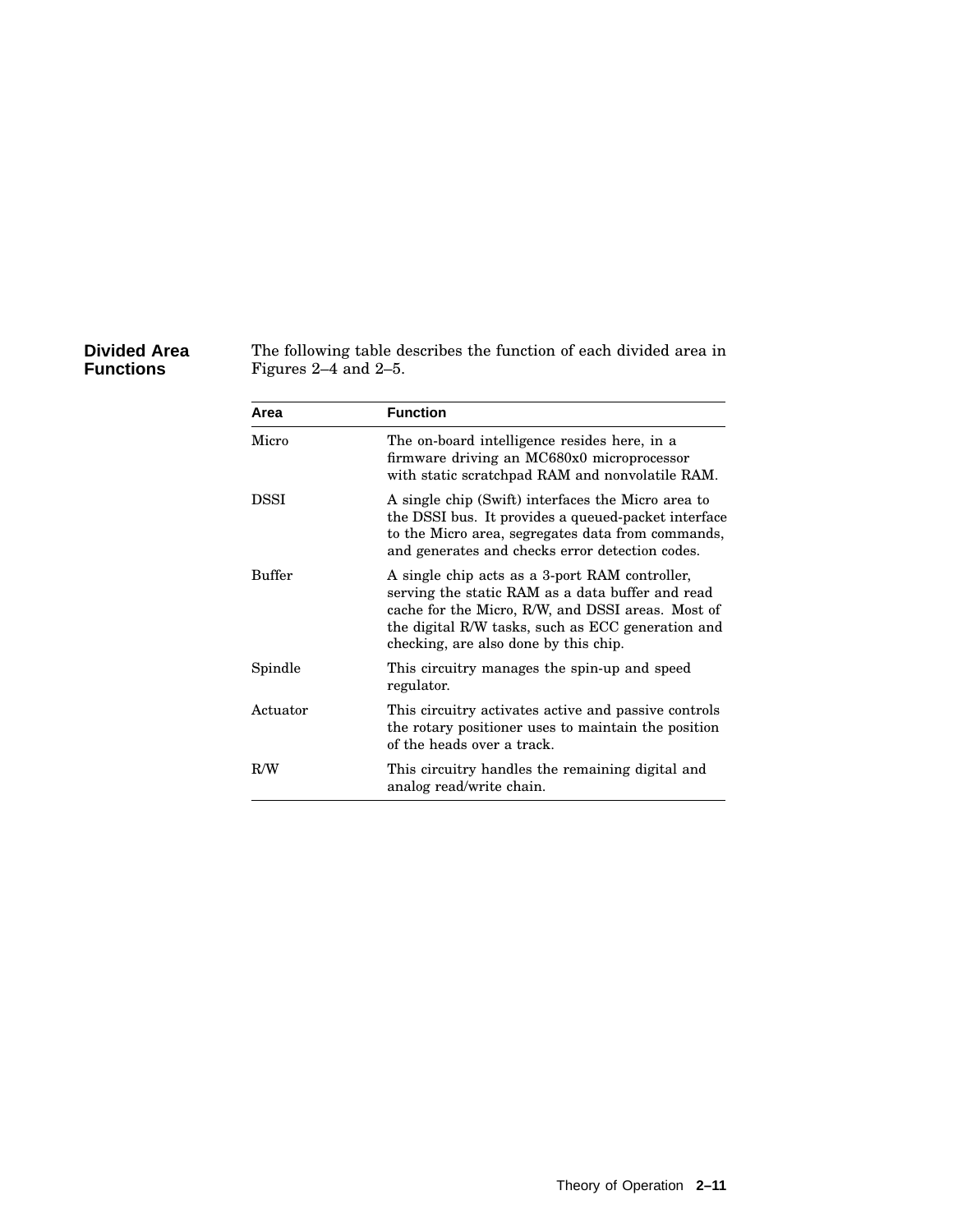#### **Drive Module Block Diagram** Figures 2–4 and 2–5 show how the drive module is laid out. Figure 2–6 is a block diagram of the same module including interfaces, areas, and functions.

### **Figure 2–6 Drive Module Block Diagram**

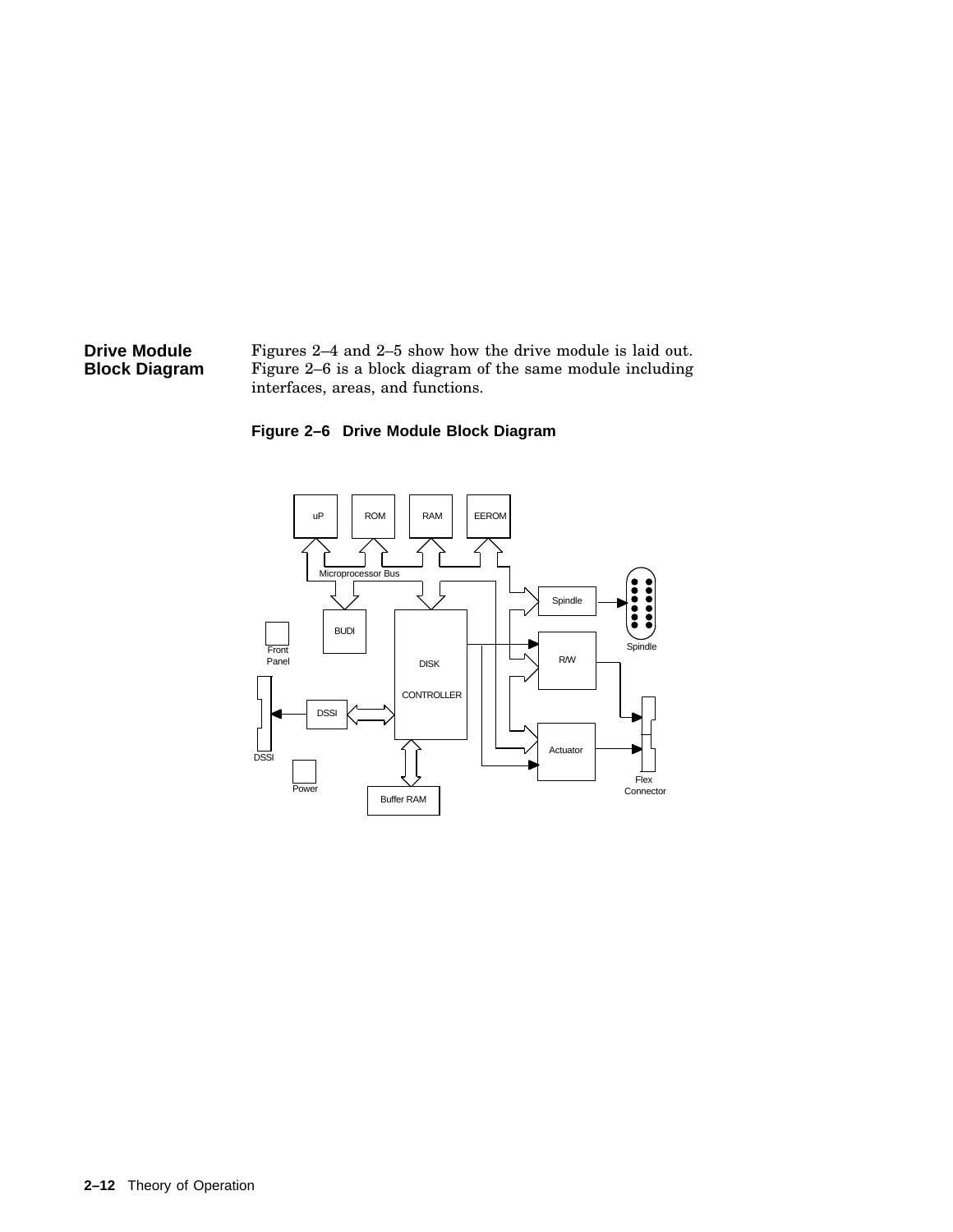**Data Flow** The microprocessor bus connects almost every functional area (Figure 2–6). However, the microprocessor is not directly involved with the data flow.

> The buffer RAM collects and temporarily stores data. The disk controller chip performs I/O operations using the R/W hardware.

Figure 2–7 shows the data flow.

#### **Figure 2–7 Data Flow Through the Drive Module**

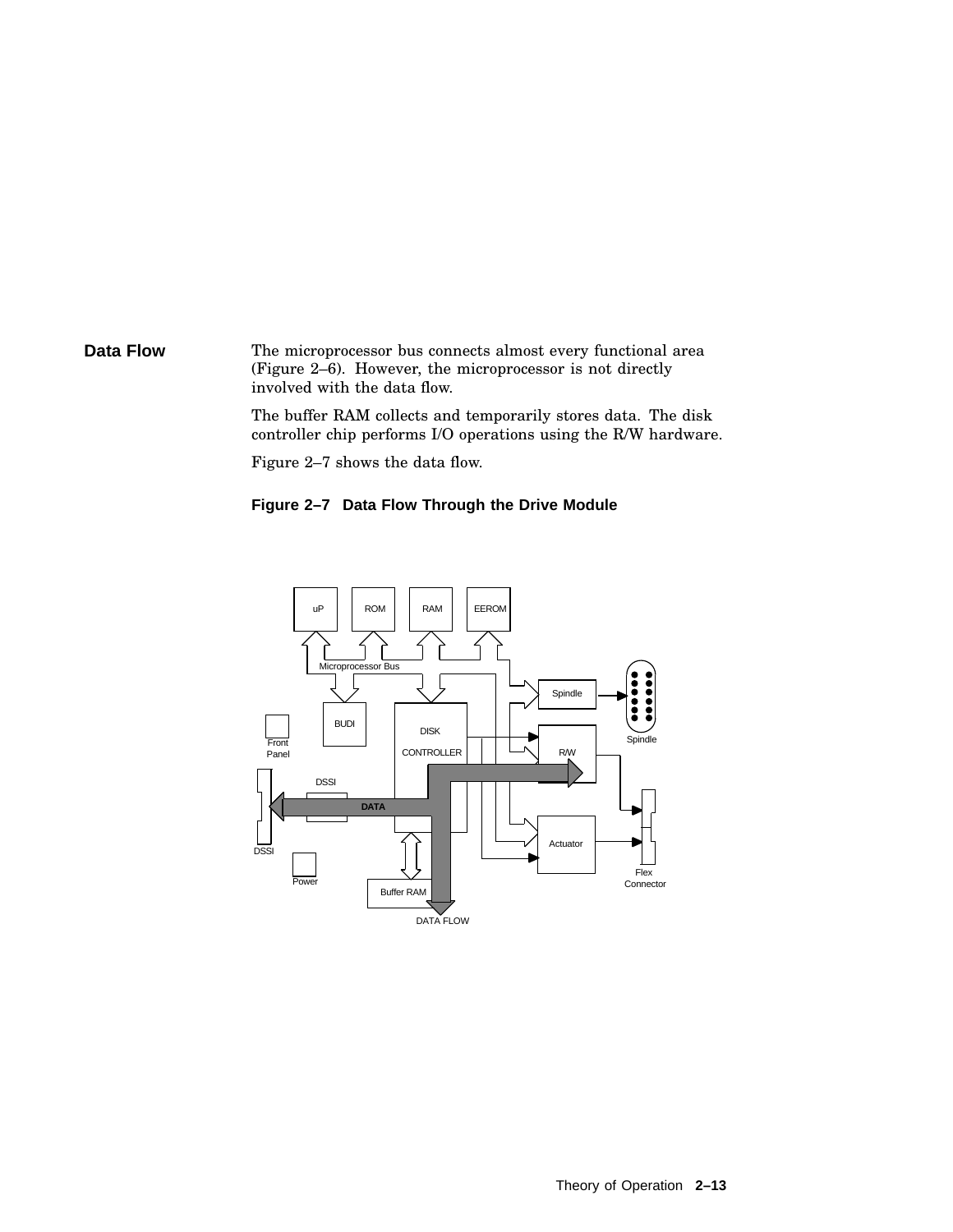**Data Protection** The following table describes how data is protected while traveling through the drive module.

| <b>Stage</b>             | <b>Description</b>                                                                                                                                    |
|--------------------------|-------------------------------------------------------------------------------------------------------------------------------------------------------|
| 1                        | The Swift chip in the DSSI area generates and checks<br>DSSI parity and error detection code (EDC).                                                   |
| 2                        | Another EDC is generated and appended to each<br>512-byte block of data to protect the data in buffer<br>RAM.                                         |
| 3                        | This EDC travels with the data through the disk<br>controller chip, where the 264-bit ECC is generated<br>before the data is written to the media.    |
| $\overline{\mathcal{A}}$ | The block number where the data was written<br>is "added" to the Swift-generated EDC, further<br>protecting against media-addressing errors.          |
| 5                        | The ECC is checked as data is being read from the<br>media while the block number, where the data should<br>be located, is "subtracted" from the EDC. |
| 6                        | The EDC is then checked after the DSSI parity and<br>EDC are generated by the DSSI area, as the data is<br>transmitted onto the DSSI bus.             |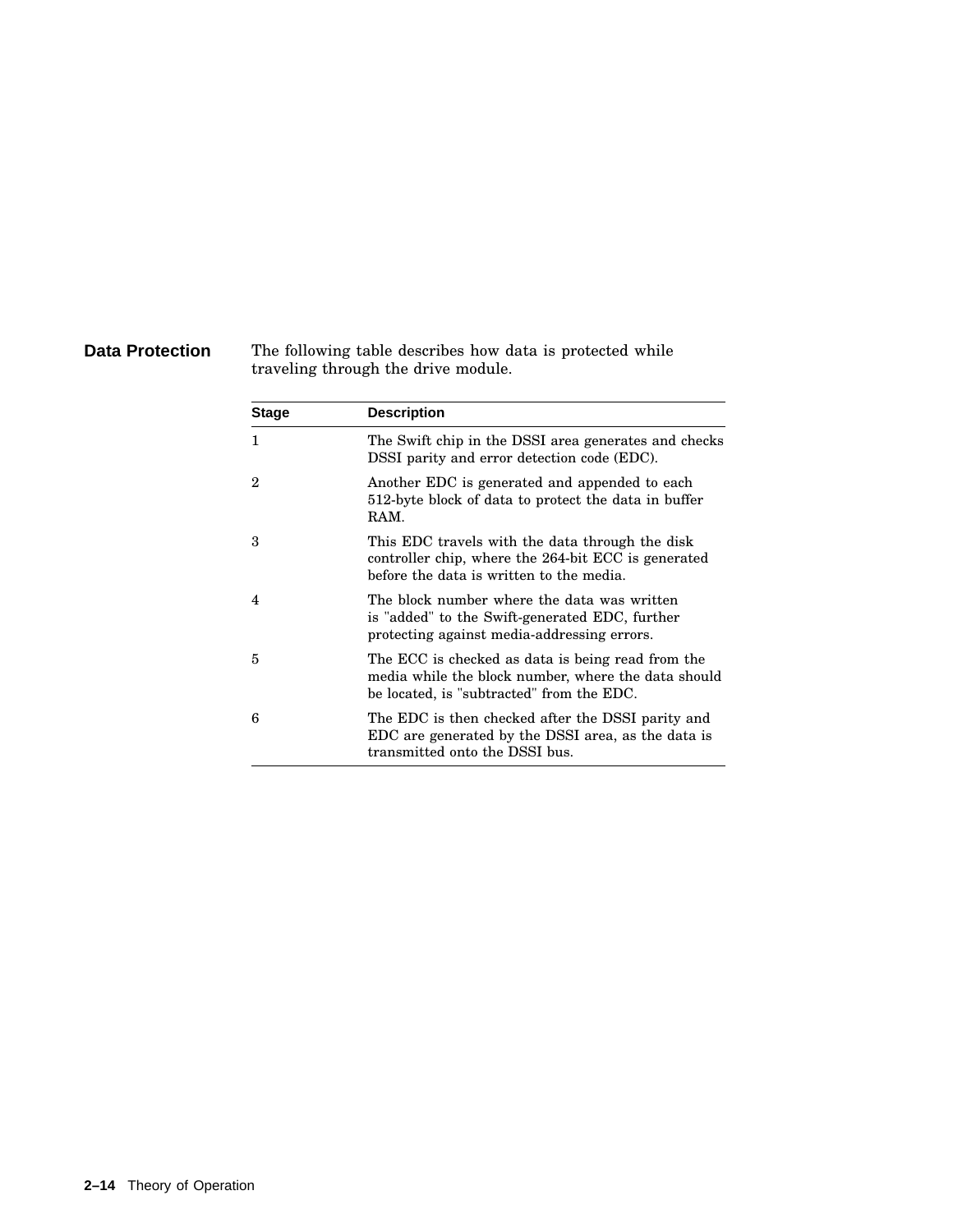#### **Command Flow** Commands are segregated into packets by the DSSI area and stored in the buffer RAM. The microprocessor then copies these commands (typically 36 bytes or less) into its local RAM before it acts on them.

As commands are completed, the process is reversed.

Figure 2–8 shows how commands are routed through the drive module.



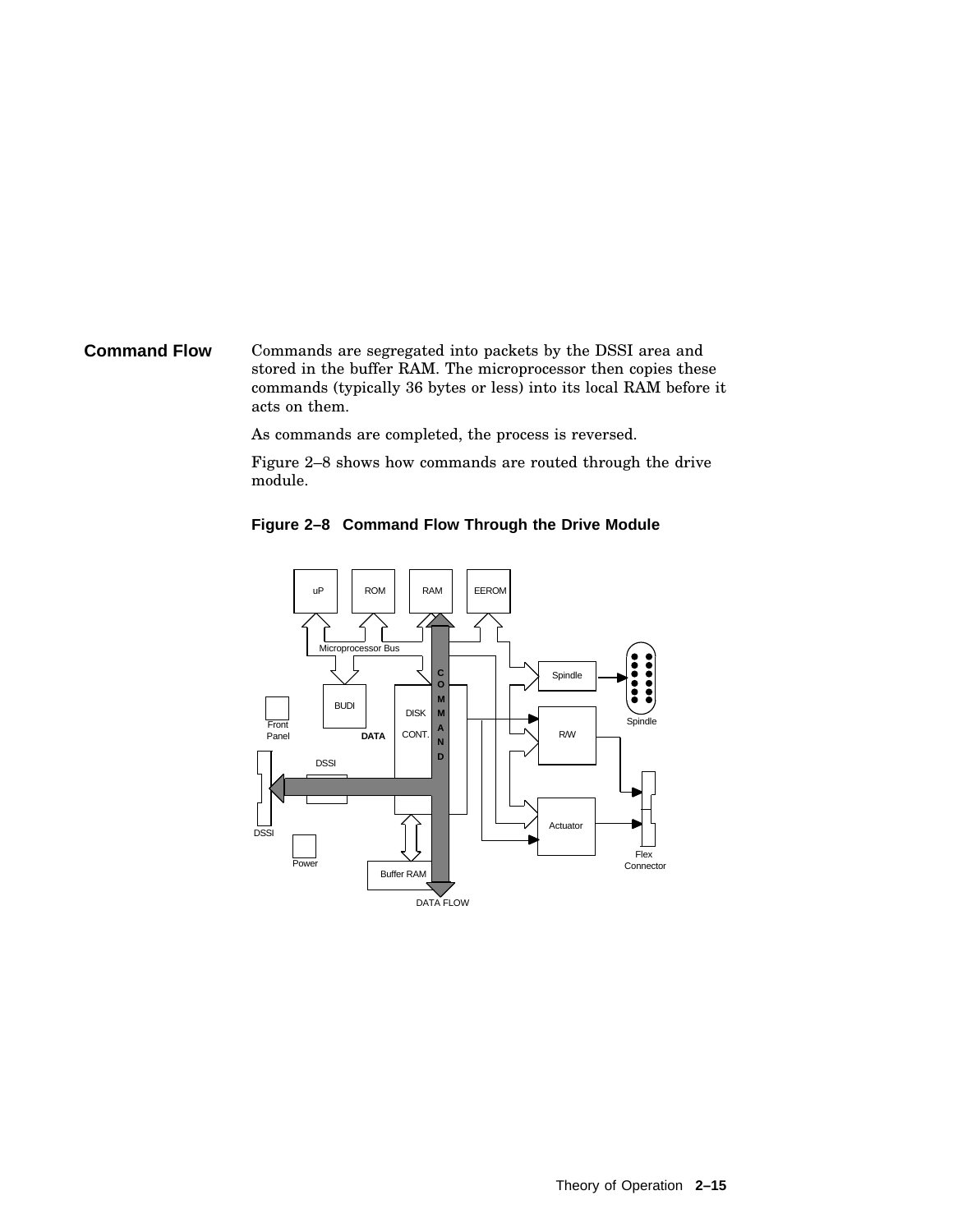#### **Command Protection**

The following table describes how commands are protected while traveling through the drive module.

| <b>Stage</b> | <b>Description</b>                                                                                                                           |
|--------------|----------------------------------------------------------------------------------------------------------------------------------------------|
| 1            | On the DSSI bus, parity and EDC are appended to the<br>commands.                                                                             |
| 2            | The Swift chip in the DSSI area checks and generates<br>DSSI parity and EDC.                                                                 |
| 3            | The Swift chip generates an EDC to protect the<br>commands during their short stay in the buffer RAM.                                        |
| 4            | The microprocessor copies the commands to its parity-<br>protected scratchpad RAM, while EDC is generated.                                   |
| 5            | After the copy is complete, the microprocessor<br>compares the EDC in the Micro area with the EDC<br>generated by Swift.                     |
| 6            | When commands are transmitted out to the DSSI<br>bus (such as the end packet for an I/O operation), the<br>process is reversed.              |
| 7            | The EDC is generated by the BUDI chip when the<br>microprocessor copies the command to the buffer<br>RAM.                                    |
| 8            | This EDC is checked by the Swift chip after it<br>generates the DSSI bus parity and EDC, as the<br>command is transmitted onto the DSSI bus. |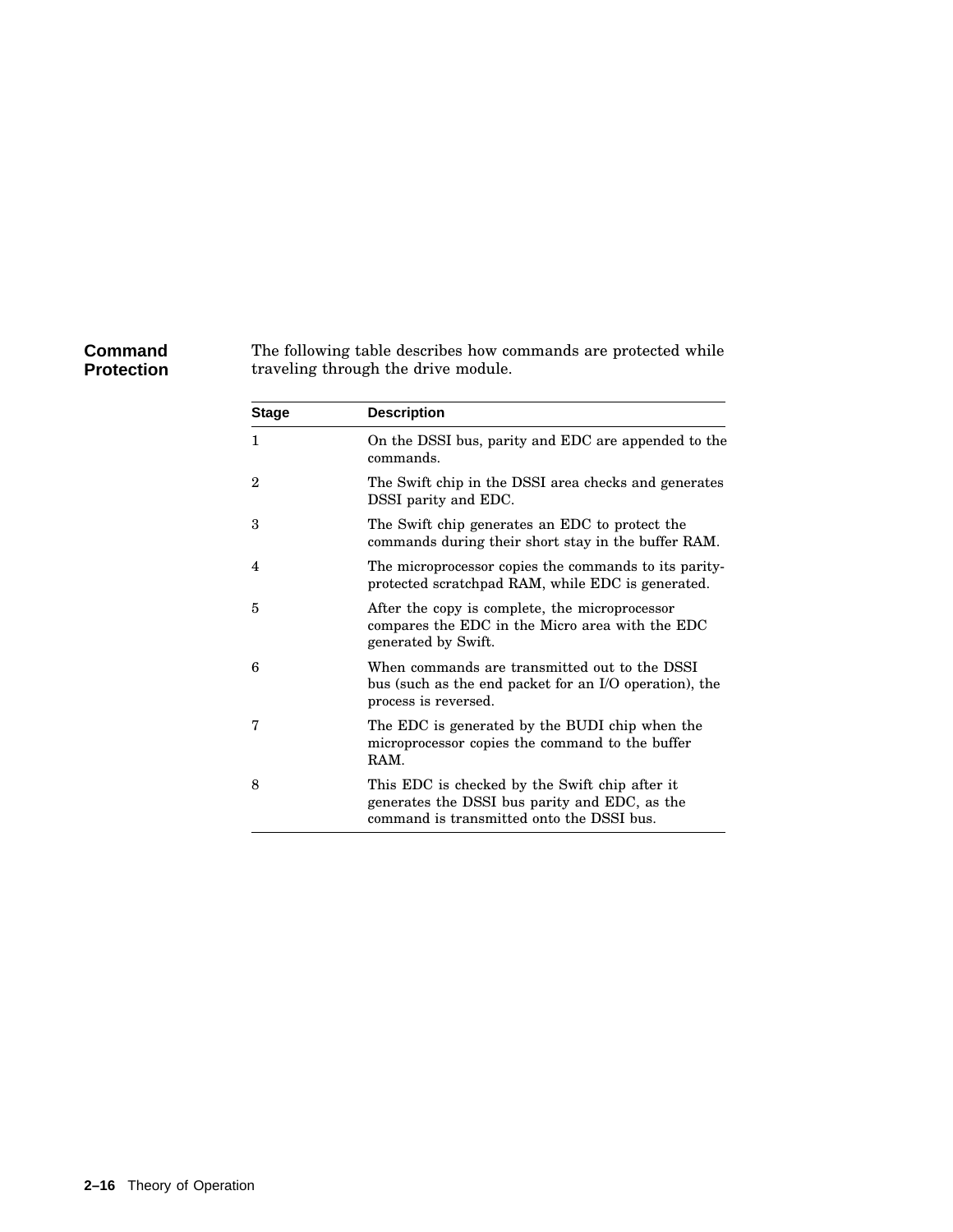## **Firmware**

#### **Introduction** The ISE is called an integrated storage element because the drive, controller, and even some host functions are all integrated into the same package.

Figure 2–9 shows the firmware structure that makes the integration possible.



#### **Figure 2–9 Firmware Structure**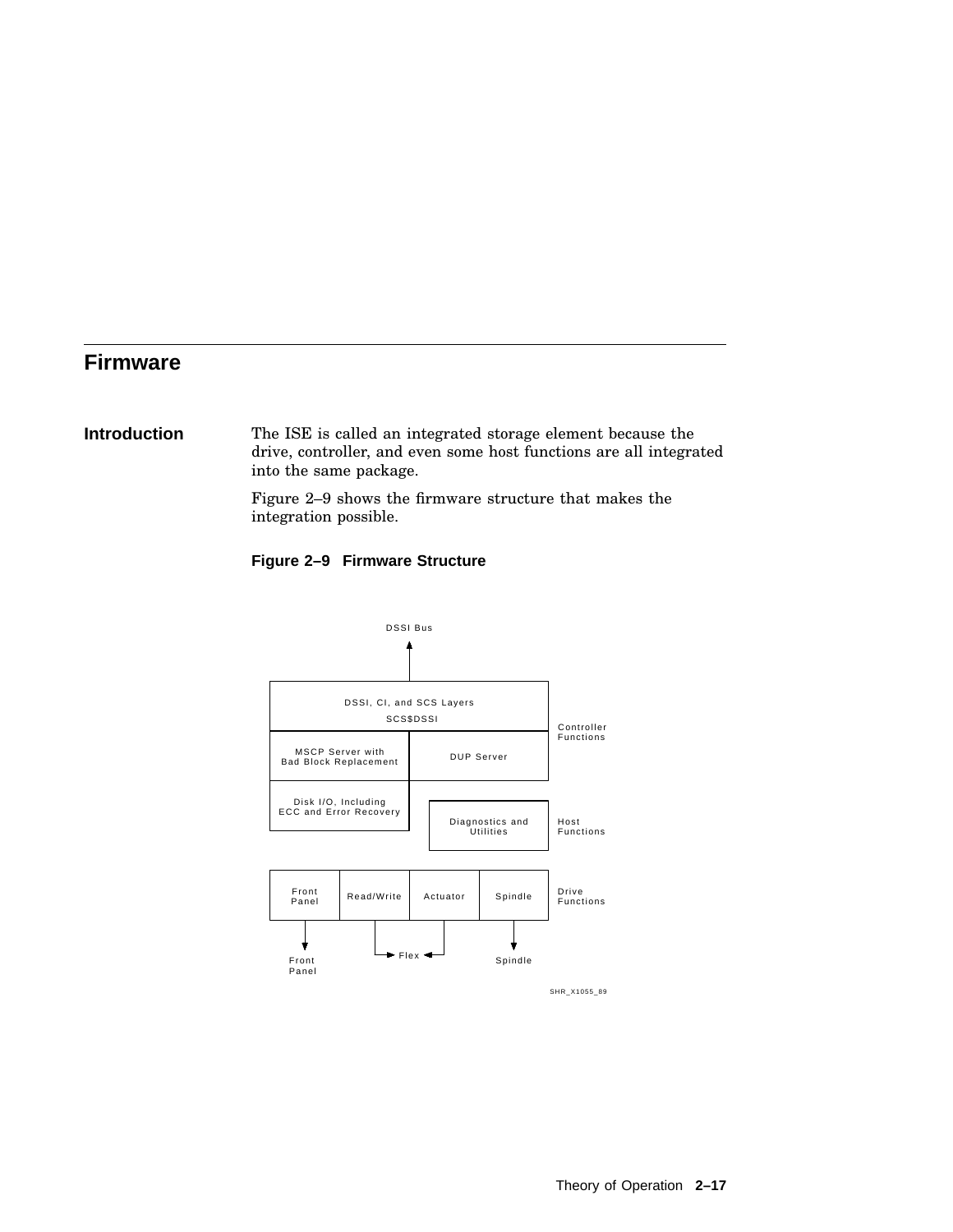| <b>Firmware</b><br><b>Structure</b>        |                                                                                                                                                                                                                               |                       | C, and a C run-time library is included. |                      |                          | Several aspects of the ISE firmware structure are not shown<br>in Figure 2–9. For example, a mini operating system runs the<br>multiple programs in the ISE. Most of the firmware is coded in |
|--------------------------------------------|-------------------------------------------------------------------------------------------------------------------------------------------------------------------------------------------------------------------------------|-----------------------|------------------------------------------|----------------------|--------------------------|-----------------------------------------------------------------------------------------------------------------------------------------------------------------------------------------------|
| <b>Initialization</b>                      | At initialization, power-on self-tests check the various chips<br>on the module, start the spin-up sequence, and so on. Periodic<br>diagnostics and calibrations adjust the servo and R/W systems<br>for changing conditions. |                       |                                          |                      |                          |                                                                                                                                                                                               |
| <b>STATUS</b><br><b>THREADS</b><br>Command | The programs that run in the ISEs are displayed when you<br>access the PARAMS local program and type the STATUS<br>THREADS command.<br>The following is an example of such a display.                                         |                       |                                          |                      |                          |                                                                                                                                                                                               |
|                                            |                                                                                                                                                                                                                               |                       |                                          |                      |                          |                                                                                                                                                                                               |
|                                            |                                                                                                                                                                                                                               | PARAMS>STATUS THREADS |                                          |                      |                          |                                                                                                                                                                                               |
|                                            |                                                                                                                                                                                                                               |                       | Pid TCB Addr Process Name WQ Addr        |                      |                          | State Pri<br>CPU                                                                                                                                                                              |
|                                            | 0                                                                                                                                                                                                                             | FFFFB52C              | NULL                                     | 00000000             |                          | RDY 255 0 00:06:49.46                                                                                                                                                                         |
|                                            | 1<br>65                                                                                                                                                                                                                       | FF840C06<br>FF8414A4  | PERIODICS<br>PRFMON                      | FFFF9F74<br>FFFFB57A | IDL                      | BLK 254 0 00:00:16.10<br>130 0 00:00:00.00                                                                                                                                                    |
|                                            | 67                                                                                                                                                                                                                            | FF841544              | DRVEXR                                   | FF8415F4             | <b>IDL</b>               | 124 0 00:00:00.00                                                                                                                                                                             |
|                                            | 68                                                                                                                                                                                                                            | FF841594              | DRVTST                                   | FF841544             |                          | IDL 121 0 00:00:00.00                                                                                                                                                                         |
|                                            | 69                                                                                                                                                                                                                            | FF8415E4              | HISTRY                                   | FF841594             |                          | IDL 118 0 00:00:00.00                                                                                                                                                                         |
|                                            | 70                                                                                                                                                                                                                            | FF841634              | DIRECT                                   | FF8415E4             |                          | IDL 115 0 00:00:00.00                                                                                                                                                                         |
|                                            | 71                                                                                                                                                                                                                            | FF841684              | ERASE                                    | FF841634             | IDL                      | 112 0 00:00:00.00                                                                                                                                                                             |
|                                            | 72                                                                                                                                                                                                                            | FF8416D4              | VERIFY                                   | FF841684             | IDL                      | 109 0 00:00:00.00                                                                                                                                                                             |
|                                            | 73                                                                                                                                                                                                                            | FF841724              | DKUTIL                                   | FF8416D4             | IDL                      | 106 0 00:00:00.00                                                                                                                                                                             |
|                                            | 74                                                                                                                                                                                                                            | FF841774              | PARAMS                                   | FFFFB582             | CUR                      | 103 0 00:00:03.54                                                                                                                                                                             |
|                                            | 2                                                                                                                                                                                                                             | FF841814 MSCP\$DUP    |                                          | FFFFA3E6             | TIM                      | 28 0 00:00:01.17                                                                                                                                                                              |
|                                            | 3                                                                                                                                                                                                                             | FF8420C8              | SCS\$DIRECTORY FFFFA516                  |                      | BLK                      | 25 0 00:00:00.07                                                                                                                                                                              |
|                                            | 5                                                                                                                                                                                                                             | FF8431AA              | MSCP\$BBR                                | FFFFA3CA             | BLK                      | 19 0 00:00:00.00                                                                                                                                                                              |
|                                            | 6<br>7                                                                                                                                                                                                                        | FF8439FA              | PPT\$DISK<br>SCS\$DSSI                   | FFFF8B7A             | <b>BLK</b><br><b>BLK</b> | 16 0 00:00:01.37<br>13 0 00:00:02.09                                                                                                                                                          |
|                                            |                                                                                                                                                                                                                               | FF84424A              |                                          | FFFF9FDE             |                          |                                                                                                                                                                                               |

8 FF8488CE MSCP\$DISK FFFFA17A BLK 10 0 00:00:00.00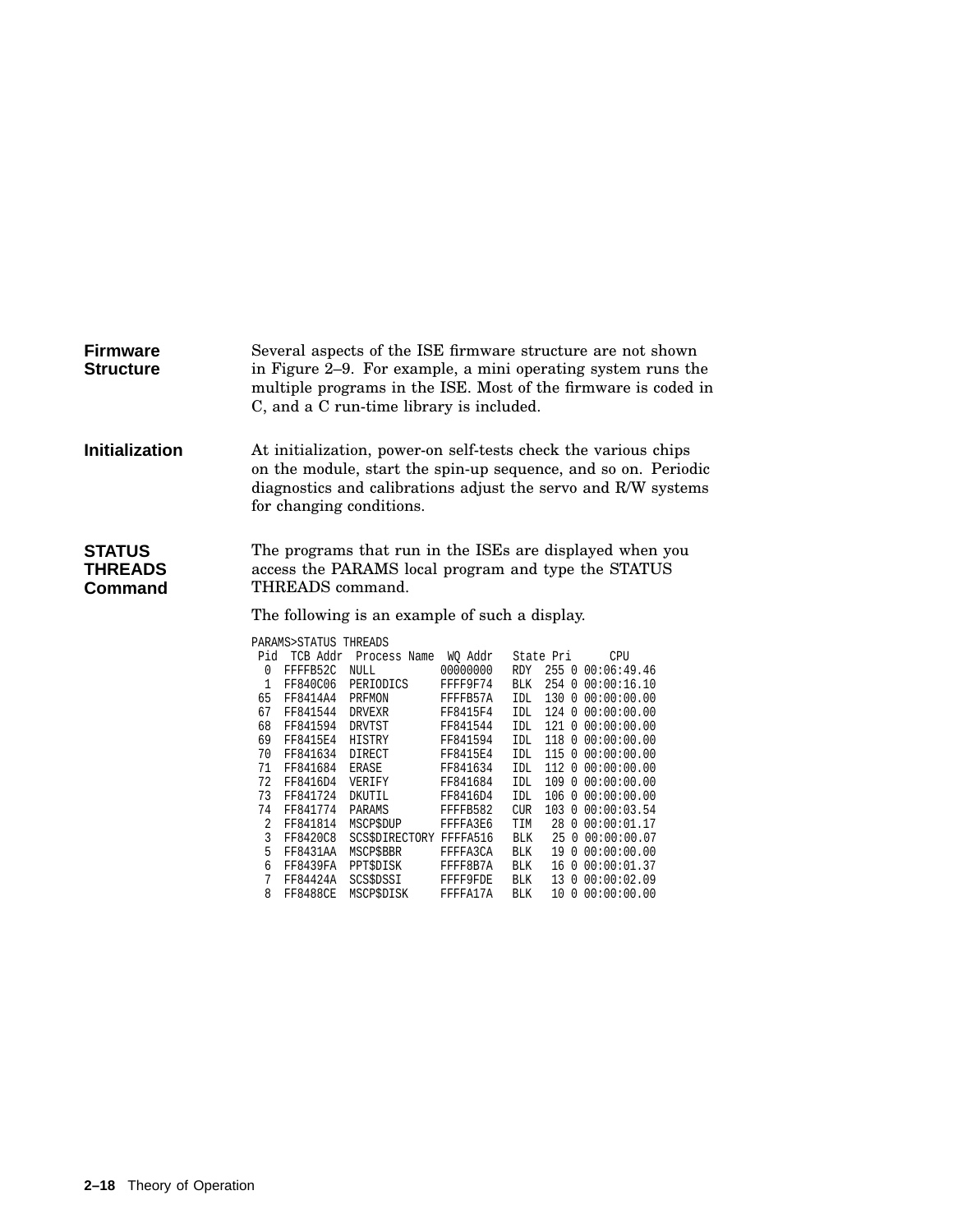| <b>Thread</b><br><b>Interfaces</b>      | The threads listed in the above example correspond to the<br>firmware layers shown in Figure 2–9. For instance, the DSSI,<br>CI, and SCS layers are implemented by the SCS\$DSSI thread.<br>The SCS\$DSSI thread interfaces the DSSI hardware to the<br>system applications (SYSAPs) that run in the ISE.                                                         |
|-----------------------------------------|-------------------------------------------------------------------------------------------------------------------------------------------------------------------------------------------------------------------------------------------------------------------------------------------------------------------------------------------------------------------|
| <b>Communication</b><br><b>Services</b> | For each application, SCS\$DSSI provides communication<br>services to the other nodes on the bus. The two important<br>SYSAPs are directly beneath the SCS\$DSSI in Figure 2–9: the<br>disk MSCP server described on the next page and the diagnostic<br>and utility protocol (DUP) server described in the Diagnostics<br>and Utilities section of this chapter. |
| <b>MSCP Server</b>                      | The MSCP server is implemented by the MSCP\$DISK thread,<br>and the bad block replacement layer is implemented by the<br>MSCP\$BBR thread.                                                                                                                                                                                                                        |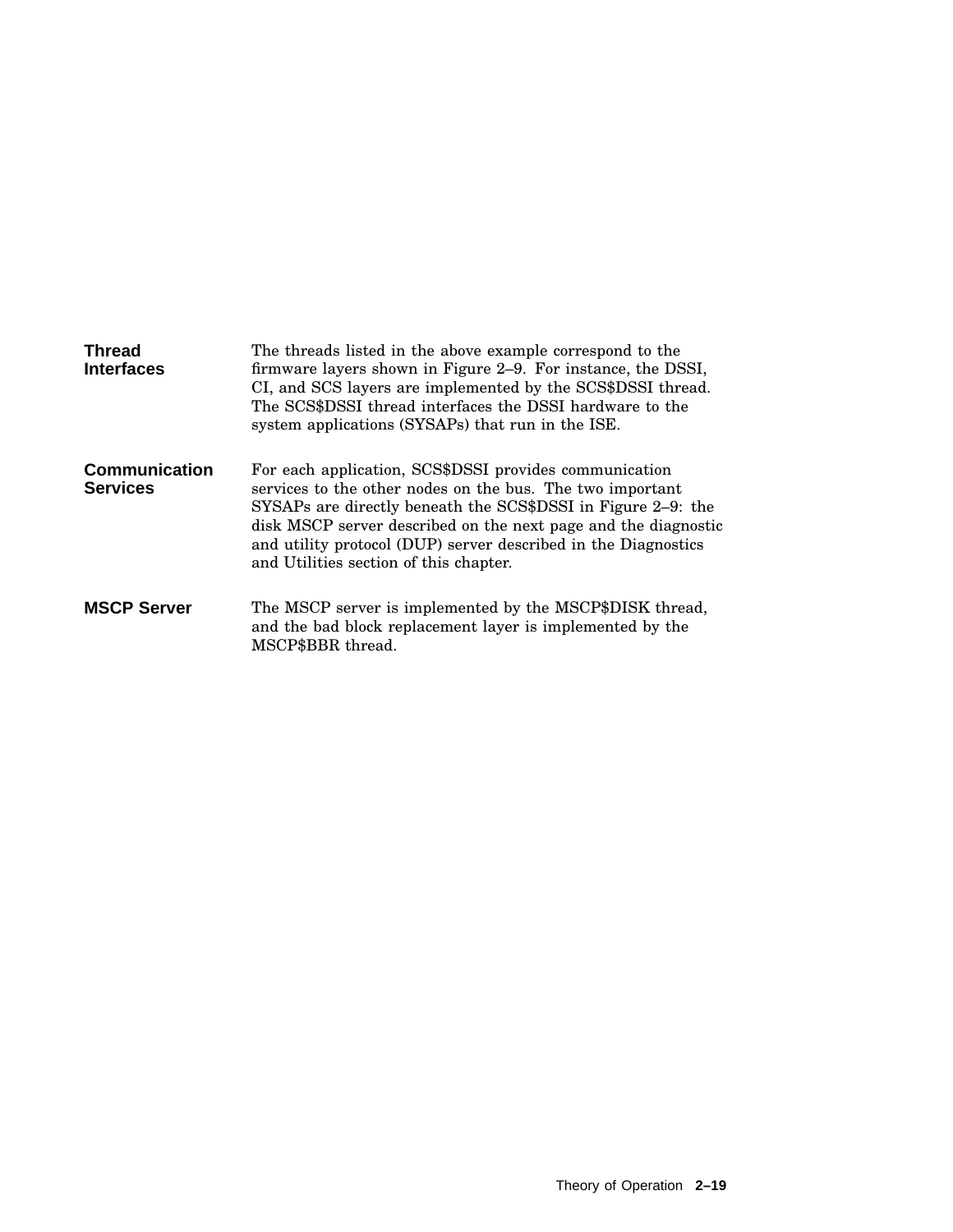#### **Multihost Server** The MSCP server is a multihost server because it can maintain a command dialogue with multiple hosts at the same time. I/O commands received from all hosts are combined to form a seek-ordered list of commands.

Figure 2–10 shows a multihost server.

#### **Figure 2–10 Multihost Server**



SHR\_X1056A\_93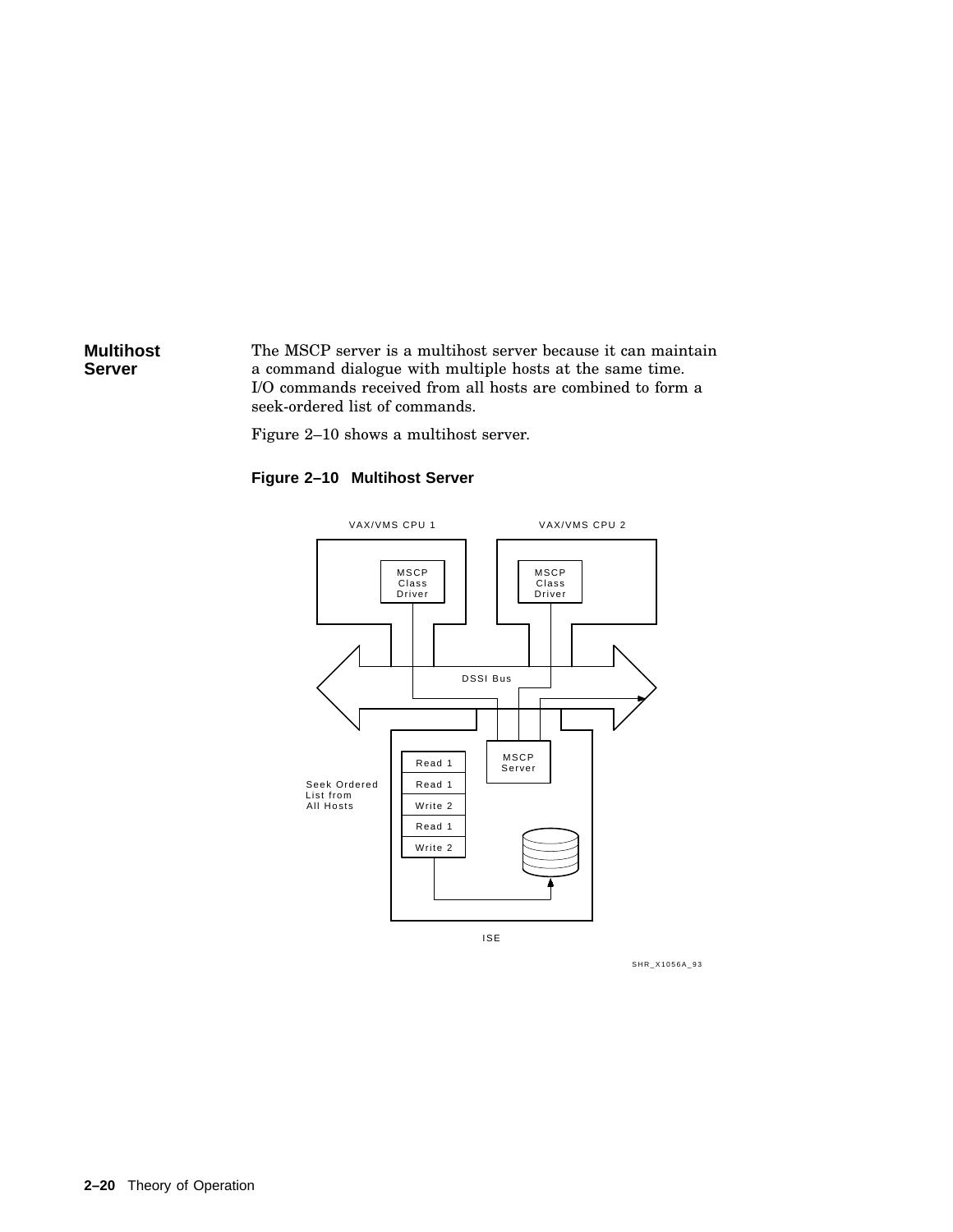| Seek Ordering | A seek-ordered list of commands determines the order of        |
|---------------|----------------------------------------------------------------|
|               | command execution that minimizes the amount of time the        |
|               | drives spend seeking. Since seek time is typically the largest |
|               | component of the total access time, seek ordering improves     |
|               | overall performance.                                           |

**Request Fragmentation** To minimize the effects of rotational latency, the disk I/O firmware uses request fragmentation. Request fragmentation works by cutting up a long transfer into smaller pieces, and then completing the smaller pieces optimally. Although access to data on the disk is serial, DSSI provides random access to buffer memory.

**Example Fragmentation** Assume, for example, that a full track read is issued to the ISE. The request is broken up into fragments (Figure 2–11). Each fragment is delivered to the host as it is read, so that the apparent rotational latency is only .07 revolutions, as opposed to the expected .50 revolutions.

**Figure 2–11 Request Fragmentation**



SHR\_X1058A\_89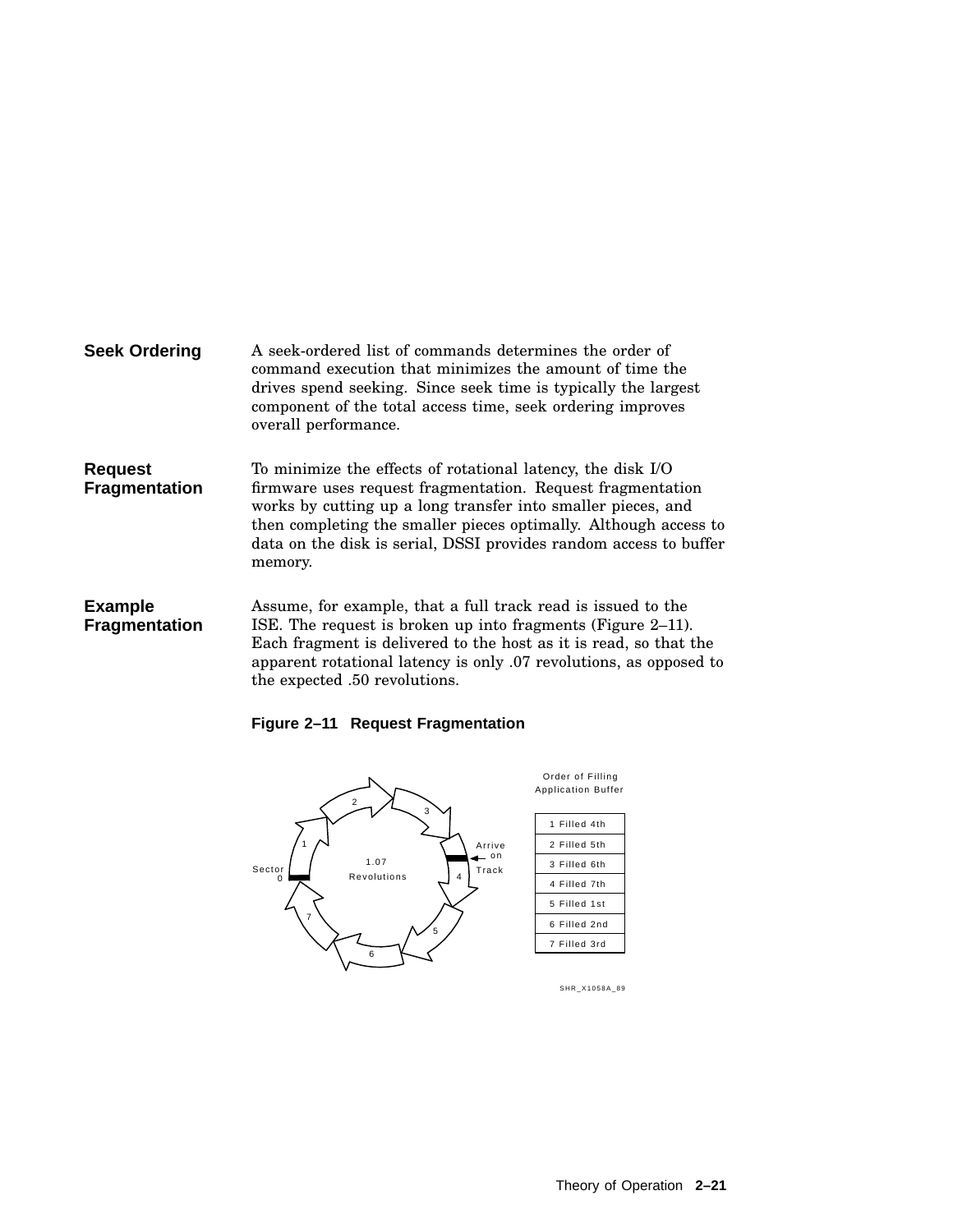#### **Read Cache** To further reduce latency, the disk I/O firmware manages a multitrack read cache. After a request is satisfied, the sectors on the current track are read into one of the track lines in the cache unless a new command preempts this read operation. If the firmware detects that contiguous blocks are being read, the next track is also preread. Write requests try to disturb the cache as little as possible by using the least recently used (LRU) track line(s).

#### **RCT Caching** The MSCP server caches the entire replacement control table (RCT). The RCT contains the list of bad blocks and the replacement block numbers (RBNs) that hold the data for each bad block in the list. In the past, tertiary replacements (those made to an RBN not on the track of the defective LBN) caused the controller to seek to the RCT to locate the RBN.

With RCT caching, the performance impact of tertiary revectors is greatly reduced (Figure 2–12).

**Figure 2–12 RCT is Cached in Controller RAM**



SHR\_X1057\_89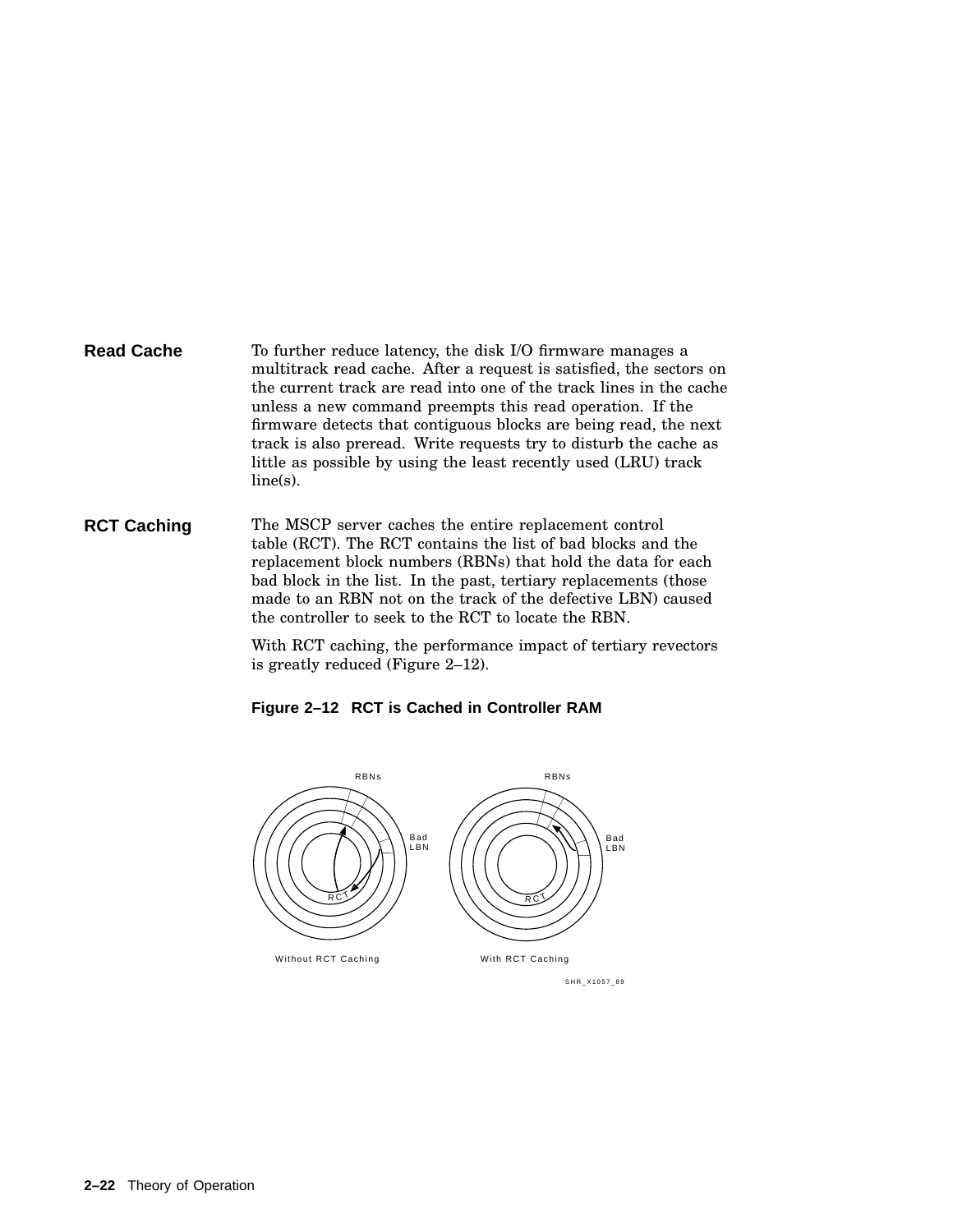## **Sector Format and Error Handling**

| <b>Introduction</b> | The PPT\$DISK also implements many other functions including |
|---------------------|--------------------------------------------------------------|
|                     | error recovery and ECC correction.                           |

**Disk Sector Format** The format of each disk sector (Figure 2–13) helps explain error handling.

**Figure 2–13 RF31 Sector Format**

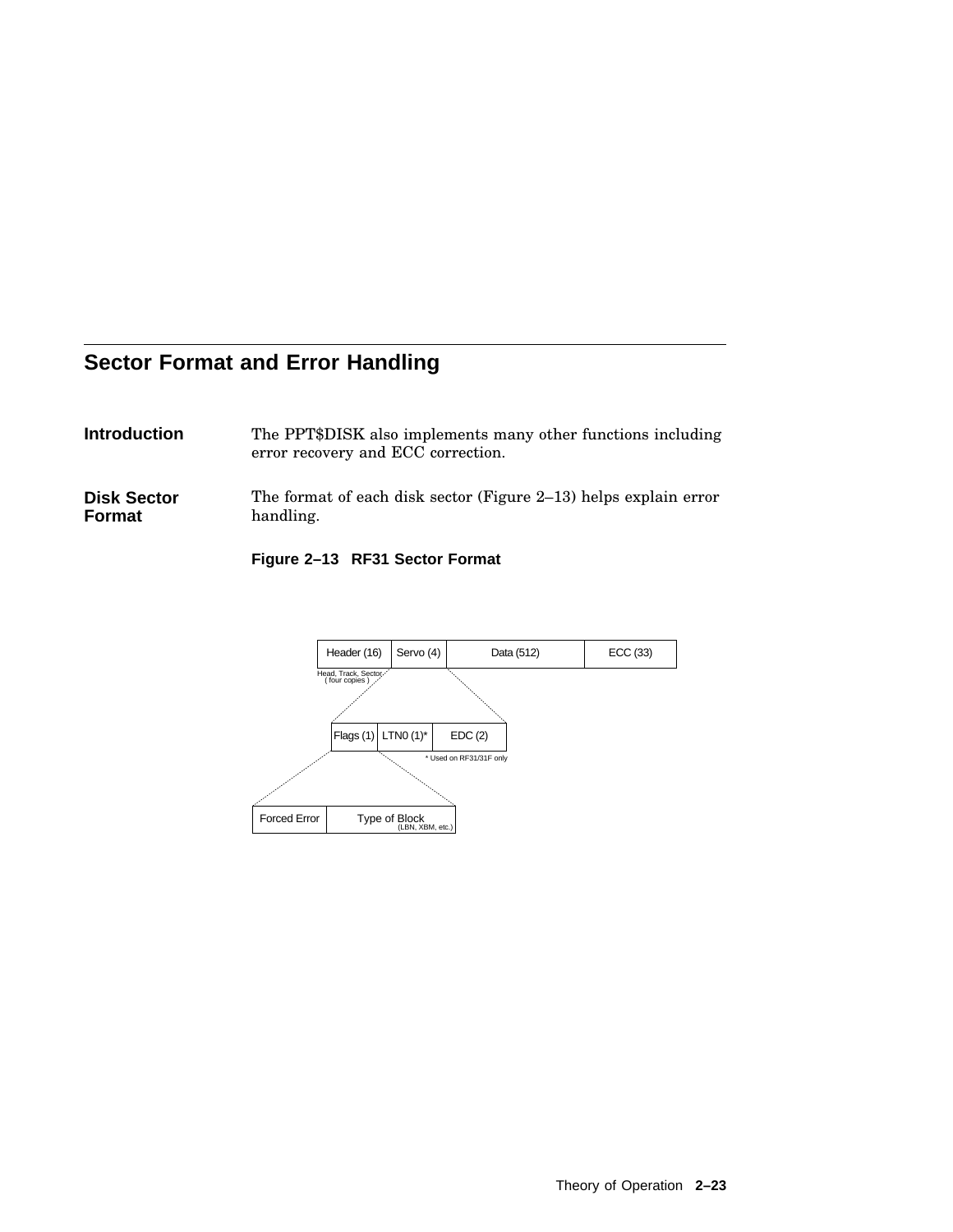| <b>Sector Header</b><br><b>Process</b> |              | The following table lists the stages of the sector header process.                                                      |  |  |  |
|----------------------------------------|--------------|-------------------------------------------------------------------------------------------------------------------------|--|--|--|
|                                        | <b>Stage</b> | <b>Description</b>                                                                                                      |  |  |  |
|                                        | 1            | Each sector header has four copies of its address<br>(head, track, and sector number).                                  |  |  |  |
|                                        | $\mathbf 2$  | Firmware instructs the disk controller chip to match<br>three out of four copies prior to a read or write<br>operation. |  |  |  |
|                                        | 3            | If the header compare fails on a write operation, the<br>block is replaced.                                             |  |  |  |
|                                        | 4            | If the header compare fails to match three copies on a<br>read operation, it attempts to match two copies.              |  |  |  |
|                                        | 5            | Once the data is recovered, the block is replaced.                                                                      |  |  |  |
|                                        | 6            | Note that the header is read only and represents the<br>physical address of the block.                                  |  |  |  |

#### **2–24** Theory of Operation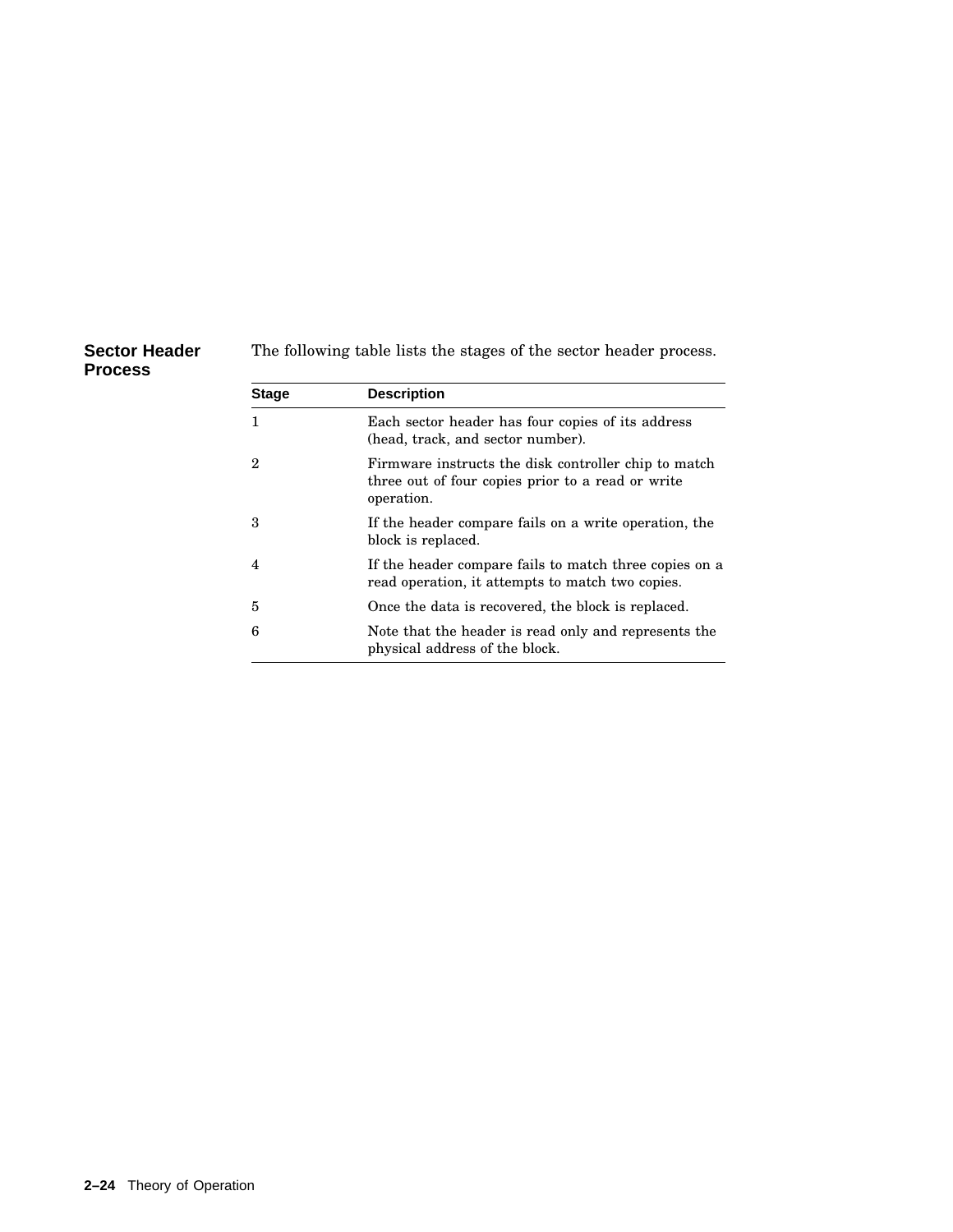| <b>R/W Portion of</b><br><b>Block</b> | The read/write portion of the block starts with the four-byte<br>Flags field, then contains the customer data in 512 bytes, and<br>ends with a 33-byte ECC field.                                                                                                                                                                                                                                                    |
|---------------------------------------|----------------------------------------------------------------------------------------------------------------------------------------------------------------------------------------------------------------------------------------------------------------------------------------------------------------------------------------------------------------------------------------------------------------------|
| <b>Flags Field</b>                    | The flags byte contains the forced error indicator and the type of<br>block. The forced error indicator is a bad data mark. It means<br>that the data is logically "bad" even though the sector it resides<br>in may be defect-free.                                                                                                                                                                                 |
| <b>LTNO Field</b>                     | The LTN0 (RF31/31F only) field is used to compensate for<br>head and track scatter. The heads on the head stack are not<br>aligned above one another. In fact, the tracks themselves are<br>not aligned above one another. (See Figure 2-14.) The value in<br>the LTN0 byte is the physical track number of the head that is<br>directly above or below the LTN0 track for all other heads. (See<br>Figure $2-15.$ ) |
| <b>EDC Field</b>                      | The value in the EDC field is what is generated by the Swift chip<br>when the data arrives over the DSSI bus with the block address<br>"added" to it. This value is checked when the data is sent to the<br>host.                                                                                                                                                                                                    |
| <b>ECC Field</b>                      | ECC is one of the error recovery mechanisms. ECC covers both<br>Flags and Data fields and can correct up to 15 bytes in a single<br>sector. However, a much lower error threshold (number of bytes<br>in error in the sector) causes the block to be replaced to ensure<br>that plenty of correction capability remains in the ECC.                                                                                  |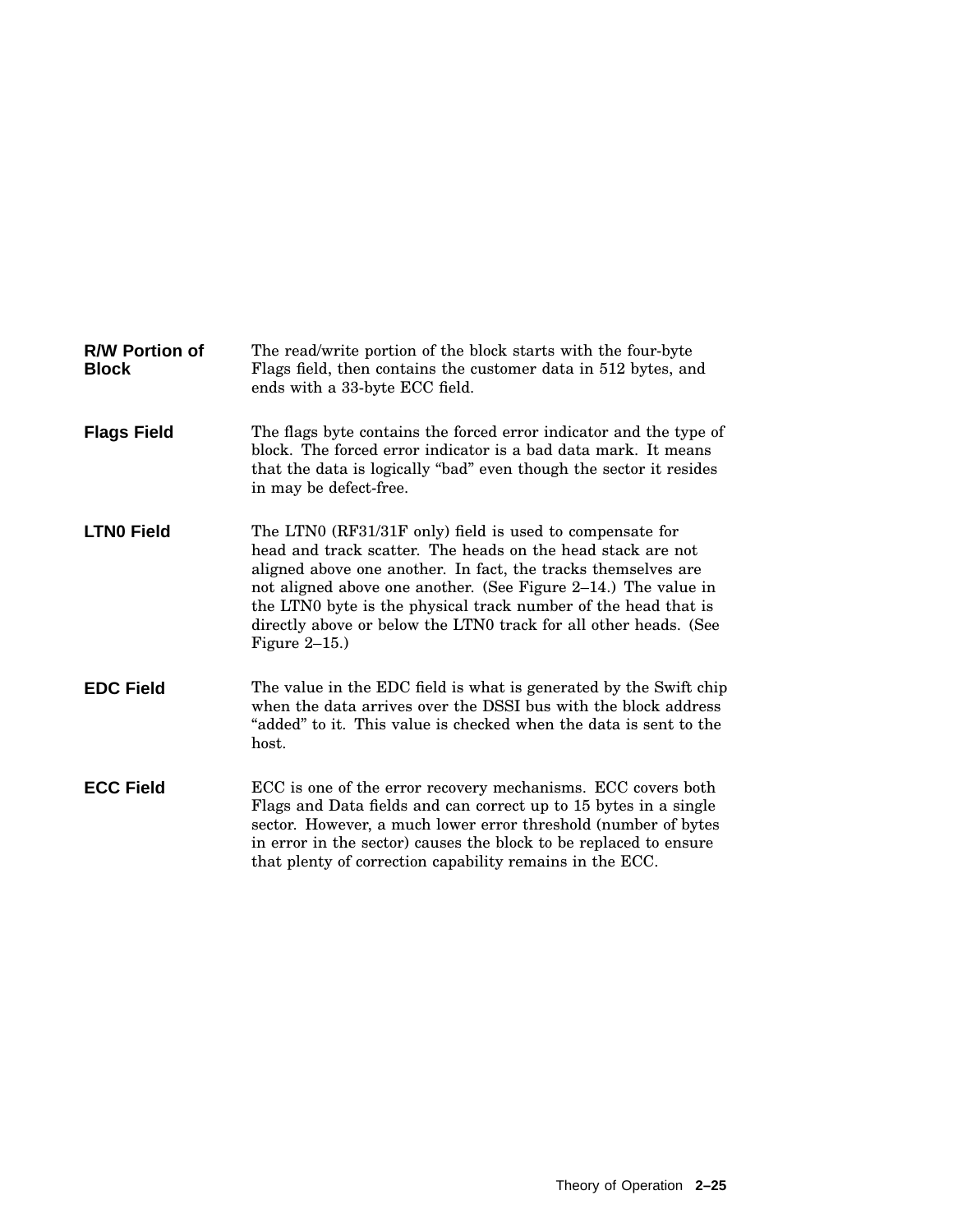**Head and Track Scatter Compensation** Figure 2–14 illustrates head and track scatter compensation in the LTN0 field used in the RF31/31F only.





Logical Track Zero (LTN0) Corrects This:

SHR\_X1060\_89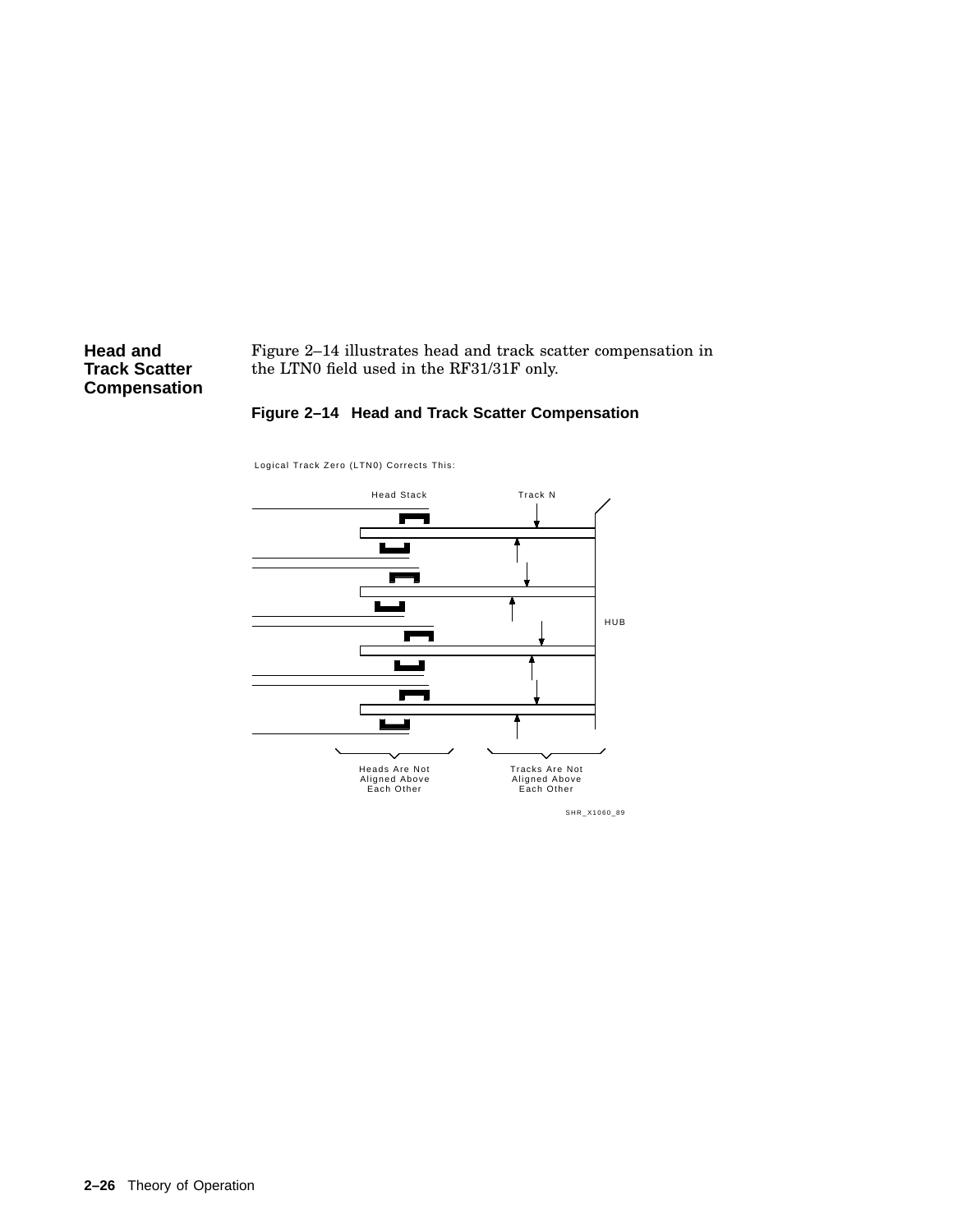#### **LTN0 Track Reference Point**

To improve performance and retain the concept of a cylinder (a vertically aligned set of tracks), the RF31/31F defines a track reference point for each head. The value in the LTN0 byte is the physical track number of the head that is directly above or below the LTN0 track for all other heads. This LTN0 track is the reference point for each surface (Figure 2–15).

#### **Figure 2–15 On-Disk Format Anchored at LTN0 on Each Surface (RF31/31F)**

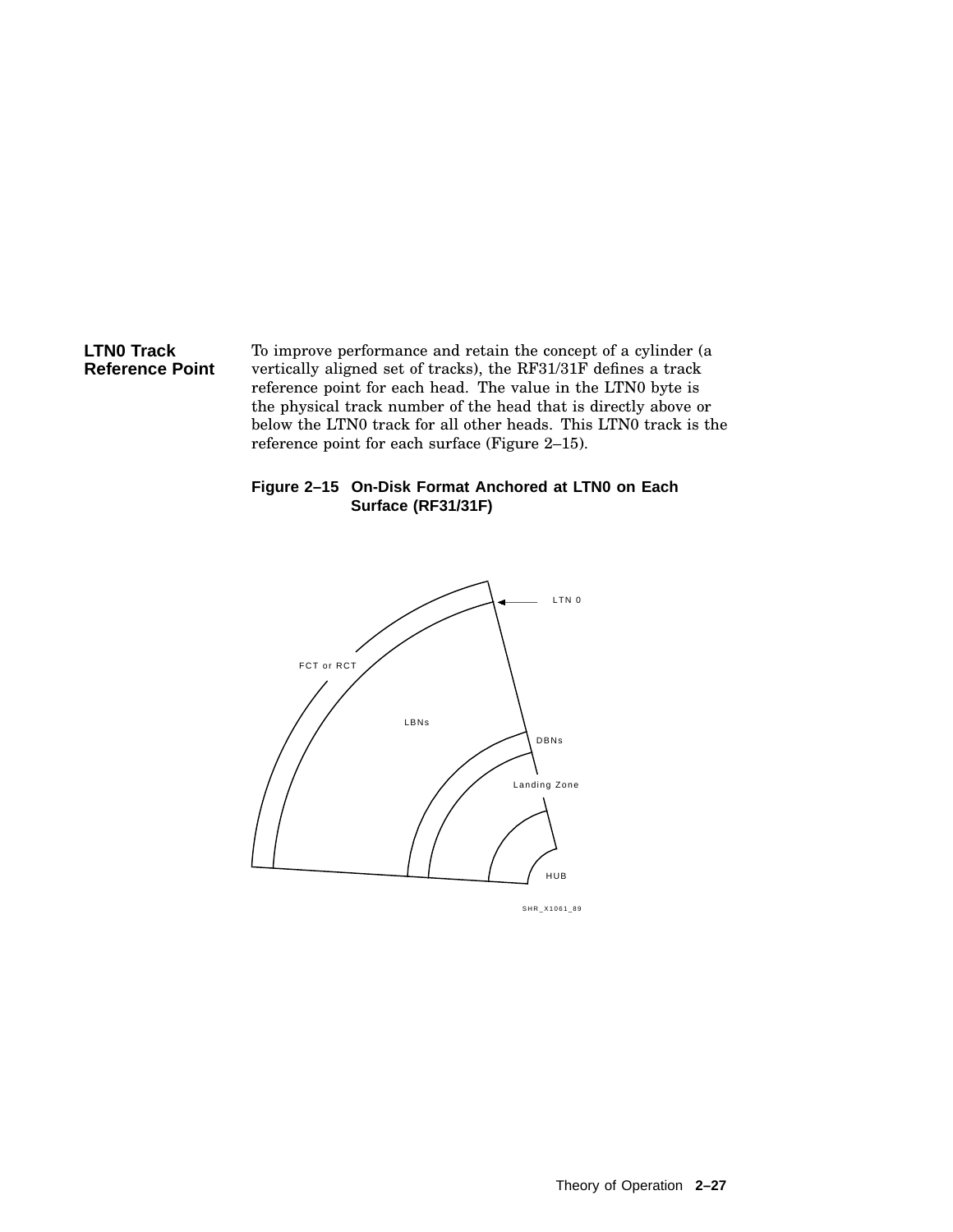## **Diagnostics and Utilities**

| <b>Introduction</b>  | The rectangle labeled Diagnostics and Utilities in Figure 2–9<br>represents those user-accessible programs that run under the<br>diagnostic and utility protocol (DUP) server. These programs are<br>listed later in this section, and are described in greater detail. |
|----------------------|-------------------------------------------------------------------------------------------------------------------------------------------------------------------------------------------------------------------------------------------------------------------------|
| POST                 | The other diagnostic program that runs at system initialization<br>is called power-on self-test (POST). The POST firmware tests the<br>hardware on the drive module and in the HDA, and achieves<br>almost complete coverage.                                           |
| <b>POST Coverage</b> | The only hardware not verified by the POST is a small part of<br>the DSSI area (shaded part of Figure 2–16). This part of the<br>module is verified by the ISE's ability to communicate with the<br>host.                                                               |

**Figure 2–16 POST Coverage (RF31 shown)**

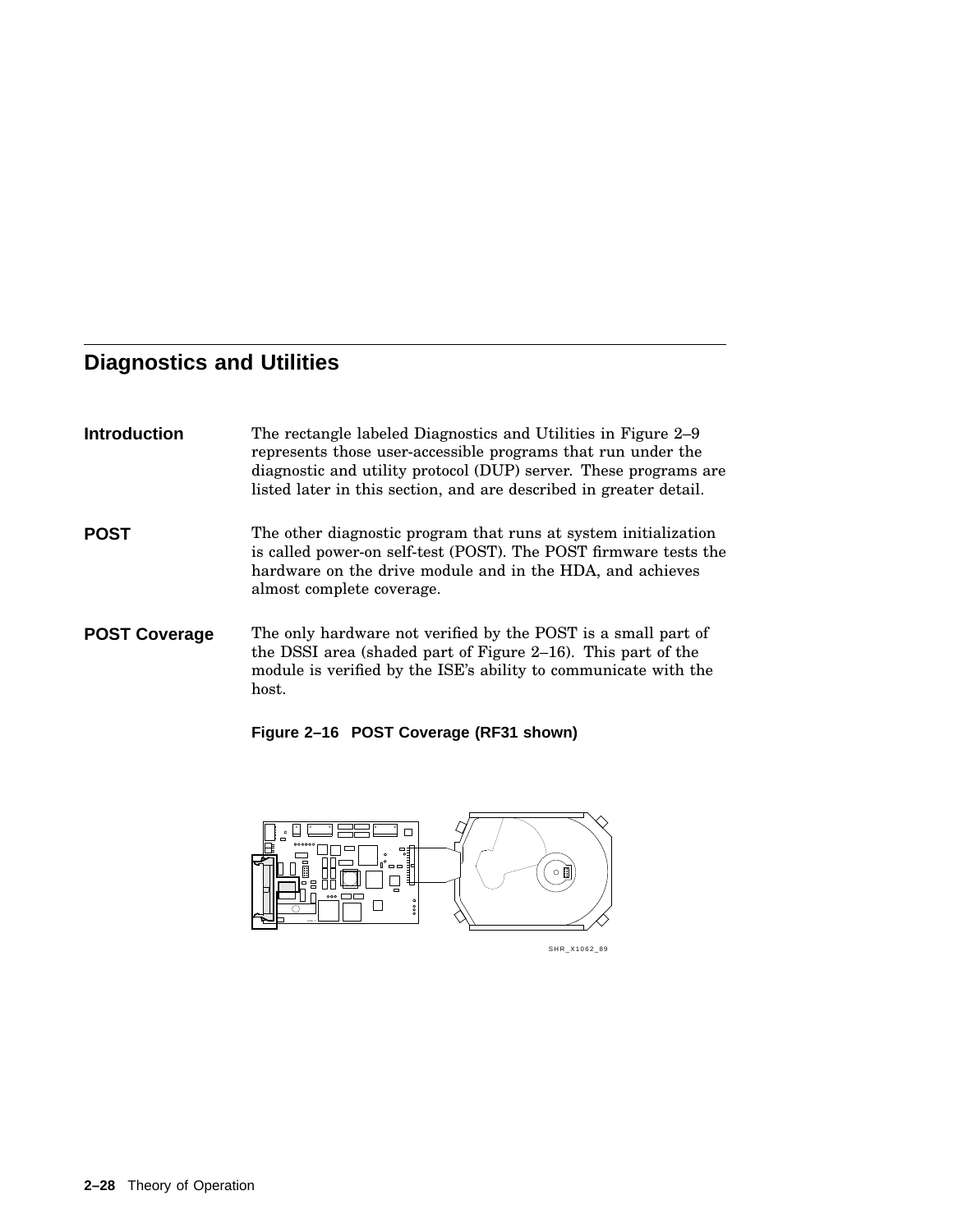| <b>POST</b><br><b>Verifications</b> | POST, and the diagnostics and calibrations that run after head<br>load, verify:                                                                                                                                                                                                                                                                                                 |
|-------------------------------------|---------------------------------------------------------------------------------------------------------------------------------------------------------------------------------------------------------------------------------------------------------------------------------------------------------------------------------------------------------------------------------|
|                                     | That each head in the HDA works                                                                                                                                                                                                                                                                                                                                                 |
|                                     | That the drive can seek across all tracks<br>٠                                                                                                                                                                                                                                                                                                                                  |
|                                     | That each head can read and write correctly                                                                                                                                                                                                                                                                                                                                     |
|                                     | Once POST has run successfully, you need only access the drive<br>over the DSSI bus to achieve full diagnostic coverage.                                                                                                                                                                                                                                                        |
| <b>After POST</b>                   | After POST runs, the diagnostic tasks are picked up by the<br>PERIODICS thread and by the DUP server (MSCP\$DUP<br>thread). The PERIODICS thread invokes POST diagnostics<br>and runs calibrations on the drive periodically. This process is<br>automatic, running as the lowest priority thread in the system.                                                                |
| <b>DUP Server</b>                   | You can think of the DUP server as a window into the ISE-<br>resident diagnostic and utility programs. Like the MSCP<br>server, the DUP server is a multihost server, allowing several<br>diagnostic and utility programs to run in the ISE at the same<br>time (Figure 2-17). The RF31, RF35, RF36, RF72, RF73, and<br>RF74 ISEs include nine diagnostic and utility programs. |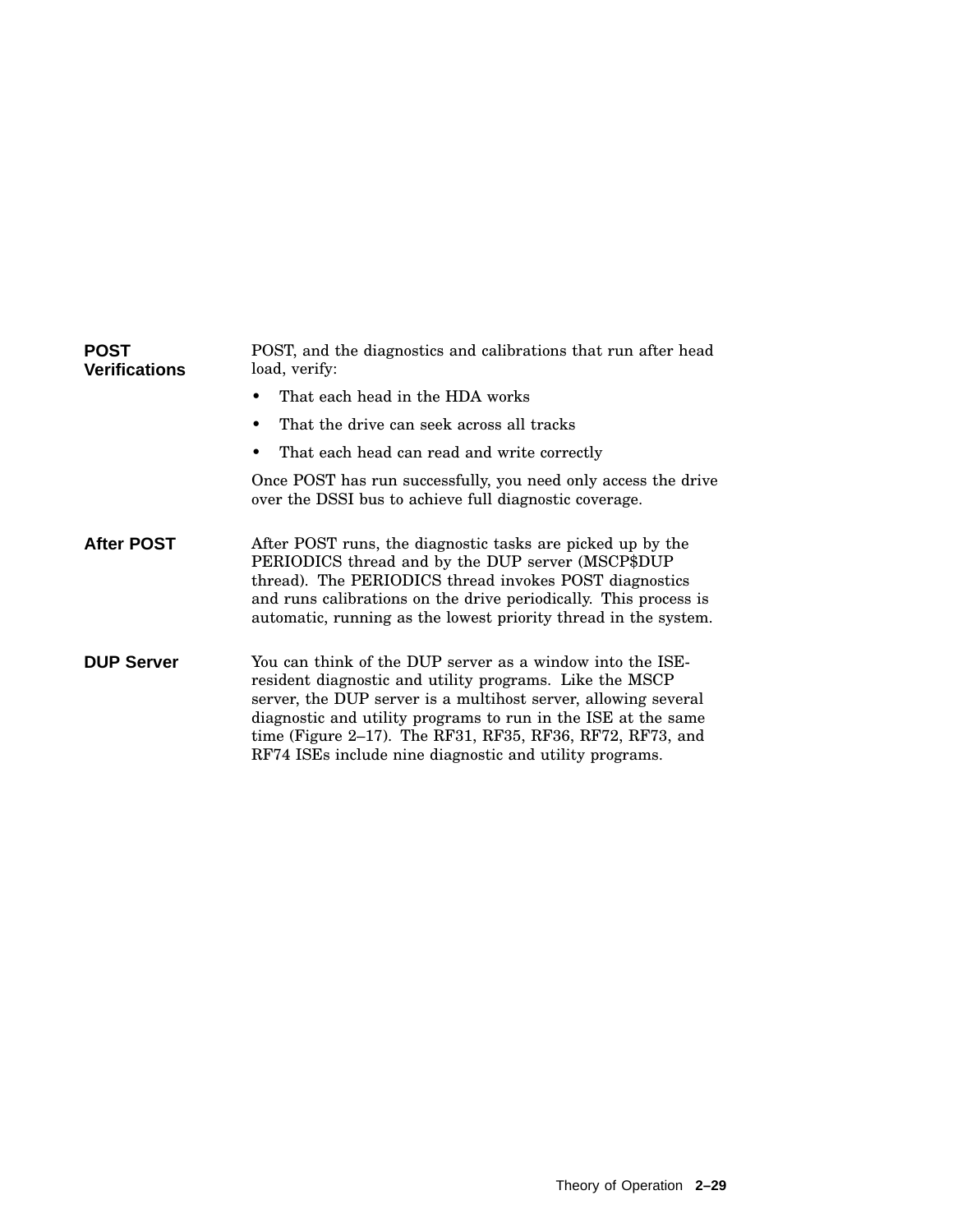

**Figure 2–17 Multihost DUP Server**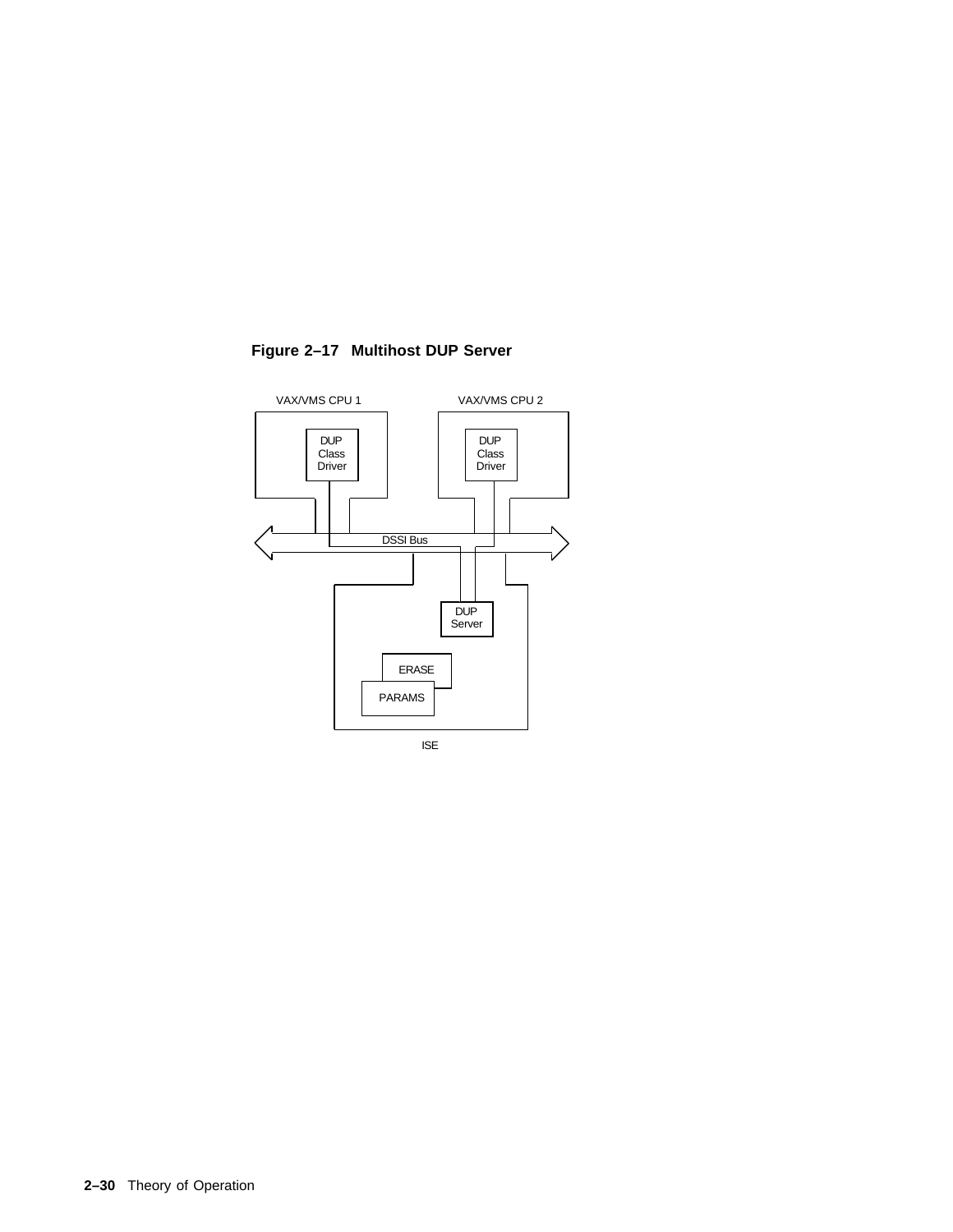**Diagnostic and Utility Programs**

The nine diagnostic and utility programs resident in each ISE can be broken down into three categories:

- Management utilities
- Diagnostics
- System-level utilities

Figure 2–18 shows how the programs are categorized.





SHR\_X1064\_89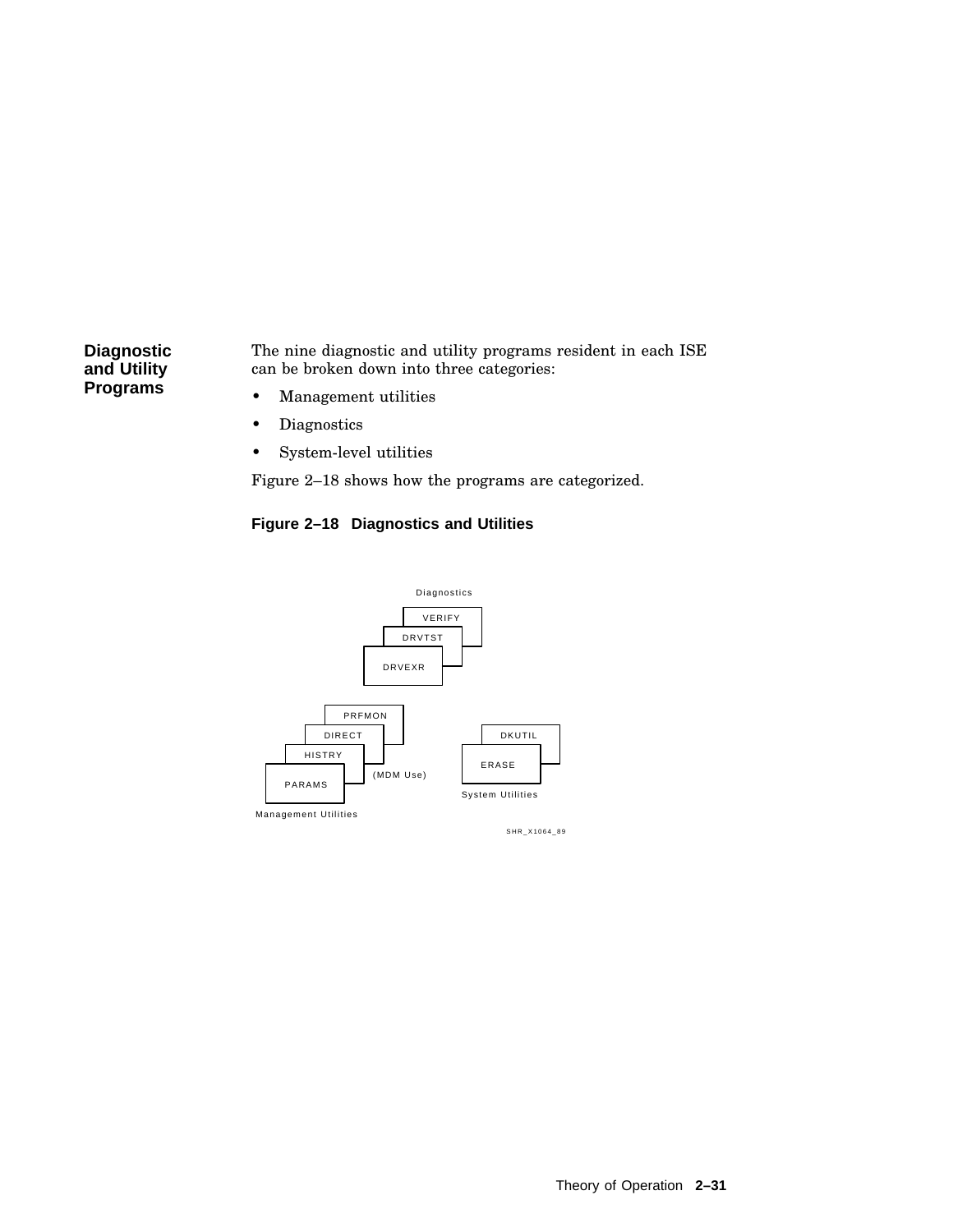#### **Program Descriptions**

The following table briefly describes each program.

| Category                  | Program       | <b>Description</b>                                                                                                                                                                                                                  |
|---------------------------|---------------|-------------------------------------------------------------------------------------------------------------------------------------------------------------------------------------------------------------------------------------|
| Management<br>utilities   | <b>PARAMS</b> | A SYSGEN-like parameter editor<br>and interactive query utility used to<br>view ISE and DSSI bus status.                                                                                                                            |
|                           | <b>HISTRY</b> | An abbreviated version of a portion<br>of PARAMS. HISTRY is used by<br>host-level software such as MDM.                                                                                                                             |
|                           | <b>DIRECT</b> | A directory program, output only,<br>that lists the available diagnostic<br>and utility programs.                                                                                                                                   |
|                           | <b>PRFMON</b> | An abbreviated version of a portion<br>of PARAMS. PRFMON can be used<br>by host-level software such as the<br>VAX performance analyzer (VPA).                                                                                       |
| Diagnostics               | <b>DRVEXR</b> | A comprehensive drive exerciser.                                                                                                                                                                                                    |
|                           | <b>DRVTST</b> | A quick pass/fail test of the drive.                                                                                                                                                                                                |
|                           | <b>VERIFY</b> | A complete read check of the disk<br>and verification of the DSDF <sup>1</sup> on-<br>disk structure.                                                                                                                               |
| System-level<br>utilities | <b>ERASE</b>  | A data "scrubber" utility that writes<br>alternating patterns to each LBN,<br>including the second sector of the<br>RCT and the previous locations of<br>the bad blocks, and then verifies that<br>the scrubbing process succeeded. |
|                           | DKUTHL        | An interactive block display and<br>replace utility. Typically used to<br>confirm ERASE scrubbing.                                                                                                                                  |

<sup>1</sup>DEC Standard Device Format specification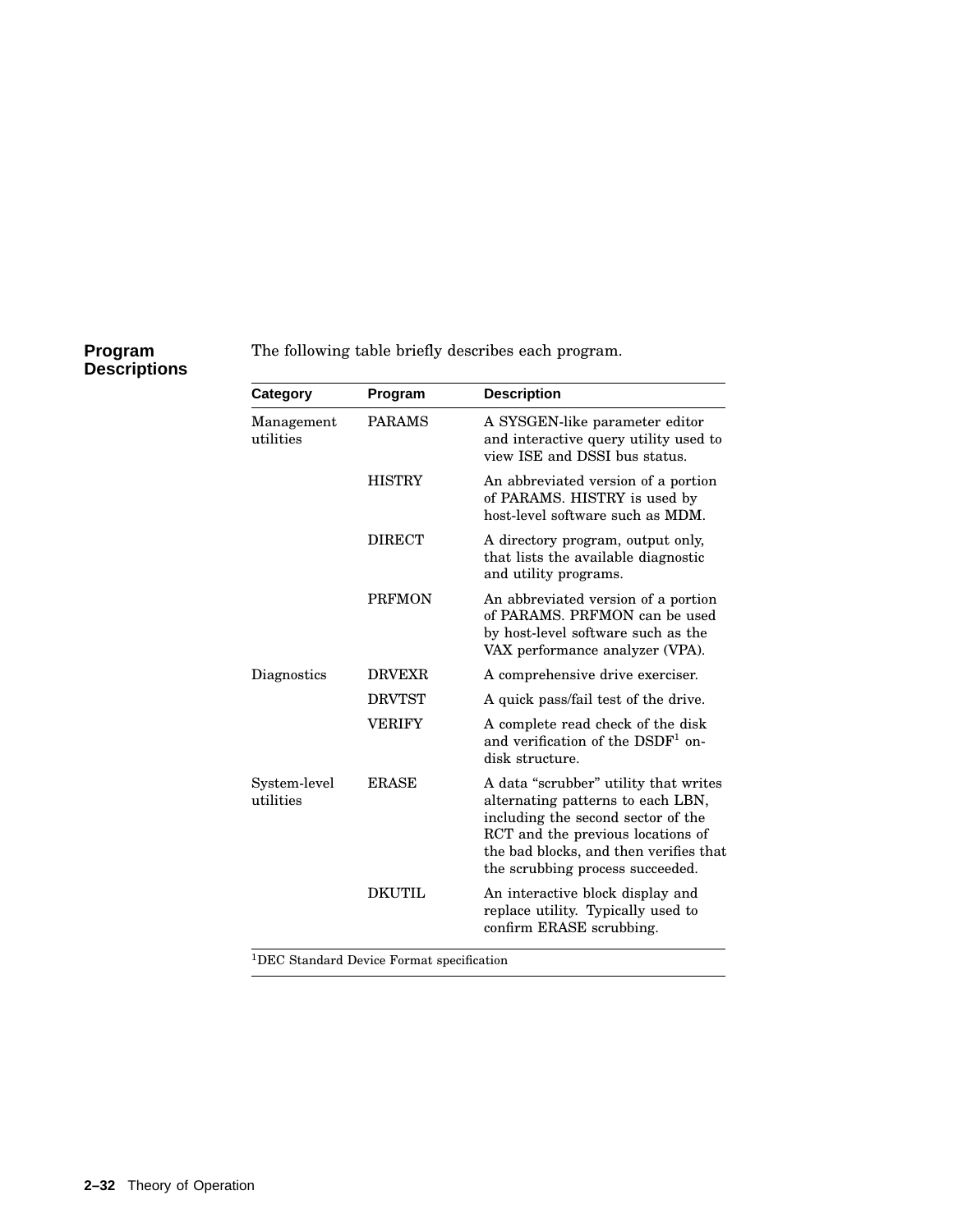#### **Detecting Errors** The ISE makes errors visible in a variety of ways. Knowing where to look for errors helps you to communicate with Digital Customer Services personnel.

If the controller portion of the ISE is not functioning, the fault LED on the drive module and the fault LED on the operator control panel turn on (Figure 2–19). Also, the ISE is not visible on the DSSI bus. The failing component, in this case, is the drive module itself, because it houses the controller electronics.



DRIVE MODULE

 $\Box$  $\Box$ 

12 3

ॼ

**Figure 2–19 Location of the Fault LEDs (RF31 Shown)**

SHR-X0059A-93

Ωù.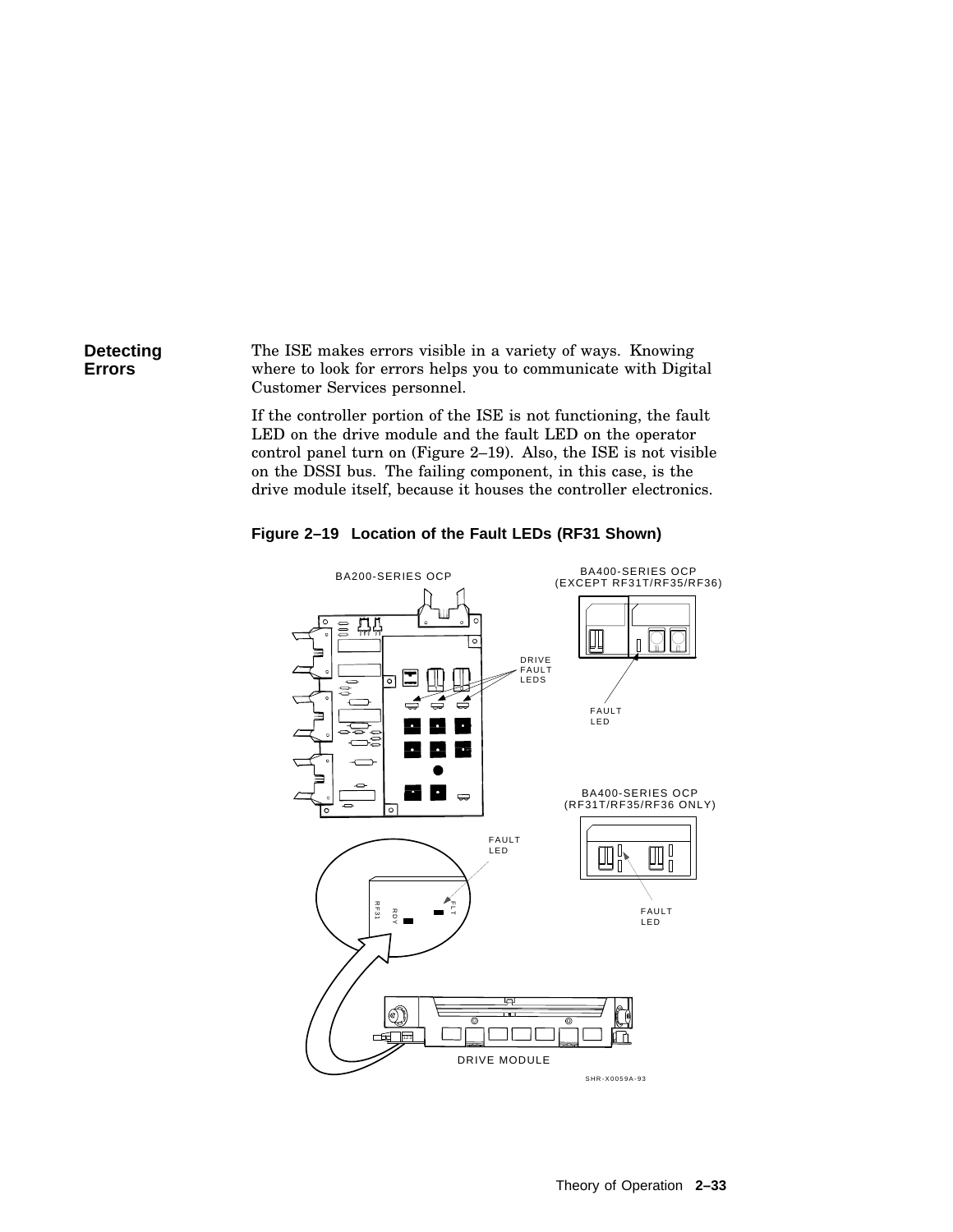| <b>Detecting</b><br><b>Errors Using</b><br><b>PARAMS</b> | If the controller portion of the ISE passes diagnostics but the<br>unit portion does not, the fault LED still turns on. However,<br>(because the controller is operational), the ISE is visible on<br>the DSSI bus and can be queried to further resolve the error<br>condition. At this point, the fault may be within the unit<br>electronics or the HDA. |
|----------------------------------------------------------|-------------------------------------------------------------------------------------------------------------------------------------------------------------------------------------------------------------------------------------------------------------------------------------------------------------------------------------------------------------|
| <b>Error Codes</b>                                       | To obtain an error code, use the PARAMS utility program as<br>shown in the following example.                                                                                                                                                                                                                                                               |
|                                                          | PARAMS> STAT CONF<br>Node R1WSRA is an RF31 controller<br>Software RFX X200 built on 8-AUG-1989 03:38:51<br>Electronics module name is EN83804656<br>Unit is inoperative, error code $9802(X)$<br>Last known unit failure 9802(X)<br>In 1275 power-on hours, power has cycled 767 times<br>System time is 19-AUG-1989 18:13:33                              |
|                                                          | In the example, the unit error code is $9802(X)$ . This is also shown<br>as the last known error (stored in nonvolatile RAM). These error<br>codes are defined in the service guide. Your Customer Services<br>representative uses them to determine the field replaceable unit<br>(FRU) most likely to have failed.                                        |
| <b>Fatal Error</b>                                       | The errors described above are usually fatal. That is, once the<br>error occurs, the fault LED stays on and the ISE is not usable<br>until the error condition is corrected.                                                                                                                                                                                |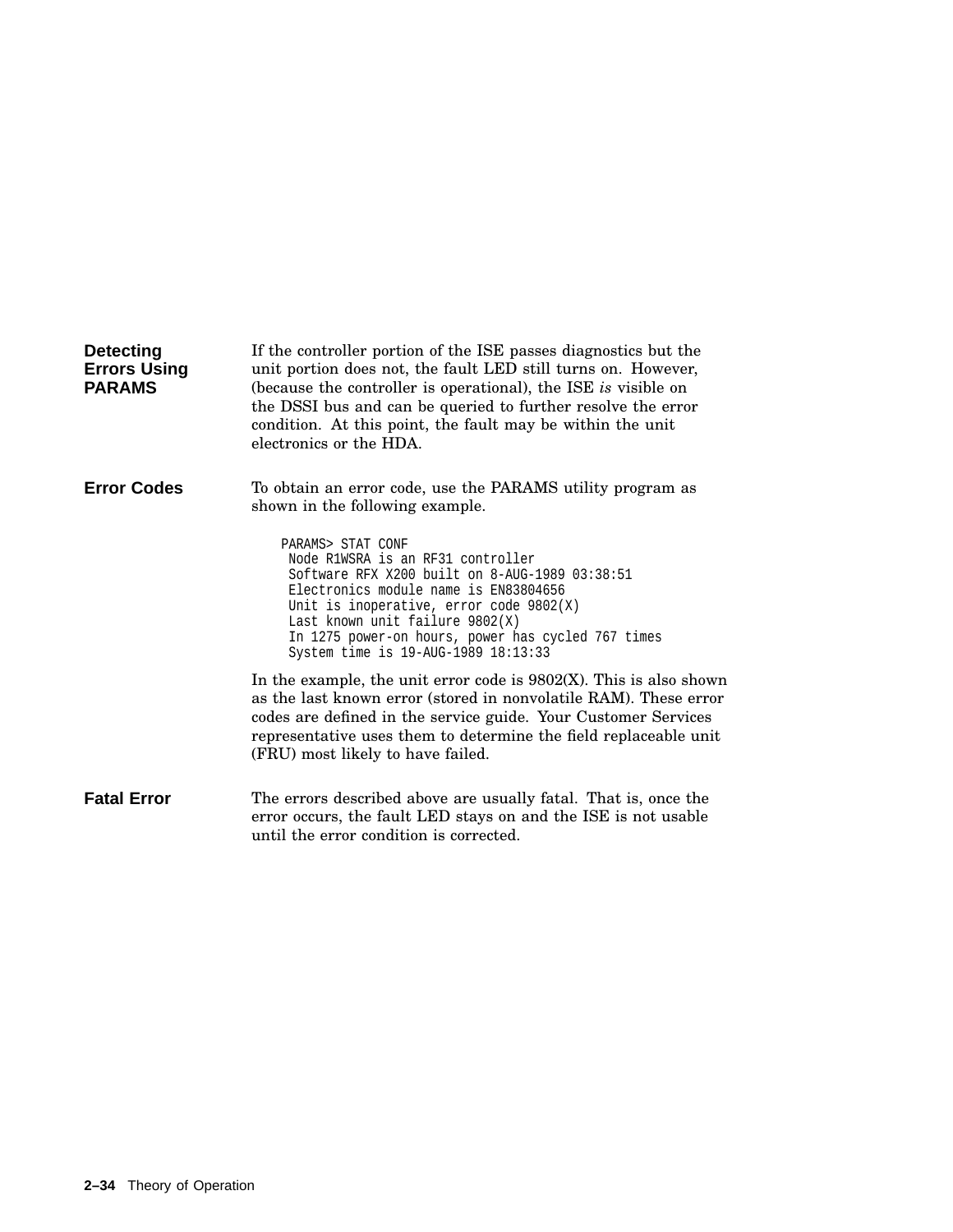| <b>Transient</b><br><b>Errors</b> | Transient errors, however, can also occur. For example, a bit in<br>RAM can flip, or an address collision can occur on the DSSI bus.<br>The most recent transient errors (up to 11) are kept in a log in<br>nonvolatile RAM, which is accessible though the PARAMS utility<br>program. |
|-----------------------------------|----------------------------------------------------------------------------------------------------------------------------------------------------------------------------------------------------------------------------------------------------------------------------------------|
| <b>Error History</b>              | To access this error history, use the STAT LOG command as<br>shown in the following example.                                                                                                                                                                                           |
|                                   | PARAMS> STAT LOG<br>Log History:                                                                                                                                                                                                                                                       |
|                                   | Log #000-2B-73-07/0000 21-AUG-1989 13:22:04<br>FF80C1B0 FF80C1B0 000029F6 4E554E55 FF817D5E FFFF83BE 4E554E55 FFFF96BC<br>5CABF380 009239C1 00002EA0                                                                                                                                   |
|                                   | The primary users of the error history are module repair<br>personnel. The error history may also serve as an indication<br>to Customer Services personnel that the system is configured                                                                                               |

incorrectly or that the drive module should be replaced.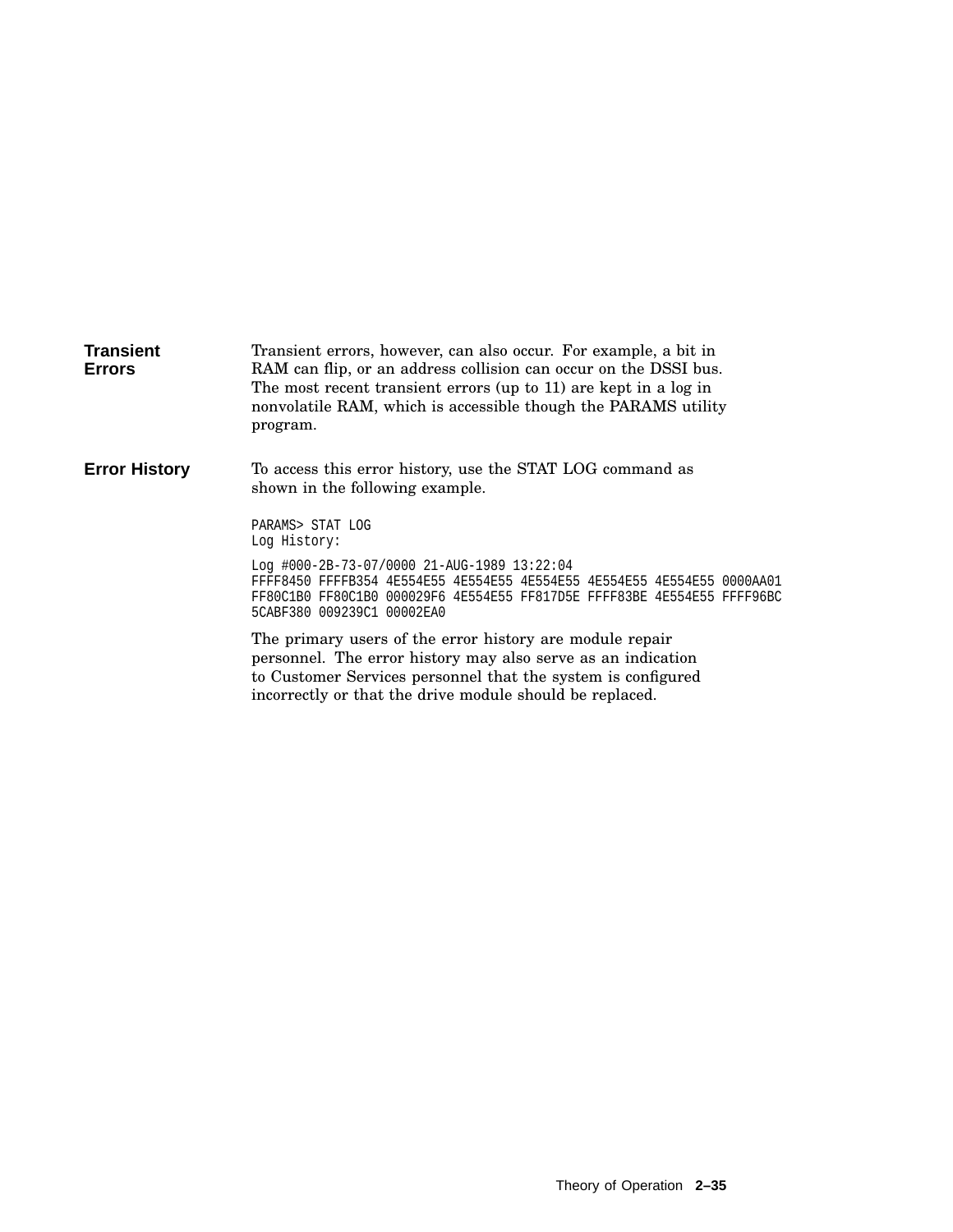# **Detecting Soft Errors**

| <b>Introduction</b>                | MSCP error logs.                                                                                                                                                                   | Soft errors may be caused by external environmental factors<br>(for instance, temperature or shock) or errors that are expected<br>to occur throughout the lifetime of the product (such as an<br>infrequent bad block replacement). These errors are reported in |  |
|------------------------------------|------------------------------------------------------------------------------------------------------------------------------------------------------------------------------------|-------------------------------------------------------------------------------------------------------------------------------------------------------------------------------------------------------------------------------------------------------------------|--|
| <b>MSCP Error</b><br>Logs          | MSCP error logs are displayed by the error log report generators<br>of many different operating systems. These logs are analyzed by<br>the VAXsimPLUS program to predict failures. |                                                                                                                                                                                                                                                                   |  |
| <b>Error Log</b><br><b>Summary</b> | The ISE produces three kinds of error logs, as summarized in<br>the following table.                                                                                               |                                                                                                                                                                                                                                                                   |  |
|                                    | <b>MSCP Error Log</b>                                                                                                                                                              | <b>Reason Generated</b>                                                                                                                                                                                                                                           |  |
|                                    | Read/Write Error Log                                                                                                                                                               | Any failure to read or write (above<br>certain thresholds).                                                                                                                                                                                                       |  |
|                                    | <b>Bad Block Replacement</b><br>Summary                                                                                                                                            | Any time a read/write error log is<br>generated, this log summarizes the<br>attempt to replace the "bad" block.                                                                                                                                                   |  |
|                                    | Servo Performance Warning                                                                                                                                                          | If, during the past hour, the servo<br>system suffered more than its threshold<br>of performance hits.                                                                                                                                                            |  |
|                                    |                                                                                                                                                                                    |                                                                                                                                                                                                                                                                   |  |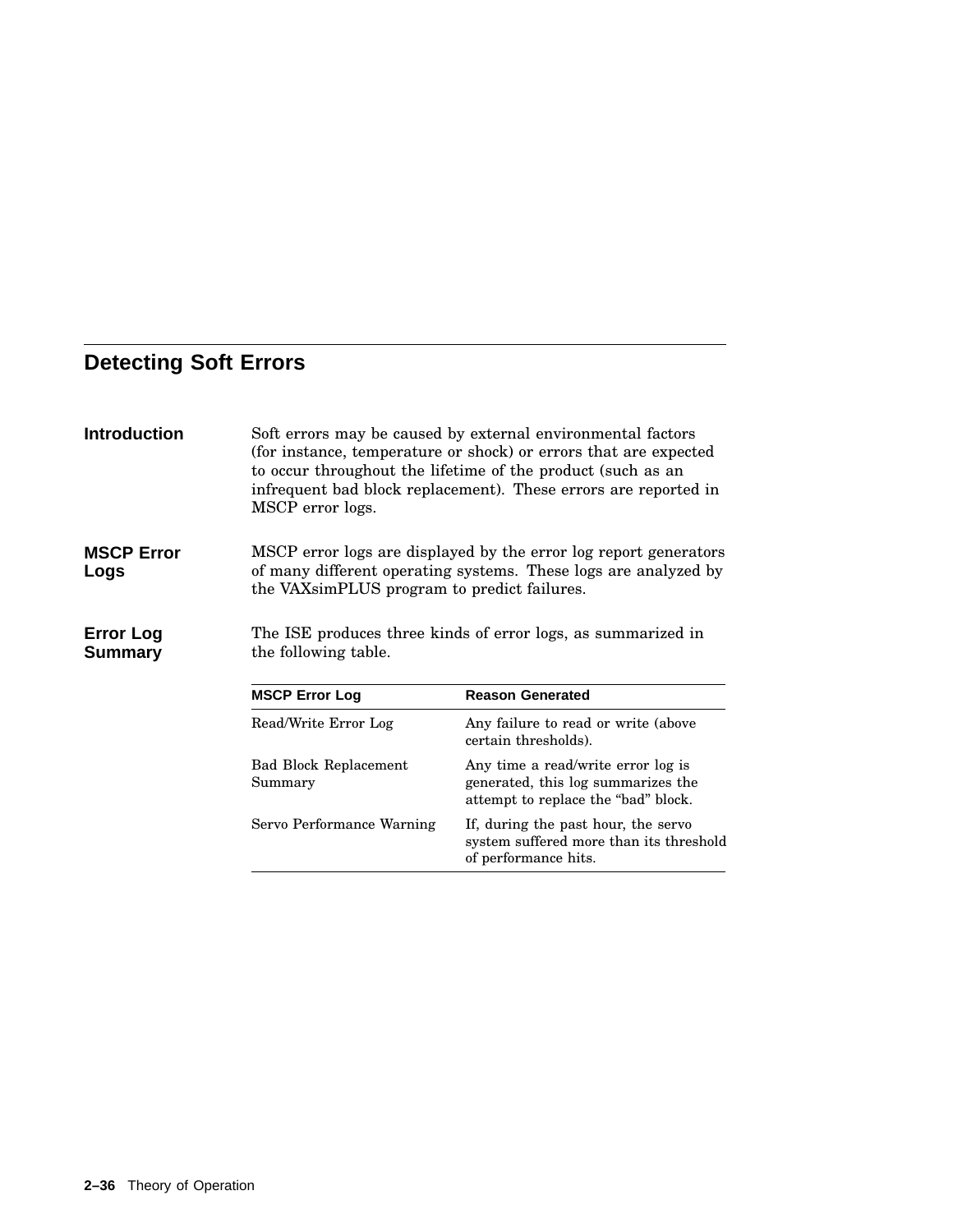| Soft Errors not | Certain soft errors are not reported in logs. For example, a single                                                                                                                                                                                                                                                                                                         |
|-----------------|-----------------------------------------------------------------------------------------------------------------------------------------------------------------------------------------------------------------------------------------------------------------------------------------------------------------------------------------------------------------------------|
| Reported        | symbol (byte) error on a read is corrected, but not reported.                                                                                                                                                                                                                                                                                                               |
|                 | The threshold for reporting an error (and replacing the block)<br>in the case of an ECC error on a read command is three. This<br>means that until three or more symbols are corrected in a block,<br>the block is not replaced. Three symbols in error is well within<br>the safety margin of the ECC. The ECC can correct up to 15<br>symbols in error in a single block. |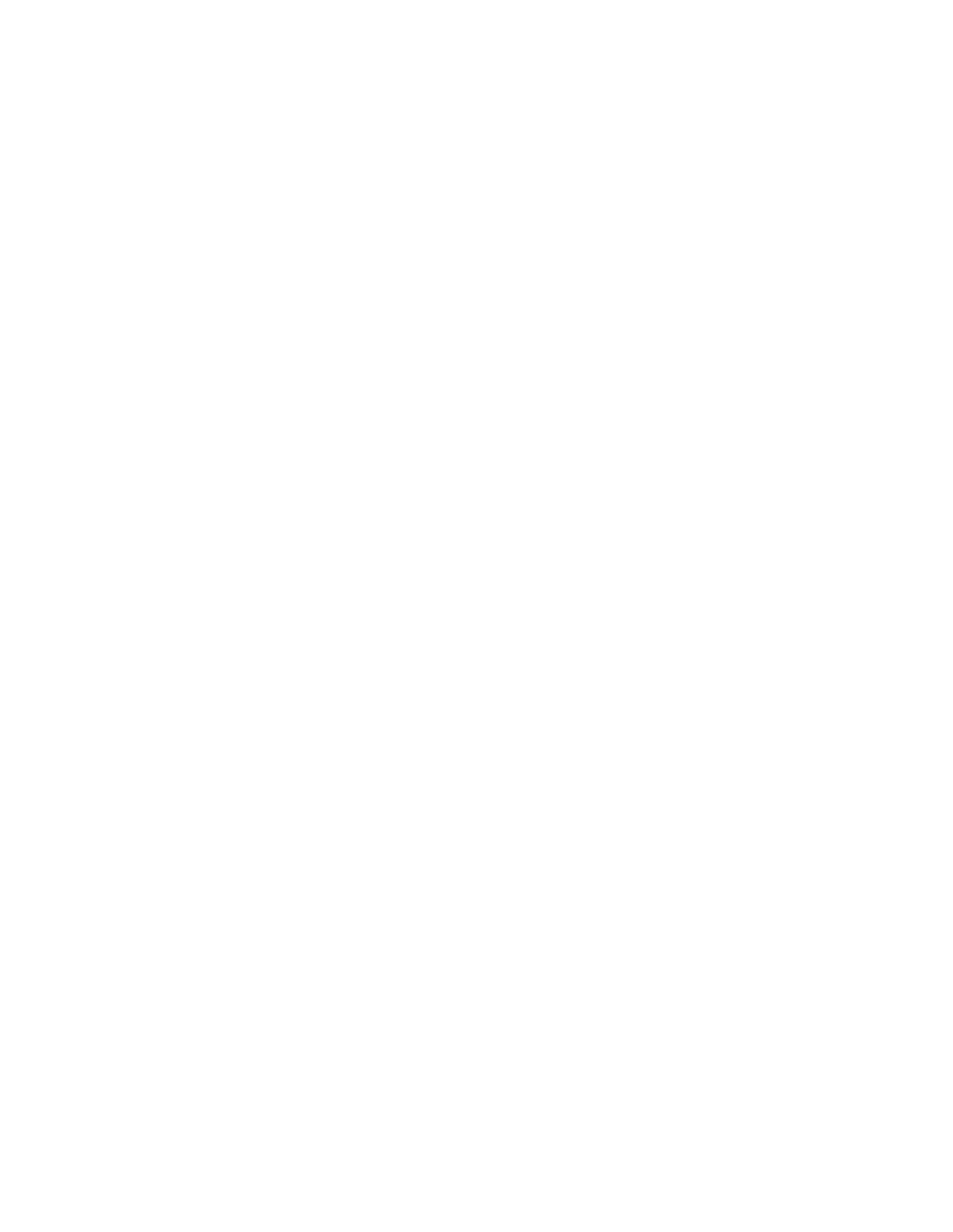# **3**

# **Controls and Indicators**

# **Introduction**

| two places:                                                                                                                                                                                                                                                                                                                                                                                            | This chapter describes the controls and indicators associated<br>with ISE operation. The controls and indicators are located in |  |
|--------------------------------------------------------------------------------------------------------------------------------------------------------------------------------------------------------------------------------------------------------------------------------------------------------------------------------------------------------------------------------------------------------|---------------------------------------------------------------------------------------------------------------------------------|--|
|                                                                                                                                                                                                                                                                                                                                                                                                        | Operator control panel on the system enclosure                                                                                  |  |
| ISE drive module<br>٠                                                                                                                                                                                                                                                                                                                                                                                  |                                                                                                                                 |  |
| The operator control panel (OCP) is a set of controls on the<br>enclosure that overrides the ISE's switches or jumpers and<br>enables the operator to set the DSSI node ID and write-protect<br>mode for the ISE. <sup>1</sup> The OCP also contains a fault LED that<br>indicates if the ISE is malfunctioning.<br>The following table compares the OCPs in the BA200 and BA400<br>series enclosures. |                                                                                                                                 |  |
| In the $\ldots$                                                                                                                                                                                                                                                                                                                                                                                        | an OCP                                                                                                                          |  |
| BA200 series enclosures                                                                                                                                                                                                                                                                                                                                                                                | contains three identical sets of controls<br>and indicators, one set for each ISE<br>that may be connected to it.               |  |
| BA400 series enclosures                                                                                                                                                                                                                                                                                                                                                                                | is contained on each ISE and is<br>mounted on a panel in front of the<br>ISE.                                                   |  |
|                                                                                                                                                                                                                                                                                                                                                                                                        |                                                                                                                                 |  |

<sup>&</sup>lt;sup>1</sup> There are no controls for  $3\frac{1}{2}$ -inch devices in BA400 series enclosures. Write protect is accomplished through software commands.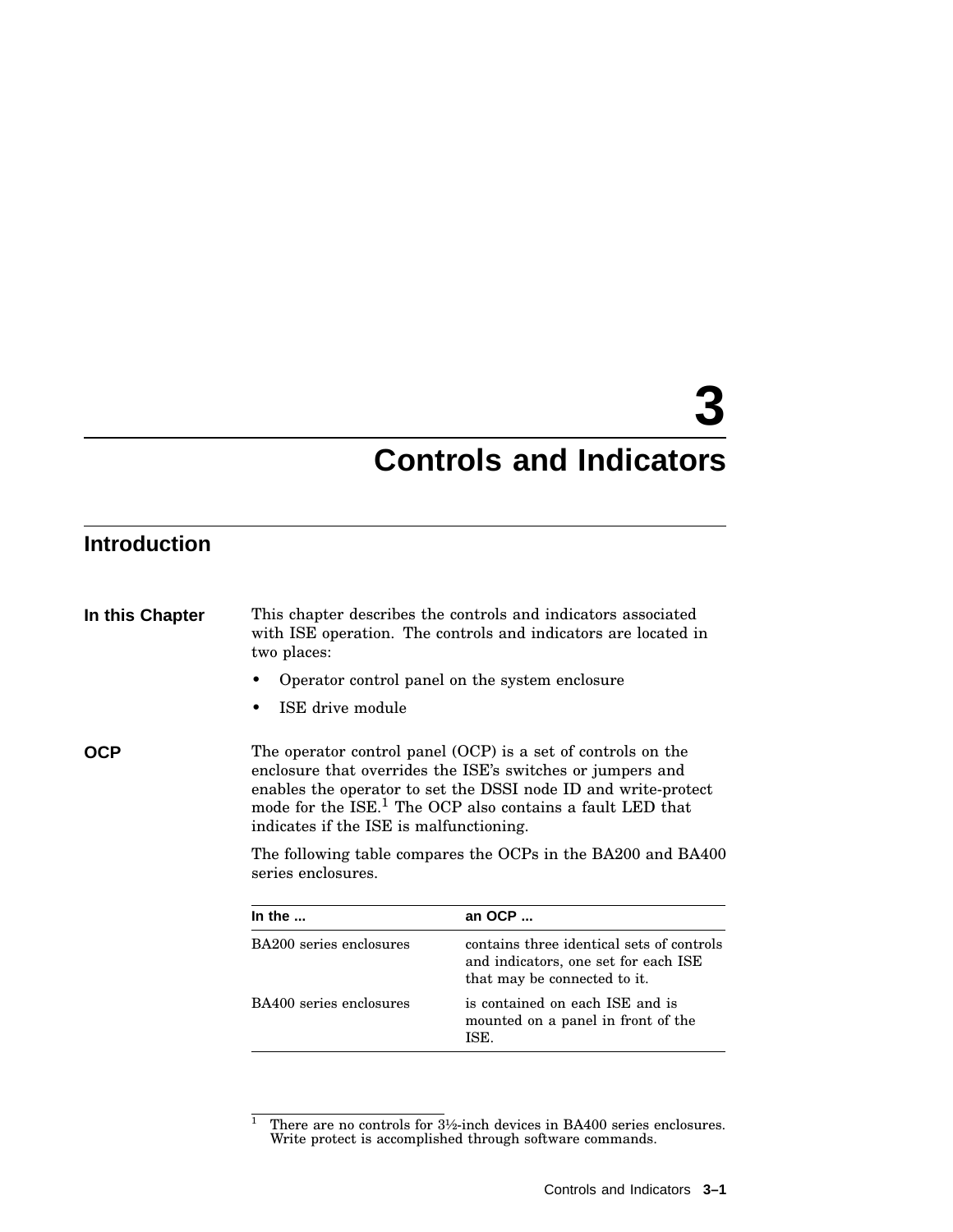# **BA200 Series Controls and Indicators**

**OCP** The BA200 series enclosures each have a standard DSSI OCP. Figure 3–1 shows controls and indicators on the OCP.



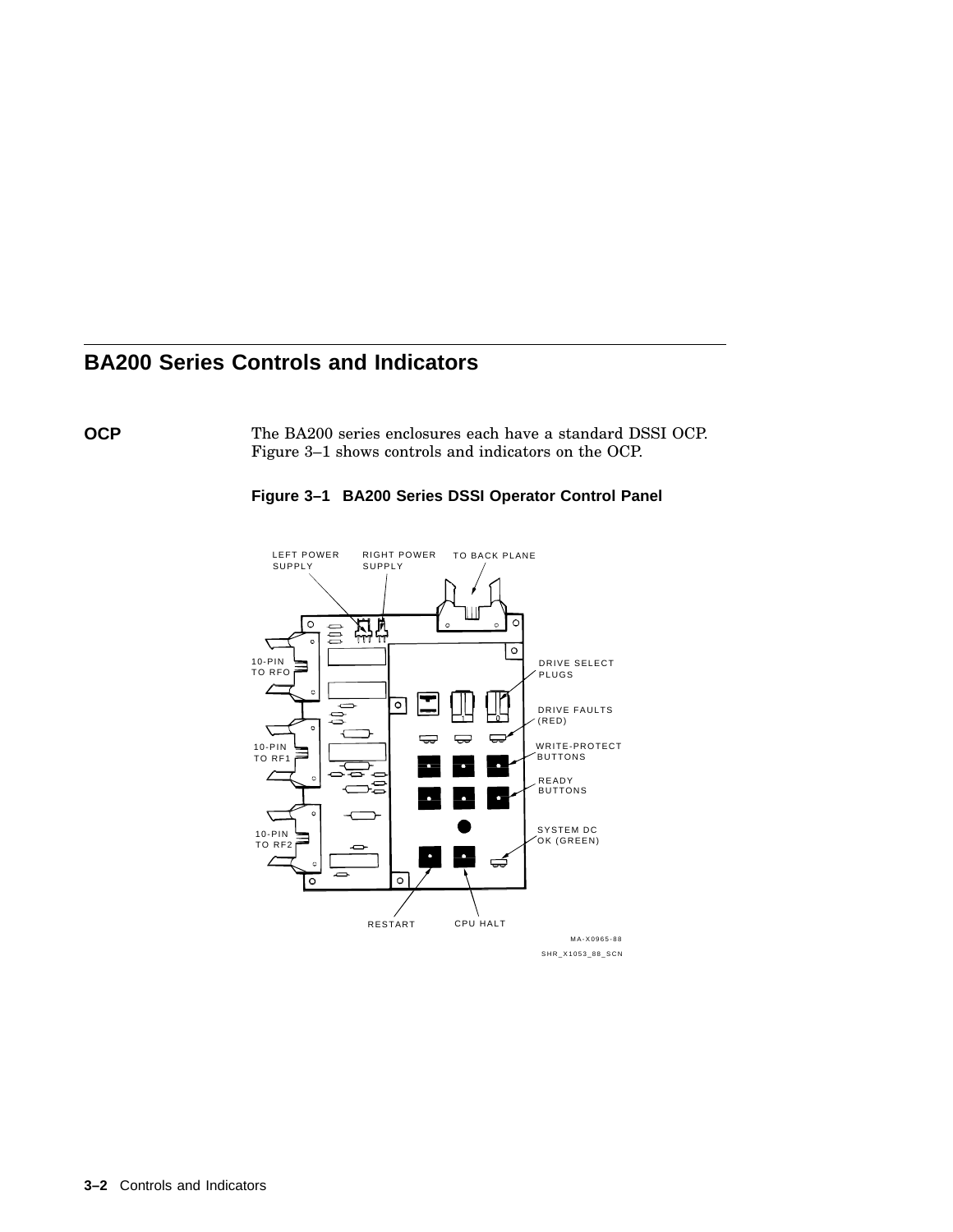**OCP Controls** The following table describes the function of the three drive controls on the BA200 series DSSI operator control panel.

| Control                        | <b>Status</b> | <b>Function</b>                                                                                                                                  |  |
|--------------------------------|---------------|--------------------------------------------------------------------------------------------------------------------------------------------------|--|
| Drive Select<br>Plug           | Installed     | Sets the DSSI node ID to the<br>number specified on the plug. A<br>drive select plug must be installed<br>for every ISE connected to the<br>OCP. |  |
|                                | Removed       | Causes a fault condition. The drive<br>fault LED flashes at 10 Hz. DSSI<br>node ID is undefined.                                                 |  |
| Write-Protect<br><b>Button</b> | Out           | Enables the system to read<br>and write to the media (normal<br>operating position).                                                             |  |
|                                | In            | Causes the system to be write-<br>locked, the system can only read<br>from the media.                                                            |  |
| Ready Button                   | Out           | Puts the ISE on line (normal<br>operating position).                                                                                             |  |
|                                | In            | Puts the ISE off line.                                                                                                                           |  |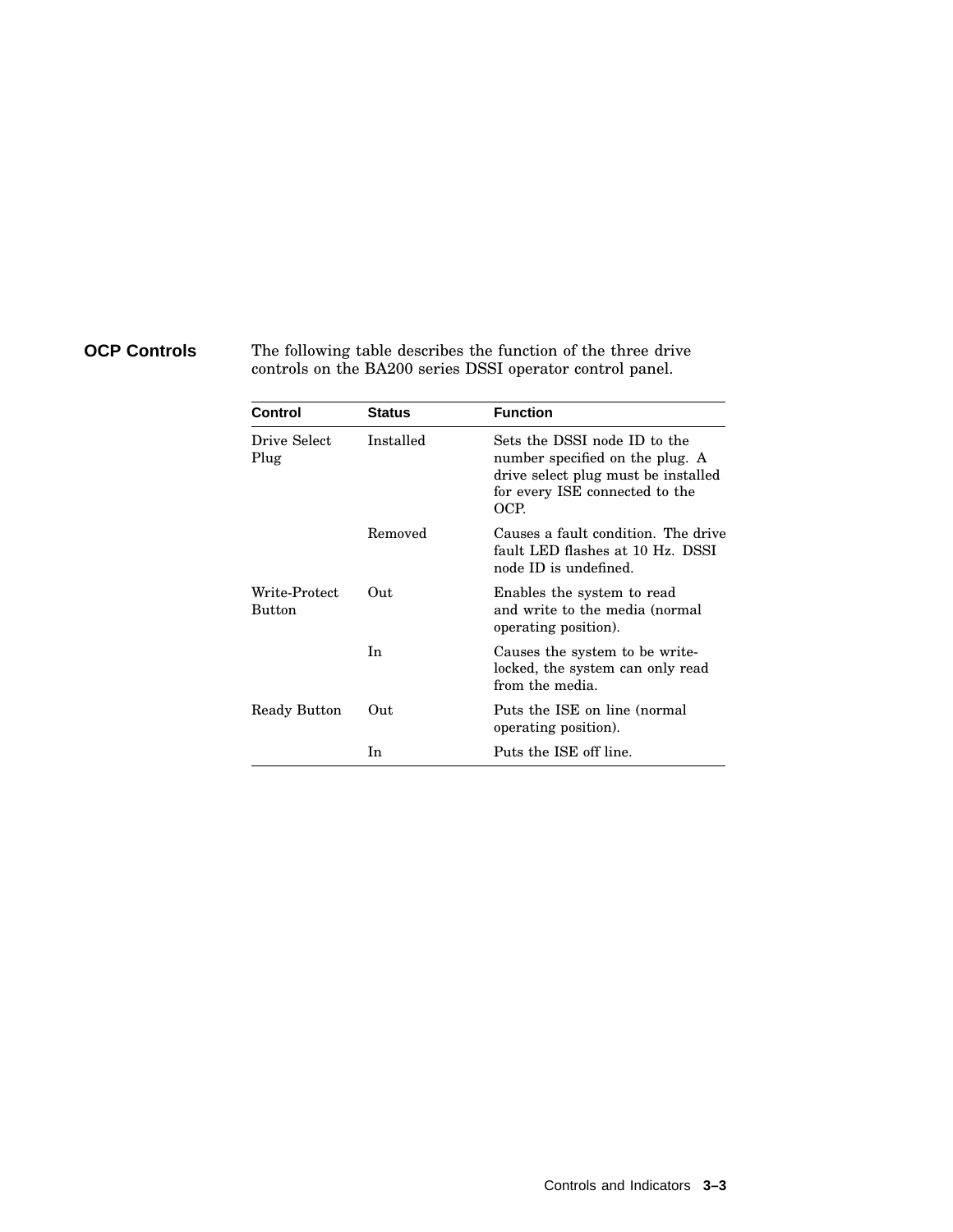**OCP Indicators** The following table gives the meaning of each indicator on the BA200 series DSSI operator control panel.

| <b>Indicator</b>     | <b>Status</b>                     | <b>Meaning</b>                                    |
|----------------------|-----------------------------------|---------------------------------------------------|
| <b>Fault LED</b>     | On.                               | Fault condition present (except)<br>during POST). |
|                      | Off                               | No fault present (normal<br>operating condition). |
|                      | Slow flash<br>(5 H <sub>Z</sub> ) | Internal ISE calibrations are<br>being performed. |
|                      | Quick flash<br>(10 Hz)            | OCP failure, or drive select plug<br>is missing.  |
| Write-Protect<br>LED | On.                               | Write-protect enabled.                            |
|                      | Off                               | Write-protect disabled.                           |
| Ready LED            | On.                               | ISE is on line and ready.                         |
|                      | Off                               | ISE is off line.                                  |
|                      | Flashing                          | Drive is active.                                  |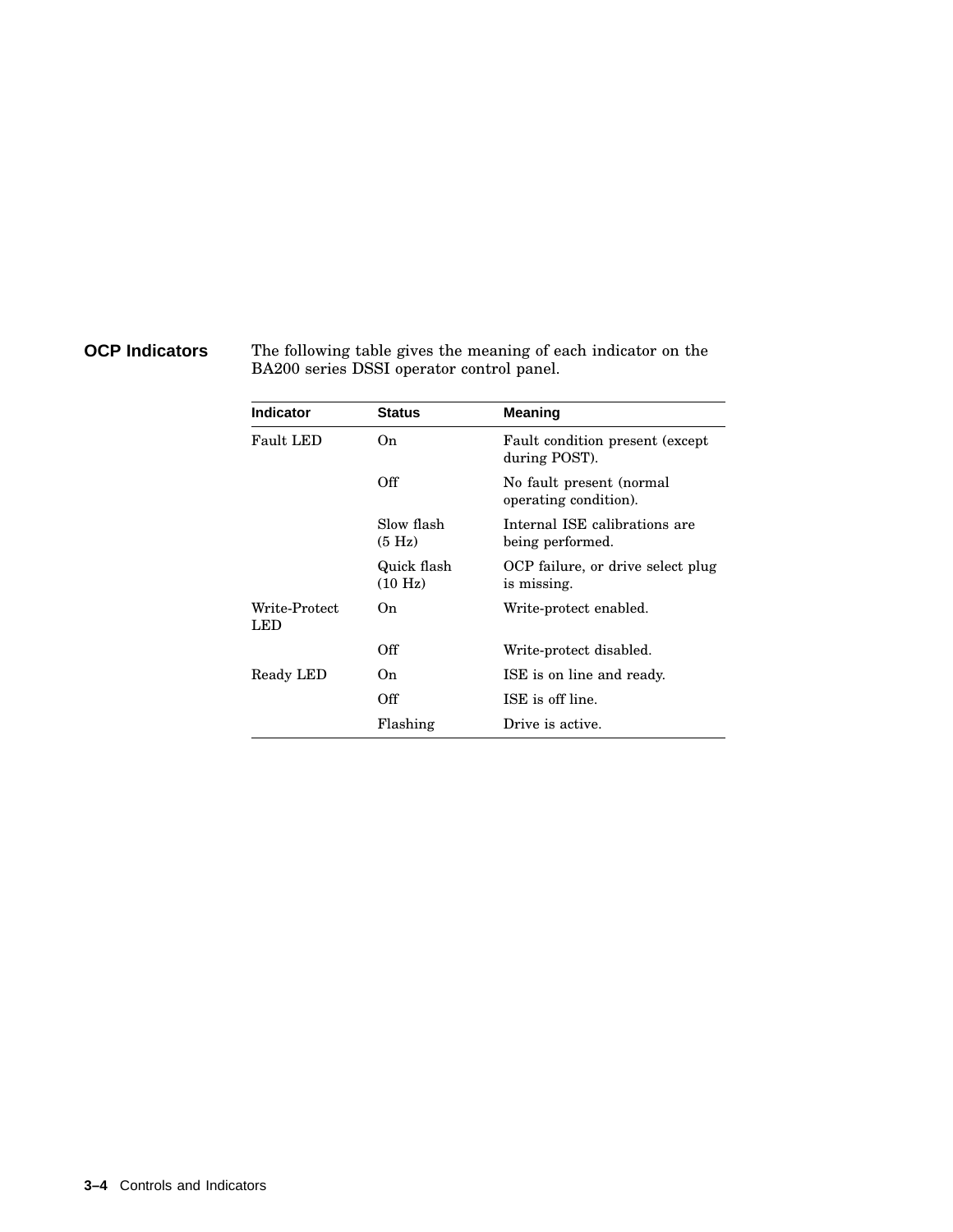# **BA400 Series Controls and Indicators**

**OCP** Each ISE installed in a BA400 series enclosure has a front panel with the following controls and indicators.

- DSSI bus node ID plug
- Fault LED
- Write-protect button (not for RF35/RF31T or RF36 ISE)
- Run/Ready button (not for RF35/RF31T or RF36 ISE)

Figure 3–2 shows two different front panels for the BA400 series enclosure.

**Figure 3–2 BA400 Series OCP for DSSI ISEs**

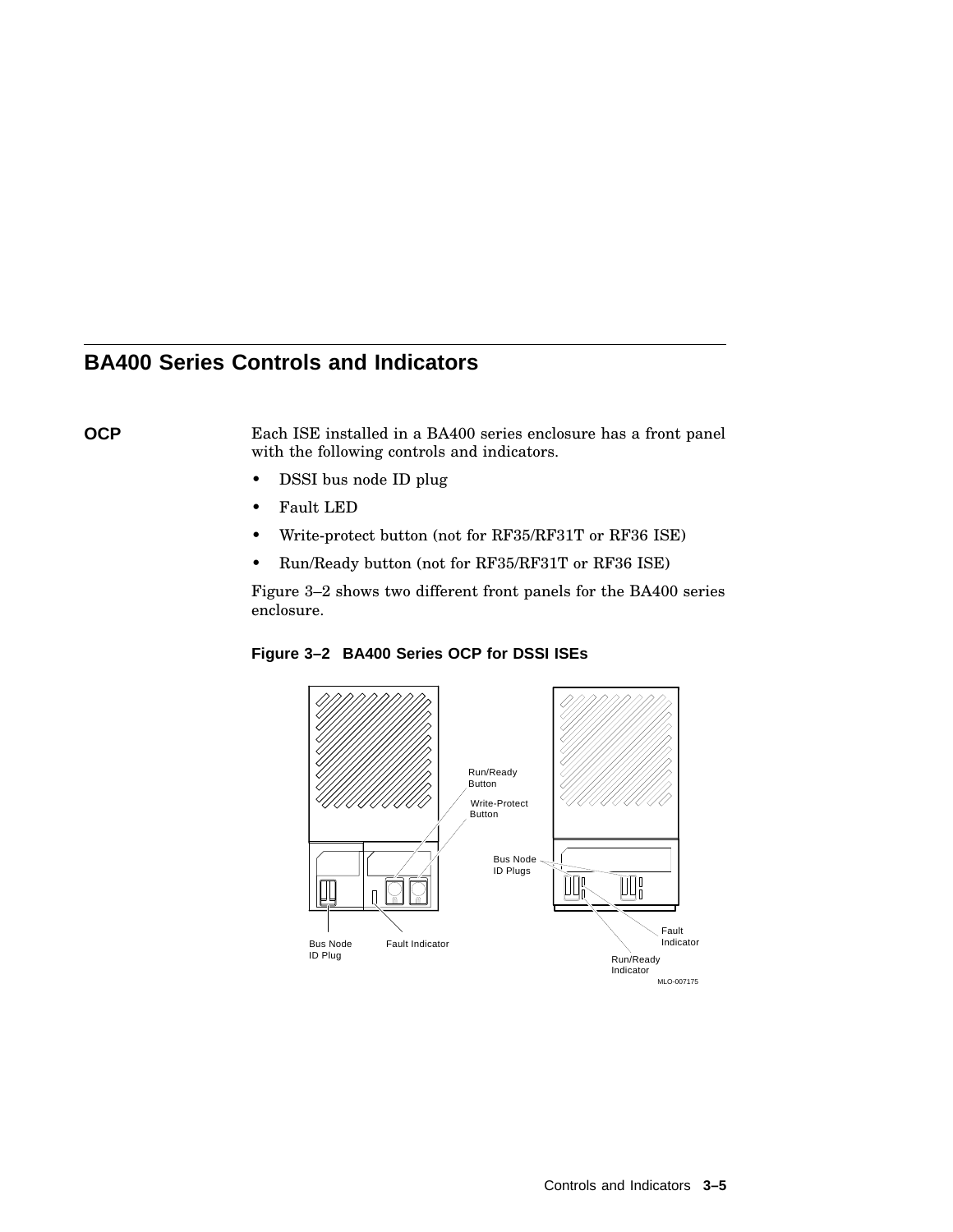### **Control and Indicator Functions**

The following table describes the function of the controls and indicators on the BA400 series DSSI operator control panel.

| Control                              | <b>Status</b> | <b>Function</b>                                                                                                                                   |
|--------------------------------------|---------------|---------------------------------------------------------------------------------------------------------------------------------------------------|
| Fault LED                            | On.           | Indicates an error condition within<br>the ISE.                                                                                                   |
|                                      | Off           | Indicates an error-free condition<br>within the ISE.                                                                                              |
| Run/Ready<br>Button <sup>1</sup>     | In $($ on $)$ | The ISE is on line. When the ISE is<br>available for use, the green LED is<br>on. When the ISE is being used, the<br>green LED flashes.           |
|                                      | Out (off)     | The ISE is off line and cannot be<br>accessed. The green LED cannot be<br>on when the Run/Ready button is<br>out.                                 |
| Write-Protect<br>Button <sup>1</sup> | In $($ on $)$ | The ISE is write-protected. System<br>software cannot write to the ISE.                                                                           |
|                                      | Out (off)     | The ISE is not write-protected. This<br>is the normal position for software<br>operation. System software is free to<br>read or write to the ISE. |

<sup>1</sup>Button not present on RF35/RF31T or RF36 OCP. Refer to RF35/RF31T and<br>RF36 Write-Protection.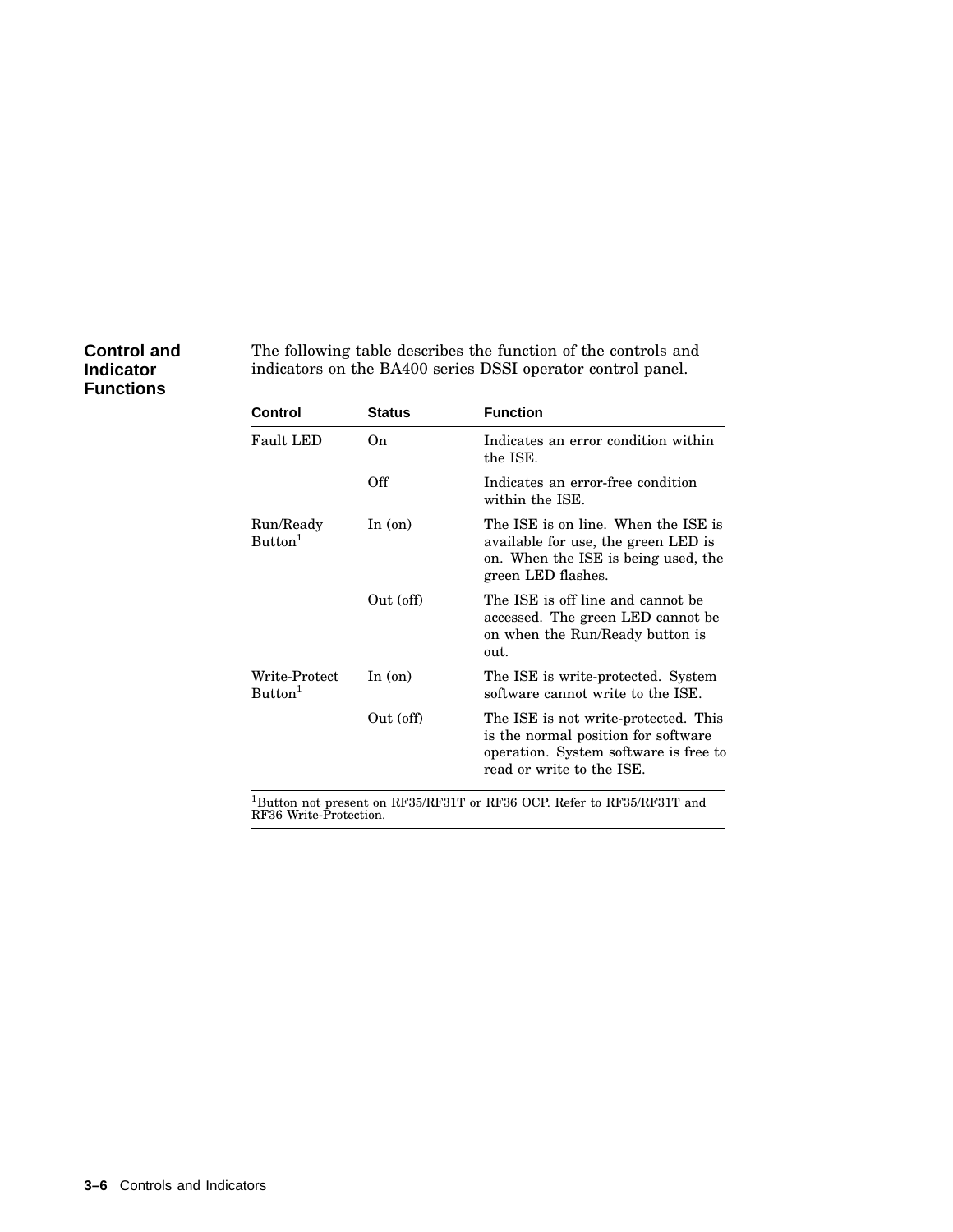| <b>RF35/RF31T</b>       | In a BA400 series enclosure                                    |
|-------------------------|----------------------------------------------------------------|
| and RF36                | You may want to write-protect an ISE containing sensitive data |
| <b>Write-Protection</b> | you do not want changed or accidentally erased.                |

Your system disk (the ISE containing system software) and ISEs containing work areas for users should be write-enabled, the normal operating setting.

For the RF35/RF31T and RF36 ISE, you set write-protection through VMS commands or through firmware commands in console mode. This is explained later in this section. The BA400 series OCP for the RF35/RF31T and RF36 does not have a write-protect button.

#### **Software Write-Protect for RF35/RF31T and RF36 ISEs**

Software write-protect is available through VMS using the MOUNT utility with the /NOWRITE qualifier.

To software write-protect an ISE, enter the following DCL command from the VMS operating system.

#### **MOUNT <device\_name> <volume\_label>/SYSTEM/NOWRITE**

Where:

<device\_name> is the device name, as shown using the VMS DCL command SHOW DEVICE DI, and <volume\_label> is the volume label for the device. For example,

\$ **MOUNT \$1\$DIA1 OMEGA/SYSTEM/NOWRITE**

will software write-protect device \$1\$DIA1.

Dismounting, and then remounting the device (without using the /NOWRITE qualifier), will write-enable the device.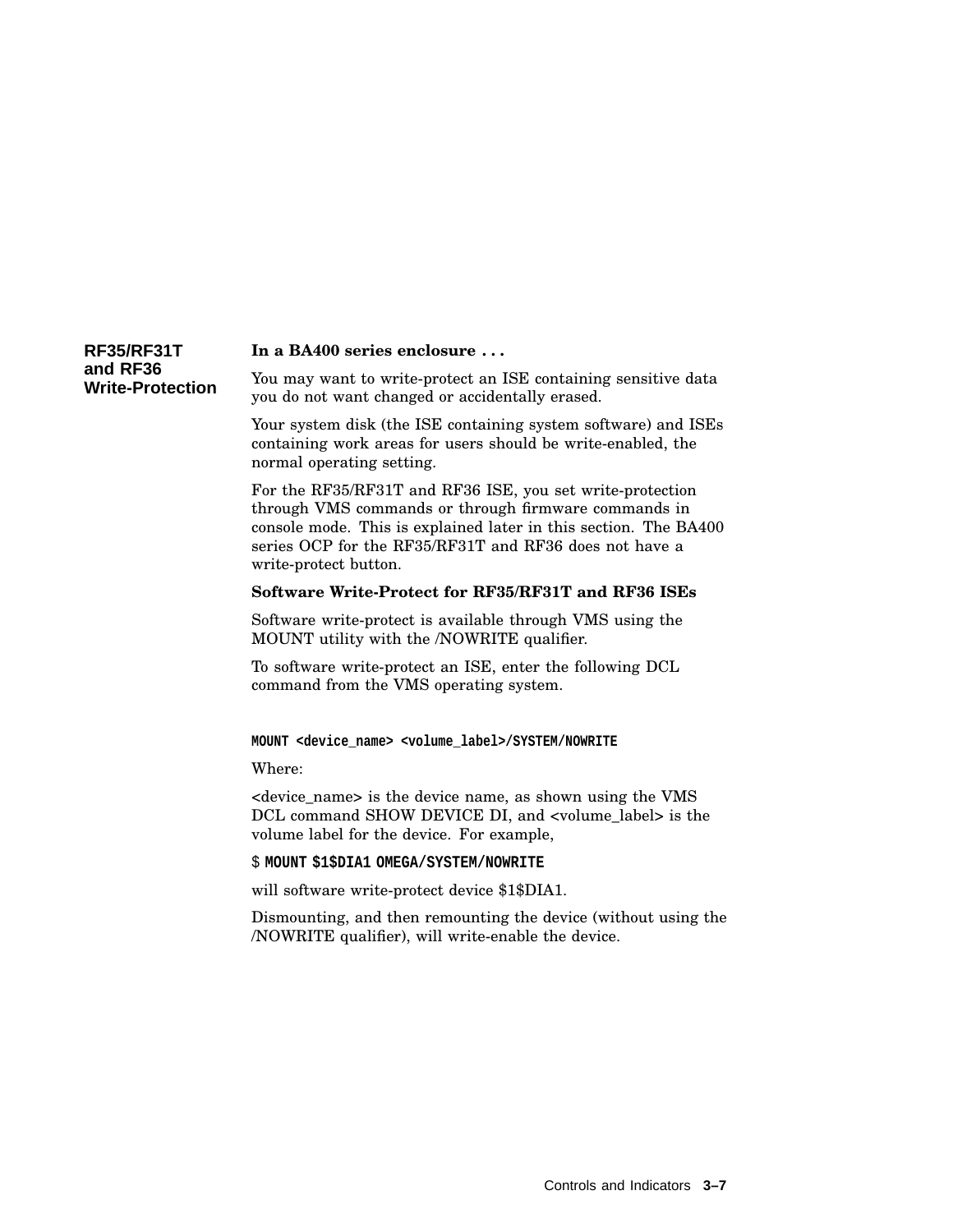Use the VMS DCL command SHOW DEVICE DI to check the protection status of the drive. A write-protected drive will show a device status of ''Mounted wrtlck''. Refer to your VMS documentation for more information on using the MOUNT utility.

**Caution**

When you dismount, and then mount the device again, it is no longer write-protected.

#### **Hardware Write-Protect for RF35/RF31T and RF36 ISEs**

Hardware write-protect provides a more permanent writeprotection than software write-protect. Once you hardware write-protect an RF35/RF31T or RF36 ISE, the ISE remains write-protected regardless of the availability of the operating system or the state of system power.

In addition, hardware write-protect cannot be removed using the MOUNT command. Hardware write-protect simply provides the same degree of write-protection available to RF series ISEs with write-protect buttons.

Consider hardware write-protecting an RF35/RF31T or RF36 ISE in the following situations:

- If you want to write-protect an RF35/RF31T or RF36 ISE when the VMS operating system is unavailable, such as before running the MicroVAX Diagnostic Monitor (MDM).
- If you want to ensure that an RF35/RF31T or RF36 ISE remains write-protected, since the hardware write-protect cannot be removed using the VMS command MOUNT and will remain in effect even if the operating system is brought down.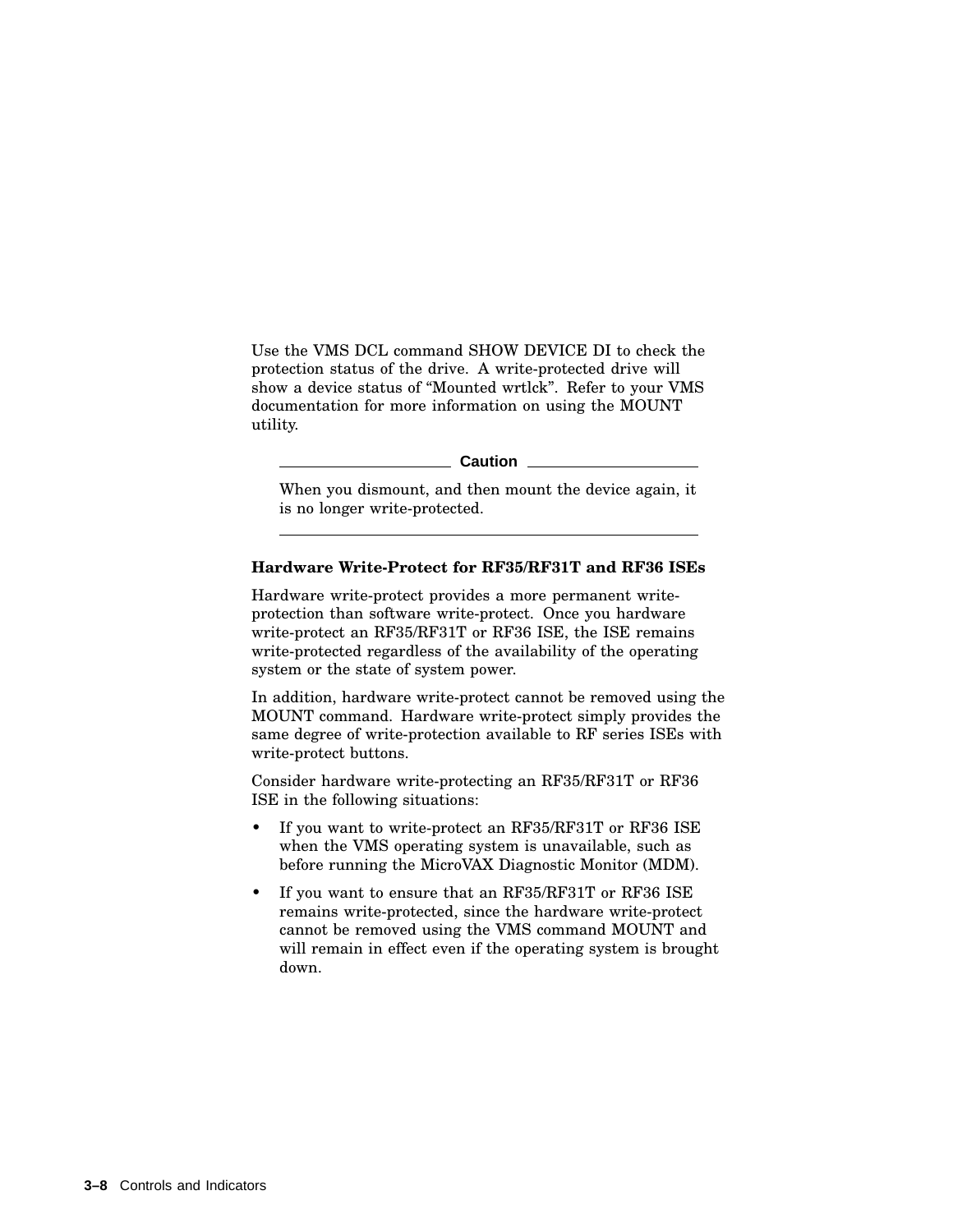You can hardware write-protect an RF35/RF31T or RF36 ISE from VMS or through firmware commands entered at the console prompt (>>>). Use the following instructions:

- 1. Access the Diagnostic and Utility Program (DUP) driver for the device you want to write-protect.
	- To access the DUP driver from console mode:
		- a. Enter console mode by pressing the halt button or powering up the system with the break enable/disable switch set to enable (up, position 1).

| Caution |
|---------|
|---------|

Halting your system without following the shutdown procedure described in your system software manuals may result in loss of data.

b. Access the DUP driver by setting host to the specific device you want to write-protect.

Use the following command for embedded DSSI:

SET HOST/DUP/DSSI/BUS: <br/> <br/>bus number> <node\_number> PARAMS

Where:

 $\langle$ bus number> is the DSSI bus number (0 or 1), and  $\langle$  and  $\rangle$  number  $\langle$  is the bus node ID (0–6) for the device on the bus (bus number and node number are listed in the SHOW DSSI display).

Use the following command for KFQSA-based DSSI:

SET HOST/DUP/UQSSP/DISK <controller\_number> PARAMS

Where:

<controller\_number> is the controller number (listed in the SHOW UQSSP display) for the device on the bus.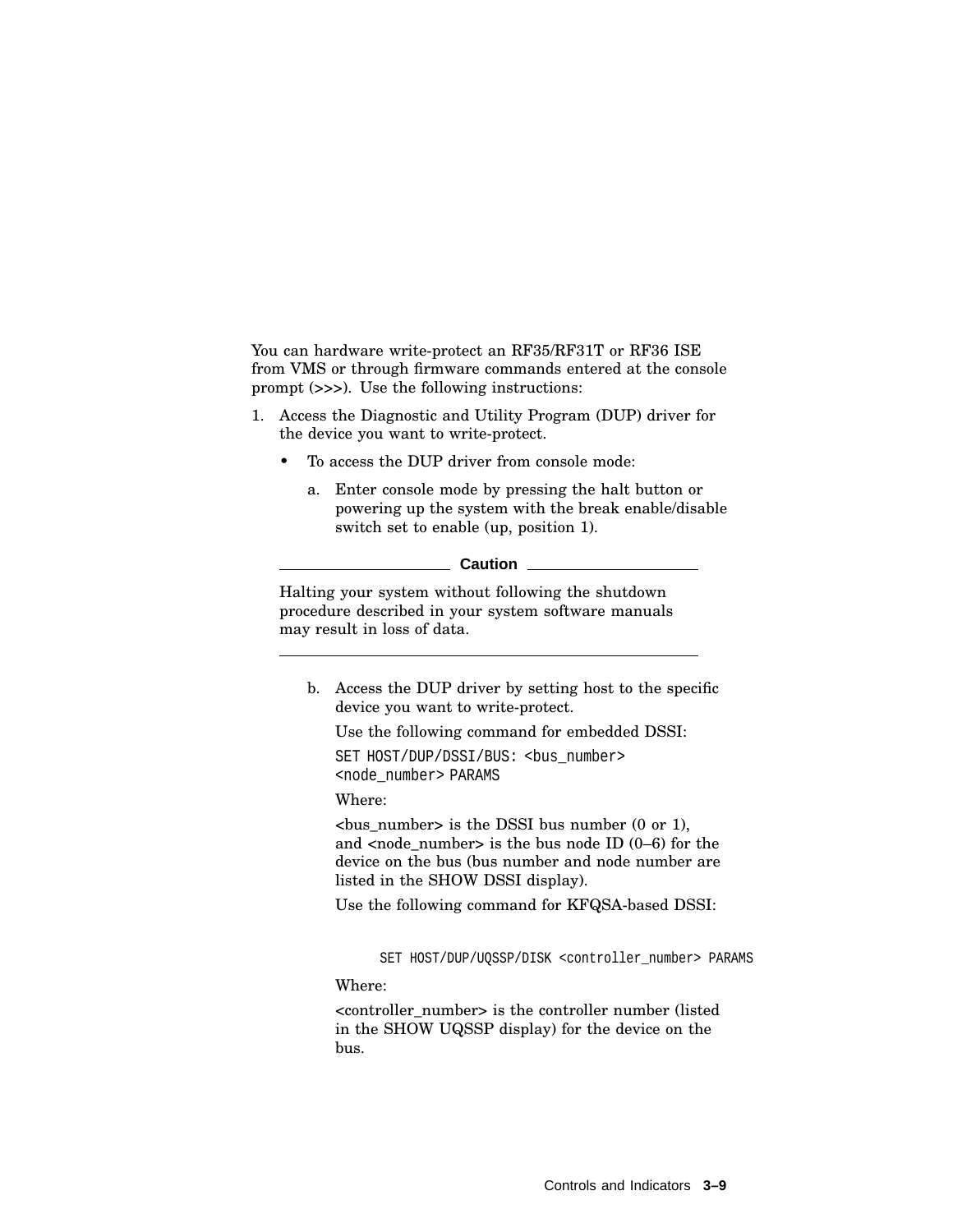- To access the DUP driver from VMS:
	- a. Connect to the DUP and load its driver using the VMS System Generation Utility (SYSGEN) as shown below:

```
$ MCR SYSGEN
SYSGEN> CONNECT/NOADAPTER FYA0
SYSGEN> EXIT
\ddot{\rm S}
```
b. Access the DUP driver by setting host to the specific device you want to write-protect. Use the following command:

SET HOST/DUP/SERVER=MSCP\$DUP/TASK=PARAMS <node\_name>

Where:

<node\_name> is the device node name (the node name, in parentheses, is listed in the SHOW DEVICE DI display).

2. At the PARAMS> prompt, enter SET WRT\_PROT 1 to write-protect the ISE to which you are currently connected.

**Note**

To verify that you have set host to the intended drive, you can enter the command LOCATE at the PARAMS> prompt. The LOCATE command causes the drive's fault indicator to flash momentarily.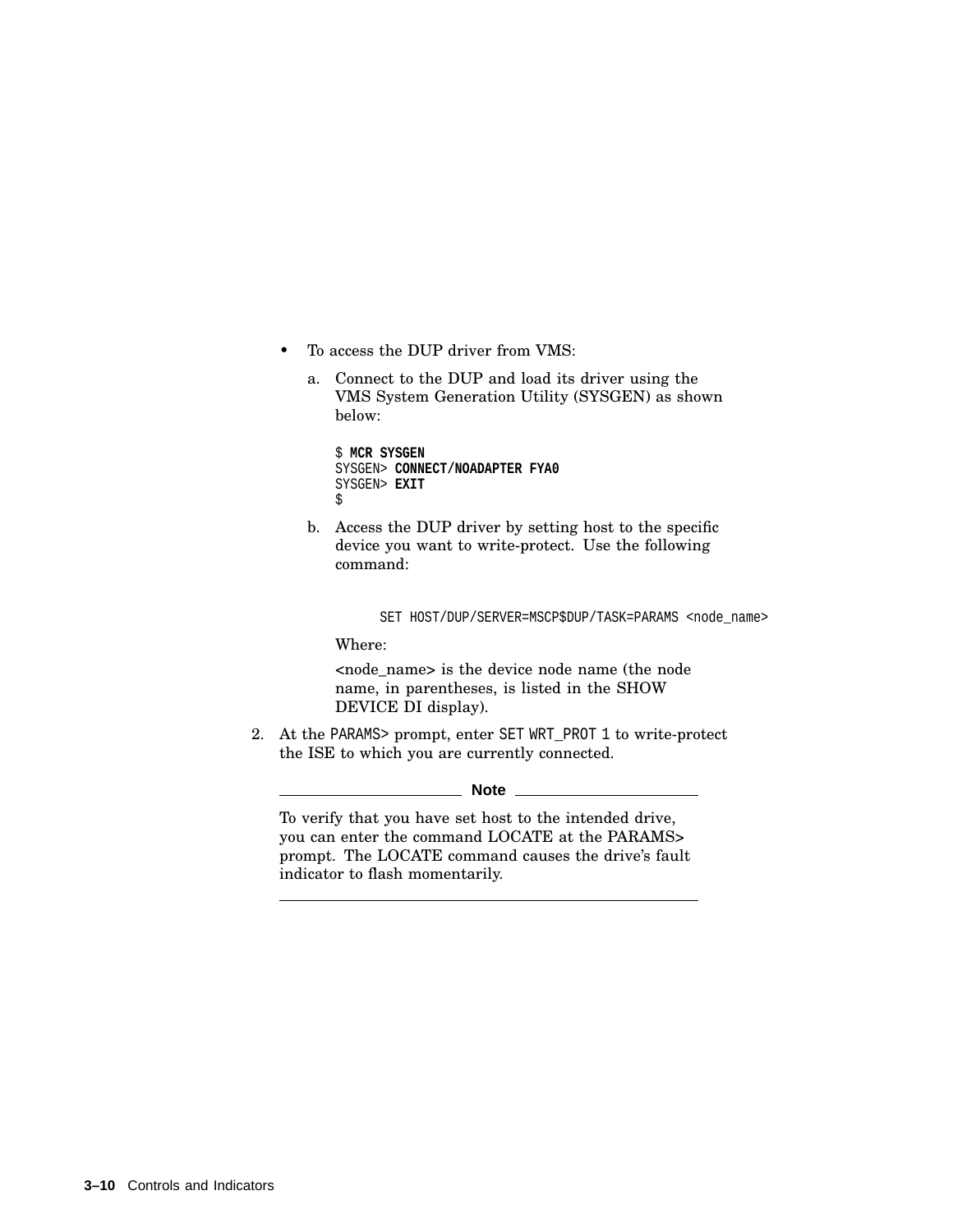- 3. Enter SHOW WRT\_PROT to verify the WRT\_PROT parameter is set to 1.
- 4. After you have finished setting and examining the WRT\_ PROT device parameter, enter the WRITE command at the PARAMS> prompt to save the device parameter. The change is recorded in nonvolatile memory.
- 5. Enter the EXIT command at the PARAMS> prompt to exit the DUP driver utility for the specified device.

Example 3–1 shows how to set hardware write-protect through firmware. Example 3–2 shows how to set hardware write-protect through VMS.

#### **Example 3–1 Setting Hardware Write-Protection Through Firmware**

>>>**SET HOST/DUP/DSSI/BUS:0 1 PARAMS** Starting DUP server... Copyright (c) 1992 Digital Equipment Corporation PARAMS>**SET WRT\_PROT 1** PARAMS>**WRITE** PARAMS>**SHOW WRT\_PROT** Parameter Current Default Type Radix --------- ---------------- ---------------- -------- ----- WRT\_PROT 1 0 Boolean 0/1 PARAMS>**EXIT** Exiting... Stopping DUP server... >>>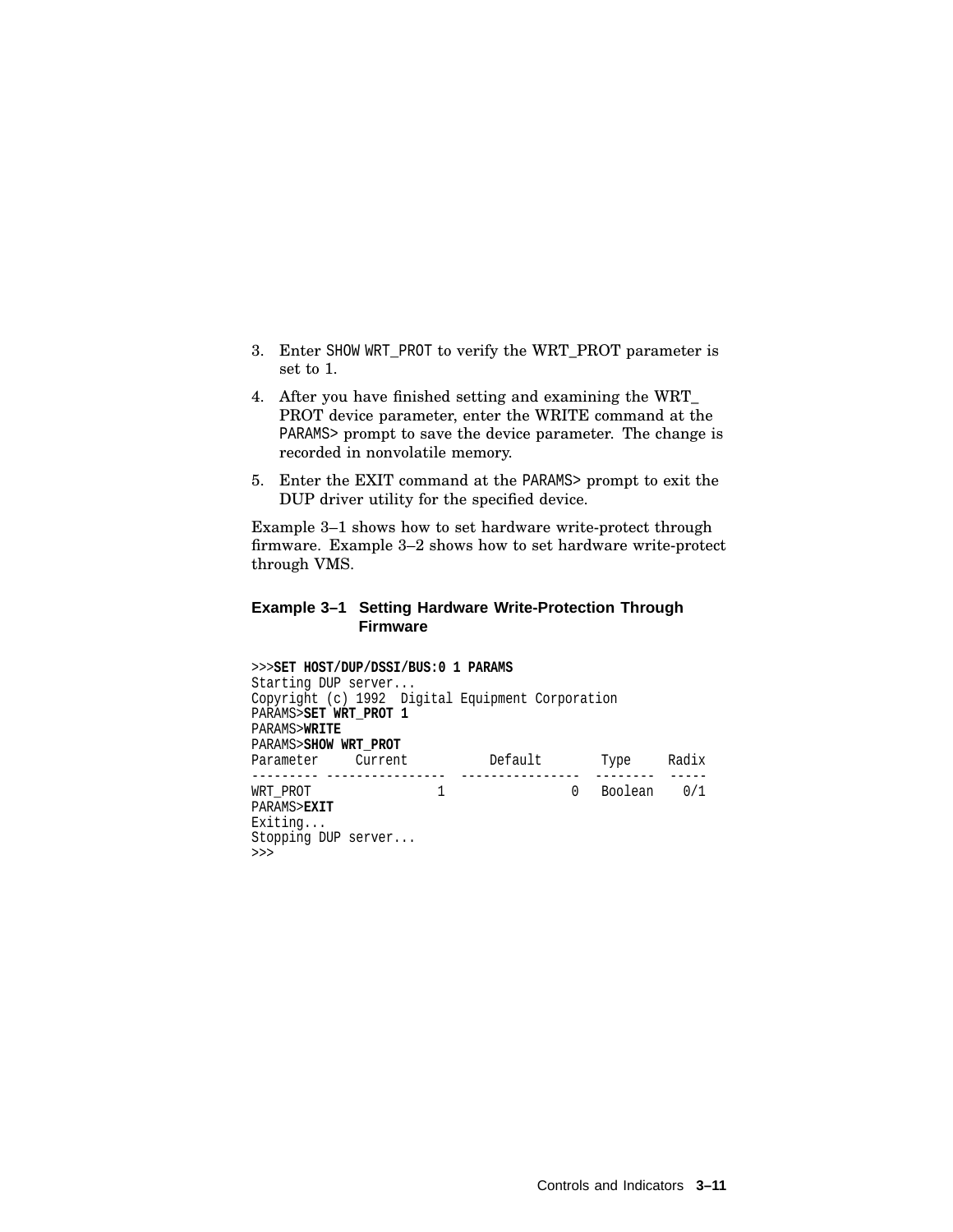#### **Example 3–2 Setting Hardware Write-Protection Through VMS**

| S MCR SYSGEN                                     |  |                                                     |   |             |       |
|--------------------------------------------------|--|-----------------------------------------------------|---|-------------|-------|
| SYSGEN> CONNECT/NOADAPTER FYA0                   |  |                                                     |   |             |       |
| SYSGEN> EXIT                                     |  |                                                     |   |             |       |
|                                                  |  | \$ SET HOST/DUP/SERVER=MSCP\$DUP/TASK=PARAMS R35F3C |   |             |       |
| Starting DUP server                              |  |                                                     |   |             |       |
| Copyright (c) 1992 Digital Equipment Corporation |  |                                                     |   |             |       |
| PARAMS>SET WRT PROT 1                            |  |                                                     |   |             |       |
| PARAMS>WRITE                                     |  |                                                     |   |             |       |
| PARAMS>SHOW WRT PROT                             |  |                                                     |   |             |       |
| Parameter Current                                |  | Default                                             |   | Type        | Radix |
|                                                  |  |                                                     |   |             |       |
| WRT PROT                                         |  |                                                     | 0 | Boolean 0/1 |       |
| PARAMS>EXIT                                      |  |                                                     |   |             |       |
| Exiting                                          |  |                                                     |   |             |       |
| Stopping DUP server                              |  |                                                     |   |             |       |
| \$                                               |  |                                                     |   |             |       |

To remove hardware write-protection, repeat the procedure but set the WRT\_PROT value to 0.

You can verify that the device is write-protected while running VMS. When you issue the VMS DCL command SHOW DEVICE DI, a write-protected drive will show a device status of ''Mounted wrtlck''. If you issue the VMS command SHOW DEVICE/FULL, a write-protected drive will be listed as ''software write-locked''.

**Note**

You cannot remove hardware write-protection using the VMS MOUNT utility.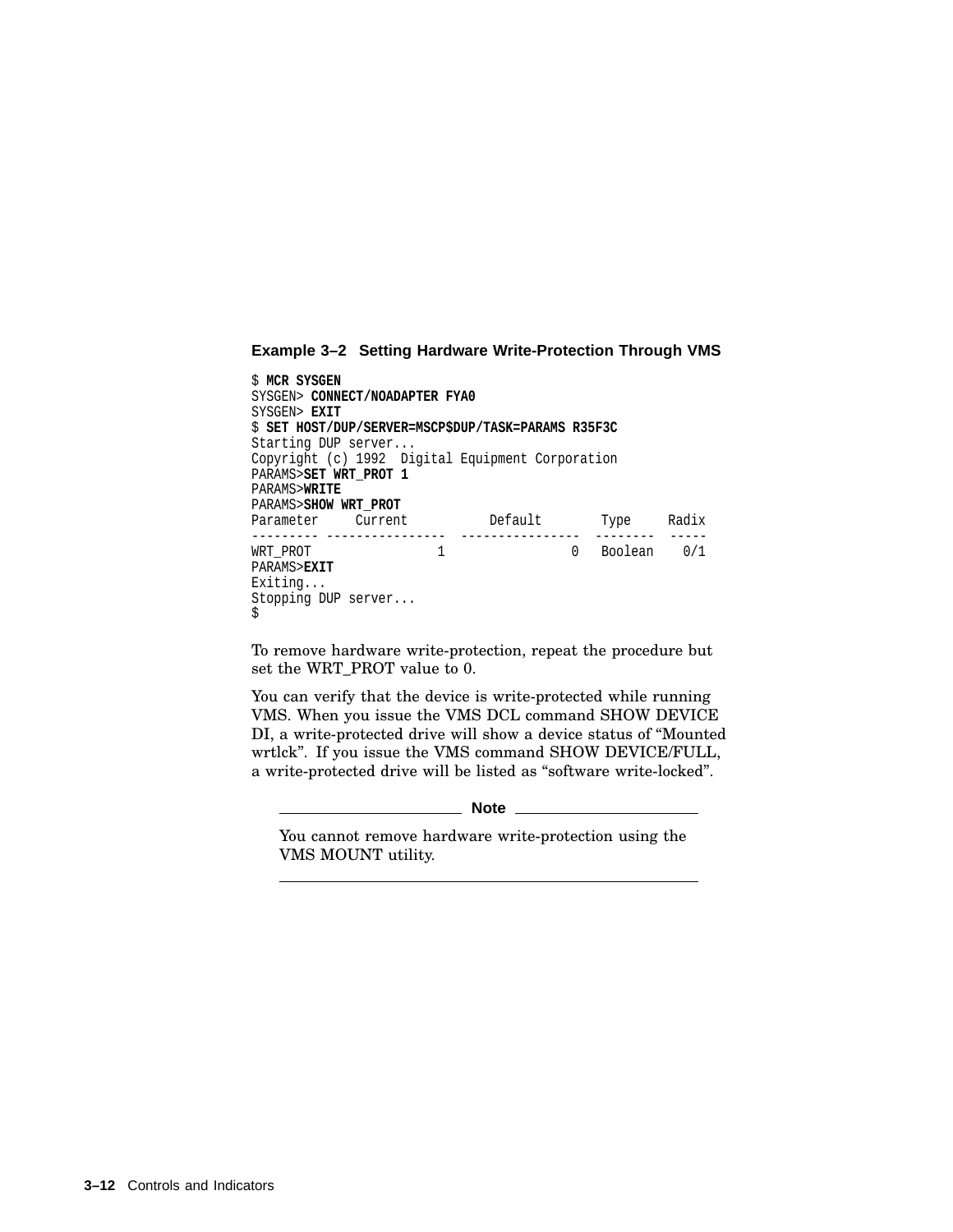# **SF7x Enclosure Controls and Indicators**

**OCP** Each ISE in the SF7x storage enclosure is represented by an icon on the door located on the OCP. Each set of controls and indicators is dedicated to one of the four storage compartments in the enclosure (Figure 3–3).



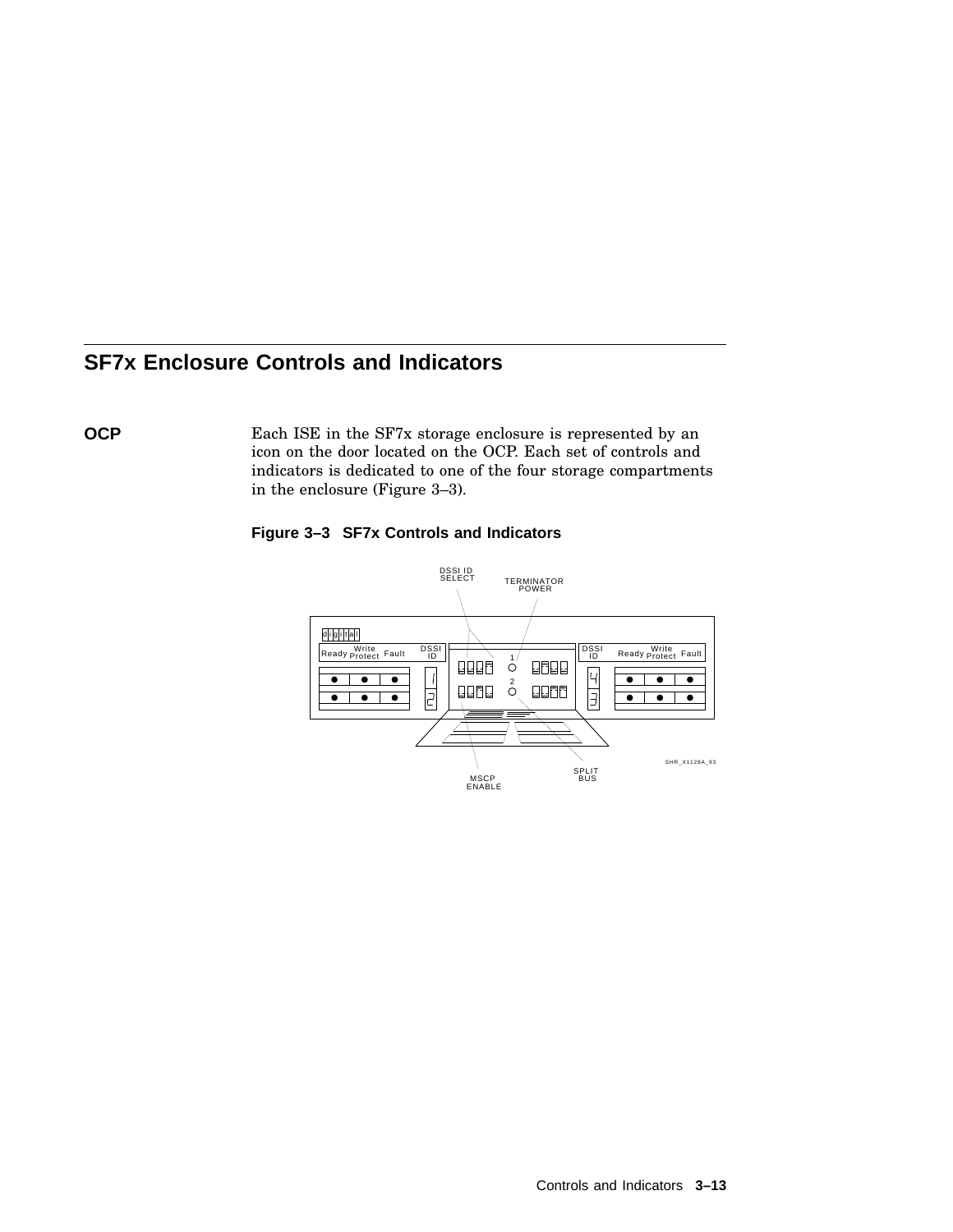### **Control and Indicator Functions**

The following table describes the functions of the controls and indicators on the SF7x enclosure DSSI OCP.

| <b>Control/Indicator</b> | Color  | <b>Function</b>                                                     |
|--------------------------|--------|---------------------------------------------------------------------|
| Ready                    | Green  | Turns on when ISE<br>is on line and read<br>/write ready.           |
| Fault                    | Red    | Turns on when fault<br>is detected.                                 |
| DSSI Node ID             | Green  | Displays ISE DSSI<br>node ID.                                       |
| Write Protect            | Yellow | Commands write-<br>protect mode.<br>Shows write-protect<br>enabled. |
| Terminator Power         | Green  | On when terminator<br>power is being<br>supplied.                   |
| Split Bus                | Green  | On when enclosure<br>is in split bus mode.                          |
| DSSI Node ID Select      | N/A    | 3 bits, selects DSSI<br>node ID number.                             |
| MSCP Enable/Disable      | N/A    | 1 bit, enables or<br>disables the ISE<br>MSCP server.               |
| DC power switches (4)    | Green  | Apply dc power to<br>ISE. Show power<br>status.                     |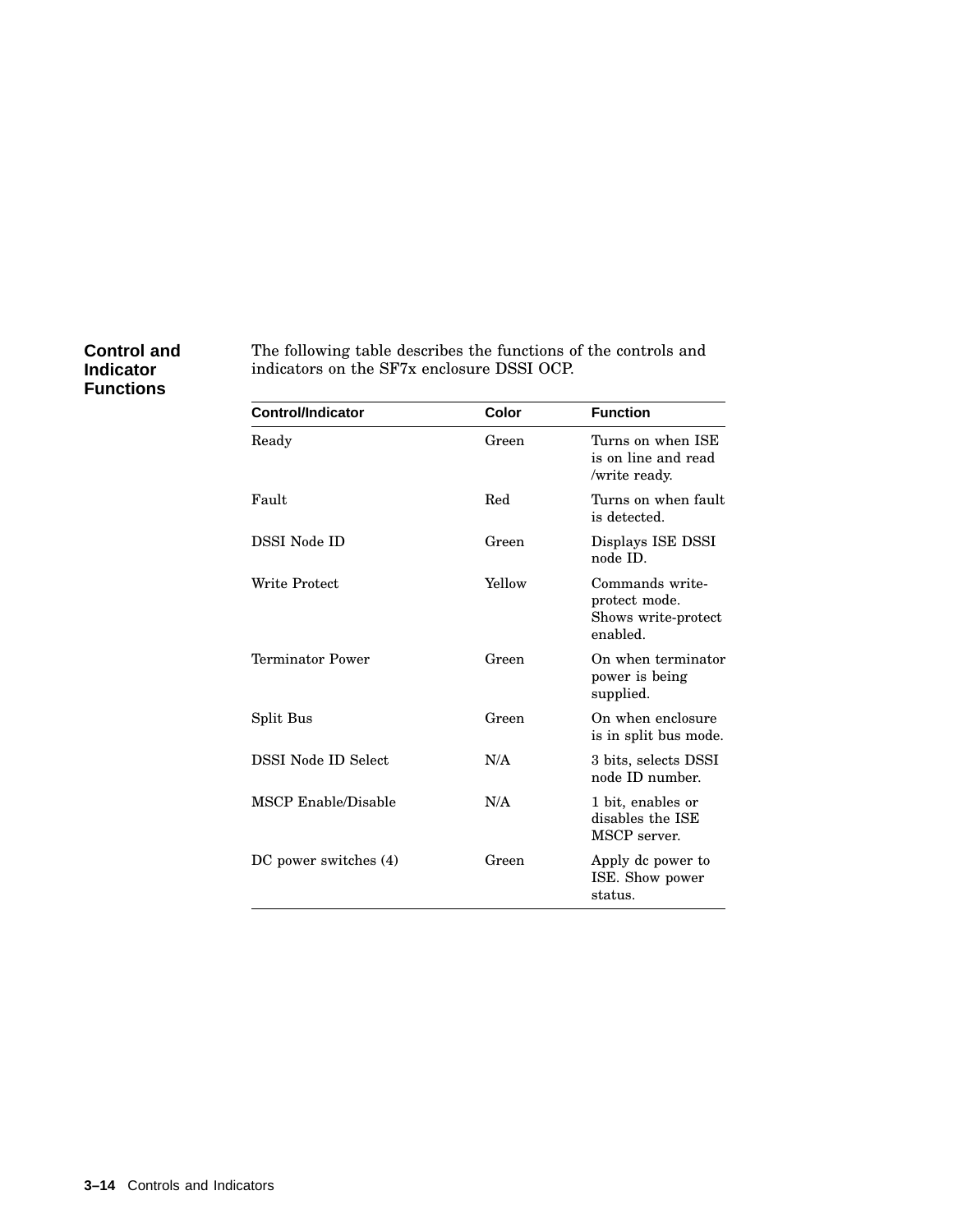## **Changing the DSSI Node ID Plugs (BA200 and BA400 Series OCPs)**

| <b>Spare Plugs</b> | Spare DSSI node ID plugs are supplied with your system. Use<br>these spare plugs to renumber your DSSI system when you:                                                                                          |  |  |
|--------------------|------------------------------------------------------------------------------------------------------------------------------------------------------------------------------------------------------------------|--|--|
|                    | Need to reconfigure because you add or remove ISEs                                                                                                                                                               |  |  |
|                    | Create a multihost configuration<br>٠                                                                                                                                                                            |  |  |
| Removal            | The DSSI node ID plugs have prongs on the back that indicate<br>the bus node number (and by default, the unit number) of the<br>ISE. To remove a DSSI node ID plug, grasp it firmly and pull it<br>straight out. |  |  |
| <b>Insertion</b>   | To insert a new plug, align the two center prongs with the two<br>center slots and press the plug into the slots.                                                                                                |  |  |
| Renumbering        | Use the following rules to renumber your ISEs:                                                                                                                                                                   |  |  |
| <b>ISEs</b>        | For each DSSI bus, do not use duplicate DSSI node IDs.                                                                                                                                                           |  |  |
|                    | By convention, ISEs are numbered in increasing order from<br>right to left and top to bottom.                                                                                                                    |  |  |
|                    | Use a blank DSSI node ID plug where no ISE is present.                                                                                                                                                           |  |  |
|                    | _______ Note __________                                                                                                                                                                                          |  |  |
|                    | If you change the bus node ID plugs while the system is<br>operating, you must turn off the system and then turn it<br>back on for the new plug positions to take effect.                                        |  |  |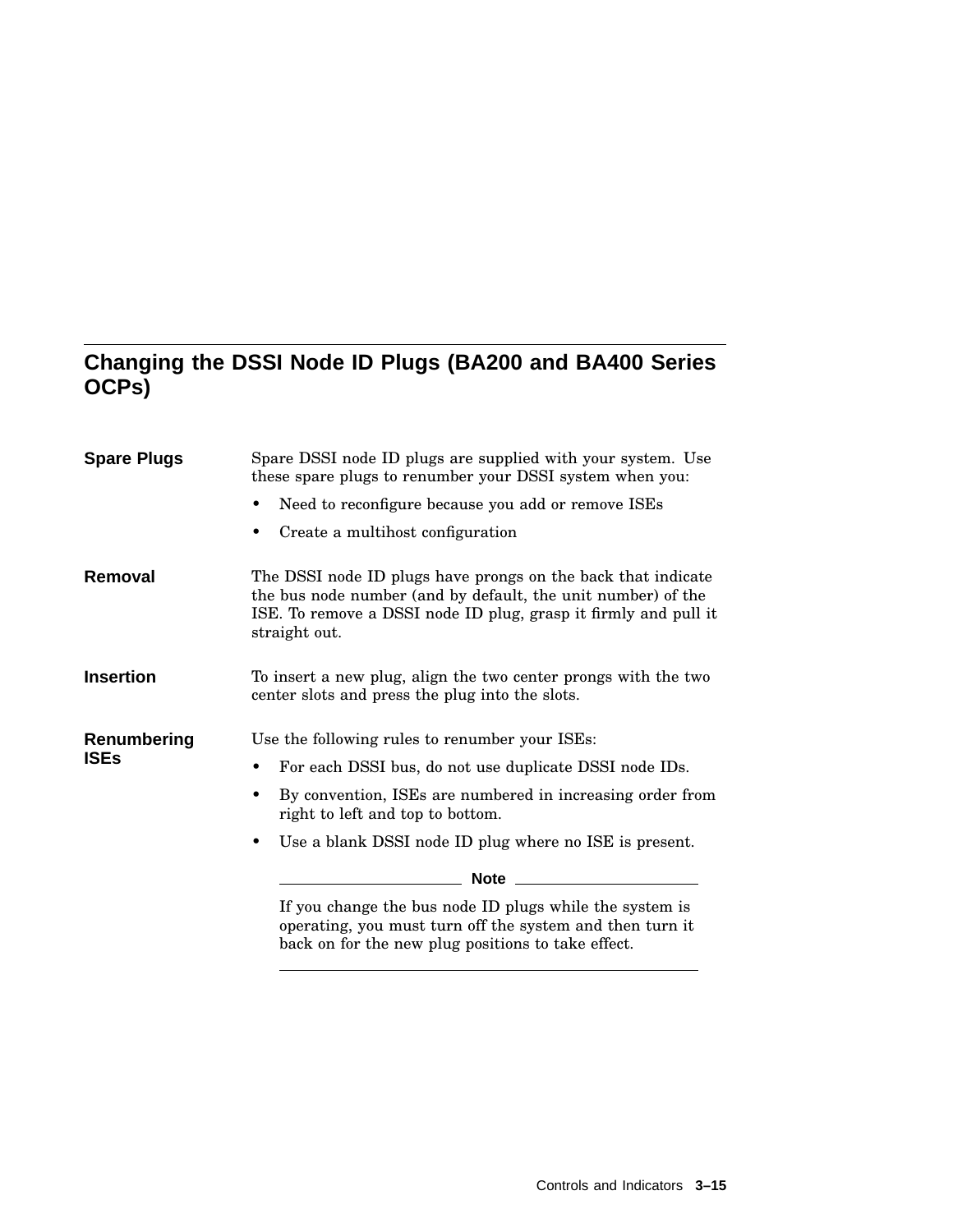## **ISE Controls and Indicators**

**Description** The RF31/31F, RF72, RF73, and RF74 ISEs each have two LEDs and a DIP switchpack containing three switches mounted on the edge of the drive module. The RF35/31T, and RF36 ISEs each have two LEDs and an options connector mounted on the edge of the drive module. Jumpers are inserted into this connector. On the RF35/31T and RF36 ISE, this connector is located at the opposite end of the DSSI connector. On the RF72, RF73, RF74 and RF31/31F ISEs, this connector is located next to the power connector.

> The switches (on the RF31/31F, RF72, RF73, and RF74 ISEs) and option connector (on the RF35/31T and RF36 ISEs) provide a means of setting the DSSI node ID if an OCP is not connected to the drive, or if the OCP fails.

The following two LEDs indicate drive status:

- Ready LED
- Fault LED

Figure 3–4 shows the location of the switches and LEDs on the drive module for the RF31/31F, RF72, RF73, and RF74 ISEs.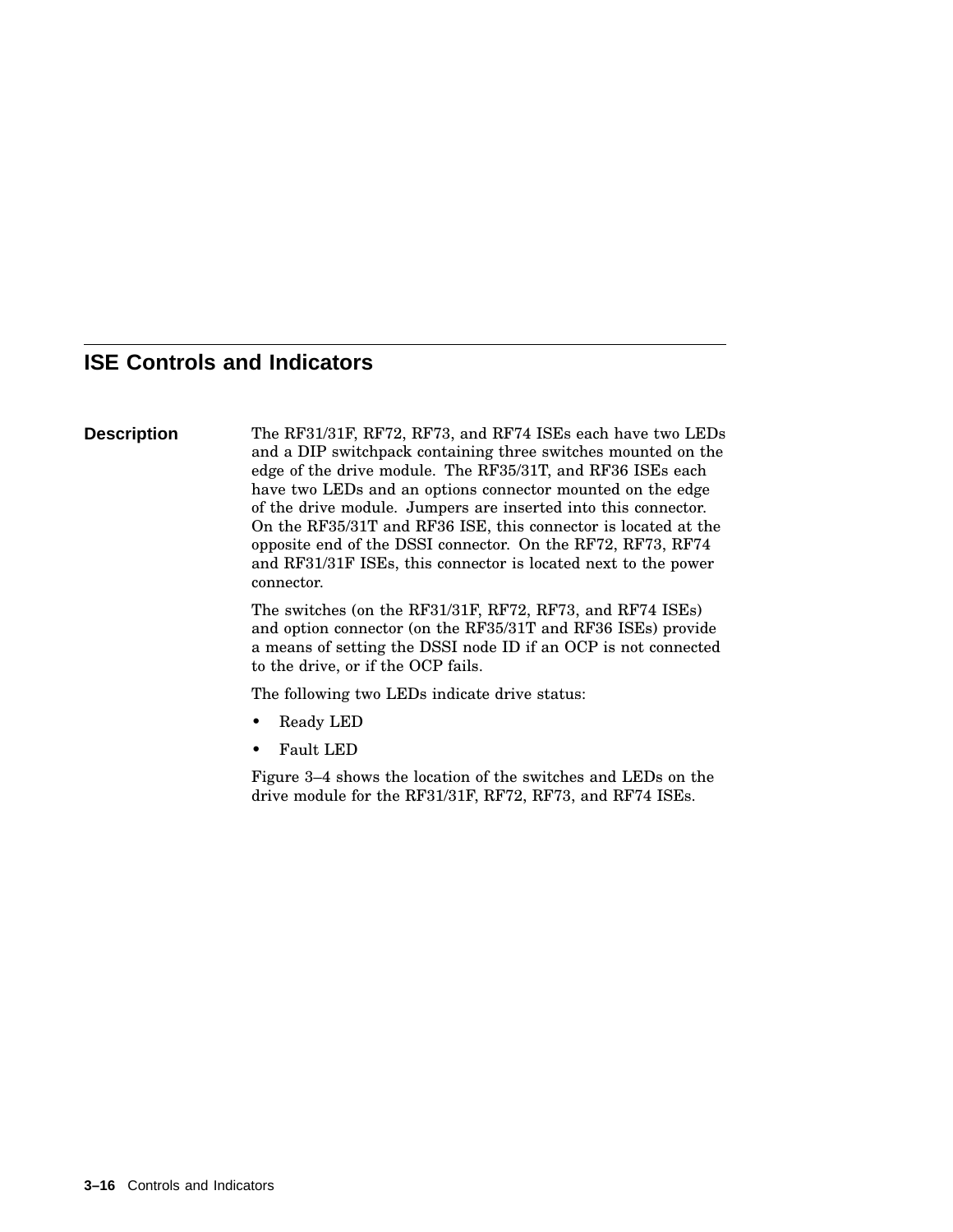#### **Figure 3–4 RF31/31F, RF72, RF73, and RF74 Drive Module Switch and LED Locations**



Figure 3–5 shows the location of the options connector and LEDs on the drive module for the RF35/31T and RF36 ISEs.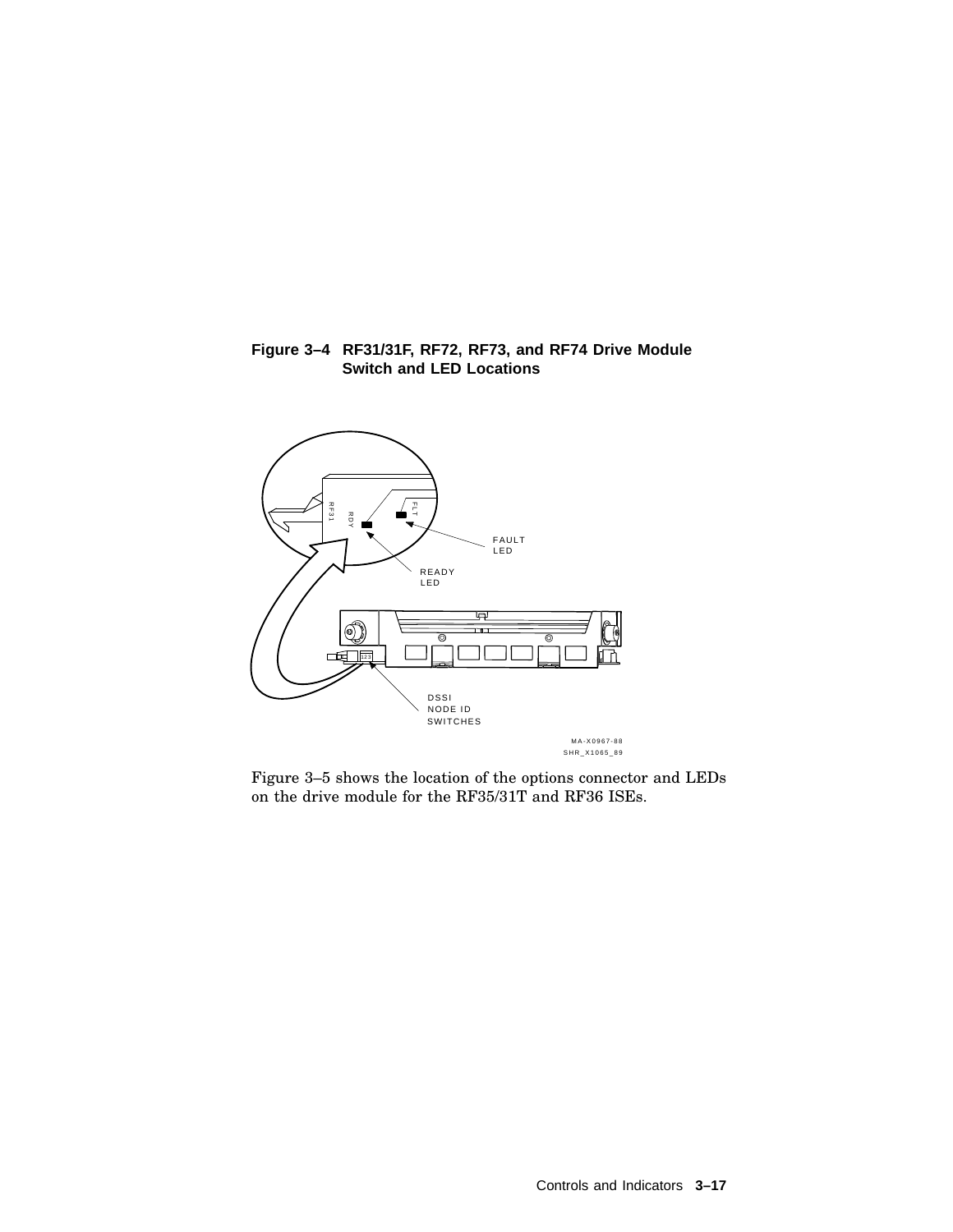### **Figure 3–5 RF35/31T and RF36 Drive Module Options Connector and LED Locations**





RF3x\_front\_back−rags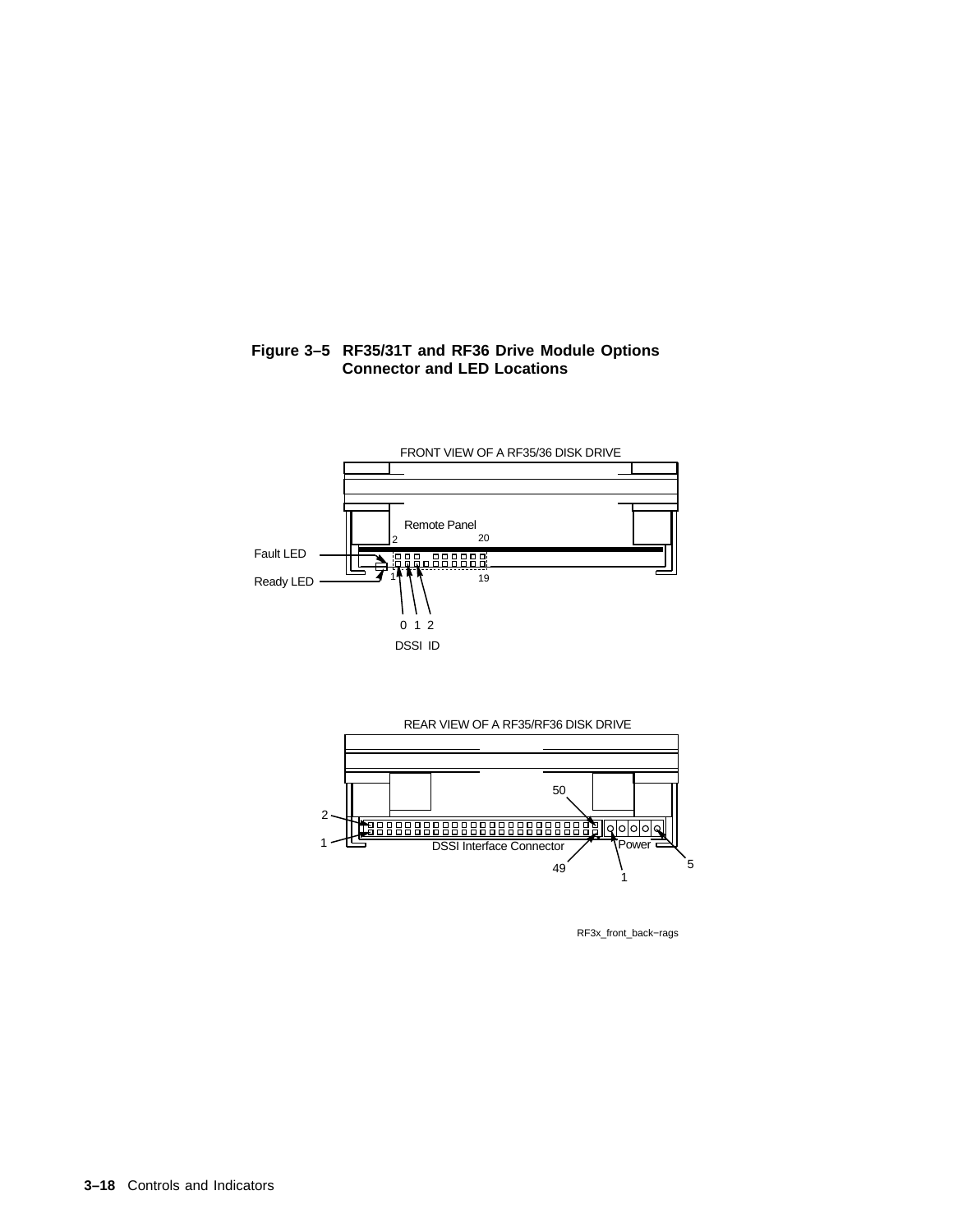### **Assigning DSSI Node ID**

Assignment of the DSSI node ID is done by setting the three switches to the binary equivalent of the selected ID number, as shown in the following tables. These switches are ignored when an OCP is connected to the ISE.

| <b>DSSI Node ID</b> | Switch Positions <sup>1</sup> |      |      |  |  |
|---------------------|-------------------------------|------|------|--|--|
| <b>Address</b>      | 1                             | 2    | 3    |  |  |
| 0                   | Down                          | Down | Down |  |  |
|                     | Down                          | Down | Up   |  |  |
| $\overline{2}$      | Down                          | Up   | Down |  |  |
| 3                   | Down                          | Up   | Up   |  |  |
| 4                   | Up                            | Down | Down |  |  |
| 5                   | Up                            | Down | Up   |  |  |
| 6                   | Up                            | Up   | Down |  |  |
| $7^2$               | Up                            | Up   | Up   |  |  |

**Table 3–1 RF31/31F, RF72, RF73, and RF74 DSSI IDs**

<sup>1</sup>Up is toward the HDA, down is toward the module.

<sup>2</sup>DSSI address 7 is normally assigned to a host adapter.

#### **Table 3–2 RF35/31T and RF36 DSSI IDs**

| <b>DSSI Node ID</b> | Jumper <sup>1</sup> |     |     |
|---------------------|---------------------|-----|-----|
| <b>Address</b>      | 1                   | 2   | 3   |
| $\theta$            | Out                 | Out | Out |
| 1                   | Out                 | Out | In  |
| $\overline{2}$      | Out                 | In  | Out |
| 3                   | Out                 | In  | In  |
| 4                   | In                  | Out | Out |
| 5                   | In                  | Out | In  |
| 6                   | In                  | In  | Out |
| $7^2$               | In                  | In  | In  |

 ${}^{1}\text{In}$  = inserted, Out = removed.

<sup>2</sup>DSSI address 7 is normally assigned to a host adapter.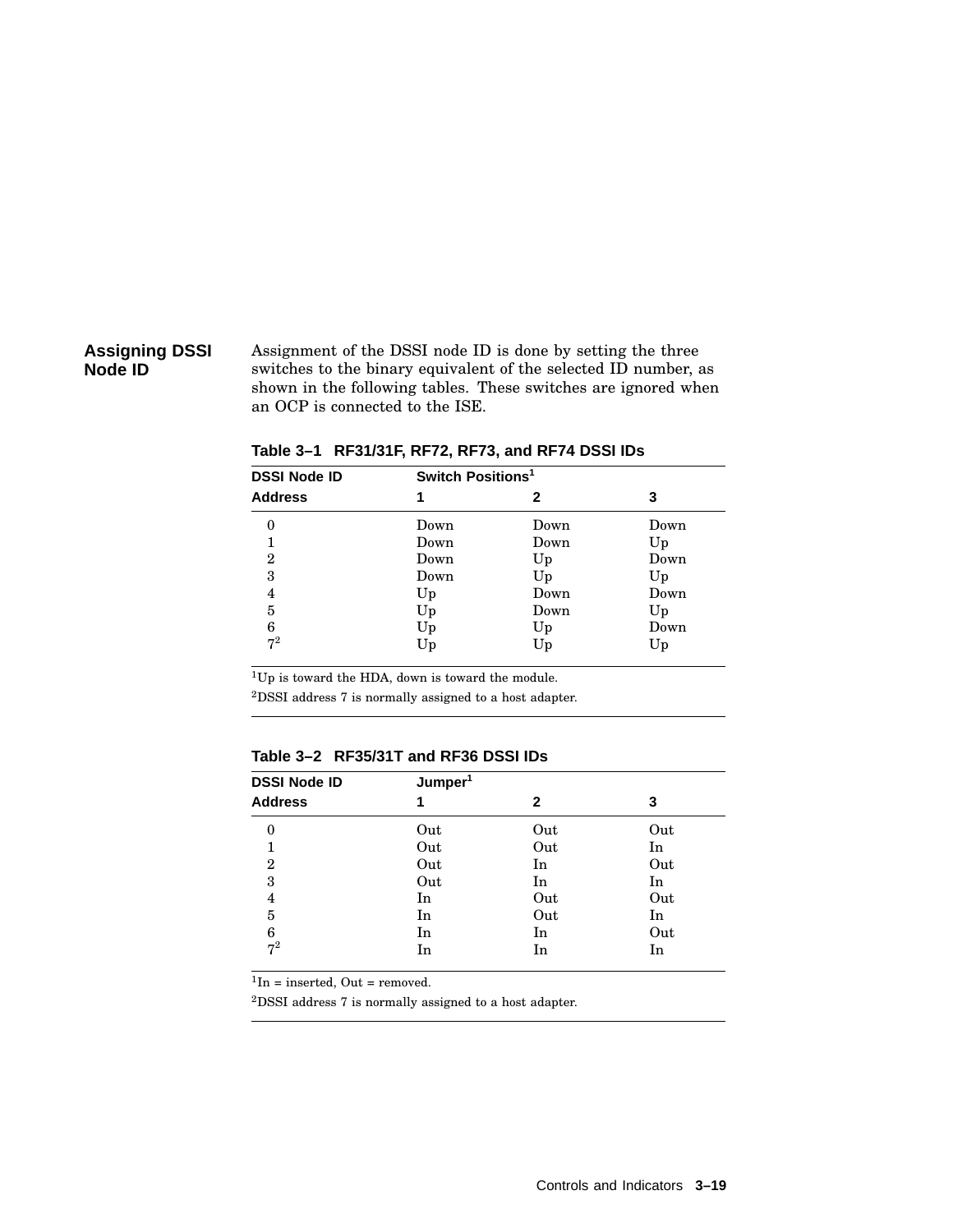### **Drive Module LEDs**

The two LEDs mounted on the drive module monitor ISE status during operation. The following table describes the state of these two LEDs during the various phases of ISE operation.

| When $\ldots$                                         | The green LED<br>is | And the<br><b>Fault LED</b><br>is |
|-------------------------------------------------------|---------------------|-----------------------------------|
| The ISE is first powered up                           | On.                 | On                                |
| POST has run successfully                             | Off                 | Off                               |
| The read/write heads are on<br>cylinder and ready     | On.                 | Off                               |
| The drive is active                                   | Flashing            | Off                               |
| A read/write or serious physical<br>error is detected | Off                 | On                                |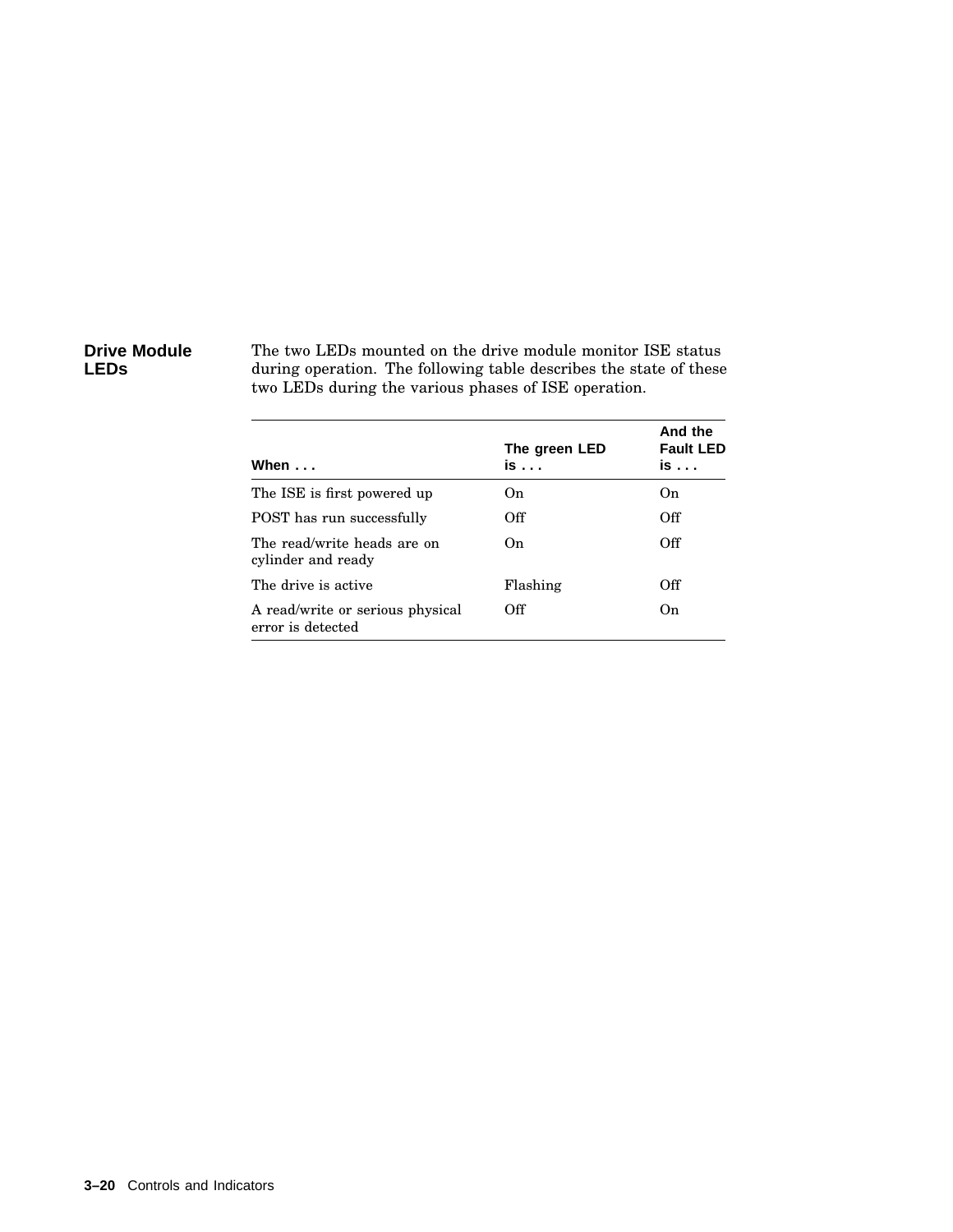# **4 Local Programs**

# **Accessing Local Programs**

| In this Chapter | This chapter covers the following topics:                                                                                                                            |          |
|-----------------|----------------------------------------------------------------------------------------------------------------------------------------------------------------------|----------|
|                 | Accessing local programs through VMS, from the console,<br>and through MDM                                                                                           |          |
|                 | Local programs that can be accessed                                                                                                                                  |          |
| Overview        | Local programs are diagnostics and utilities internal to the ISE.<br>They are accessed in one of the following three ways, depending<br>on the system you are using. |          |
|                 | To access local programs                                                                                                                                             | See page |
|                 | Through VMS, using the SET HOST command,                                                                                                                             | $4 - 3$  |
|                 | From the console, using the SET HOST command,                                                                                                                        | $4 - 4$  |
|                 | Through MDM, using the Device Resident Programs                                                                                                                      | $4-6$    |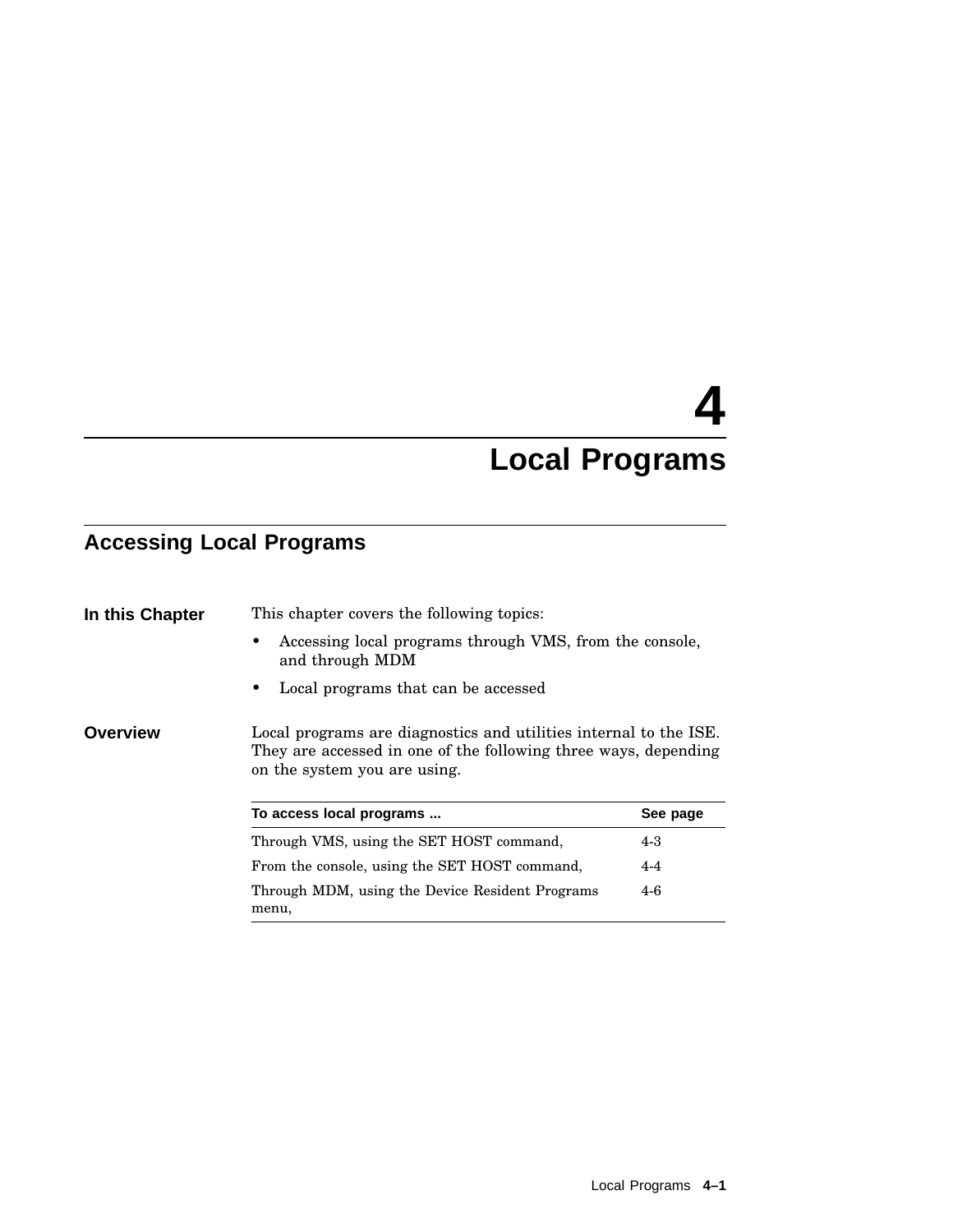| <b>Programs</b> | See page |
|-----------------|----------|
| <b>DIRECT</b>   | $4 - 7$  |
| <b>DRVEXR</b>   | $4 - 8$  |
| <b>DRVTST</b>   | $4 - 10$ |
| <b>HISTRY</b>   | $4 - 12$ |
| <b>ERASE</b>    | $4 - 13$ |
| <b>VERIFY</b>   | $4 - 16$ |
| <b>DKUTIL</b>   | $4 - 22$ |
| <b>PARAMS</b>   | $4 - 39$ |

Once a connection is established, operations are performed under the control of the local program. The following is a list of local programs found in this chapter:

When the program ends, control is returned to the system. To abort the program and return control to the system, press Ctrl/C or Ctrl/Y .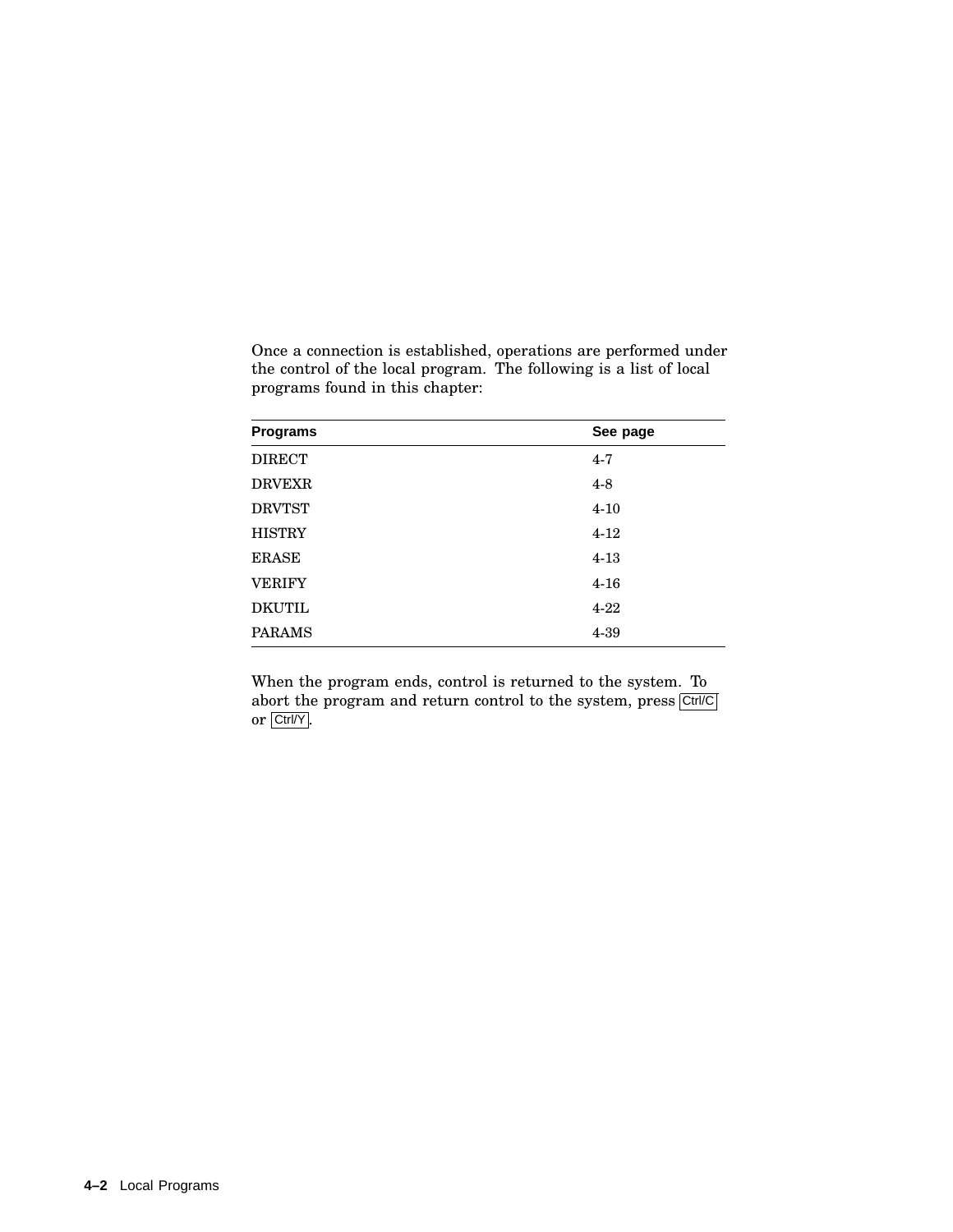#### **Using VMS** To access a local program from a MicroVAX system running VMS version 5.3-2 or later, the command is:

\$ SET HOST/DUP/SERVER=MSCP\$DUP/TASK=taskname nodename

Where:

taskname = name of the local program nodename = node name of the ISE

Names and descriptions of the local programs are provided later in this chapter. To find the node name of an ISE, type SHOW DEVICES or SHOW CLUSTER at the \$ prompt and press Return .

To produce a file in your directory of what appears on the screen, add the qualifier /log=filename.ext (where filename.ext is what you want to name the file) before you press Return.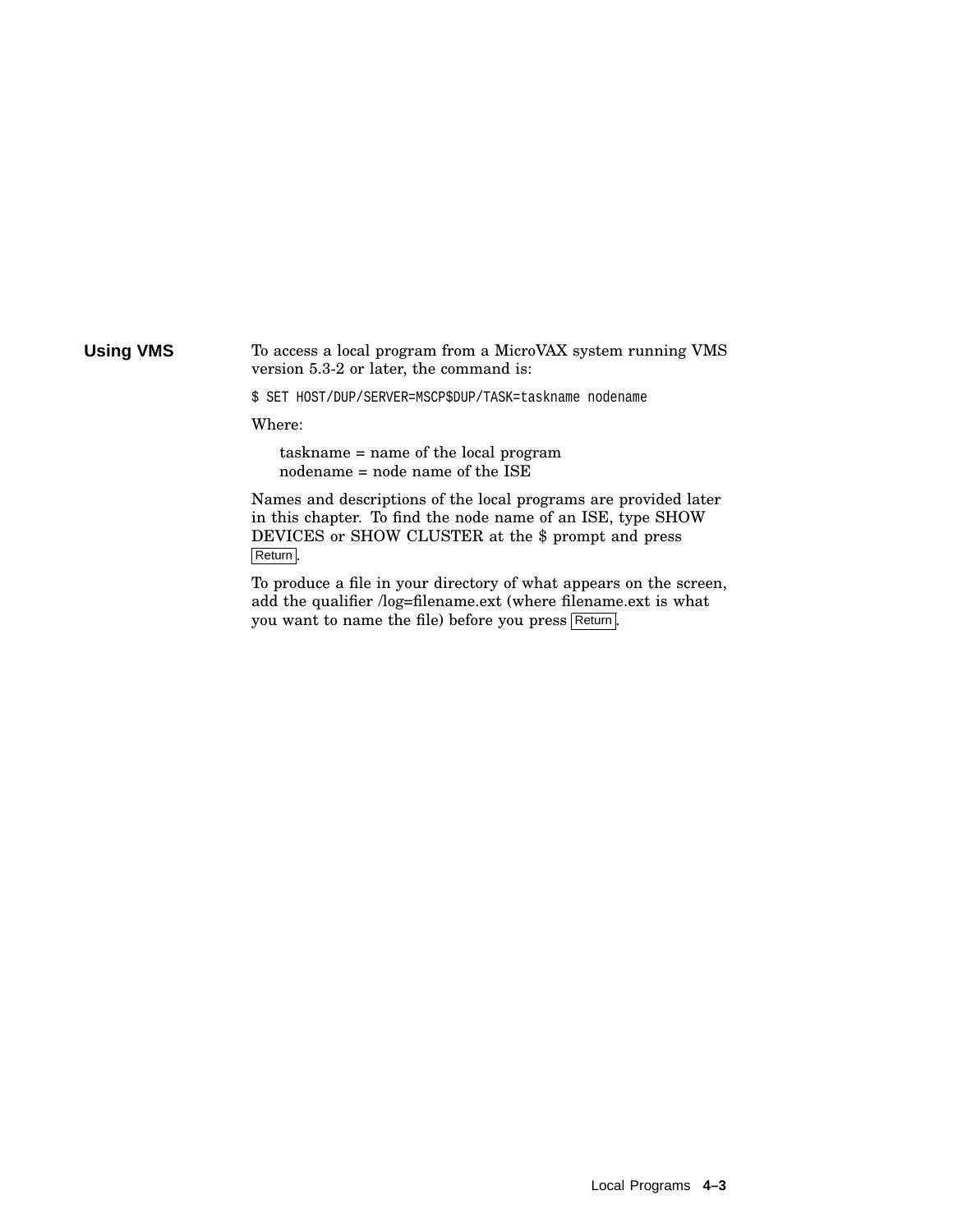| <b>Using Console</b><br><b>Commands</b> | Some systems allow you to access the local programs using<br>console commands. The command you use depends on whether<br>your system uses a Q-bus adapter like the KFQSA module, or<br>an embedded adapter such as the KA640 module. |
|-----------------------------------------|--------------------------------------------------------------------------------------------------------------------------------------------------------------------------------------------------------------------------------------|
| Q–bus<br><b>Adapters</b>                | To access a local program from a system with a Q-bus adapter,<br>the command is:                                                                                                                                                     |
|                                         | >>> SET HOST/UQSSP/DUP/DISK # taskname                                                                                                                                                                                               |
|                                         | Where:                                                                                                                                                                                                                               |
|                                         | taskname = name of the local program<br>$# =$ controller number of the ISE                                                                                                                                                           |
|                                         | To find the controller number, type SHOW UQSSP at the console<br>prompt (>>>). An example of the SHOW UQSSP command is:                                                                                                              |
|                                         | >>> show ugssp<br>UOSSP Disk Controller 0 (772150)<br>$-DUAO (RF31)$                                                                                                                                                                 |
|                                         | UOSSP Disk Controller 1 (760334)<br>$-DUB1$ (RF31)                                                                                                                                                                                   |
|                                         | UOSSP Disk Controller 2 (760340)<br>$-DUC2$ (RF31)                                                                                                                                                                                   |
|                                         | UQSSP Tape Controller 0 (774500)<br>$-MUAO$ (TK70)<br>>>>                                                                                                                                                                            |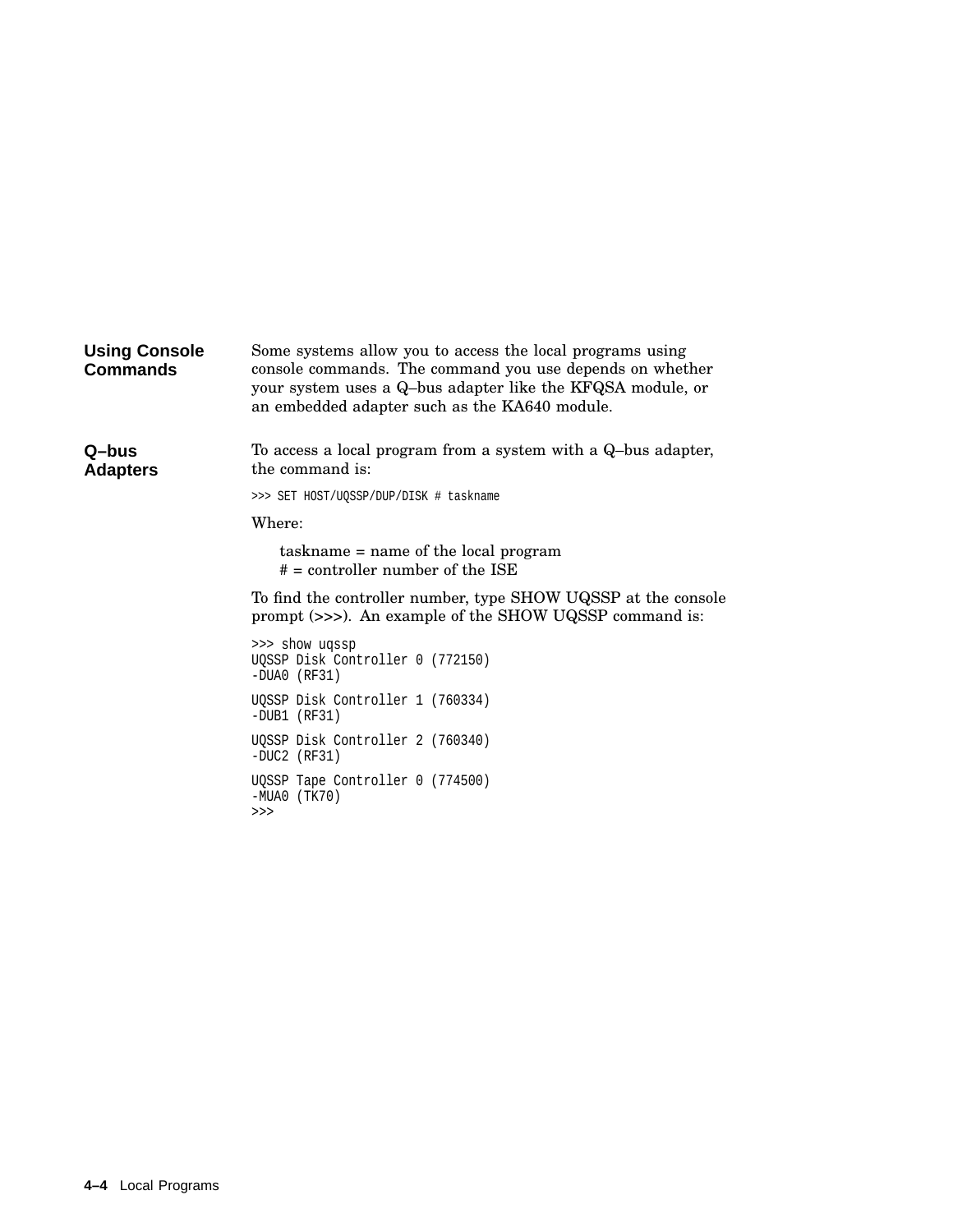#### **Embedded Adapters** To access a local program from a system with an embedded adapter, the command is:

>>> SET HOST/DUP/DSSI/BUS:n #

Where:

n = bus number where the ISE is located

# = DSSI node number of the ISE

The system prompts you for the name of the local program you want to run.

To find the DSSI node number and node name, type SHOW DSSI at the >>> prompt. To see a list of the devices on the Q–bus, type SHOW QBUS or SHOW UQSSP at the >>> prompt.

To abort the program and return control to the system, press Ctrl/C or Ctrl/Y.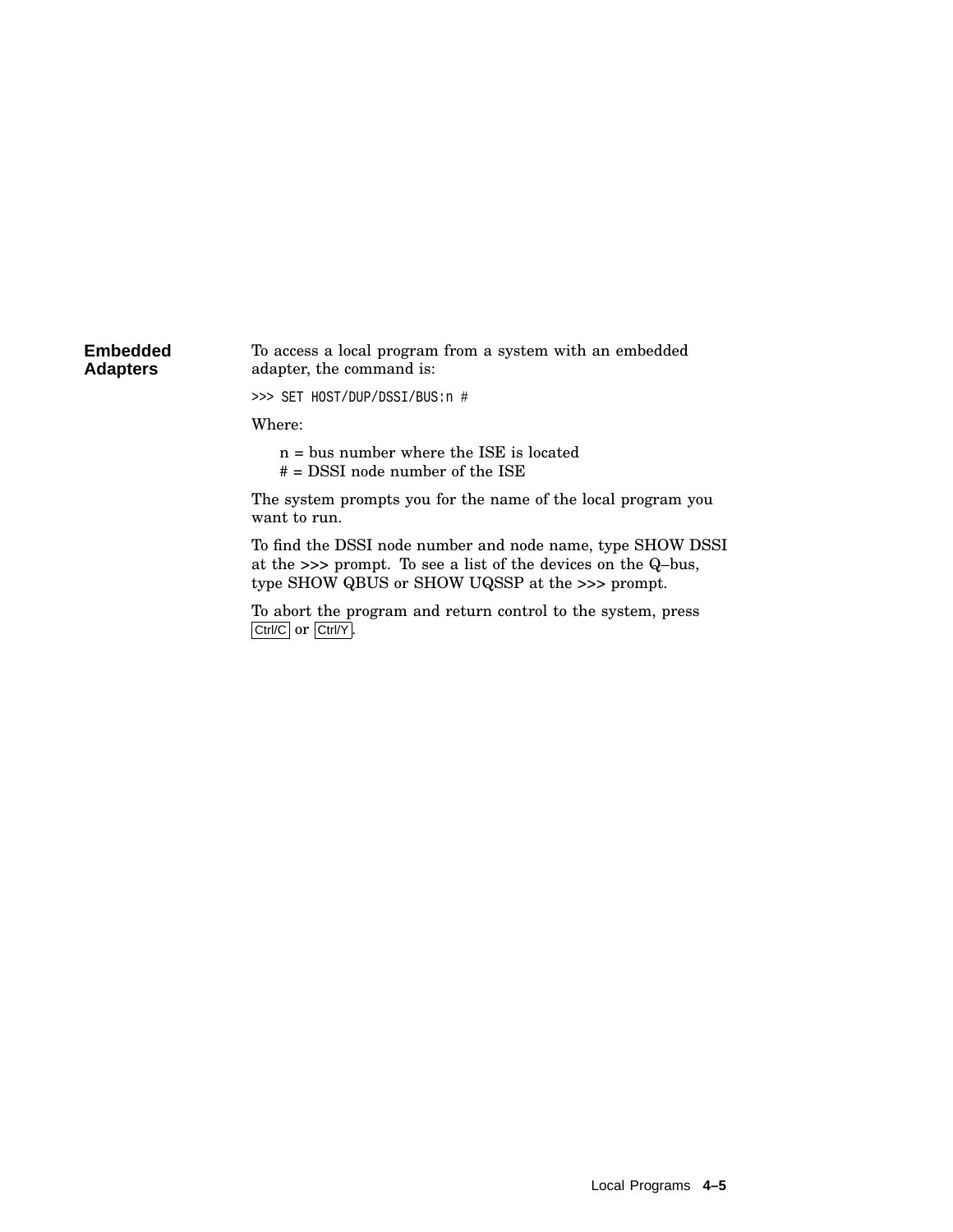#### **Using MDM** If neither VMS nor console commands are available on your system, you can run local programs using MDM. Use the following procedure:

- 1. Boot MDM.
- 2. Enter the date and time.
- 3. Select the menus in the following order:
	- Service menu
	- Device menu
	- KFQSAA-KFQSA subsystem menu
	- Device Utilities menu
	- Device Resident Programs menu

When you select the Device Resident Programs menu, the following is displayed:

RUNNING A UTILITY SERVICE TEST

To halt the test at any time and return to the previous menu, type CTRL-C by holding down the CTRL key and pressing the C key.

| KFOSAA started.<br>KFOSAA pass 1 test number 3 started.<br>Copyright 1988 Digital Equipment Corporation |               |        |
|---------------------------------------------------------------------------------------------------------|---------------|--------|
|                                                                                                         |               |        |
| Completed.                                                                                              |               |        |
| EXIT                                                                                                    | <b>DRVEXR</b> | DRVTST |
| HISTRY                                                                                                  | ERASE         | PARAMS |
| <b>DIRECT</b>                                                                                           | DKUTIL        | PRFMON |
| VERIFY                                                                                                  |               |        |

Please choose a local program or press <RETURN> to continue.

- 4. Type in the name of the local program you want to run and press Return. For information about the available local programs, refer to the program descriptions on the following pages.
- 5. To exit MDM, press the Break key.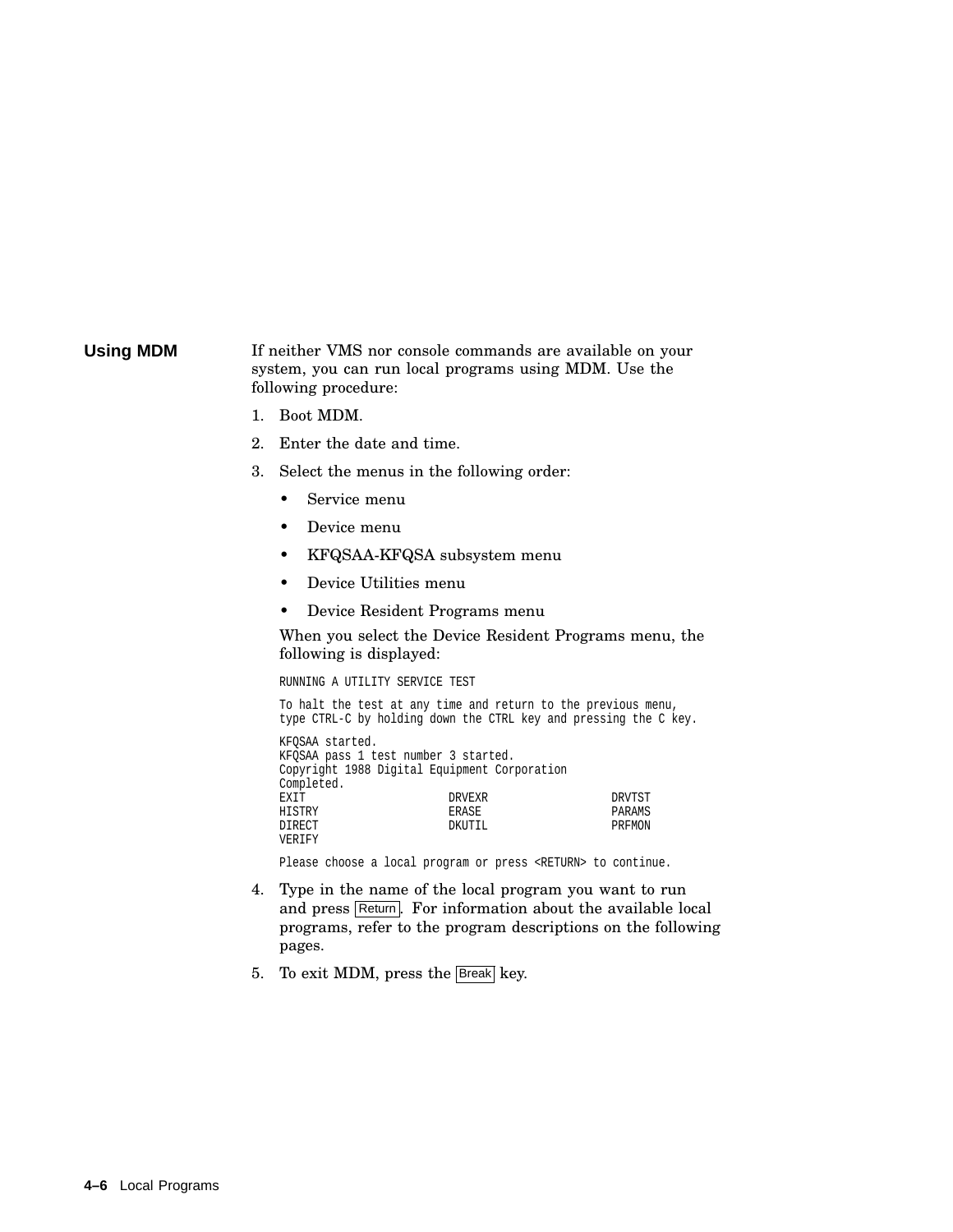# **Local Programs**

| <b>Overview</b> | The rest of the chapter describes the local programs you can |
|-----------------|--------------------------------------------------------------|
|                 | access.                                                      |

# **DIRECT**

| <b>Description</b> | ISE.                 |      |              |             | DIRECT provides a directory of local programs resident in the |
|--------------------|----------------------|------|--------------|-------------|---------------------------------------------------------------|
| <b>Example</b>     | the DIRECT program.  |      |              |             | The following is an example of what is displayed when you run |
|                    |                      |      |              |             | Copyright © 1989 Digital Equipment Corporation                |
|                    | PRFMON               | V1.0 | D            | 21-AUG-1989 | 13:39:09                                                      |
|                    | DRVEXR               | V2.0 | <sup>D</sup> | 21-AUG-1989 | 13:39:09                                                      |
|                    | DRVTST               | V2.0 | D.           | 21-AUG-1989 | 13:39:09                                                      |
|                    | HISTRY               | V1.1 | D            | 21-AUG-1989 | 13:39:09                                                      |
|                    | DIRECT               | V1.0 | <sup>D</sup> | 21-AUG-1989 | 13:39:09                                                      |
|                    | ERASE                | V2.0 | D            | 21-AUG-1989 | 13:39:09                                                      |
|                    | VERIFY               | V1.0 | D            | 21-AUG-1989 | 13:39:09                                                      |
|                    | DKUTIL               | V1.0 | D            | 21-AUG-1989 | 13:39:09                                                      |
|                    | PARAMS               | V2.0 | D            | 21-AUG-1989 | 13:39:09                                                      |
|                    | Total of 9 programs. |      |              |             |                                                               |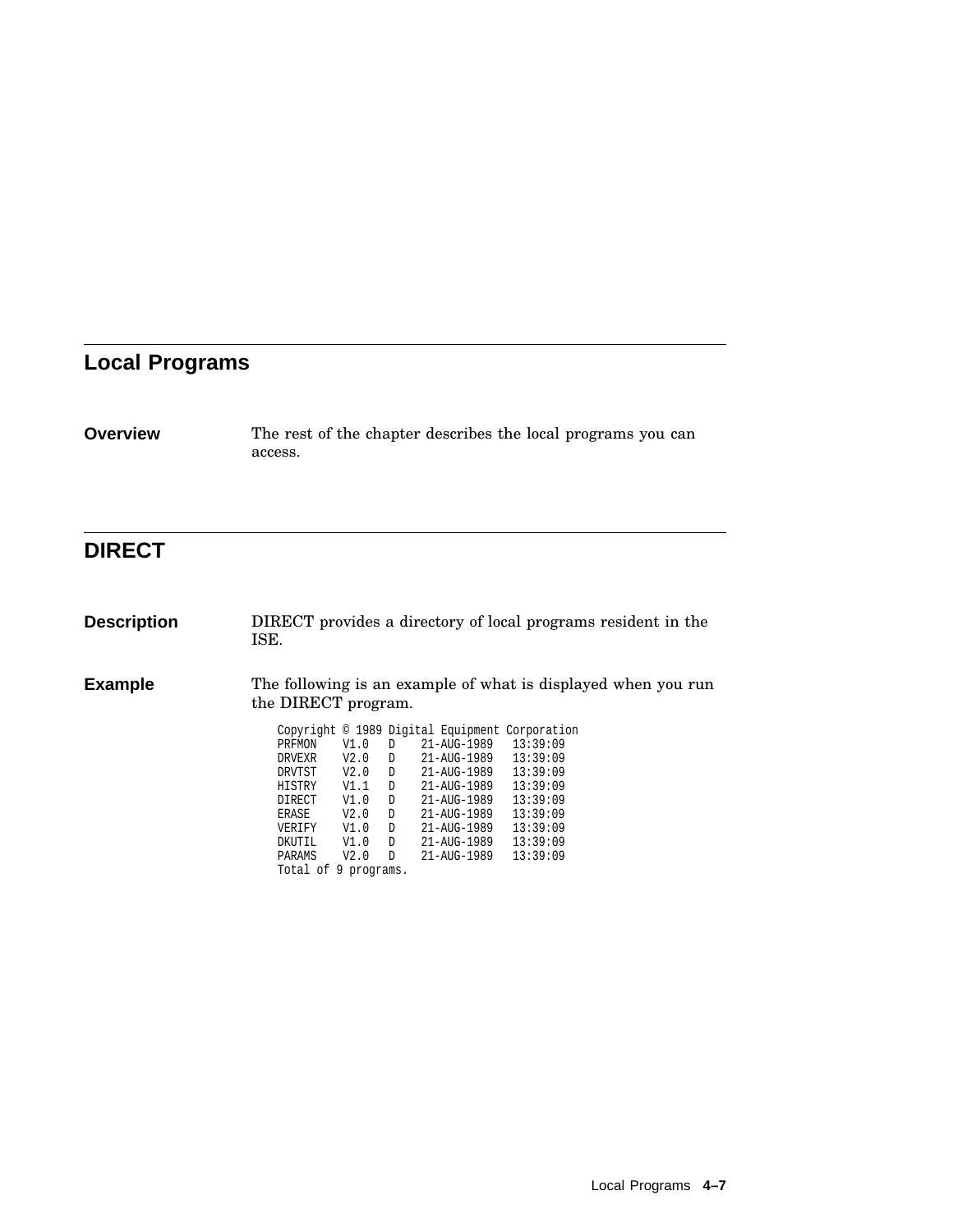## **DRVEXR**

| <b>Description</b>               | DRVEXR is a diagnostic that applies several types of stress to<br>the ISE.                                                                                                                                           |
|----------------------------------|----------------------------------------------------------------------------------------------------------------------------------------------------------------------------------------------------------------------|
|                                  | You access DRVEXR the same way you access other local<br>programs. Once a connection is established, the user is prompted<br>to answer a series of questions. The responses determine the<br>mode and test duration. |
| <b>Stopping</b><br><b>DRVEXR</b> | To stop DRVEXR in progress, press Ctrl/C, Ctrl/Y, or Ctrl/Z.<br>When<br>DRVEXR stops, a short report is printed.                                                                                                     |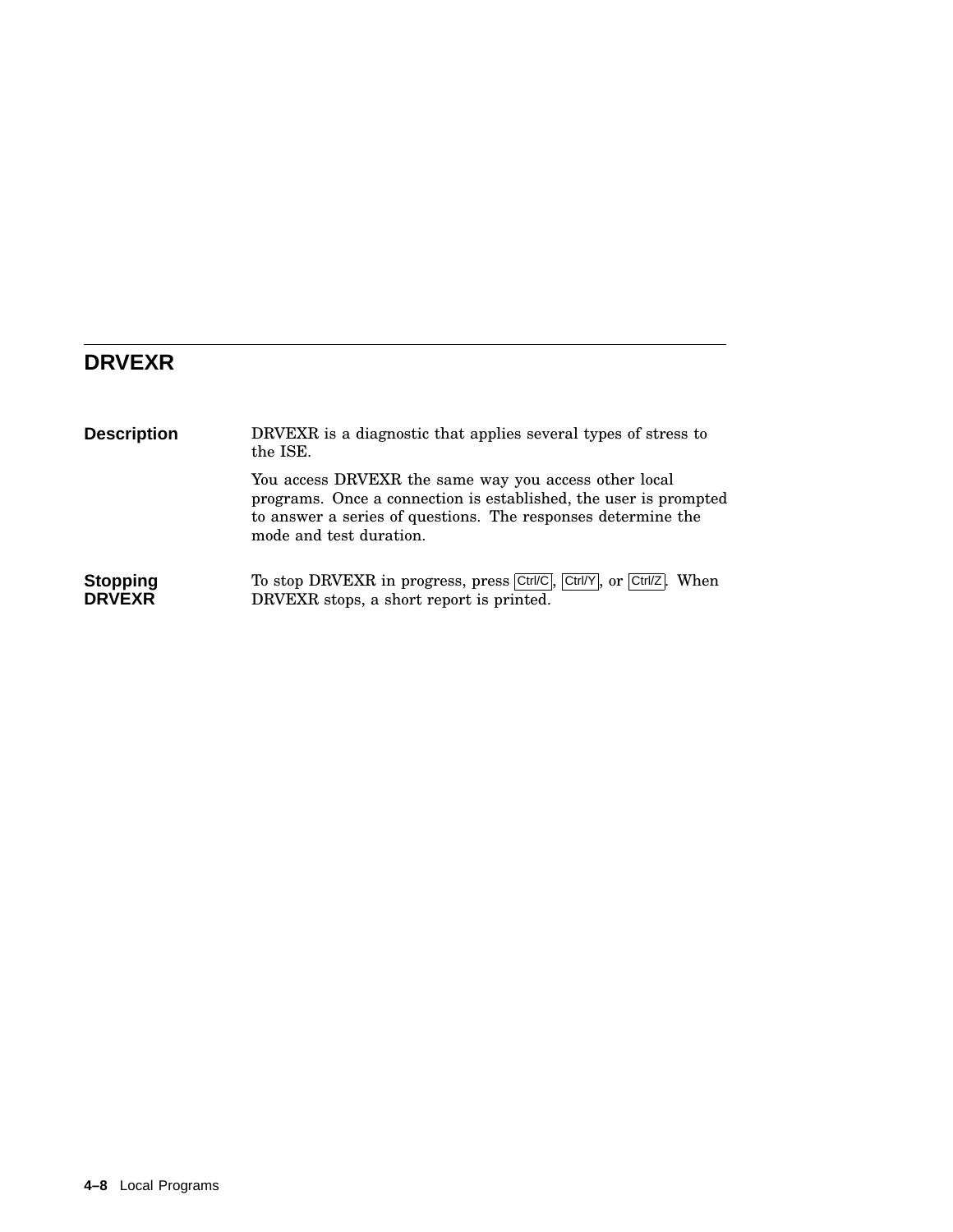## **Dialogue** To run DRVEXR, you must respond to the following dialogue messages first:

| <b>Message</b>                                                                                                                                    | <b>Explanation</b>                                                                                                                                                                                          |
|---------------------------------------------------------------------------------------------------------------------------------------------------|-------------------------------------------------------------------------------------------------------------------------------------------------------------------------------------------------------------|
| Copyright © 1989 Digital<br><b>Equipment Corporation</b>                                                                                          | No response is expected.                                                                                                                                                                                    |
| Write/read anywhere on the<br>medium? $[1 = Yes/(0 = No)]$                                                                                        | Do you want to write to the media?                                                                                                                                                                          |
| User data will be corrupted.<br>Proceed? $[1 = Yes/(0 = No)]$<br>(This question is omitted if<br>you typed 0 to answer the<br>previous question.) | Do you really want to overwrite<br>existing data on the media?                                                                                                                                              |
| Test time in minutes?<br>$[(10)-100]$                                                                                                             | Your response determines the length of<br>the test, in minutes.                                                                                                                                             |
| Number of sectors to transfer<br>at a time? [0 - 50]                                                                                              | Your response determines the length of<br>each I/O issued. If you type 0, this is a<br>seek-only test.                                                                                                      |
| Compare after each transfer?<br>$[1 = Yes/(0 = No)]$<br>(This question is omitted if<br>you typed 0 to answer the<br>previous question.)          | Your response determines whether the<br>processor "manually" compares the<br>results of the read with the expected<br>data (if writing is enabled) or the<br>hardware does the compares after each<br>read. |
| Test the DBN area?<br>$[2=DBN$ only/ $(1=DBN$ and<br>$LBN/0=LBN$ only]:                                                                           | Your response determines how to<br>include the DBN area in the test. If<br>you type 2, the test always includes<br>writes, even if you answered the first<br>question with 0.                               |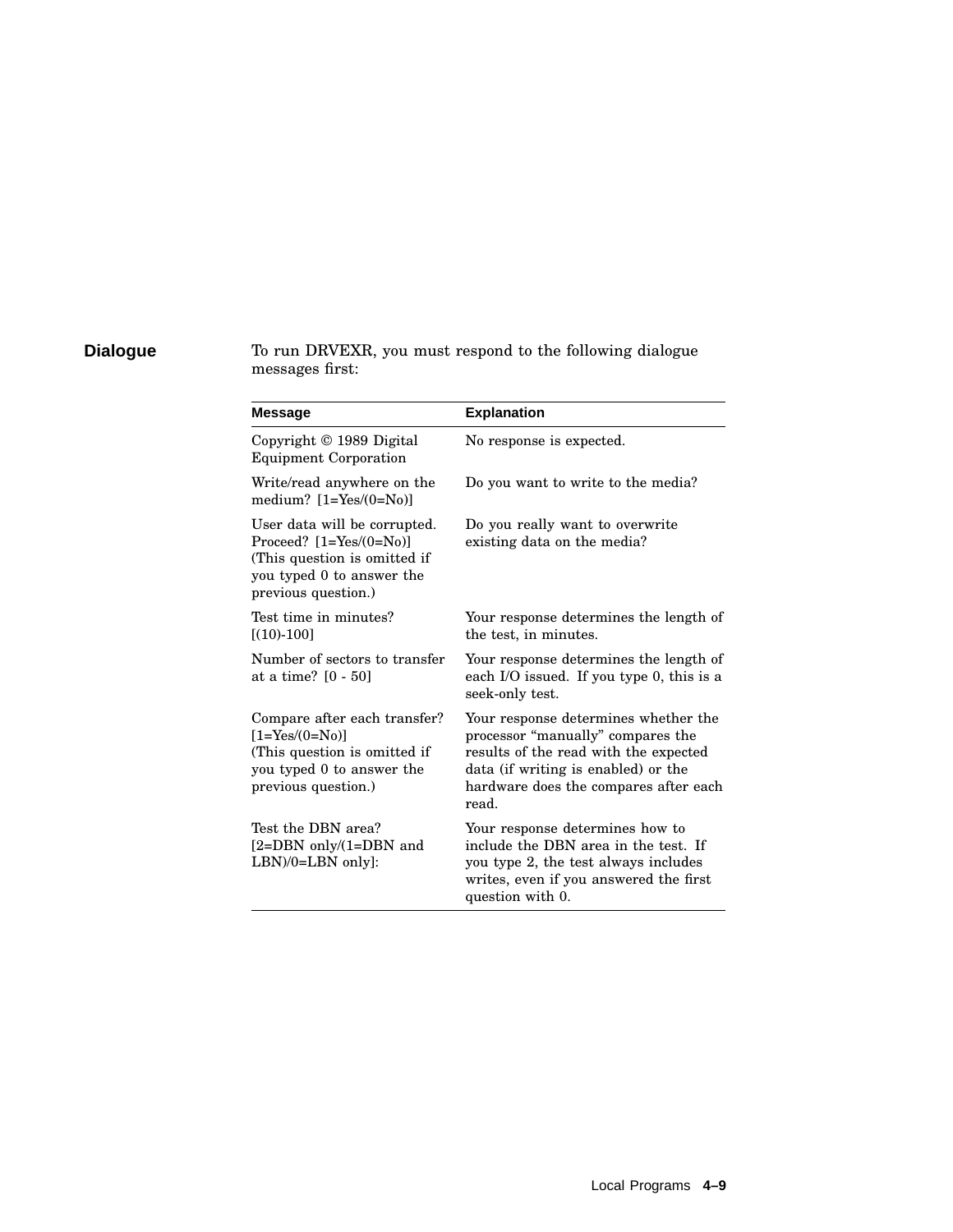#### **DRVEXR Modes** DRVEXR can be run in one of the following modes, depending on your responses to the dialogue questions:

| Mode           | <b>Function</b>                                                                                     |  |  |  |
|----------------|-----------------------------------------------------------------------------------------------------|--|--|--|
| Read/Write     | Writes and reads as many blocks as possible in<br>the given amount of time.                         |  |  |  |
| Data Integrity | Similar to Read/Write mode, but with a "manual"<br>check of data buffers done by the ISE processor. |  |  |  |
| Seek Intensive | Only seeks are performed in this mode.                                                              |  |  |  |
| Max Stress     | Reads the inner DBNs and outer DBNs<br>alternately.                                                 |  |  |  |

#### **Mode/Dialogue Relationship**

The following table shows the relationship between the four test modes and the responses to the six questions in the dialogue.

| <b>Modes</b>   | <b>Response to Question</b> |    |     |     |    |            |  |
|----------------|-----------------------------|----|-----|-----|----|------------|--|
|                | 1                           | 2  | 3   |     | 5  | 6          |  |
| Read/Write     |                             |    | Any | Any | 0  | Any        |  |
| Data Integrity | 1                           |    | Any | Any |    | Any        |  |
| Seek Intensive | 0                           | NA | Any | 0   | NA | $0$ or $1$ |  |
| Max Stress     | 0                           | NA | Any | 0   | NA | 2          |  |

**Example** The following is an example of what is displayed when you run DRVEXR.

```
Copyright © 1989 Digital Equipment Corporation
Write/read anywhere on the medium? [1=Yes/(0=No)] 1
User data will be corrupted. Proceed? [1=Yes/(0=No)] 1
Test time in minutes? [(10)-100] 10
Number of sectors to transfer at a time? [0 - 50] 18
Compare after each transfer? [1=Yes/(0=No)]: 0
Test the DBN area? [2=DBN only/(1=DBN and LBN)/0=LBN only]:
   73990 blocks (512 bytes) read.
   73990 blocks (512 bytes) written.
    18666 DBN blocks (512 bytes) read.
    18666 DBN blocks (512 bytes) written.
```
Complete.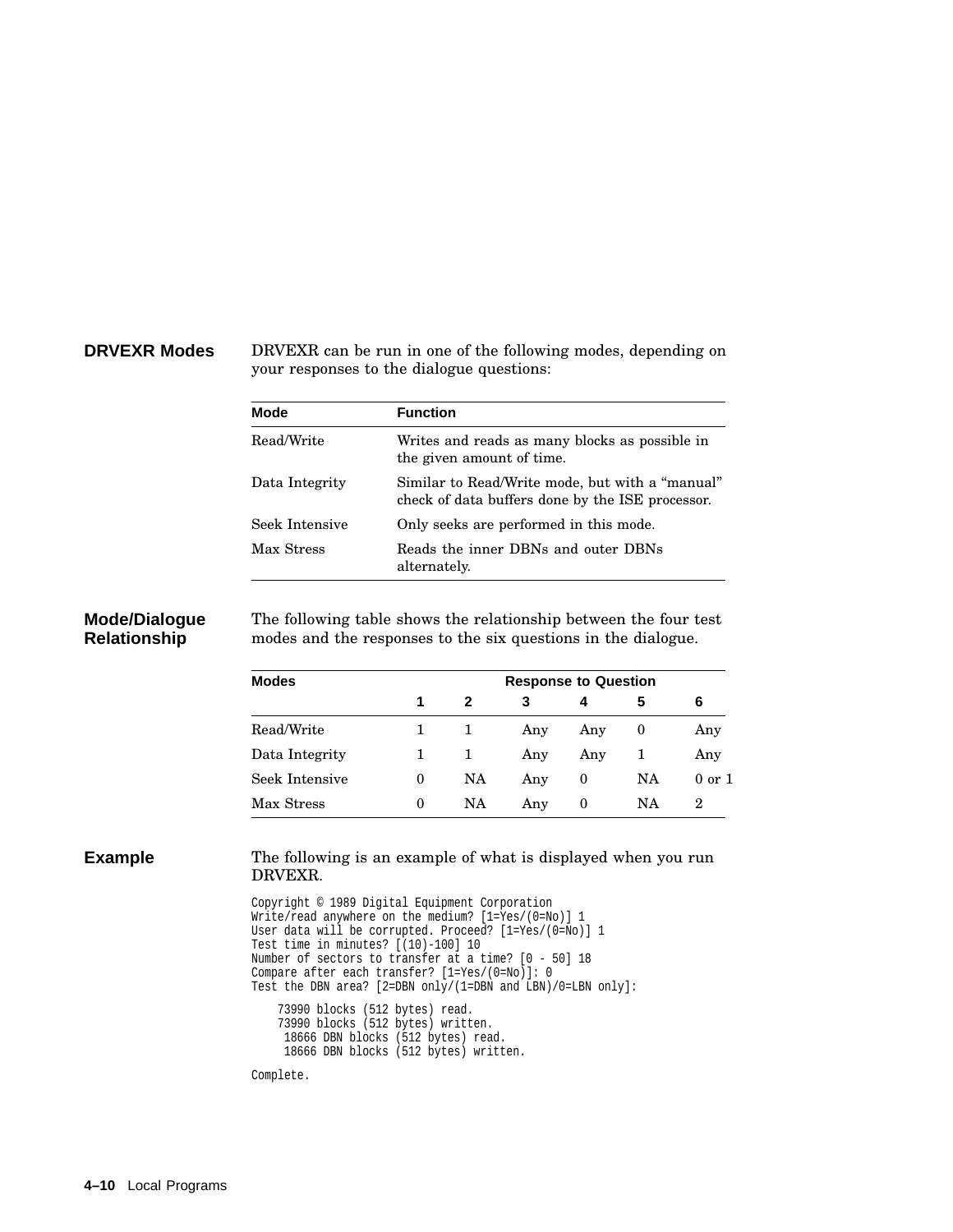## **DRVTST**

**Description** DRVTST provides a comprehensive test of the ISE hardware. Errors detected by this program can be isolated to the FRU level. **Dialogue** The following table describes the DRVTST dialogue. **Message Explanation** Copyright © 1989 Digital Equipment Corporation No response is expected. Write/read anywhere on the medium? [1=Yes/(0=No)] Do you want to write to the media? If you type 0, this is a read-only test. DRVTST does, however, write to a diagnostic area on the disk. User data will be corrupted. Proceed? [1=Yes/(0=No)] Do you really want to overwrite existing data on the media? If you type 0, this is a read-only test. 5 minutes to complete. No response is expected. Test passed. The test was successful. Choose another local program or return control to the system.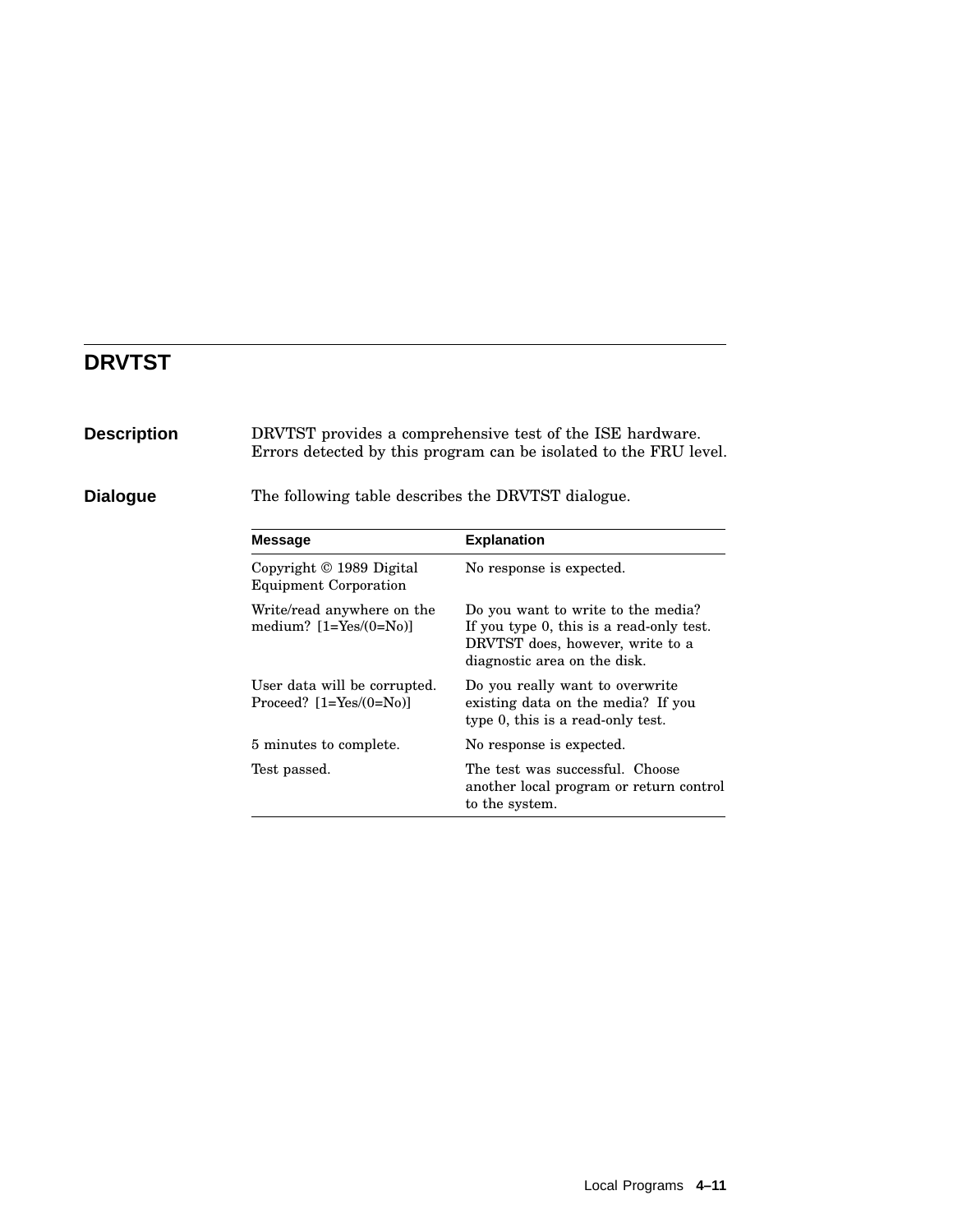**Error Messages** The following table describes DRVTST error messages.

| <b>Message</b>                               | <b>Description</b>                                                                                                                        |
|----------------------------------------------|-------------------------------------------------------------------------------------------------------------------------------------------|
| Unit is currently in use.                    | This can mean that the ISE<br>unit is inoperative, in use by<br>a host, or is currently running<br>another local program.                 |
| Operation aborted by user.                   | This message appears if the<br>user stops the program while it<br>is in progress.                                                         |
| Soft read error on head xx track<br>уууу.    | These are soft error messages<br>which indicate that an<br>operation succeeded, but that                                                  |
| Soft write error on head xx track<br>уууу.   | the error recovery firmware<br>was invoked. These messages<br>may indicate a forced-error flag                                            |
| Soft compare error on head xx track<br>уууу. | or correctable ECC error, or<br>that the read/write head was<br>temporarily off-track. These<br>are corrected during normal<br>operation. |
| xxxx - Unit diagnostics failed.              | This is a fatal error message<br>where xxxx is the MSCP error<br>code. Call Digital Customer<br>Services.                                 |
| xxxx - Unit read/write test failed.          | This is also a fatal error<br>message where xxxx is the<br>MSCP error code. Call Digital<br>Customer Services.                            |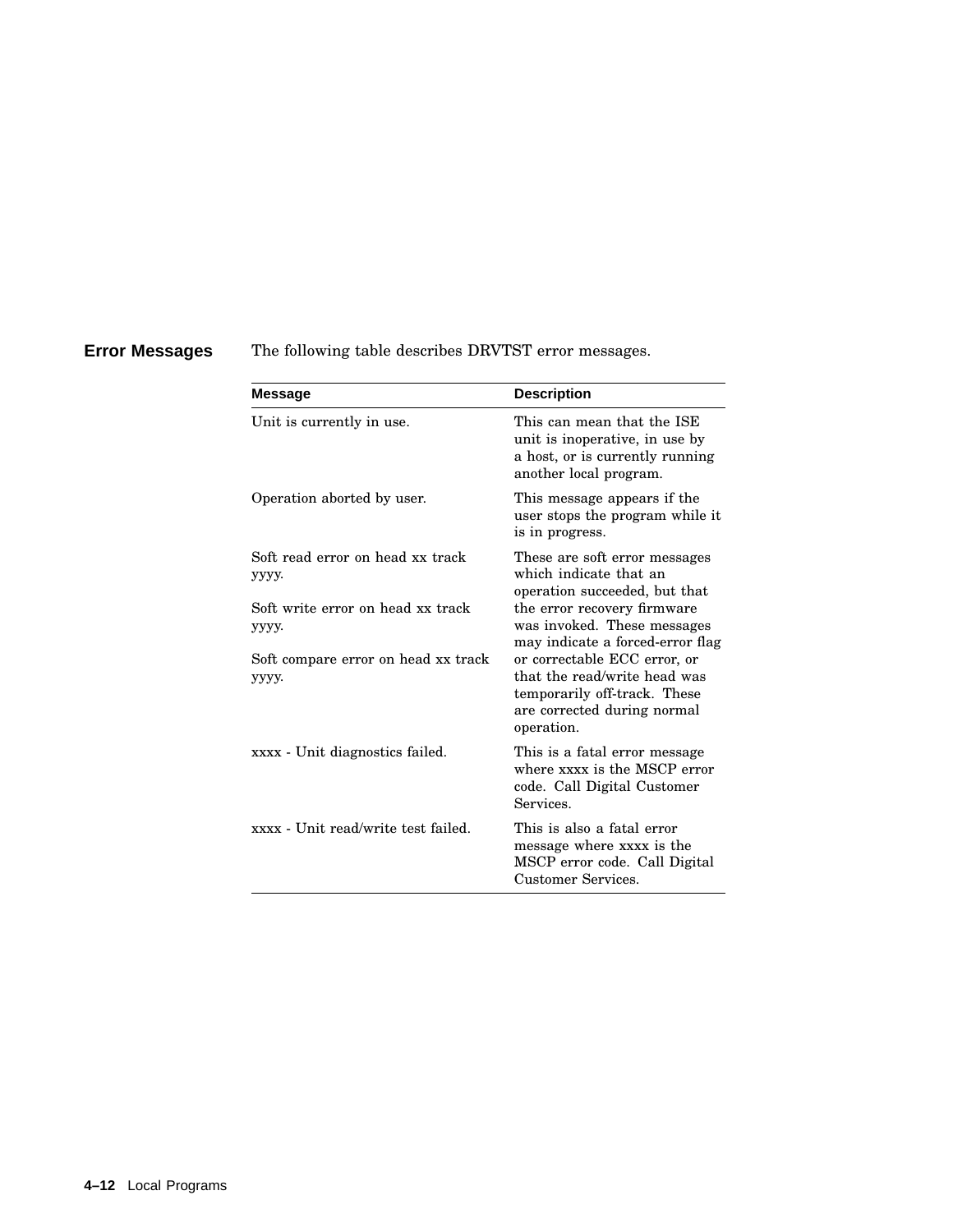#### **DRVTST Examples** The following is an example of what is displayed when DRVTST runs successfully.

```
Copyright © 1989 Digital Equipment Corporation
Write/read anywhere on the medium? [1=Yes/(0=No)] 1
User data will be corrupted. Proceed? [1=Yes/(0=No)] 1
 5 minutes to complete.
Test passed.
```
The following is an example of what is displayed when DRVTST has failed.

```
Copyright © 1989 Digital Equipment Corporation
Write/read anywhere on medium? [1=Yes/(0=No)]
0106 - Unit read/write test failed.
```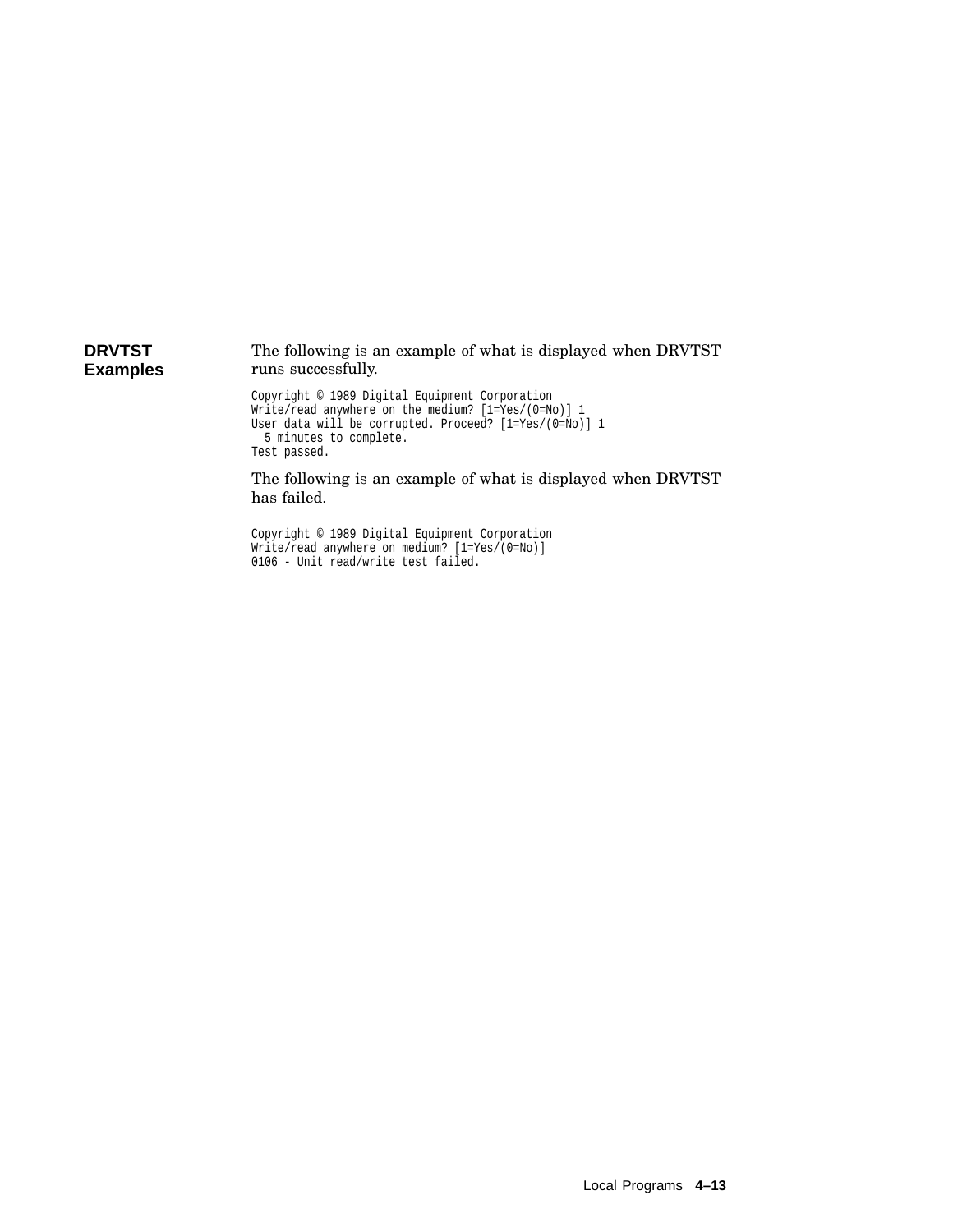# **HISTRY**

| <b>Description</b> | HISTRY displays ISE information that is used by programs<br>running in the host (such as MDM). The information is displayed<br>in the following order:                                                        |
|--------------------|---------------------------------------------------------------------------------------------------------------------------------------------------------------------------------------------------------------|
|                    | Copyright notice<br>Product name<br>Serial number<br>Node name<br>Allocation class<br>Firmware revision level<br>Hardware revision level<br>Power-on hours<br>Power cycles<br>Last bug check codes (up to 11) |
| <b>Example</b>     | The following is an example of what is displayed when you run<br>the HISTRY program.                                                                                                                          |
|                    | Copyright © 1989 Digital Equipment Corporation<br><b>RF31</b><br>EN92300124<br><b>R1EJAA</b><br>0<br>RFX X201<br>RF31 PCB-3/ECO-00<br>1<br>45<br>Complete.                                                    |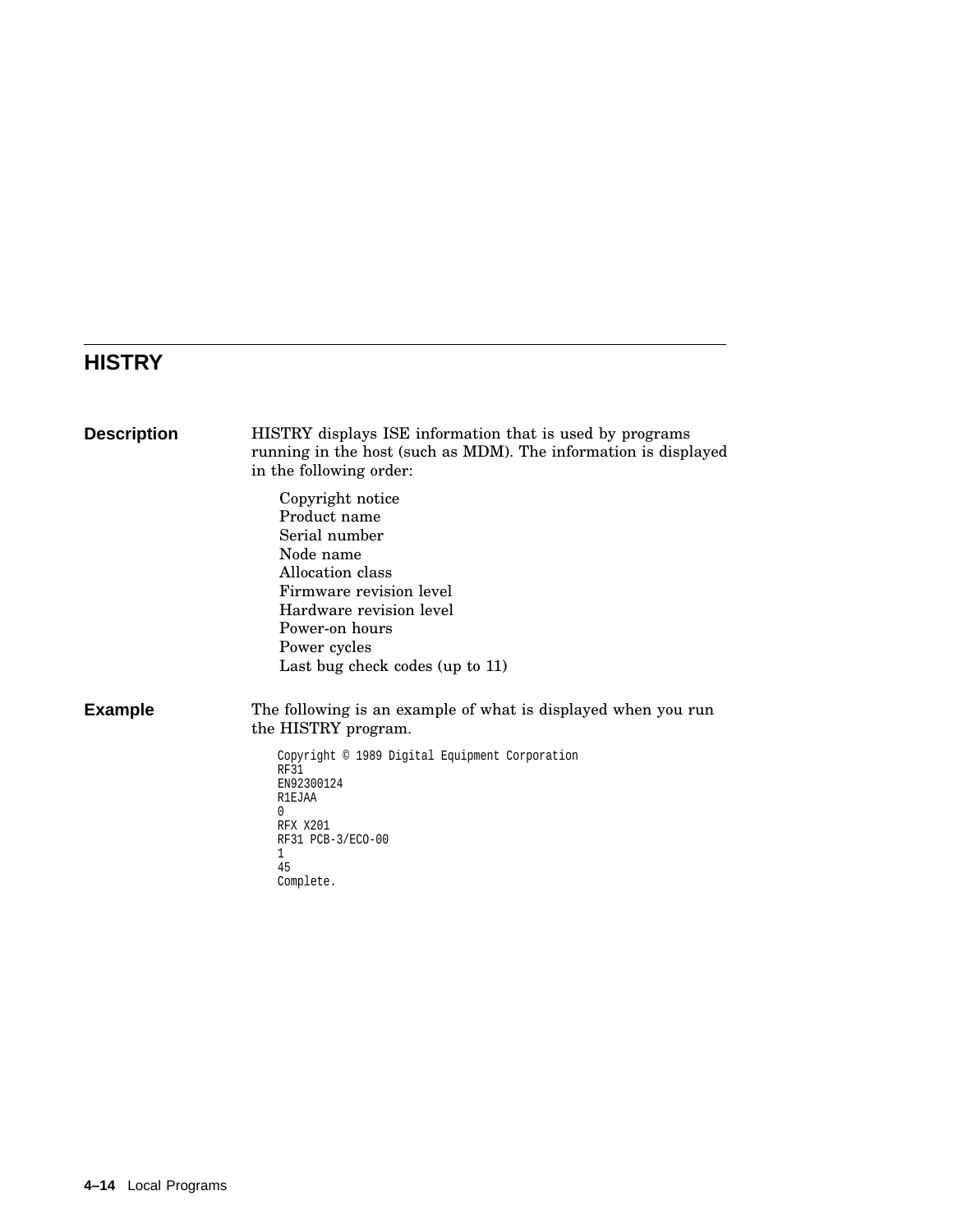# **ERASE**

| <b>Description</b> | ERASE is a utility that overwrites data on each ISE. Every<br>writeable LBN and RBN block on the ISE is written several<br>times with a complementary data pattern, and finally is<br>overwritten with zeros.                                                                                                                                                                                                                                                                                         |
|--------------------|-------------------------------------------------------------------------------------------------------------------------------------------------------------------------------------------------------------------------------------------------------------------------------------------------------------------------------------------------------------------------------------------------------------------------------------------------------------------------------------------------------|
| <b>LBN and RBN</b> | ERASE writes every block in the LBN and RBN space twice<br>the specified number of times: once with the pattern $99(X)$ ,<br>and once with the complement pattern $66(X)$ . These two values<br>were selected because they are bit complements of each other in<br>both decoded and encoded formats. That is, the bits toggle in<br>controller memory and the fixed frequency pulse trains on the<br>disk are 180 degrees out of phase with one another, assuming<br>the pulse trains start together. |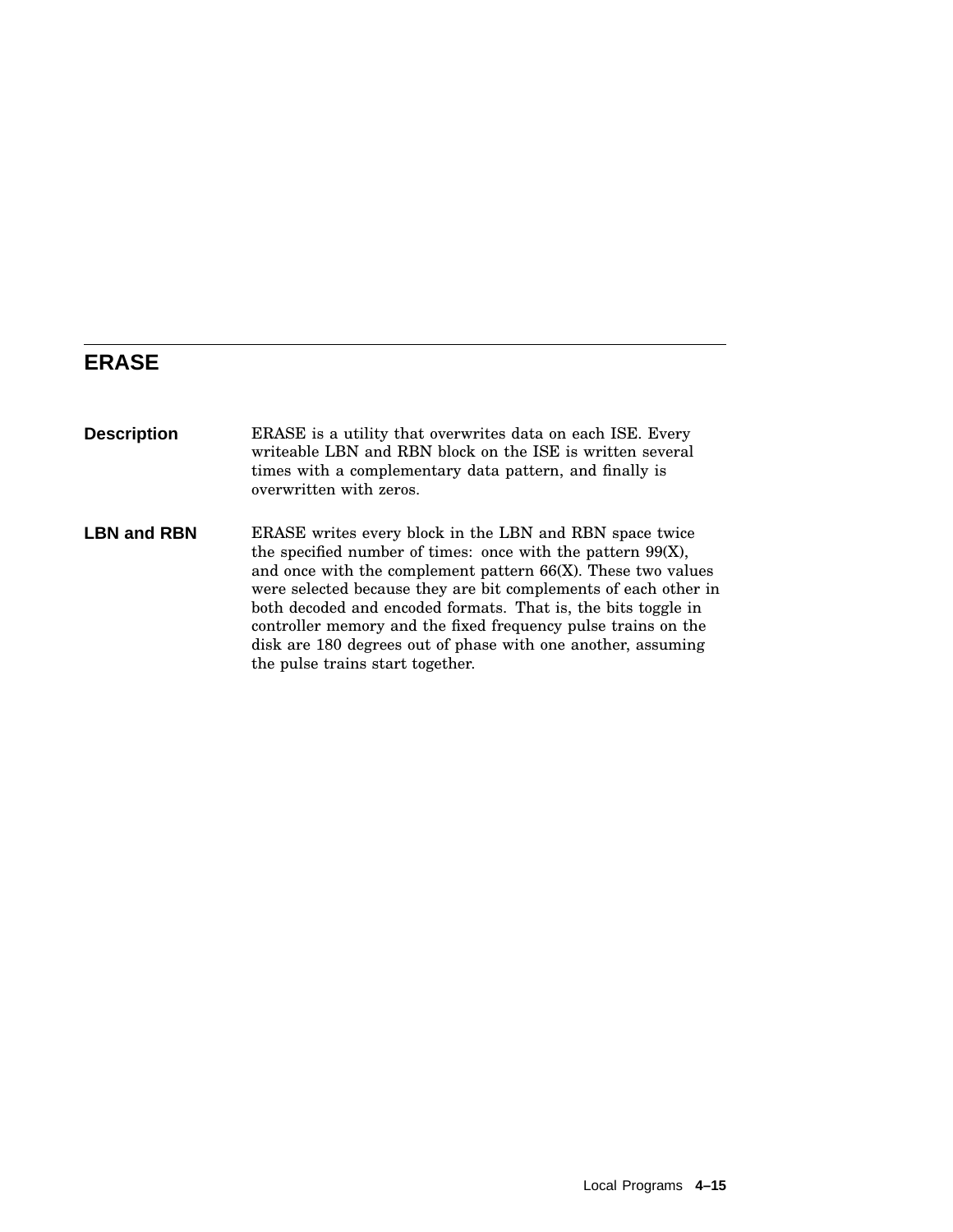| <b>ERASE Process</b> | <b>Stage</b>   | <b>Description</b>                                                                                                                                |
|----------------------|----------------|---------------------------------------------------------------------------------------------------------------------------------------------------|
|                      | 1              | After the specified number of write/write-complement<br>operations have been performed, a final pattern of all<br>zeros is written on each block. |
|                      | $\overline{2}$ | A failure to write these patterns or to read back all<br>zeros means that the block is "bad" and was previously<br>replaced.                      |
|                      | 3              | The failure and the status of each such block is displayed.                                                                                       |
|                      | 4              | If the block is marked bad in the FCT, the user may<br>inhibit this output.                                                                       |
|                      | 5              | The following is repeated to the second block of each RCT<br>copy:                                                                                |
|                      |                | write/write complement                                                                                                                            |
|                      |                | write of zeros<br>٠                                                                                                                               |
|                      |                | read back of zeros                                                                                                                                |
|                      | 6              | The second block of the RCT is:                                                                                                                   |
|                      |                | used as an intermediate holding area for data during<br>٠<br>bad block replacement                                                                |
|                      |                | treated as an extension of the user data area by<br>٠<br><b>ERASE</b>                                                                             |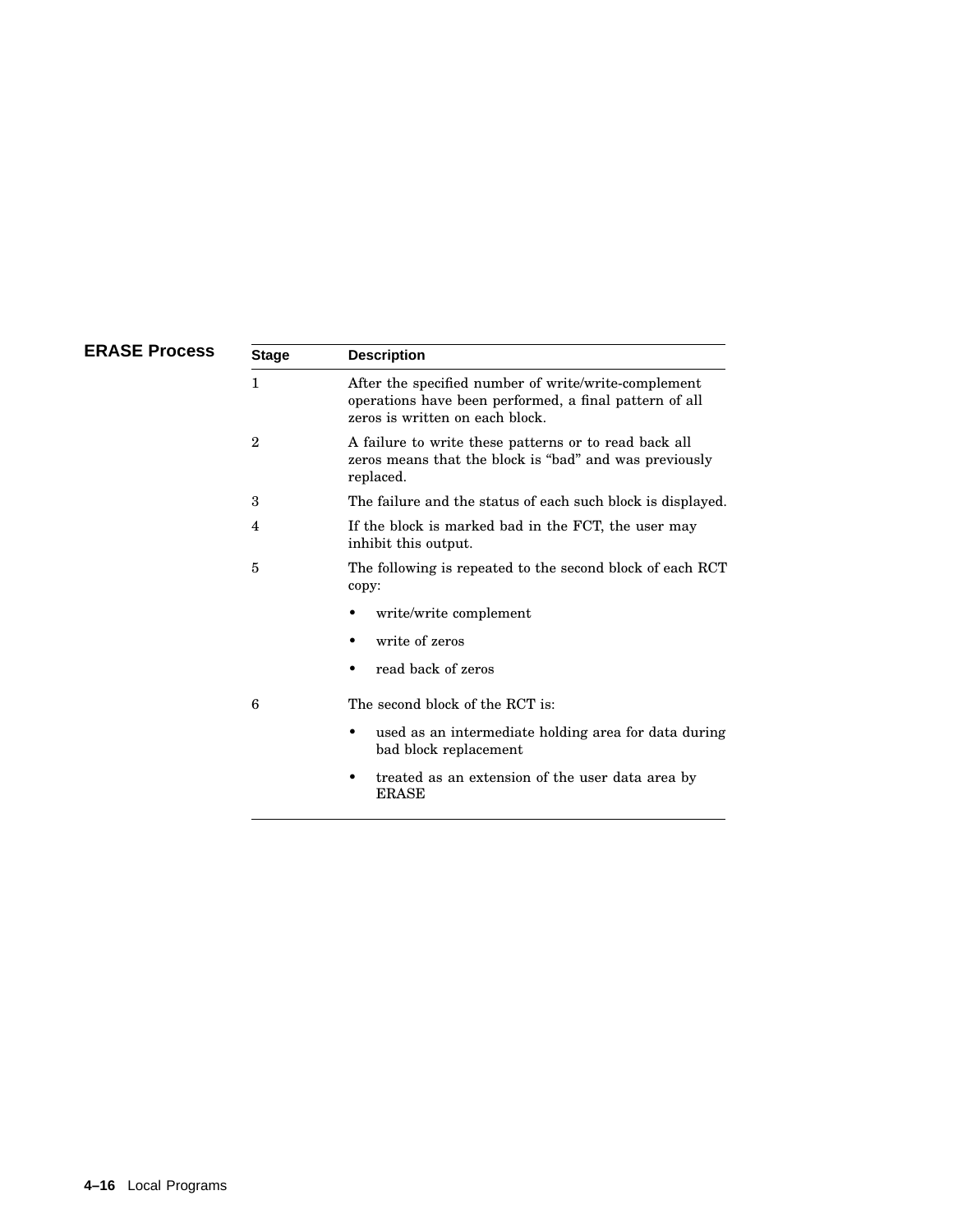#### **Accessing ERASE** You access ERASE the same way you access other local programs. Once a connection is established, the user is prompted to answer a series of questions.

**Stopping ERASE**

To stop an ERASE in progress, press Ctrl/C, Ctrl/Y, or Ctrl/Z.

**Dialogue** The following table explains the ERASE dialogue.

| <b>Message</b>                                                               | <b>Explanation</b>                                                                                                                                                                                             |
|------------------------------------------------------------------------------|----------------------------------------------------------------------------------------------------------------------------------------------------------------------------------------------------------------|
| Copyright $\odot$ 1989 Digital<br><b>Equipment Corporation</b>               | No response is expected.                                                                                                                                                                                       |
| Write/read anywhere on<br>medium? $[1 = Yes/(0 = No)]$                       | Do you want to write to the media?                                                                                                                                                                             |
| User data will be corrupted.<br>Proceed? $[1 = Yes/(0 = No)]$                | Do you really want to overwrite<br>existing data on the media?                                                                                                                                                 |
| How many times should the<br>disk be pre-written before<br>erasing? $[0-99]$ | Specify the number of passes ERASE<br>should make on each sector. A pass is<br>a write with a pattern followed by a<br>write with the pattern complement. A<br>message is displayed indicating your<br>choice. |
| Display errors erasing known<br>bad blocks? $[(1=Yes)/0=No]$ :               | Do you want a list of all ERASE errors<br>in the RCT and the FCT? A message is<br>displayed indicating your choice.                                                                                            |
| Is this information correct?<br>$[(1=Yes)/0=No]$ :                           | If you type 0, you are asked the<br>following question.                                                                                                                                                        |
| Do you wish to continue?<br>$[1 = Yes/(0 = No)]$ :                           | If you type 1, you are once again<br>prompted to specify the number of<br>passes, and so on. If you type 0, the<br>session ends.                                                                               |
| n minutes to complete.                                                       | This lists the number of minutes (n)<br>until completion of the erase operation.<br>This number is a function of the<br>number of passes you specified and<br>the ISE type. No response is expected.           |
| Erase complete.                                                              | This message indicates that the erase<br>operation is complete. The program<br>stops automatically.                                                                                                            |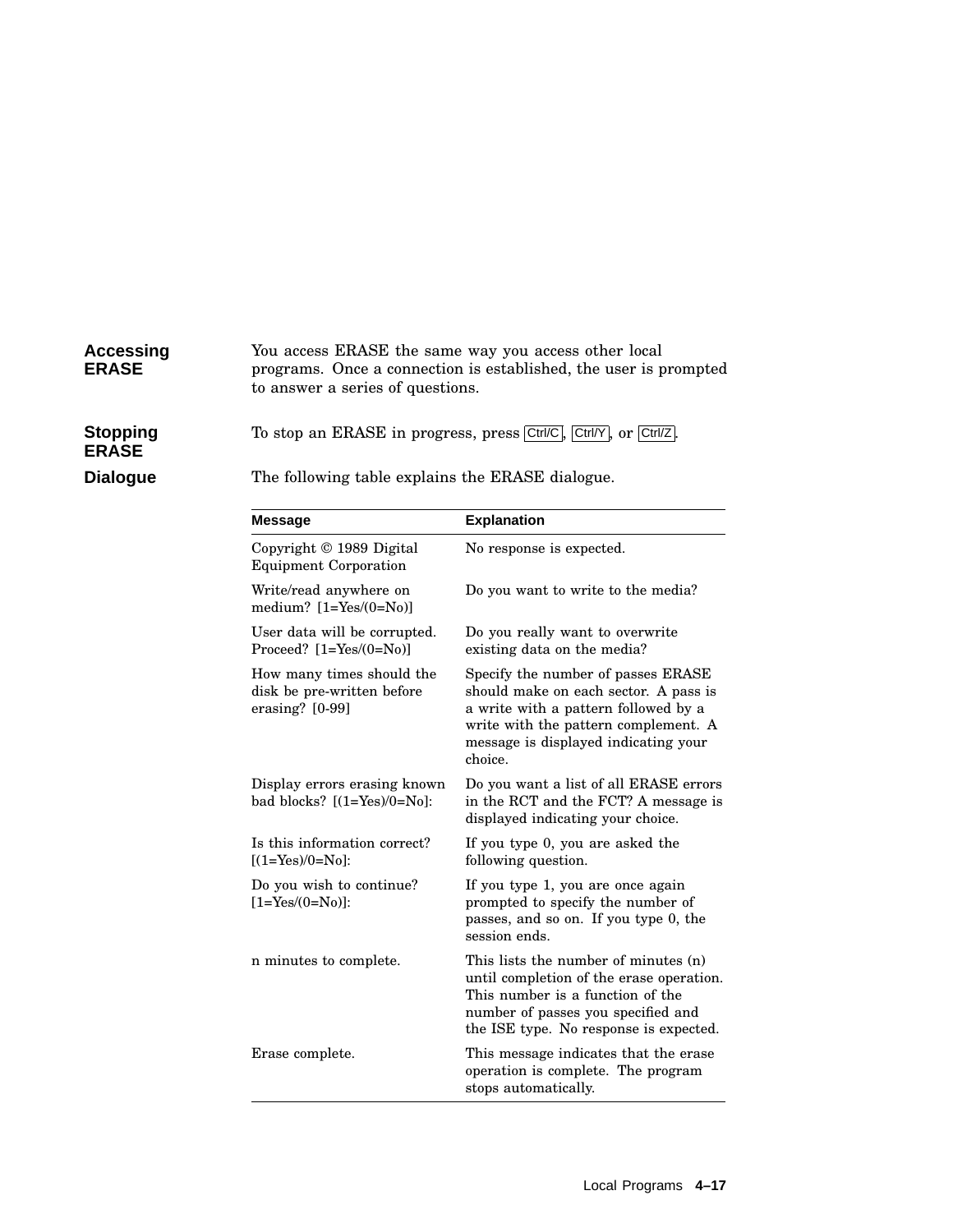### **Example** The following is an example of the ERASE utility. The blocks that are listed did not write or did not contain an all-zeros pattern when ERASE read back each track on the LBN/RBN space. In most cases, the failing blocks are listed as "bad" in the FCT.

Copyright © 1989 Digital Equipment Corporation Write/read anywhere on medium? [1=Yes/(0=No)] 1 User data will be corrupted. Proceed? [1=Yes/(0=No)] 1 How many times should the disk pre-written before erasing? [1-99]: Display errors erasing known bad blocks? [(1=Yes)/0=No]: The disk will be pre-written 3 times. All errors will be reported, including FCT bad blocks. Is this information correct? [(1=Yes)/0=No]:

58 minutes to complete.

ERASE BAD BLOCK LIST

LBN Head Track Sector Block Status

| 14602 4  |   | 132  | 19 | Unable to write sector (marked bad in FCT)  |
|----------|---|------|----|---------------------------------------------|
| 14603 4  |   | 132  | 20 | Unable to read sector (marked bad in FCT)   |
| 14604    | 4 | 132  | 21 | Unable to write sector (marked bad in FCT)  |
| 14605 4  |   | 132  | 22 | Unable to write sector (not found in FCT)   |
| 629079 5 |   | 1661 | 12 | Non-zero data in sector (marked bad in FCT) |
| 629080 5 |   | 1661 | 13 | Unable to write sector (marked bad in FCT)  |

Erase complete.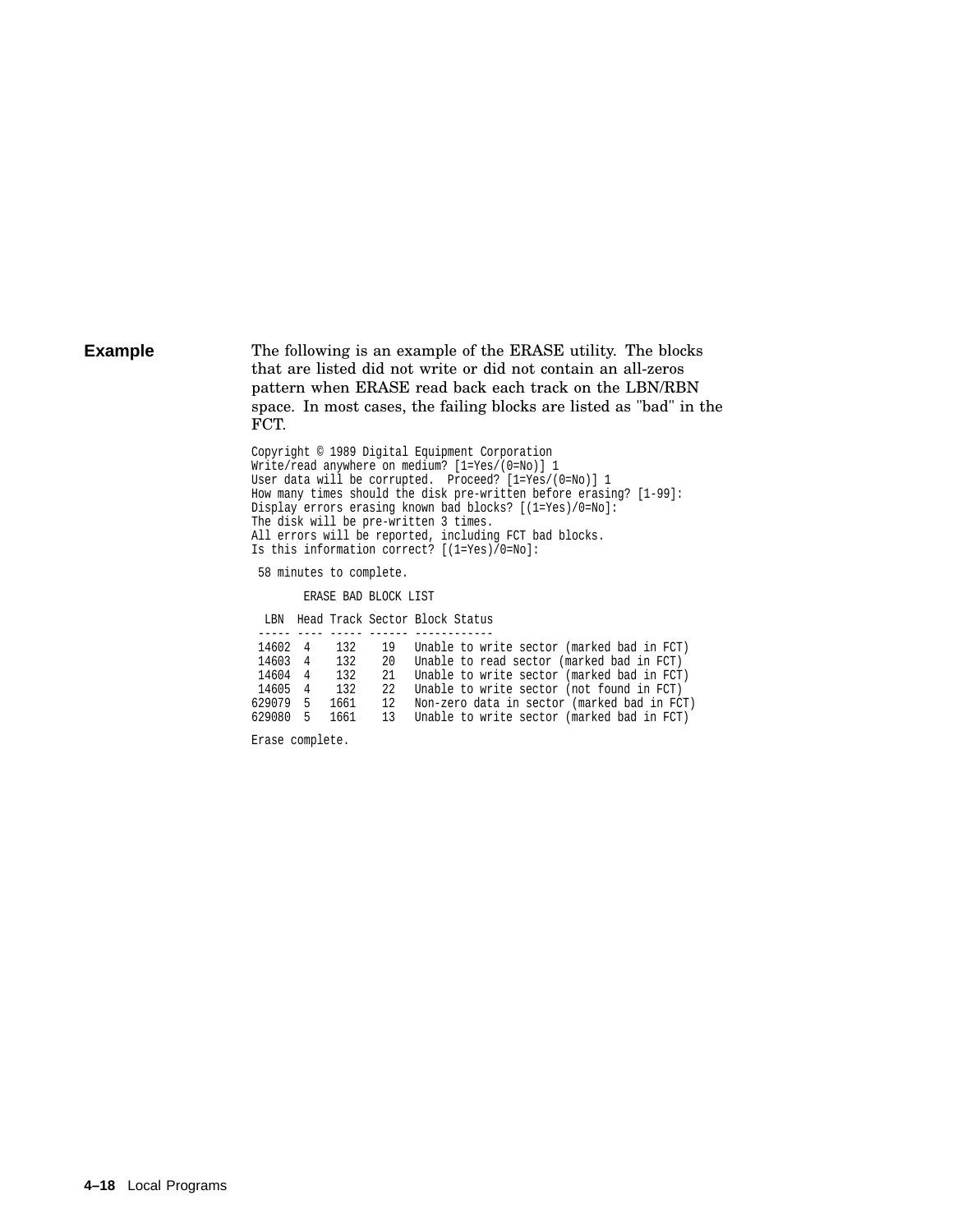# **VERIFY**

| <b>Description</b>         | VERIFY is a utility that is used to determine the amount of<br>"margin" remaining in on-disk structures (for instance, the<br>number of bad blocks in the RCT and thus the number of RBNs<br>consumed). VERIFY is useful when you verify an installation. |                                                                                                                                                                                                                                |  |  |
|----------------------------|-----------------------------------------------------------------------------------------------------------------------------------------------------------------------------------------------------------------------------------------------------------|--------------------------------------------------------------------------------------------------------------------------------------------------------------------------------------------------------------------------------|--|--|
|                            | and does not perform bad block replacement.                                                                                                                                                                                                               | The VERIFY utility is read only. It does not overwrite user data                                                                                                                                                               |  |  |
| Accessing<br><b>VERIFY</b> | answer a series of questions.                                                                                                                                                                                                                             | You access VERIFY the same way you access other local<br>programs. Once a connection is established, you are prompted to                                                                                                       |  |  |
| Dialogue                   | The following table describes the VERIFY dialogue.<br><b>Message</b>                                                                                                                                                                                      | <b>Explanation</b>                                                                                                                                                                                                             |  |  |
|                            | Copyright © 1989 Digital<br><b>Equipment Corporation</b>                                                                                                                                                                                                  | No response is expected.                                                                                                                                                                                                       |  |  |
|                            | Print informational (non-<br>warning) messages? $[1 = Yes]$<br>$/(0=N0)$                                                                                                                                                                                  | Your response controls the amount of<br>output produced by VERIFY. Type 1<br>if you want informational messages<br>displayed.                                                                                                  |  |  |
|                            | Report transient error by<br>block? $[1 = Yes/(0 = No)]$                                                                                                                                                                                                  | Again, your response controls the<br>amount of output produced by VERIFY.<br>By default, a transient, correctable<br>error in a block is not displayed as<br>blocks are read. Type 1 if you want<br>transient errors reported. |  |  |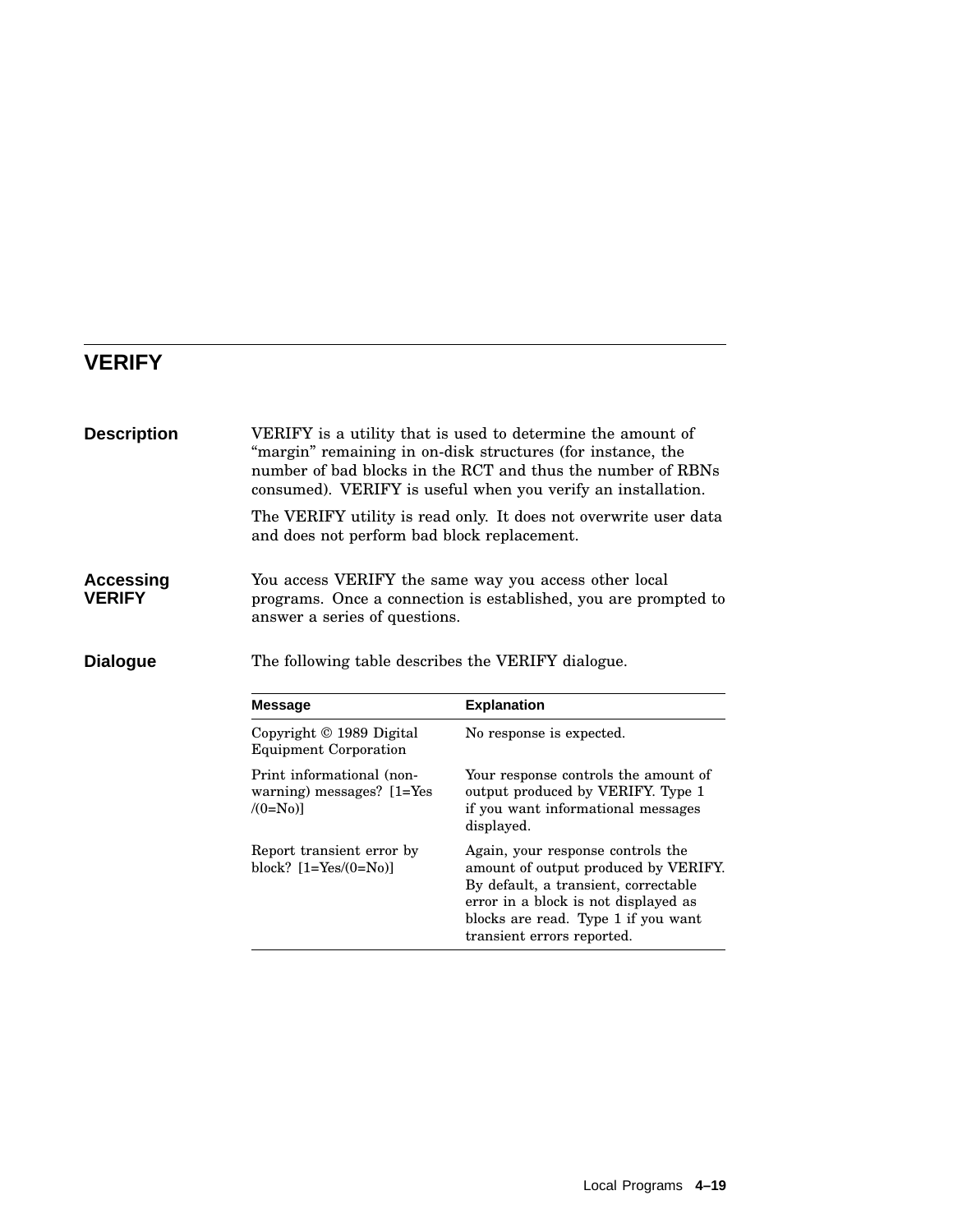**Example** The following is an example of VERIFY run on an RF31 ISE. The example is interrupted several times by text that describes the next part of the example.

> The first part of this example contains the VERIFY dialogue and the FCT header dump. The FCT header dump provides basic information, such as the serial number and the date of last format (typically the date the HDA was manufactured).

Copyright © 1989 Digital Equipment Corporation Print informational (non-warning) messages? [1=Yes/(0=No)] 1 Report transient error by block? [1=Yes/(0=No)] 1

\*\*\* FCT Block 0 Information \*\*\*

Serial Number: 0000123400000000<br>Mode: ADDE(X) Mode: ADDE(X)<br>First Formatted: 22-MAY-1 First Formatted: 22-MAY-1989 11:58:26<br>Date Formatted: 22-MAY-1989 11:58:26 22-MAY-1989 11:58:26 Format Instance: 1 FCT: VALID Bad PBNs in FCT: 34 Scratch Area Offset: 30032 Size (Not Last): 2480<br>Size (Last): 2480 Size (Last):  $Flags: 0000(X)$ Format Version: 1

The next part of the example contains the RCT header dump followed by a read check of the RCT. Note that one sector of one copy of the RCT (the fifth copy, block 68) is not usable.

```
*** RCT Block 0 Information ***
                     0000123400000000
  Flags: 0000(X)
  LBN Being Replaced: 0
  Replacement RBN: 0
Bad RBN: 0<br>***** Peyector Control T
      Revector Control Table for R1VJAA$DIA3 *****
Copy 5 of RCT block 68 (LBN 745103.) is bad.
```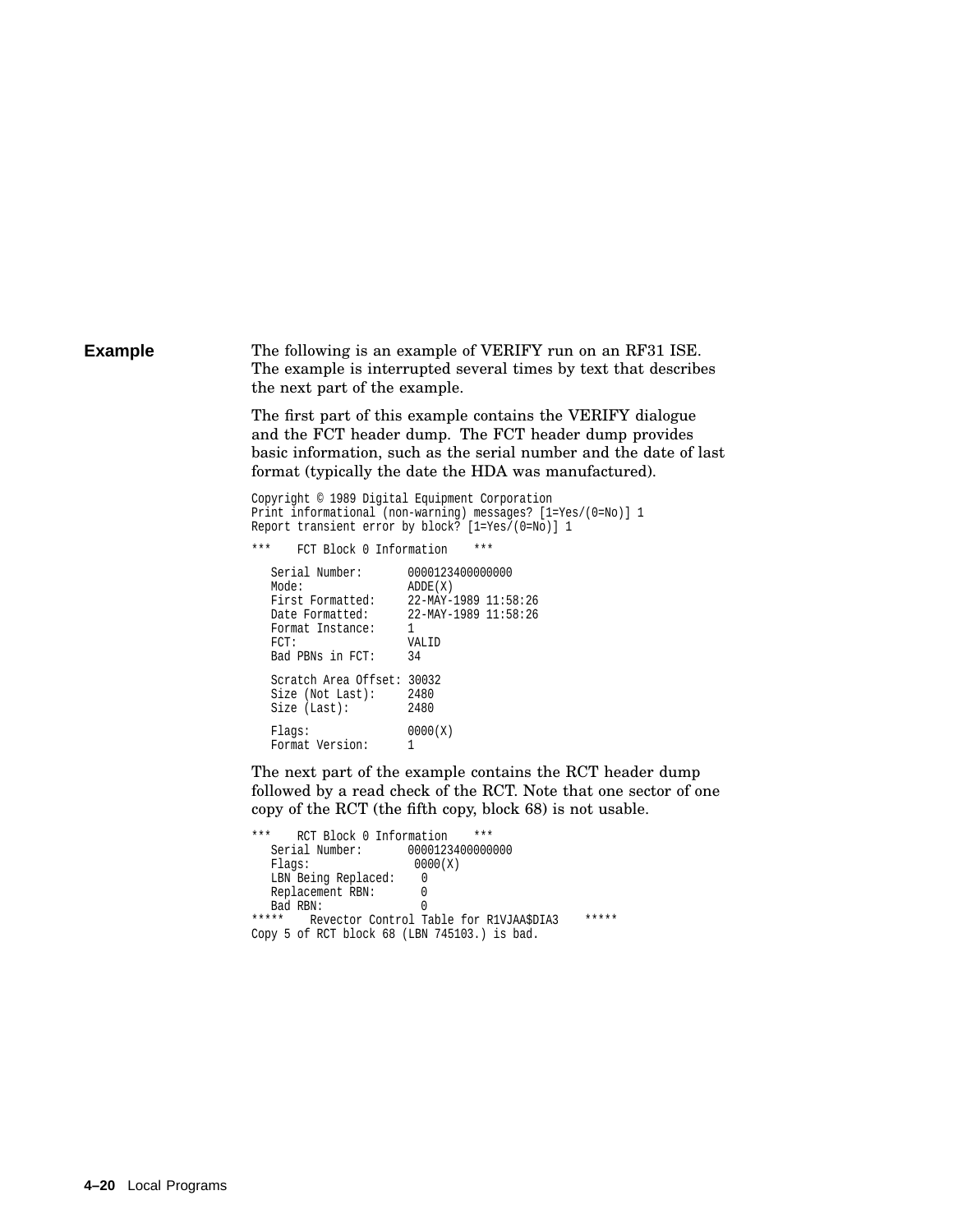After the read check of the RCT, each bad block in the RCT is displayed. In this abbreviated syntax, the symbol \*-> means that a bad LBN is replaced by an RBN not on its track. The symbol –> means that the bad LBN is replaced by its primary (on-track) RBN.

| $2 - -$                                          | 0 <sub>l</sub> | 2083 -->           |        | $41, 3569$ -->     | 71,    |
|--------------------------------------------------|----------------|--------------------|--------|--------------------|--------|
| $9566$ *->                                       | 190,           | $9564$ -->         | 191,   | $9563$ *->         | 192,   |
| 14603 -->                                        | 292,           | $15361 - -$        | 307,   | 15398 *->          | 308,   |
| $18762 - -$                                      | 375,           | 19403 -->          | 388,   | $21198$ -->        | 423,   |
| $22695$ -->                                      | 453,           | $22788$ *->        | 454,   | 22791<br>$--&$     | 455,   |
| $22790$ *->                                      | 457,           | 22789 *->          | 458,   | 23183 *->          | 462,   |
| 23182 *->                                        | 464,           | 28081 -->          | 561,   | $31026$ *->        | 619,   |
| $31027$ *->                                      | 621,           | $33589 - -$        | 671,   | $35495$ -->        | 709,   |
| $45046$ -->                                      | 900,           | $45339 - -$        | 906,   | $48484 - -$        | 969,   |
| $57875 - -$                                      | 1157,          | $63818$ -->        | 1276,  | $70125$ -->        | 1402,  |
|                                                  |                |                    |        |                    |        |
| (many lines have been deleted from this example) |                |                    |        |                    |        |
|                                                  |                |                    |        |                    |        |
| Bad RBN:                                         |                | $12041, 602527 --$ | 12050, | Bad RBN:           | 12073, |
| $609475$ -->                                     | 12189,         | Bad RBN:           | 12217, | $613875$ -->       | 12277, |
| 645331 -->                                       | 12906,         | $645330$ *->       | 12907, | $645885 - -$       | 12917, |
| $652795 - -$                                     |                | $13055, 656745 --$ |        |                    |        |
| $664108$ -->                                     |                |                    |        | $13134, 657589 --$ | 13151, |
|                                                  |                | $13282, 675509 --$ | 13510, | $679607 -->$       | 13592, |
| $693585 - -$                                     |                | 13871, 694130 -->  | 13882, | $694129$ *->       | 13883, |
| 707101 -->                                       |                | 14142, 707100 *->  | 14143, | 711501<br>$--&>$   | 14230, |
| $711607$ -->                                     | 14232,         | 717484 -->         | 14349, | $721878 - -$       | 14437, |
| 722237 -->                                       |                | $14444, 723439 --$ | 14468, | $729597 - -$       | 14591, |
| 732140 -->                                       |                | 14642, 732372 -->  | 14647, | 735723 -->         | 14714, |

The next part of this example summarizes the contents and state of the RCT.

RCT Statistics:

Bad RBNs

- Bad LBNs
- Primary Revectors
- Non-Primary Revectors
- Bad RCT Blocks
- Bad First Copy RCT Blocks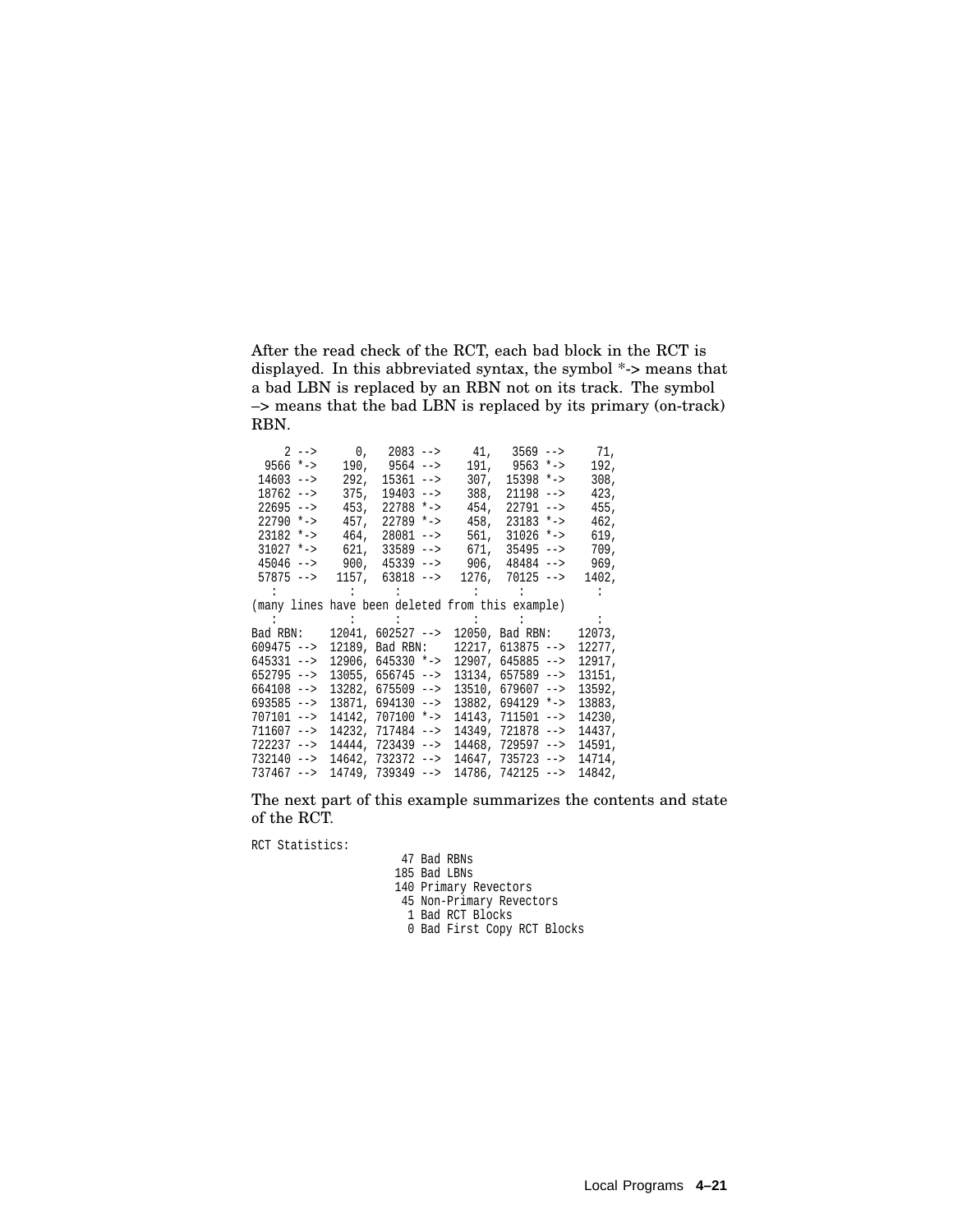A similar scan of the FCT follows. Each bad block in the FCT is displayed. Entries in this display are physical blocks. The syntax DKUTIL uses for PBNs is also used here. It is h:t:s:, where h is the head number, t is the track number, and s is the sector number. If the bad block is used by the disk format, the corresponding block number is displayed in parentheses.

\*\*\*\*\* Factory Control Table for R1VJAA\$DIA3 \*\*\*\*\*

1: 96:50(LBN 2083) 1: 161:48(LBN 28081) 1: 181: 0(LBN 36084) 1: 212: 0(LBN 48484) 2: 259: 8(LBN 70125) 1: 374: 0(LBN 113284) 3: 452:23(LBN 142973) 1: 558: 0(LBN 186884) 5: 564:17(LBN 188684) 5: 565:17(LBN 189084) 3: 630:38(LBN 214188) 3: 634:16(LBN 215766) 2: 673:43(LBN 235709) 6: 822: 0(LBN 293100) 3: 938:25(LBN 337375) 1:1009:40(LBN 367273) 5:1160:30(LBN 427097) 7:1208: 1(LBN 447185) 5:1321: 8(LBN 491475) 3:1440: 8(LBN 538158) 3:1442: 8(LBN 538958) 5:1449: 8(LBN 542675) 3:1454: 8(LBN 543758) 3:1459: 8(LBN 545758) 6:1471:40(LBN 552740) 5:1532: 8(LBN 575875) 5:1546: 8(LBN 581475) 5:1559: 8(LBN 586675) 0:1556:20(LBN 587620) 5:1616: 8(LBN 609475) 5:1627: 8(LBN 613875) 6:1731:45(LBN 656745) 6:1778: 9(LBN 675509) 0:1786: 7(LBN 679607)

The state of the FCT is displayed next.

FCT Statistics:

0 Bad FCT Blocks 0 Bad First Copy FCT Blocks

In the last part of this example, the LBN area is scanned. Each LBN block is read, some LBN statistics are displayed, and VERIFY ends. In this example, transient error reporting was enabled so the transients are displayed.

\*\*\*\*\* Scan of LBN Area LBN 2740. has a transient (5 out of 6) error. LBN 7904. has a transient (3 out of 6) error. LBN 77100. has a transient (4 out of 6) error.<br>LBN 95831. has a transient (1 out of 6) error. 95831. has a transient (1 out of 6) error. LBN 577712. has a transient (1 out of 6) error. LBN 730484. has a transient (1 out of 6) error. LBN Statistics: 6 Block(s) with a Transient error. 6 Total Block(s) in error.

Complete.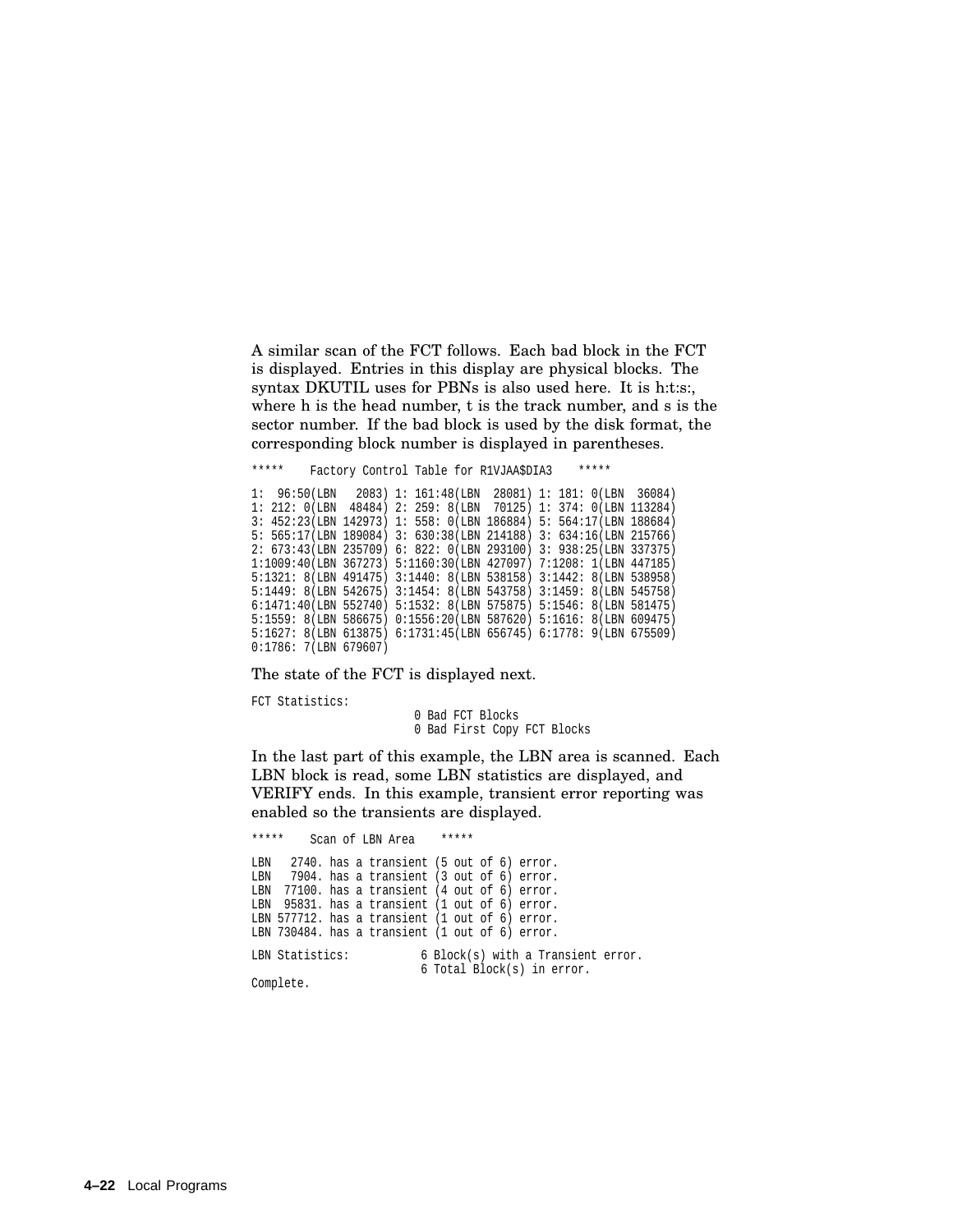**Error Messages** The following table describes the VERIFY error messages.

| <b>Message</b>                                            | <b>Description</b>                                                                                             |
|-----------------------------------------------------------|----------------------------------------------------------------------------------------------------------------|
| 00C5 - Unit diagnostics failed.                           | The ISE unit diagnostics failed<br>and VERIFY cannot run.                                                      |
| xxxx - Multicopy read operation of<br>xCT block n failed. | Block n of a multicopy<br>structure, the FCT, or the<br>RCT, is not readable. xxxx is<br>the MSCP error code.  |
| Copy n of RCT block $m$ (LBN $x$ ) is<br>bad.             | Copy n of RCT block m,<br>corresponding to LBN block<br>x, is bad.                                             |
| xBN n has a forced error.                                 | While scanning the LBN, DBN,<br>or XBN space, block n was<br>marked with a forced error flag.                  |
| xBN n has an invalid header error.                        | While scanning the LBN, DBN,<br>or XBN space, block n had a<br>problem with its header.                        |
| xBN n has a data sync timeout error.                      | While scanning the LBN, DBN,<br>or XBN space, block n had<br>problems syncing up to the data<br>hits.          |
| xBN n has an ECC field correctable<br>error.              | While scanning the LBN, DBN,<br>or XBN space, block n suffered<br>an error, but only in the ECC<br>field.      |
| xBN n has an uncorrectable ECC<br>error.                  | While scanning the LBN,<br>DBN, or XBN space, block<br>n was unreadable due to an<br>uncorrectable ECC error.  |
| xBN n received error status :<br>xxxx(X).                 | While scanning the LBN, DBN,<br>or XBN space, block n has some<br>other error. The MSCP error<br>code is xxxx. |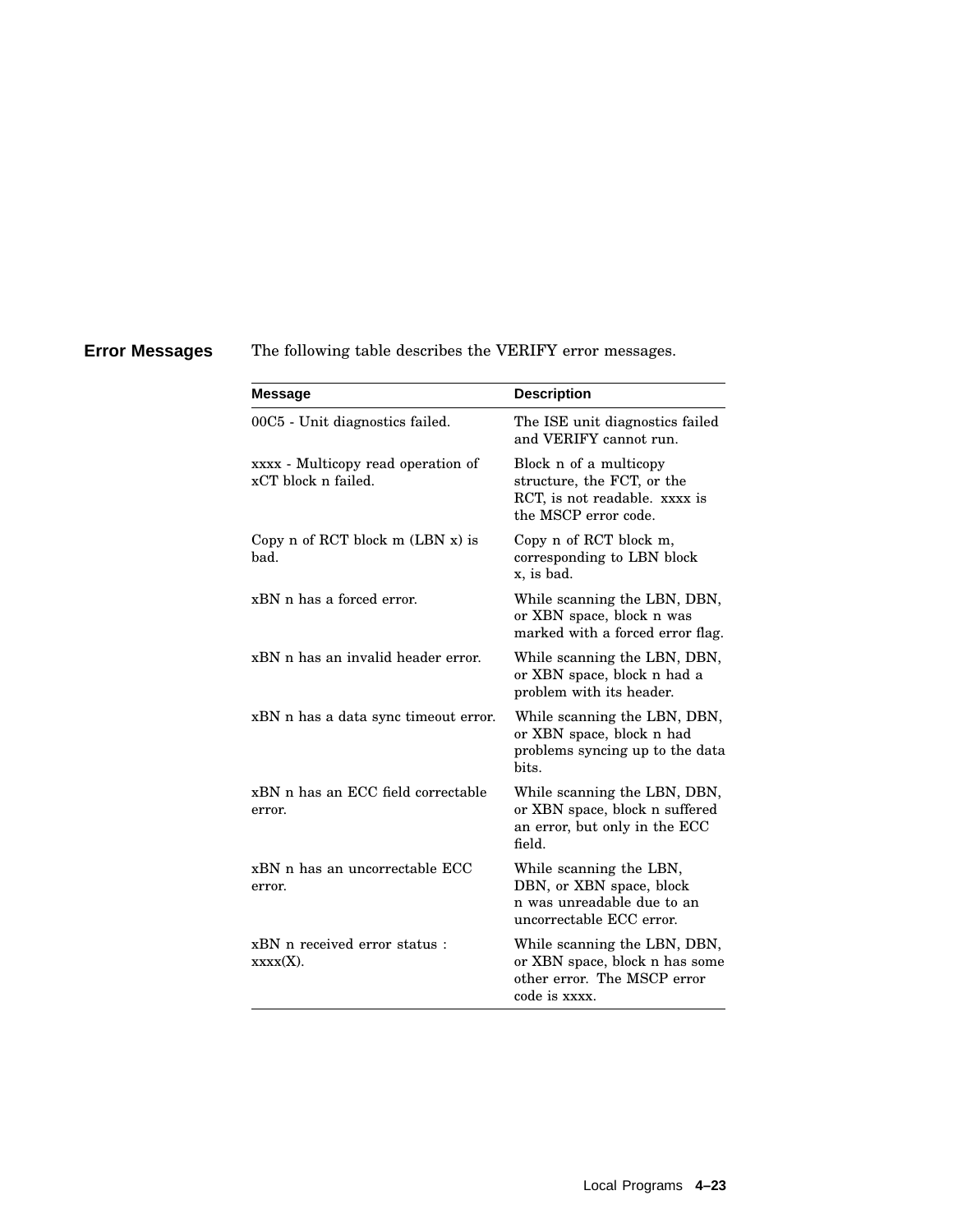### **Warning Messages**

The following table describes the VERIFY warning messages.

| Message                                        | <b>Description</b>                                                                                                                                    |
|------------------------------------------------|-------------------------------------------------------------------------------------------------------------------------------------------------------|
| xCT block n used copy m.                       | The first copy of block n of a<br>multicopy structure, the FCT, or<br>the RCT, is not readable. Copy m<br>of that block was used instead.             |
| xBN n has a transient<br>(e out of six) error. | While scanning the LBN, DBN,<br>or XBN space, block n suffered a<br>transient error. Out of six reads,<br>the transient error happened e<br>times.    |
| xBN n has a k symbol correctable<br>ECC error. | While scanning the LBN, DBN,<br>or XBN space, block n suffered a<br>correctable ECC error of k bytes.                                                 |
| Table is empty (NO BAD PBNs).                  | This message is very rare, and<br>indicates that no blocks are<br>marked bad in the FCT. The<br>media was perfect when the ISE<br>unit was formatted. |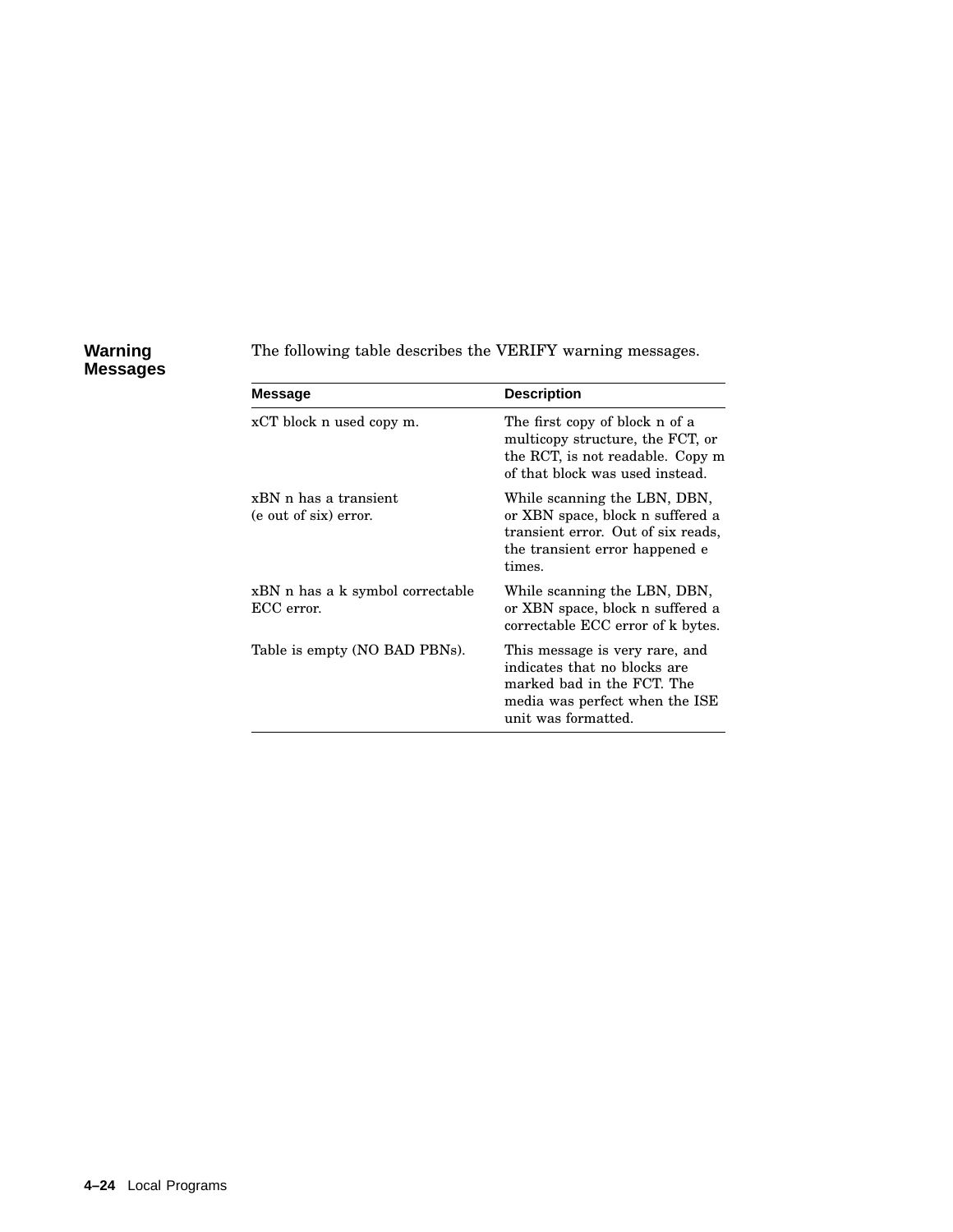# **DKUTIL**

| <b>Description</b>                | DKUTIL is a utility that displays disk structures and disk<br>data. The utility can be used to verify that an ERASE worked<br>correctly. DKUTIL is also useful in problem diagnosis and<br>manual bad block replacement.                                                                                                                                                                                                |
|-----------------------------------|-------------------------------------------------------------------------------------------------------------------------------------------------------------------------------------------------------------------------------------------------------------------------------------------------------------------------------------------------------------------------------------------------------------------------|
| <b>Accessing</b><br><b>DKUTIL</b> | You access DKUTIL the same way you access other local<br>programs. Once a connection is established, all interaction<br>occurs through the use of commands and responses. DKUTIL<br>has its own command line interpreter. It has a command syntax<br>similar to the hierarchical storage controller (HSC) DKUTIL<br>utility.                                                                                            |
| <b>DKUTIL</b><br><b>Process</b>   | DKUTIL prompts the user for a command with the DKUTIL><br>prompt.<br>In most cases, the user issues a GET command to acquire<br>٠<br>an ISE unit from the MSCP server. (See GET later in this<br>chapter.) Subsequent commands are applied to this unit.<br>DKUTIL acquires the unit and then returns to the command<br>$\bullet$<br>mode, prompting for a command, executing it, and prompting<br>for another command. |
| <b>Stopping</b><br><b>DKUTIL</b>  | To stop DKUTIL, press Ctrl/C, Ctrl/Y, Ctrl/Z, or type EXIT at the<br>DKUTIL> prompt.                                                                                                                                                                                                                                                                                                                                    |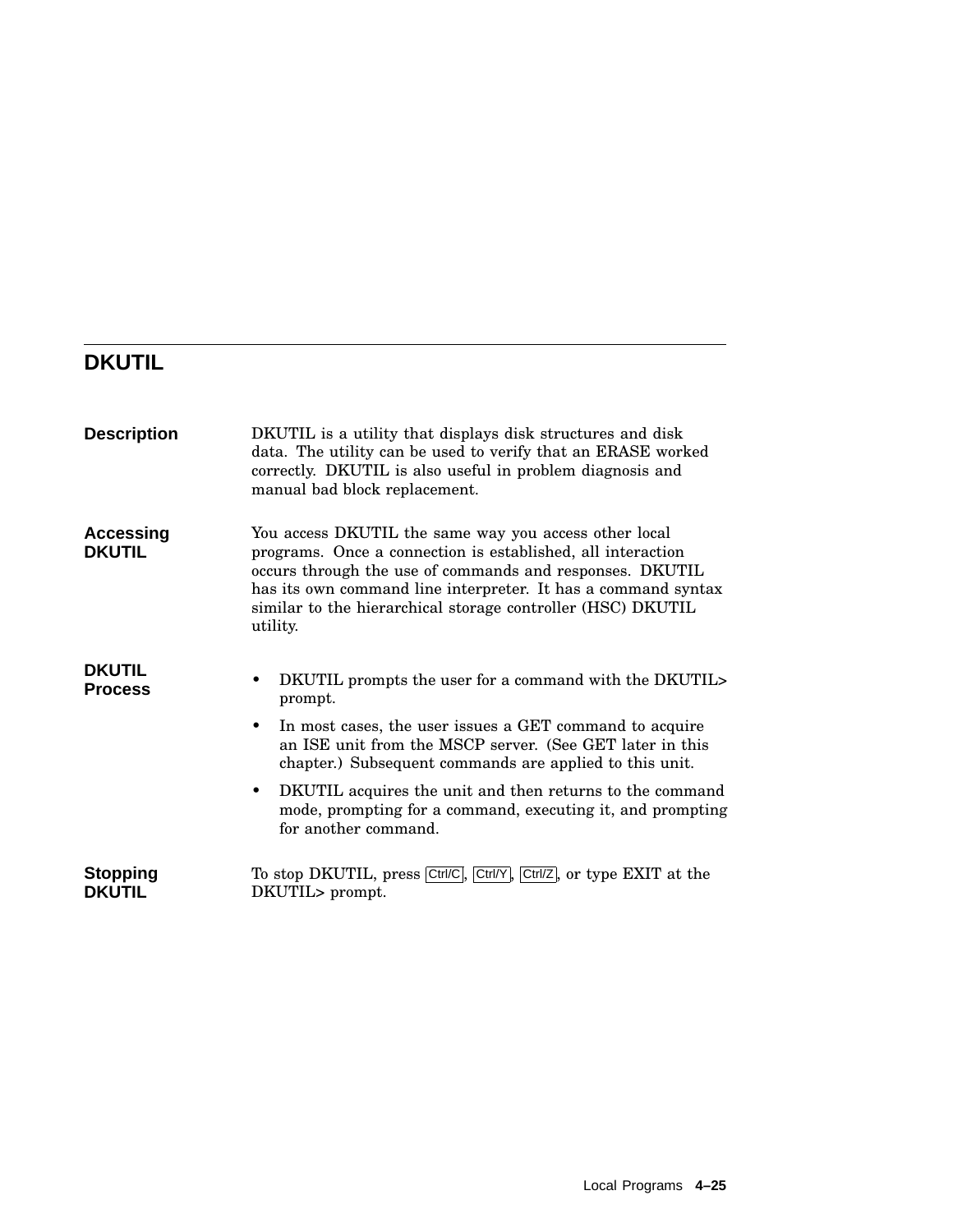## **DKUTIL Commands**

The following table lists the available DKUTIL commands. You do not need to type the entire command because the program is set up to recognize the matching command from the abbreviated command. The abbreviated command is shown in uppercase bold letters.

| Command         | <b>Definition</b>                                                                    |
|-----------------|--------------------------------------------------------------------------------------|
| <b>DEfault</b>  | Changes the default modifiers for subsequent<br>DKUTIL commands.                     |
| <b>DIsplay</b>  | Displays characteristics, error history, and RCT<br>/FCT information.                |
| DUmp            | Dumps the contents of a sector on the disk or the<br>contents of the current buffer. |
| Exit            | Stops the DKUTIL utility.                                                            |
| Get             | Acquires the ISE unit from the MSCP server.                                          |
| Help            | Displays information on how to use the DKUTIL<br>commands.                           |
| $\bf{POp}$      | Restores the save buffer to the current buffer.                                      |
| <b>PU</b> sh    | Stores the current buffer in the save buffer.                                        |
| <b>RE</b> place | Replaces a specified LBN.                                                            |
| Set size        | Changes the block size of the ISE unit.                                              |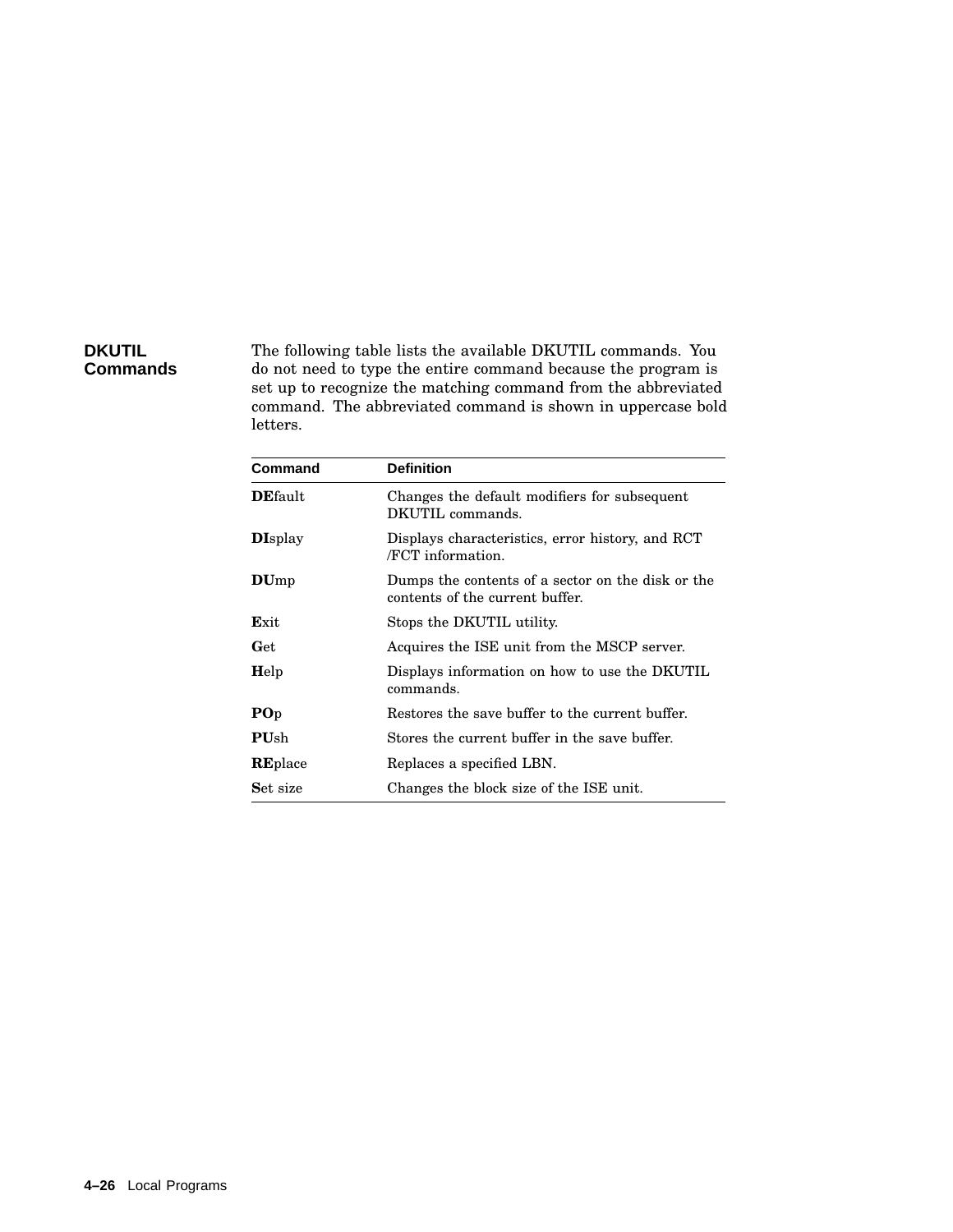## **DKUTIL Command Modifiers**

A number of modifiers are used with the DKUTIL GET, DISPLAY, and DUMP commands. These modifiers can be typed with the command or they can be stored using the DEFAULT command. The following tables describe the modifiers and their functions.

| <b>GET Modifier</b>               | <b>Default</b><br>Setting | <b>Function</b>                                                                                                  |  |
|-----------------------------------|---------------------------|------------------------------------------------------------------------------------------------------------------|--|
| IMF                               | /NOIMF                    | Ignore media format. If this modifier<br>is specified, the unit is acquired for<br>physical (PBN) access only.   |  |
| WP                                | /WP                       | Write protect. If this modifier<br>is specified, the media is<br>write protected. This inhibits<br>replacements. |  |
|                                   |                           |                                                                                                                  |  |
| <b>DISPLAY</b><br><b>Modifier</b> | <b>Default</b><br>Setting | <b>Function</b>                                                                                                  |  |
| FULL                              | <b>NOFULL</b>             | Display full. If this modifier is<br>specified, a full dump of the RCT or<br>FCT header is displayed.            |  |
| <b>ITEMS</b>                      | <b>NOITEMS</b>            | Display items. If this modifier is<br>specified, the items in the RCT or<br>FCT are displayed.                   |  |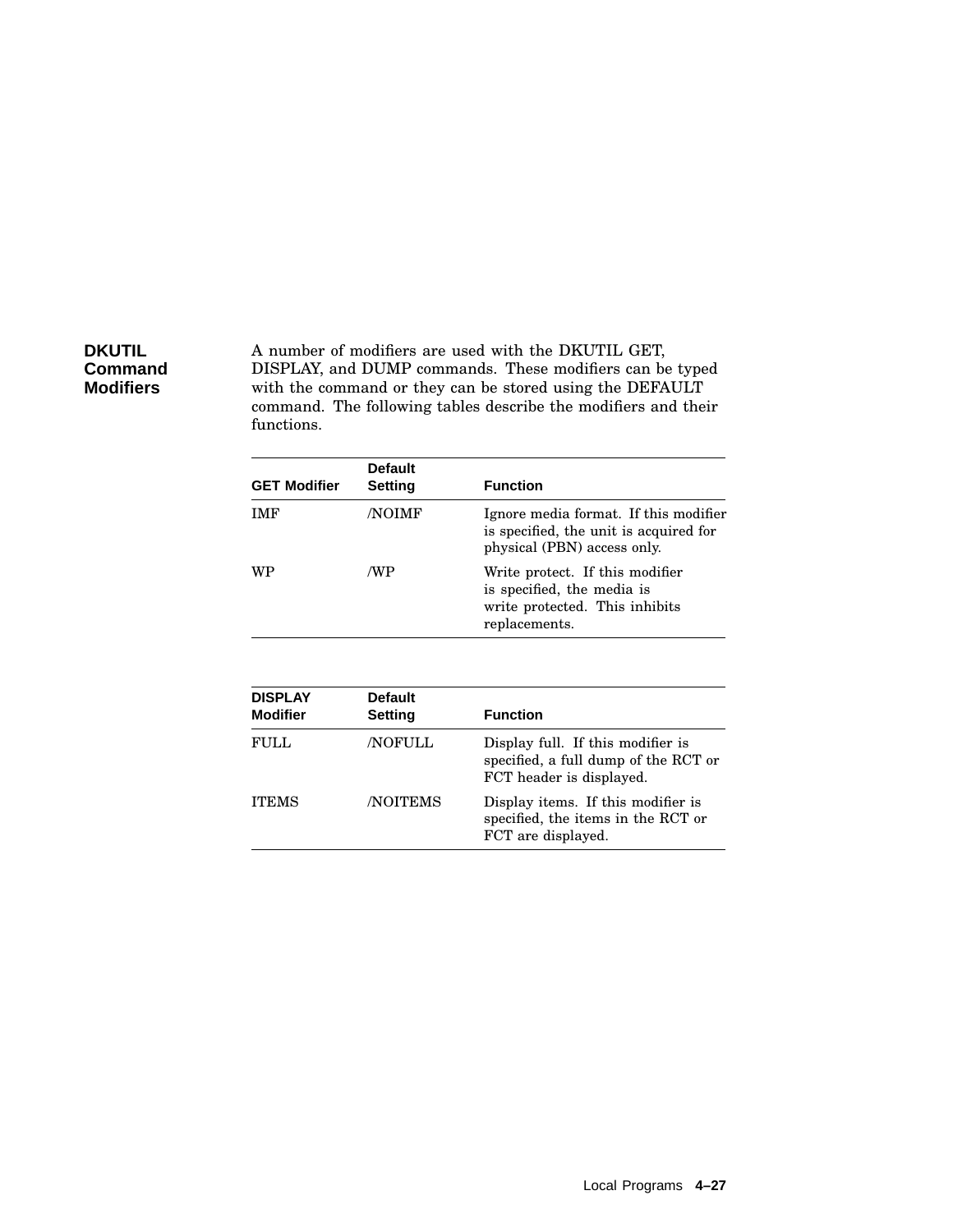| <b>DUMP</b><br><b>Modifier</b> | <b>Default</b><br><b>Setting</b> | <b>Function</b>                                                                                                                                                                         |
|--------------------------------|----------------------------------|-----------------------------------------------------------------------------------------------------------------------------------------------------------------------------------------|
| <b>HEADER</b>                  | /HEADER                          | Display header. If this modifier is<br>specified, the block type and LTN0<br>fields of the block are displayed.                                                                         |
| <b>EDC</b>                     | /EDC                             | Display the EDC. If this modifier is<br>specified, the EDC and the expected<br>EDC of the block are displayed.                                                                          |
| <b>DATA</b>                    | /DATA                            | Display data. If this modifier is<br>specified, the data in the block is<br>displayed.                                                                                                  |
| <b>ECC</b>                     | <b>NOECC</b>                     | Display ECC. If this modifier is<br>specified, the ECC residue of the<br>block is displayed.                                                                                            |
| AIJ.                           | <b>NOALL</b>                     | Display all fields. Use of this<br>modifier is equivalent to specifying<br>the modifiers /HEADER/EDC/DATA<br>/ECC.                                                                      |
| <b>RAW</b>                     | <b>NORAW</b>                     | Display the raw LBN. If this<br>modifier is specified, the original<br>LBN that was replaced is used<br>instead of the RBN. This modifier<br>affects only the replaced LBNs.            |
| NZ                             | /NONZ                            | Display nonzero data. If this<br>modifier is specified, the data field is<br>displayed if it contains all nonzero<br>data. This modifier has no effect if<br>/NODATA is also specified. |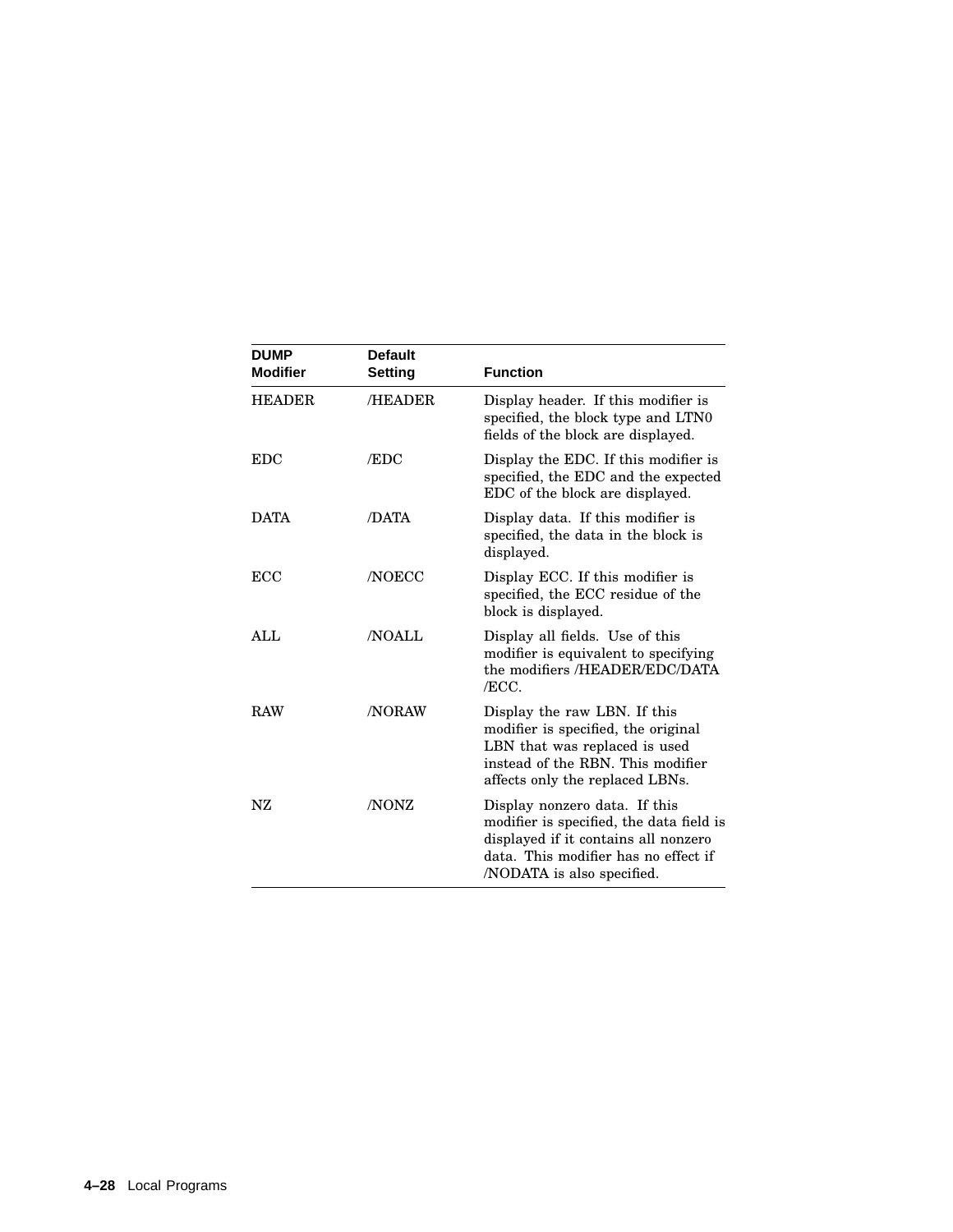| <b>DEFAULT</b>                   | The DEFAULT command changes the default modifiers for<br>subsequent DKUTIL commands. This command "remembers"<br>modifiers so they do not have to be typed each time a command<br>is issued. Modifiers that do not apply to a command are ignored<br>when that command is issued. So, you can specify modifiers that<br>apply to GET, DUMP, and DISPLAY at the same time. |
|----------------------------------|---------------------------------------------------------------------------------------------------------------------------------------------------------------------------------------------------------------------------------------------------------------------------------------------------------------------------------------------------------------------------|
| <b>DEFAULT</b>                   | The syntax for the DEFAULT command is:                                                                                                                                                                                                                                                                                                                                    |
| <b>Syntax</b>                    | DEFAULT [modifiers]                                                                                                                                                                                                                                                                                                                                                       |
|                                  | The available <i>modifiers</i> are described in the tables on the<br>preceding two pages.                                                                                                                                                                                                                                                                                 |
| <b>DEFAULT</b><br><b>Example</b> | The following example shows how to access the DKUTIL<br>program on an ISE with the unit name R1EJAA.                                                                                                                                                                                                                                                                      |
|                                  | Once DKUTIL is accessed, the DEFAULT command is issued<br>to set new default values for subsequent commands. GET will<br>apply /NOWP; DUMP will apply /NZ; and DISPLAY will apply<br>/FULL and /ITEMS.                                                                                                                                                                    |
|                                  | Note that both the DEFAULT command and the <i>ITEMS</i> modifier<br>are abbreviated.                                                                                                                                                                                                                                                                                      |
|                                  | \$ SET HOST/DUP/SERVER=MSCP\$DUP/TASK=DKUTIL R1EJAA<br>%HSCPAD-I-LOCPROGEXE, Local program executing<br>Copyright © 1989 Digital Equipment Corporation                                                                                                                                                                                                                    |
|                                  | DKUTIL> DE/NOWP/NZ/FULL/ITE                                                                                                                                                                                                                                                                                                                                               |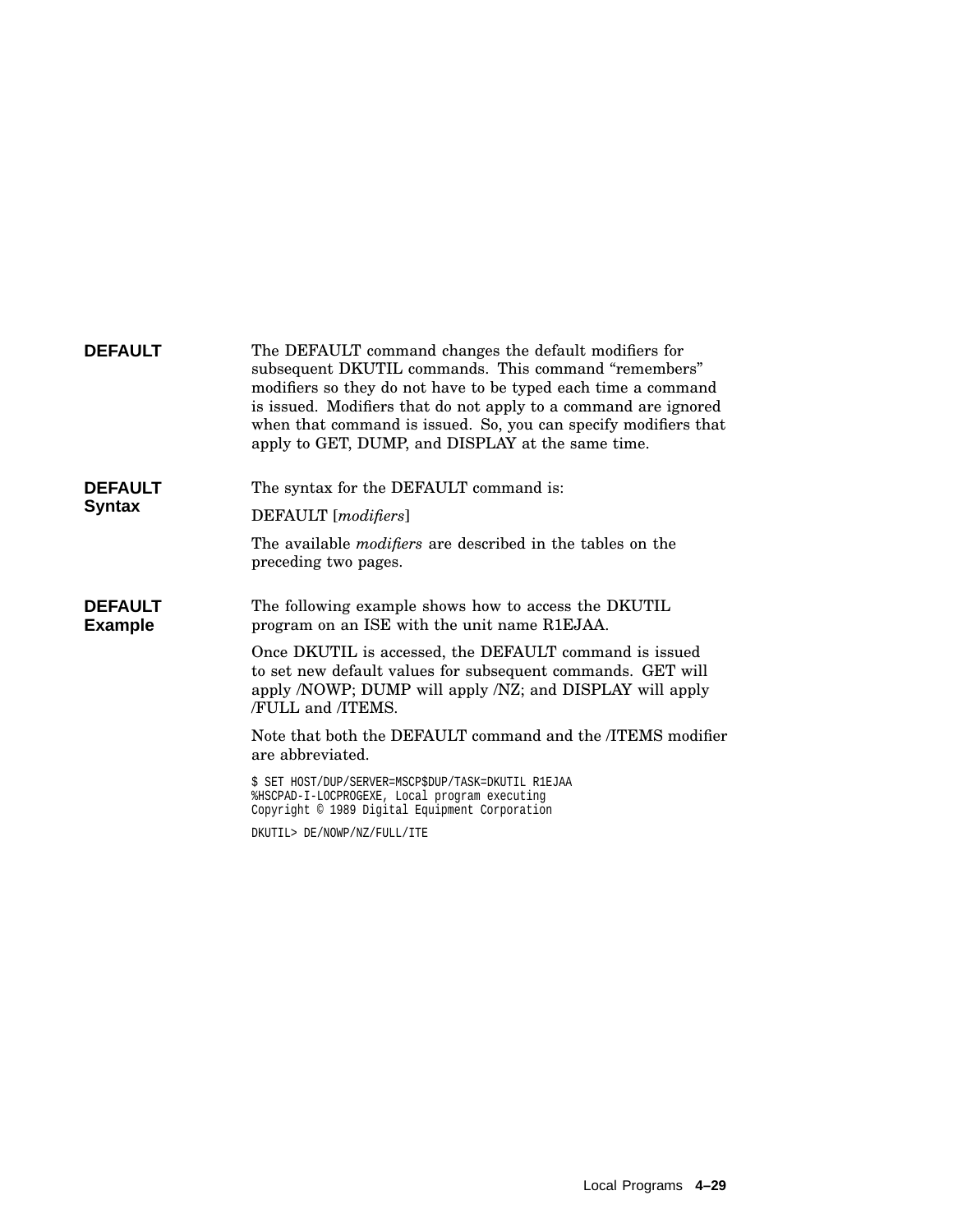| <b>DISPLAY</b>                     |                                              | and RCT/FCT information.                                          | The DISPLAY command displays characteristics, error history,                                                                                                                                                                                                                                                                                                                                                                                        |
|------------------------------------|----------------------------------------------|-------------------------------------------------------------------|-----------------------------------------------------------------------------------------------------------------------------------------------------------------------------------------------------------------------------------------------------------------------------------------------------------------------------------------------------------------------------------------------------------------------------------------------------|
| <b>DISPLAY</b><br><b>Syntax</b>    | $\bullet$<br><b>DISPLAY ALL</b><br>$\bullet$ | DISPLAY CHARACTERISTICS DISK<br>DISPLAY [/FULL][/ITEMS] {RCT,FCT} | There are three basic variations to the DISPLAY command:<br>This displays the characteristics of the ISE unit.<br>This displays the header of the RCT or the FCT. The<br>FULL modifier controls the amount of RCT or FCT header<br>information displayed. If the /ITEMS modifier is specified,<br>the contents of the RCT or FCT are also displayed.<br>This is equivalent to typing DISPLAY RCT, DISPLAY FCT,<br>and DISPLAY CHARACTERISTICS DISK. |
| <b>DISPLAY</b><br><b>Modifiers</b> | DISPLAY command.<br><b>Modifier</b>          | <b>Default</b>                                                    | The following table describes the modifiers used with the<br><b>Function</b>                                                                                                                                                                                                                                                                                                                                                                        |
|                                    | <b>FULL</b>                                  | <b>NOFULL</b>                                                     | Display full. If this modifier is<br>specified, a full dump of the RCT or<br>FCT header is displayed.                                                                                                                                                                                                                                                                                                                                               |
|                                    | <b>ITEMS</b>                                 | /NOITEMS                                                          | Display items. If this modifier is<br>specified, the items in the RCT or<br>FCT are displayed.                                                                                                                                                                                                                                                                                                                                                      |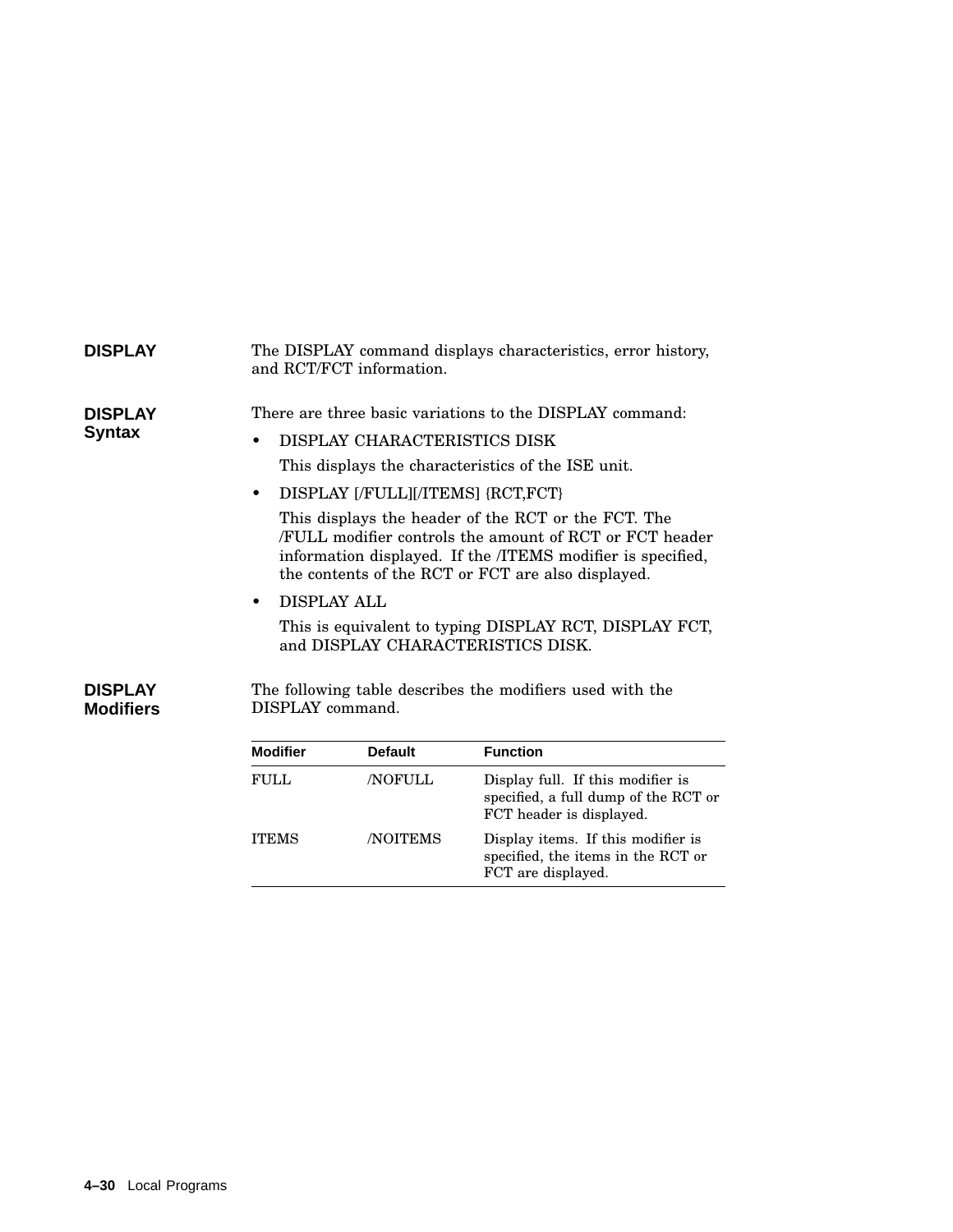#### **DISPLAY Example** The following example shows how the DISPLAY command lists the ISE unit characteristics.

#### DKUTIL> DISP CHA DIS

Drive characteristics for drive R1EJAA\$DIA1

| Type:<br>Media: | RF31 (512 byte mode only)<br>Fixed        |
|-----------------|-------------------------------------------|
| Cylinders:      | 1861 LBN, 5 XBN, 5 DBN                    |
| Geometry:       | 1 tracks/group, 8 groups/cylinder,        |
|                 | 8 tracks/cylinder, 50 LBNs/track,         |
|                 | 1 RBNs/track, 51 sectors/track,           |
|                 |                                           |
|                 | 51 XBNs/track, 408 XBNs/cylinder,         |
|                 | 400 LBNs/cylinder, 8 RBNs/cylinder        |
|                 | Group Offset: 17 (LBN), 0 (XBN)           |
| LBNs:           | 744400 (host), 745416 (total)             |
| RBNs:           | 14888                                     |
| XBNs:           | 2040                                      |
| DBNs:           | 1632 (read/write), 408 (read only)        |
| PBNs:           | 838032                                    |
| RCT:            | 127 (size), 8 (copies)                    |
| FCT:            | $127$ (size), 8 (copies)                  |
|                 | Retry Limits: 8 (retry), 3 (badblk)       |
|                 | ECC Threshold: 3/2 (normal), 0/0 (format) |
|                 | Revision: 4 (hardware), 32 (firmware)     |
|                 | Drive ID: 124923040310000                 |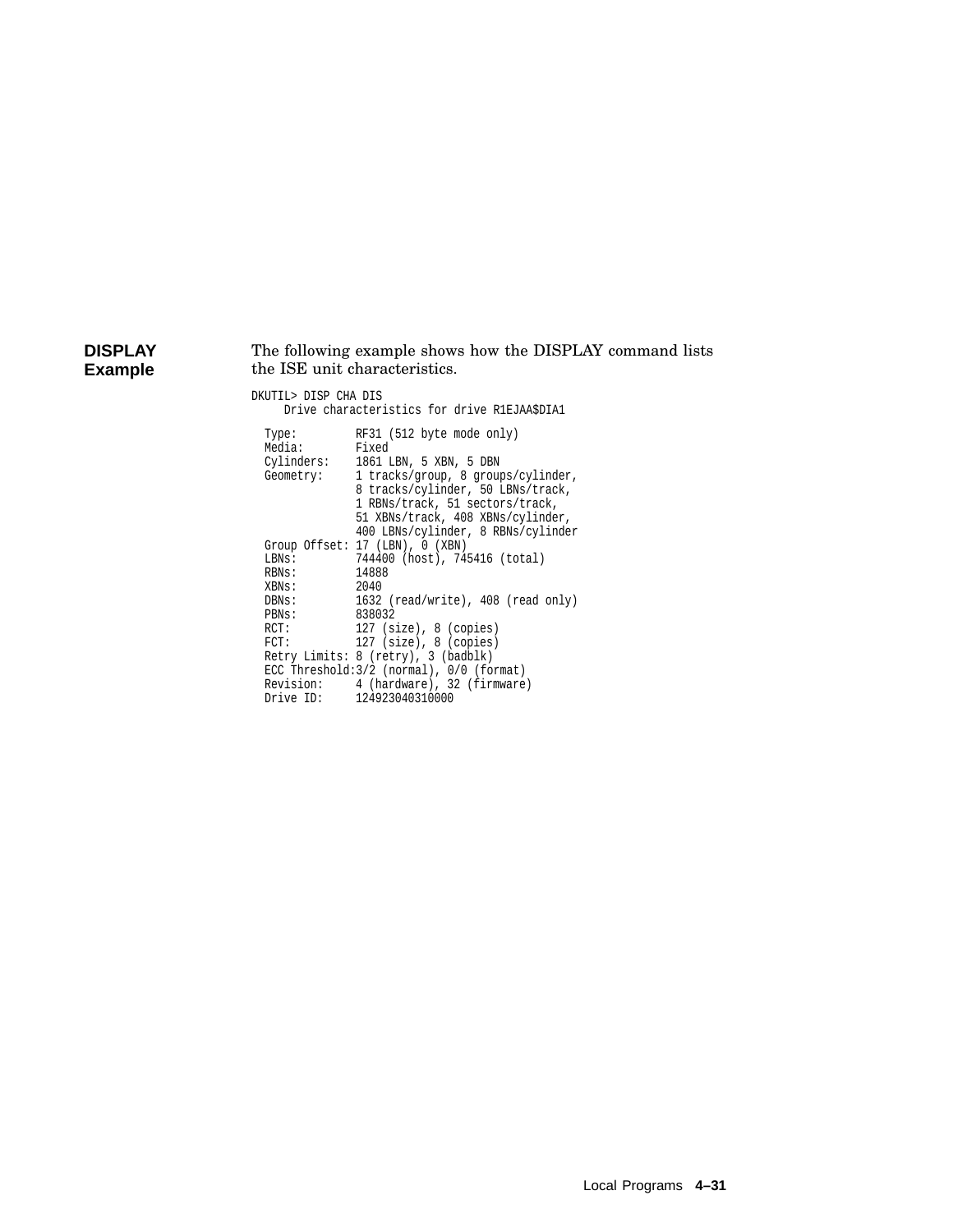## **DUMP** The DUMP command displays the contents of a sector on the disk or the contents of the current buffer. The amount of information displayed can be controlled with modifiers. **DUMP Syntax** There are five basic variations of the DUMP command: • DUMP BUFFER This dumps the contents of the current buffer. • DUMP {DBN,LBN,RBN,XBN} *block#* This dumps the contents of the specified *block#*. The LBN space extends into the RCT, and the XBN space spans all copies of the FCT. These methods of reading the RCT and FCT allow a specific copy to be read. • DUMP {RCT,FCT} *block#* This dumps the contents of the specified *block#*. The block is read using the multiread algorithm. This command also shows you which copy was used to obtain the information. • DUMP PBN *head#*:*track#*:*sector#* This dumps the contents of the specified block by giving the physical location of the sector not adjusted by LTN0. This variation of the DUMP command is not supported on the RF36 or RF74. • DUMP PBD *head#*:*track#*:*sector#* This dumps the contents of the specified block. This variation of the DUMP command is supported only on the RF36 and RF74.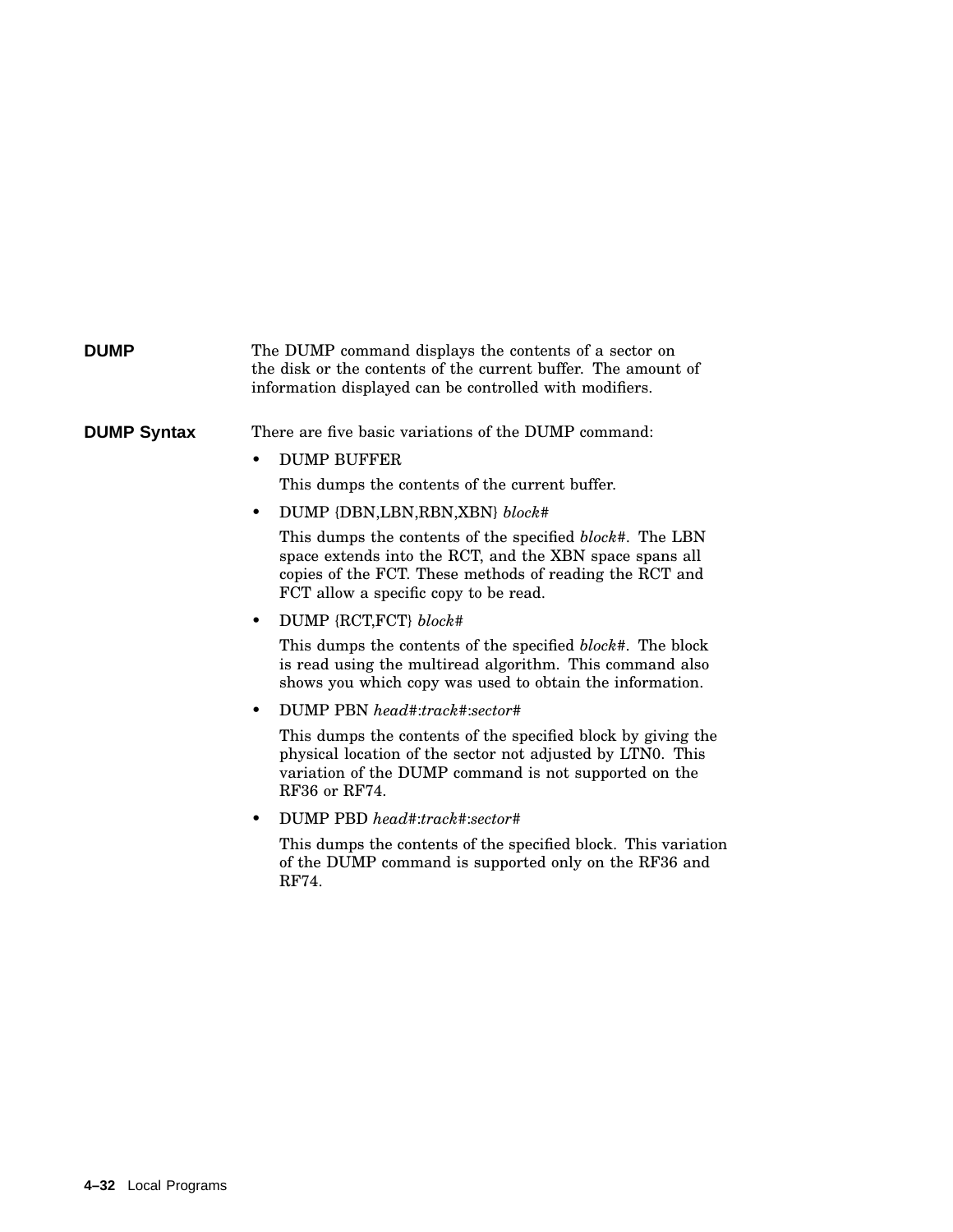## **DUMP Modifiers**

## The following describes modifiers used with DUMP.

| <b>Modifier</b> | <b>Default</b> | <b>Function</b>                                                                                                                                                                         |
|-----------------|----------------|-----------------------------------------------------------------------------------------------------------------------------------------------------------------------------------------|
| <b>HEADER</b>   | /HEADER        | Display header. If this modifier is<br>specified, the block type and LTN0<br>fields of the block are displayed.                                                                         |
| <b>EDC</b>      | /EDC           | Display the EDC. If this modifier is<br>specified, the EDC and the expected<br>EDC of the block are displayed.                                                                          |
| <b>DATA</b>     | /DATA          | Display data. If this modifier is<br>specified, the data in the block is<br>displayed.                                                                                                  |
| <b>ECC</b>      | <b>/NOECC</b>  | Display ECC. If this modifier is<br>specified, the ECC residue of the<br>block is displayed.                                                                                            |
| AIJ.            | /NOALL         | Display all fields. Use of this<br>modifier is equivalent to specifying<br>the modifiers /HEADER/EDC/DATA<br>/ECC.                                                                      |
| <b>RAW</b>      | /NORAW         | Display the raw LBN. If this<br>modifier is specified, the original<br>LBN that was replaced is used<br>instead of the RBN. This modifier<br>affects only the replaced LBNs.            |
| NZ              | /NONZ          | Display nonzero data. If this<br>modifier is specified, the data field is<br>displayed if it contains all nonzero<br>data. This modifier has no effect if<br>/NODATA is also specified. |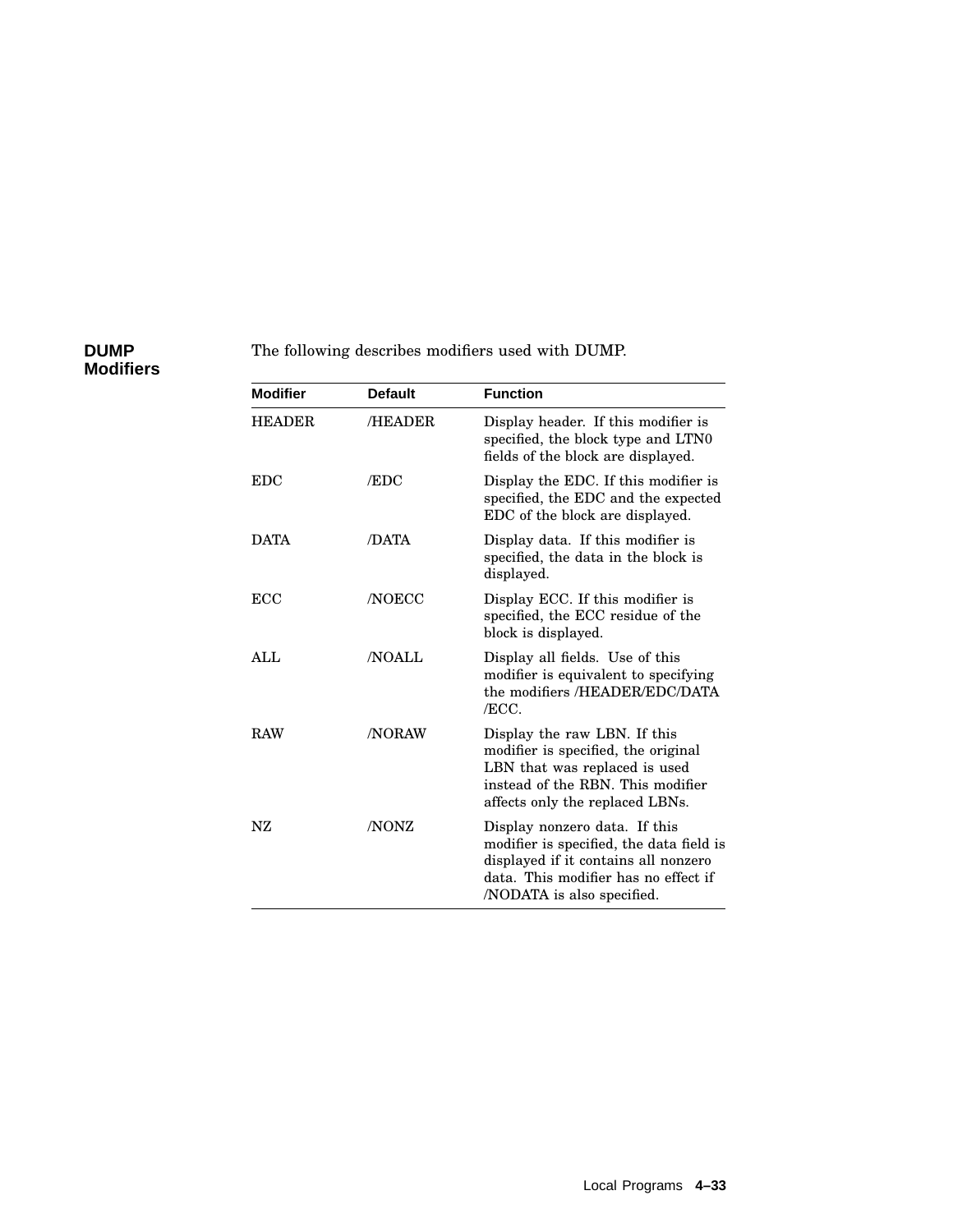### **DUMP Example** The following example shows how the DUMP command displays the contents of a block of the RCT.

Note that the first copy of this RCT block was used. Also note that LBN 0 is replaced by RBN 0.

DKUTIL> DUMP RCT 2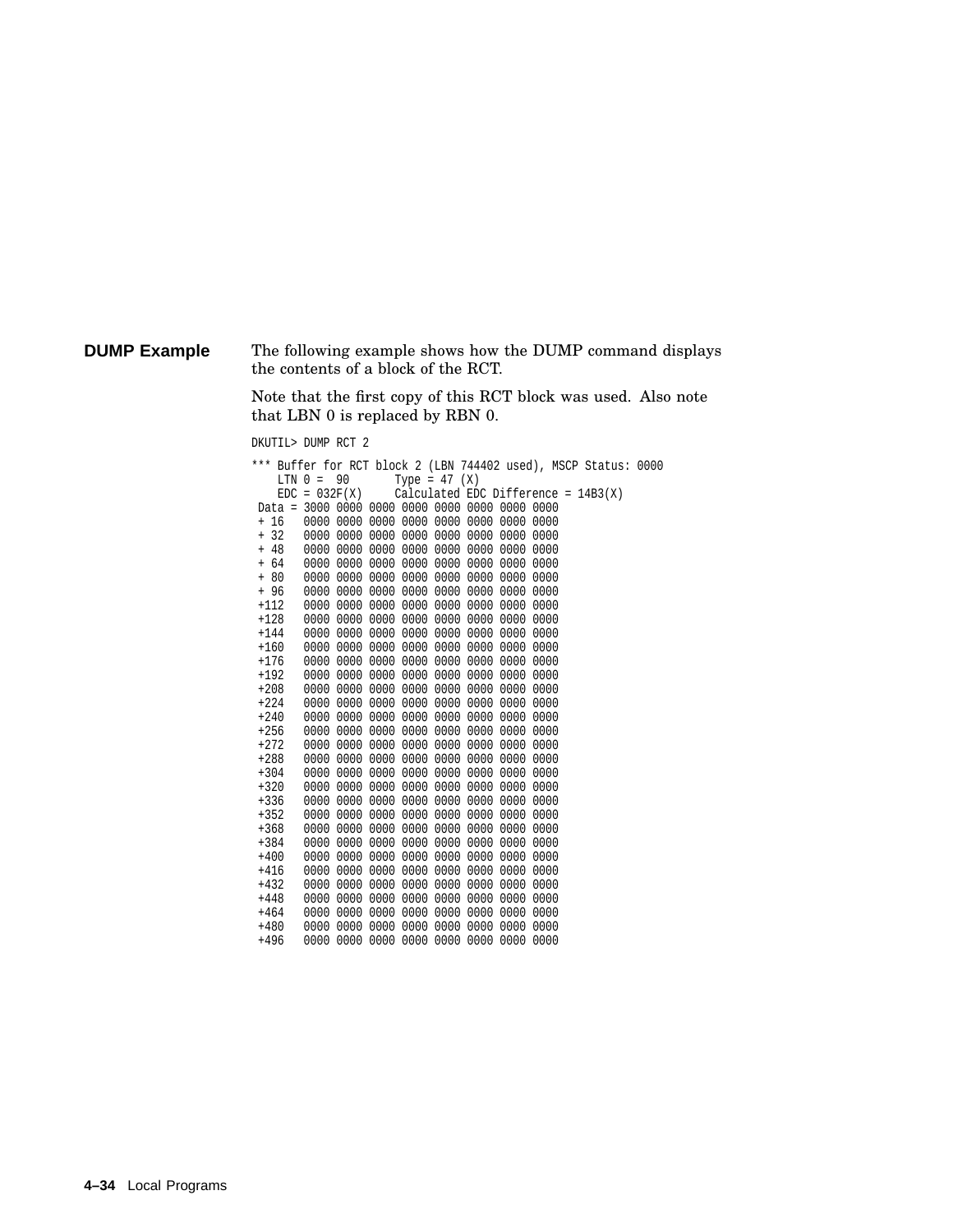| <b>EXIT</b>         | The EXIT command stops the DKUTIL utility. If the ISE unit<br>was acquired, the unit is released to the MSCP server. |
|---------------------|----------------------------------------------------------------------------------------------------------------------|
| <b>EXIT Syntax</b>  | The syntax for this command is:<br><b>EXIT</b>                                                                       |
| <b>EXIT Example</b> | The following is an example of what appears on the screen when<br>you EXIT DKUTIL.                                   |
|                     | DKUTIL> EXIT                                                                                                         |
|                     | %HSCPAD-S-REMPGMEND, Remote program terminated - message code 3.<br>%HSCPAD-S-END, Control returned to node ISMINE   |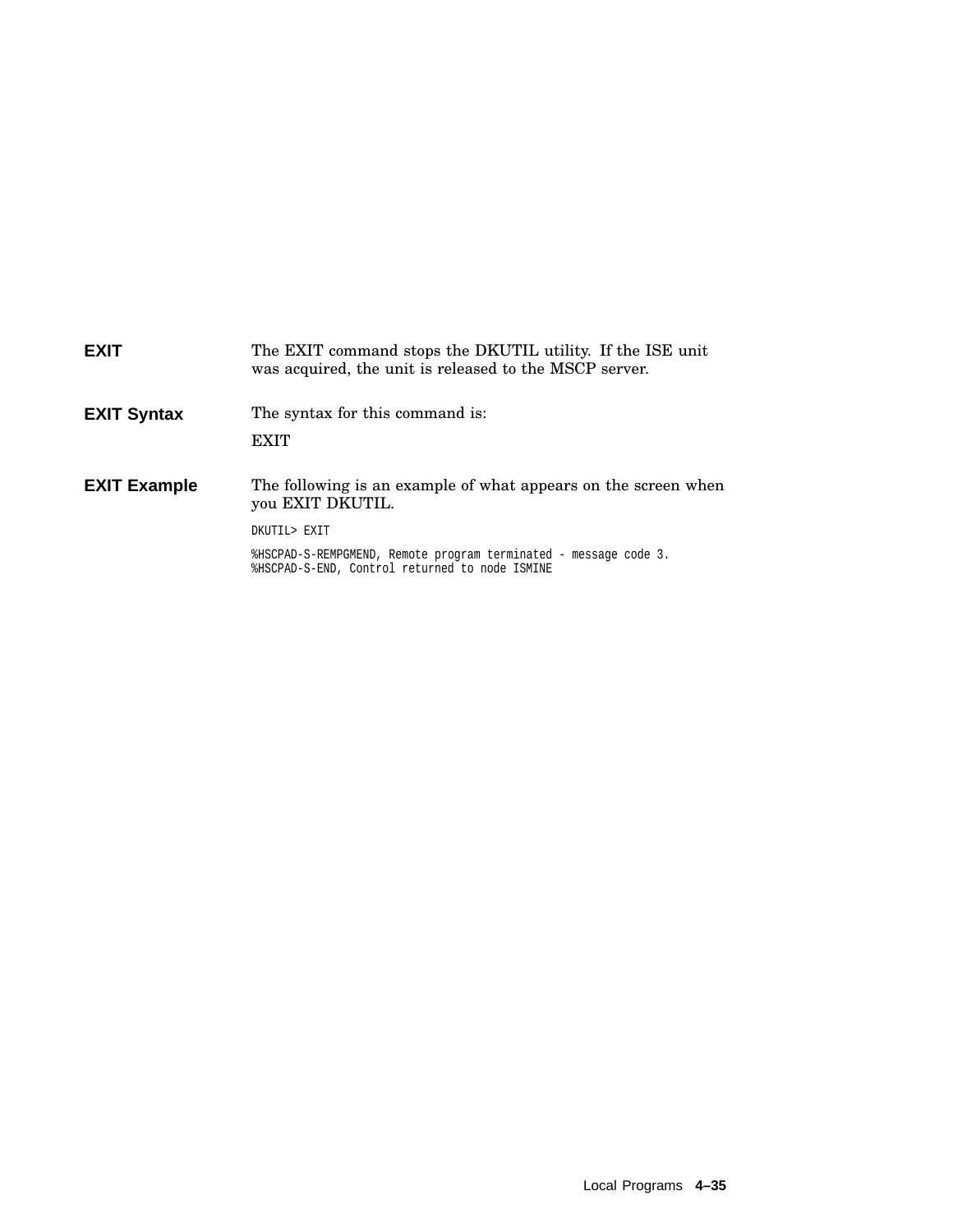| <b>GET</b>           | ISE unit is on line to any host.                                                                               |                | The GET command acquires the ISE unit from the MSCP server<br>(if possible). Most DKUTIL commands work only after the GET<br>command succeeds. The GET command cannot succeed if the                                                                                                                               |
|----------------------|----------------------------------------------------------------------------------------------------------------|----------------|--------------------------------------------------------------------------------------------------------------------------------------------------------------------------------------------------------------------------------------------------------------------------------------------------------------------|
| <b>GET Syntax</b>    | The syntax for the GET command is:                                                                             |                |                                                                                                                                                                                                                                                                                                                    |
|                      | GET [modifier]                                                                                                 |                |                                                                                                                                                                                                                                                                                                                    |
|                      |                                                                                                                |                | The specified <i>modifier</i> controls how the unit is acquired.                                                                                                                                                                                                                                                   |
| <b>GET Modifiers</b> | The following table describes the modifiers used with the GET<br>command.                                      |                |                                                                                                                                                                                                                                                                                                                    |
|                      | <b>Modifier</b>                                                                                                | <b>Default</b> | <b>Function</b>                                                                                                                                                                                                                                                                                                    |
|                      | <b>IMF</b>                                                                                                     | /NOIMF         | Ignore media format. If this modifier<br>is specified, the unit is acquired for<br>physical (PBN) access only.                                                                                                                                                                                                     |
|                      | WP                                                                                                             | /WP            | Write protect. If this modifier<br>is specified, the media is<br>write protected. This inhibits<br>replacements.                                                                                                                                                                                                   |
| <b>GET Example</b>   | default upon entry to DKUTIL.<br>DKUTIL> GET<br>Serial Number:<br>Mode:<br>First Formatted:<br>Date Formatted: | ADDE(X)        | The following example shows the outcome of a successful GET<br>command. The unit is acquired from the MSCP server and the<br>unit FCT status is displayed. In this example, /NOWP was<br>previously set by the DEFAULT command and /NOIMF was the<br>000000000000000<br>9-AUG-1989 13:25:10<br>9-AUG-1989 13:25:10 |

Format Instance: 1 FCT: VALID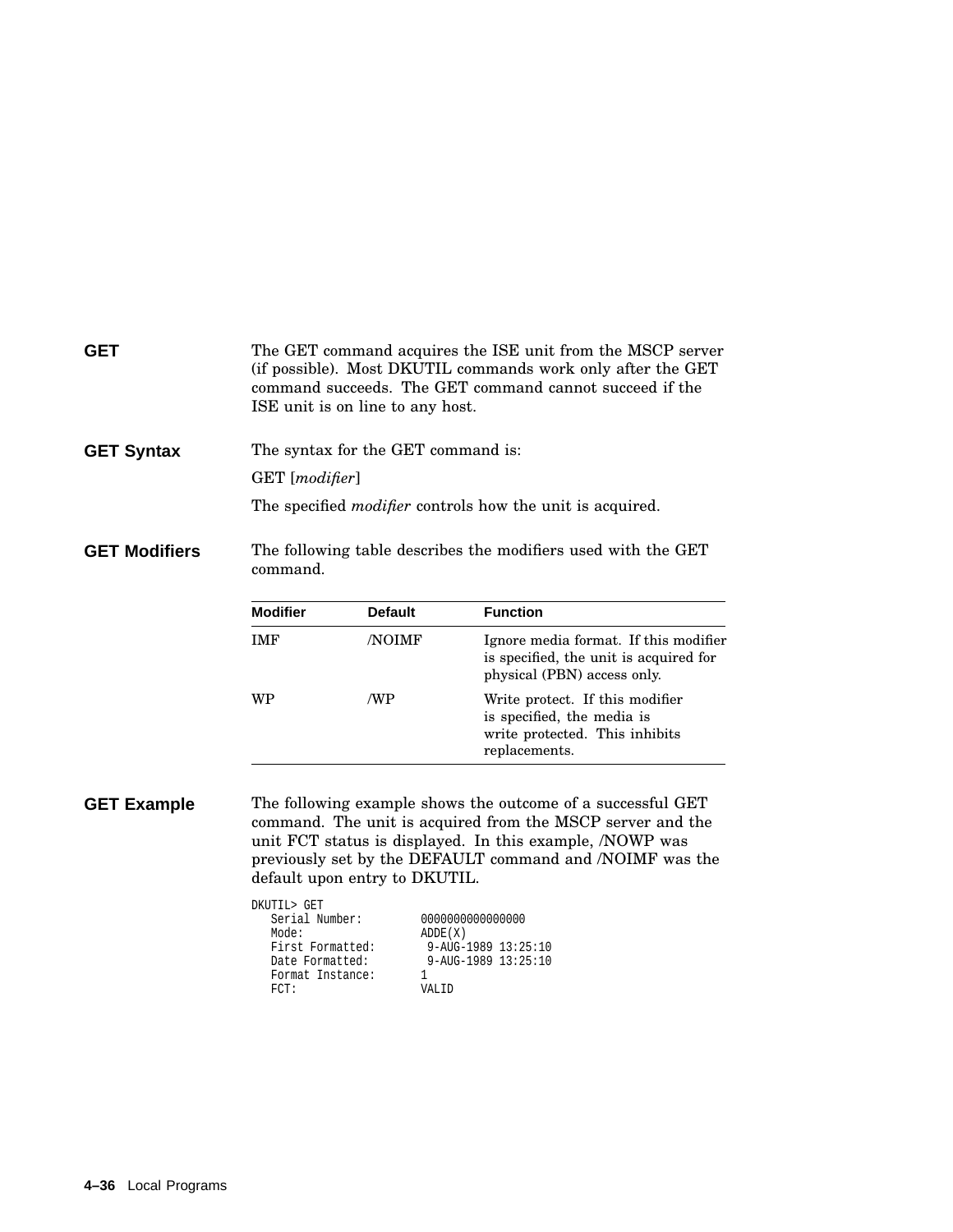| <b>HELP</b>         | The HELP command displays information on how to use the<br>DKUTIL commands.                                                                                                                                                                                                                                                                                |
|---------------------|------------------------------------------------------------------------------------------------------------------------------------------------------------------------------------------------------------------------------------------------------------------------------------------------------------------------------------------------------------|
| <b>HELP Syntax</b>  | The syntax for the HELP command is:<br><b>HELP</b>                                                                                                                                                                                                                                                                                                         |
| <b>HELP Example</b> | Typing HELP produces the following display.                                                                                                                                                                                                                                                                                                                |
|                     | DKUTIL> HELP<br>DEFAULT [/qualifiers]<br>DISPLAY [/qualifiers] {ALL FCT RCT CHAR DISK}<br>/FULL<br>/ITEMS<br>DUMP [/qualifiers] $\{BUFFER   type n   PBN h:t:s\}$<br>/HEADER<br>/EDC<br>/DATA<br>$/$ ECC<br>/NZ<br>/ALL<br>/RAW<br>EXIT<br>GET [/qualifiers]<br>/IMF<br>/WP<br><b>HELP</b><br><b>POP</b><br>PUSH<br>REPLACE 1bn<br>SET SIZE 512<br>DKUTIL> |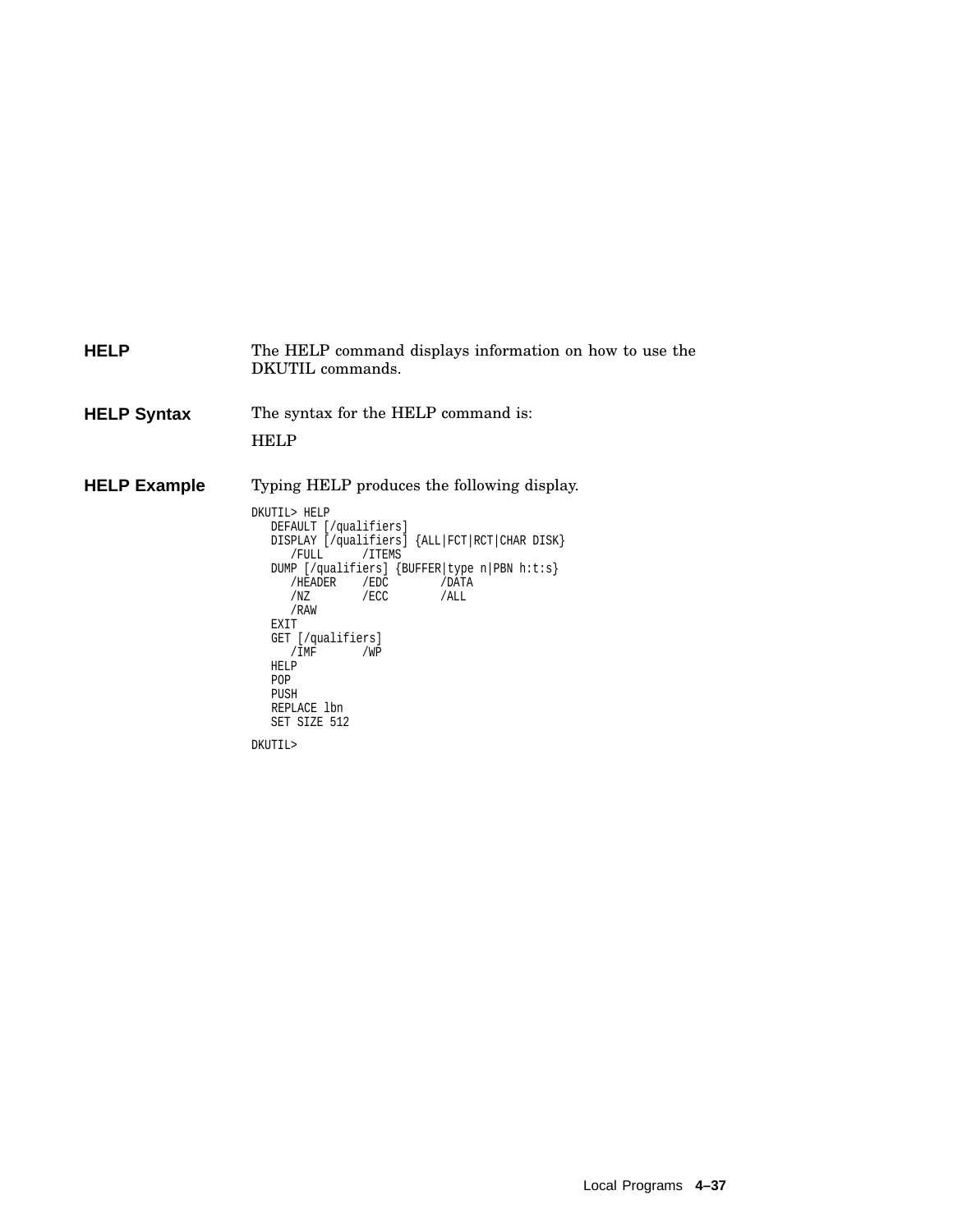| POP                | The POP command restores the save buffer to the current buffer.                                                                                                                                                                                                                                   |
|--------------------|---------------------------------------------------------------------------------------------------------------------------------------------------------------------------------------------------------------------------------------------------------------------------------------------------|
|                    | DKUTIL maintains two I/O buffers while it runs: the current<br>buffer and the save buffer. The DUMP command always uses<br>the current buffer. Use the PUSH command to save data before<br>subsequent DUMPs. Use the POP command, followed by the<br>DUMP BUFFER command, to view the saved data. |
| <b>POP Syntax</b>  | The syntax for this command is:                                                                                                                                                                                                                                                                   |
|                    | <b>POP</b>                                                                                                                                                                                                                                                                                        |
| <b>POP Example</b> | In this example, the contents of the buffer saved by the most<br>recent PUSH command is restored to the current buffer.<br>POP <thttp pop<="" th=""></thttp>                                                                                                                                      |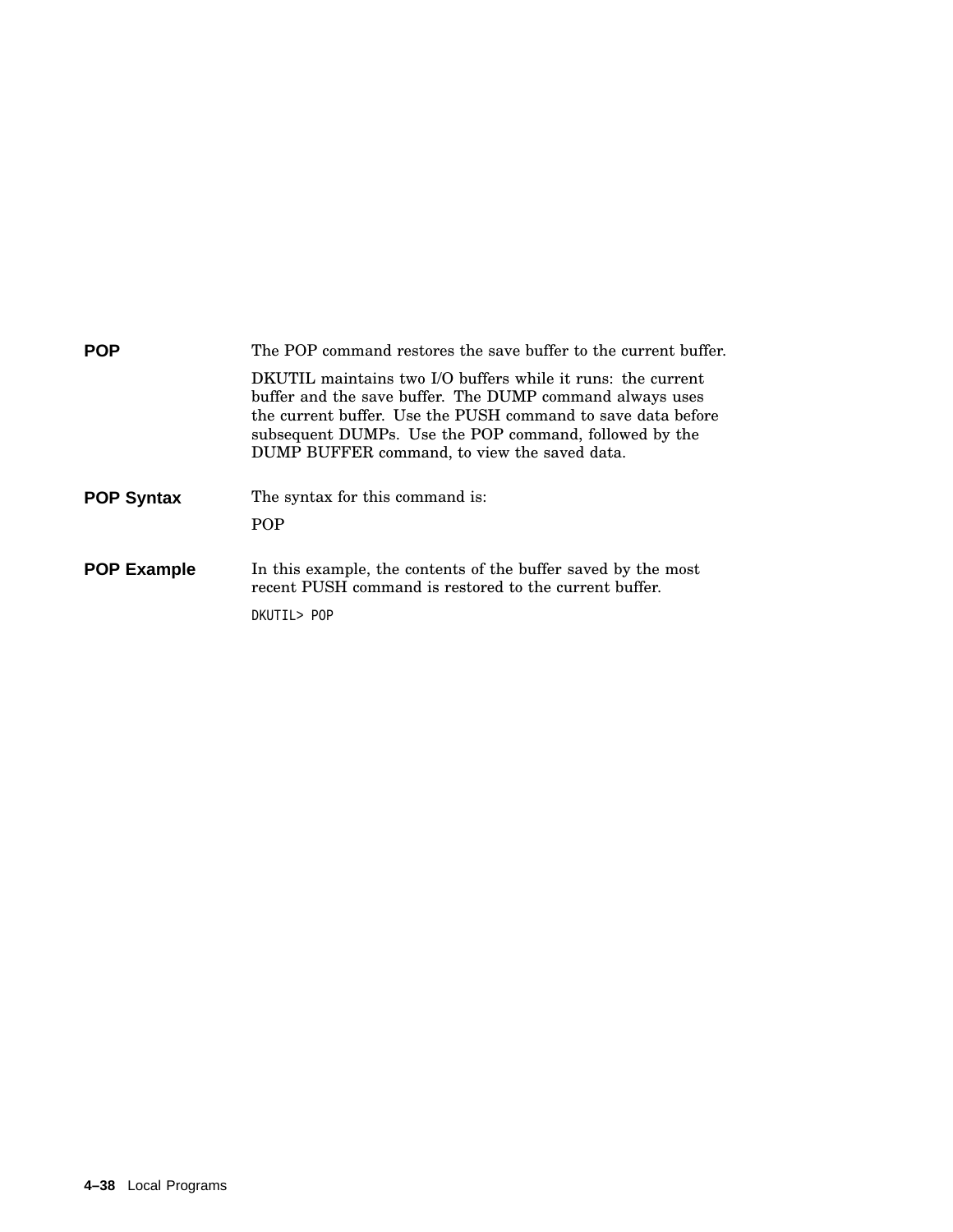| <b>PUSH</b>         | The PUSH command stores the current buffer in the save buffer.                                                                                                                                                                                                                                    |
|---------------------|---------------------------------------------------------------------------------------------------------------------------------------------------------------------------------------------------------------------------------------------------------------------------------------------------|
|                     | DKUTIL maintains two I/O buffers while it runs: the current<br>buffer and the save buffer. The DUMP command always uses<br>the current buffer. Use the PUSH command to save data before<br>subsequent DUMPs. Use the POP command, followed by the<br>DUMP BUFFER command, to view the saved data. |
| <b>PUSH Syntax</b>  | The syntax for this command is:<br><b>PUSH</b>                                                                                                                                                                                                                                                    |
| <b>PUSH Example</b> | In this example, the contents of the buffer loaded by the most<br>recent DUMP command are stored in the save buffer.                                                                                                                                                                              |
|                     | DKUTIL> PUSH                                                                                                                                                                                                                                                                                      |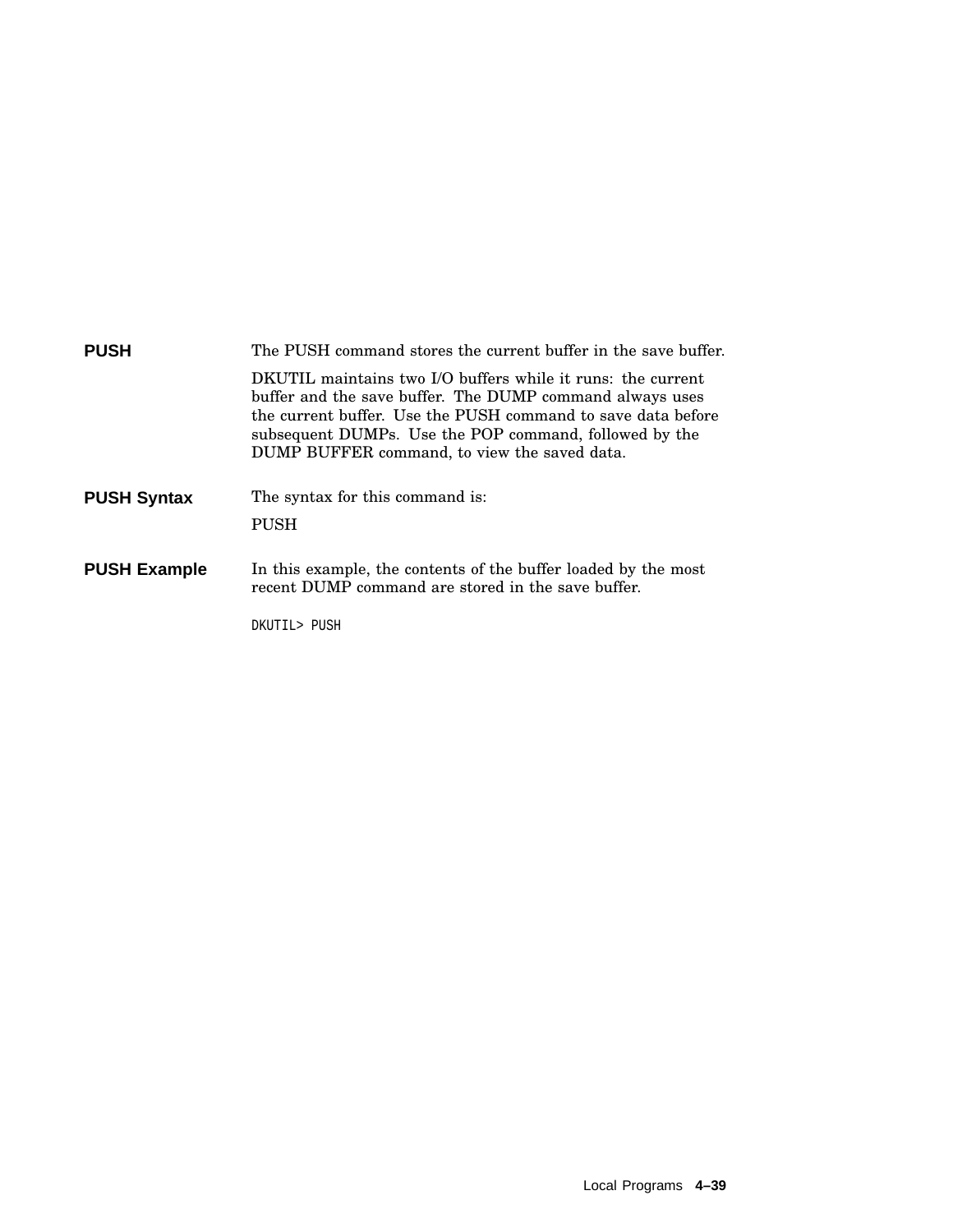| <b>REPLACE</b>                   | The REPLACE command replaces a specified LBN. The results<br>of the REPLACE command are displayed. The display contains<br>the last few longwords of a Bad Block Replacement Summary<br>error log packet. |
|----------------------------------|-----------------------------------------------------------------------------------------------------------------------------------------------------------------------------------------------------------|
|                                  | REPLACE cannot succeed if the unit is write protected (GET)<br>/WP), or if the unit was acquired for physical (PBN) access only<br>(GET/IMF).                                                             |
| <b>REPLACE</b><br><b>Syntax</b>  | The syntax for the REPLACE command is:<br>REPLACE lbn#<br>The specified <i>lbn#</i> is replaced.                                                                                                          |
| <b>REPLACE</b><br><b>Example</b> | In the following example, LBN0 is replaced.<br>DKUTIL> REPLACE 0<br>Replace summary log packet:<br>Flags: $60(X)$<br>Event: $0014(X)$<br>Rep flags: $8000(X)$<br>LBN: 0<br>$old$ RBN: $0$<br>New RBN: 0   |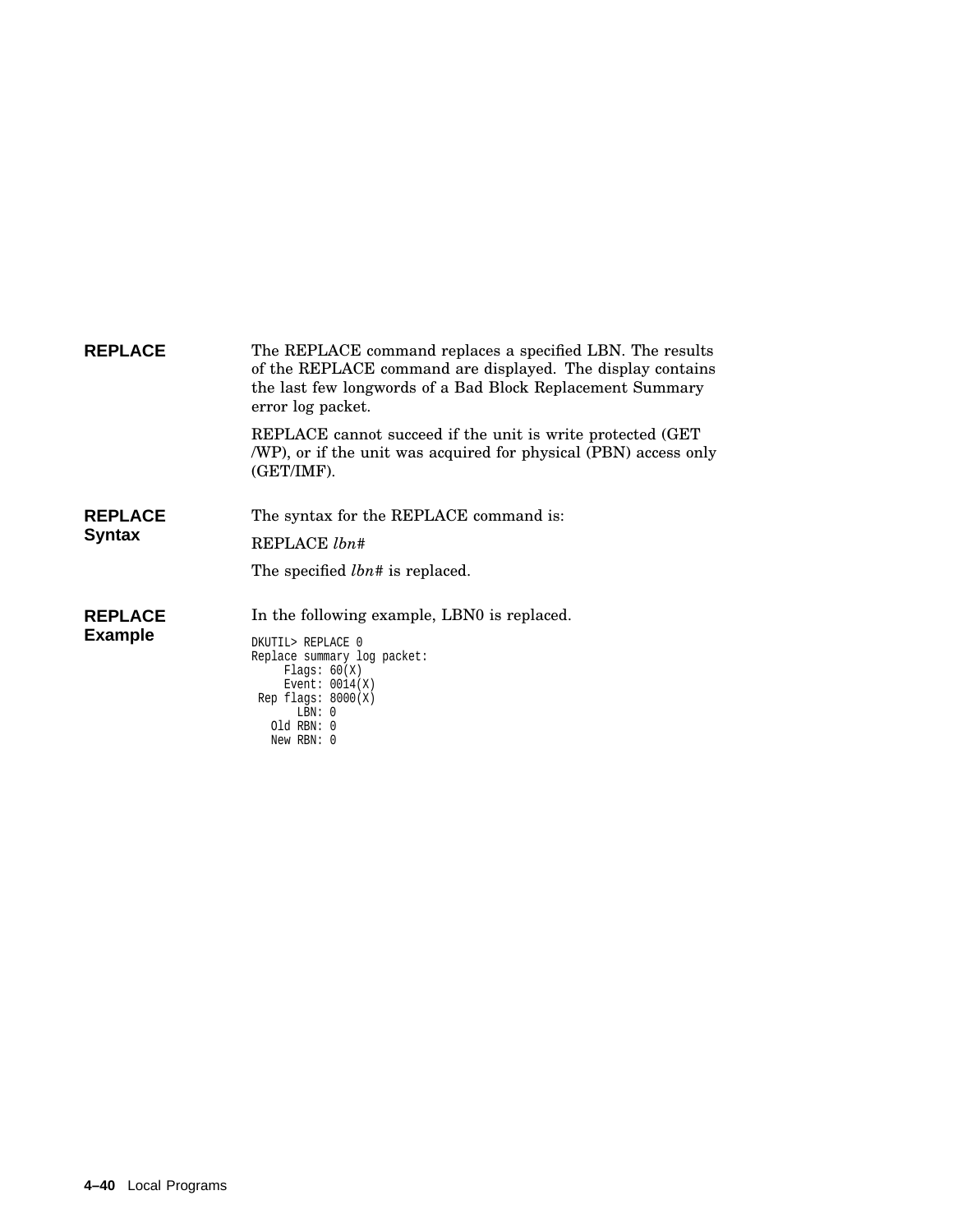| <b>SET SIZE</b>                   | The SET SIZE command changes the block size of the ISE unit.<br>Only 512-byte block sizes are supported. This command is for<br>compatibility with the HSC implementation of DKUTIL. |
|-----------------------------------|--------------------------------------------------------------------------------------------------------------------------------------------------------------------------------------|
| <b>SET SIZE</b><br><b>Syntax</b>  | The syntax for the SET SIZE command is:<br><b>SET SIZE</b> blocksize#<br>Currently, the only acceptable <i>blocksize</i> # is 512.                                                   |
| <b>SET SIZE</b><br><b>Example</b> | This example shows the block size of the unit set to 512 bytes.<br>DKUTIL> S S 512                                                                                                   |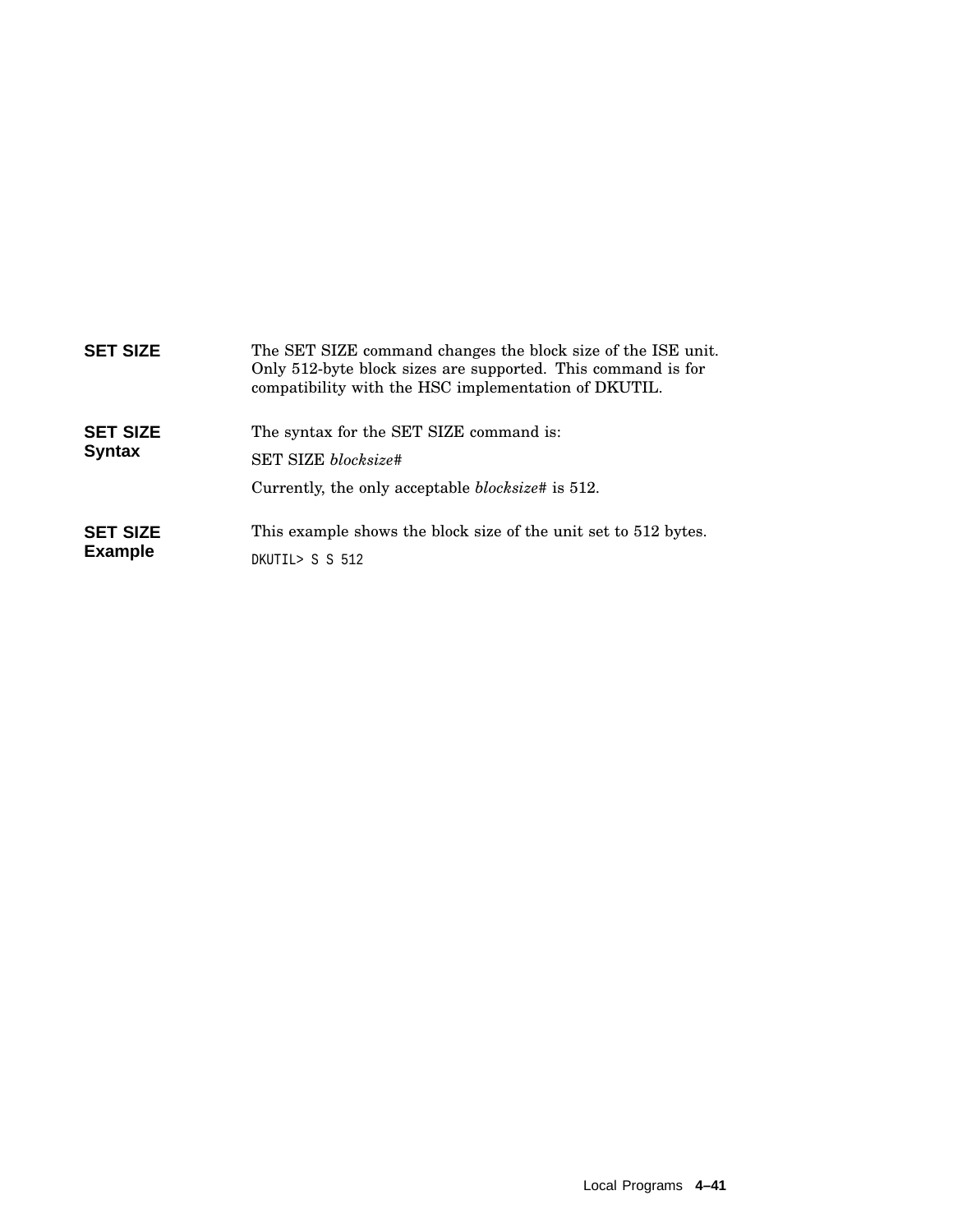## **PARAMS**

| <b>Description</b>         | PARAMS is a utility that allows you to examine and change<br>internal ISE parameters such as node name, allocation class,<br>and MSCP unit number. PARAMS is also used to display the<br>state of the ISE and performance statistics maintained by the<br>ISE.                          |
|----------------------------|-----------------------------------------------------------------------------------------------------------------------------------------------------------------------------------------------------------------------------------------------------------------------------------------|
| Accessing<br><b>PARAMS</b> | You access PARAMS the same way you access other local<br>programs. Once a connection is established, all interaction<br>occurs through the use of commands and responses. PARAMS<br>has its own command line interpreter. It has a command syntax<br>similar to the VMS SYSGEN utility. |
| PARAMS<br>Process          | PARAMS prompts the user for a command with the<br>٠<br>PARAMS> prompt.<br>Once a command is entered, PARAMS executes it and then<br>prompts for another command.                                                                                                                        |
| Stopping<br><b>PARAMS</b>  | To stop PARAMS, press Ctrl/C, Ctrl/Y, Ctrl/Z, or type EXIT at the<br>PARAMS> prompt.                                                                                                                                                                                                    |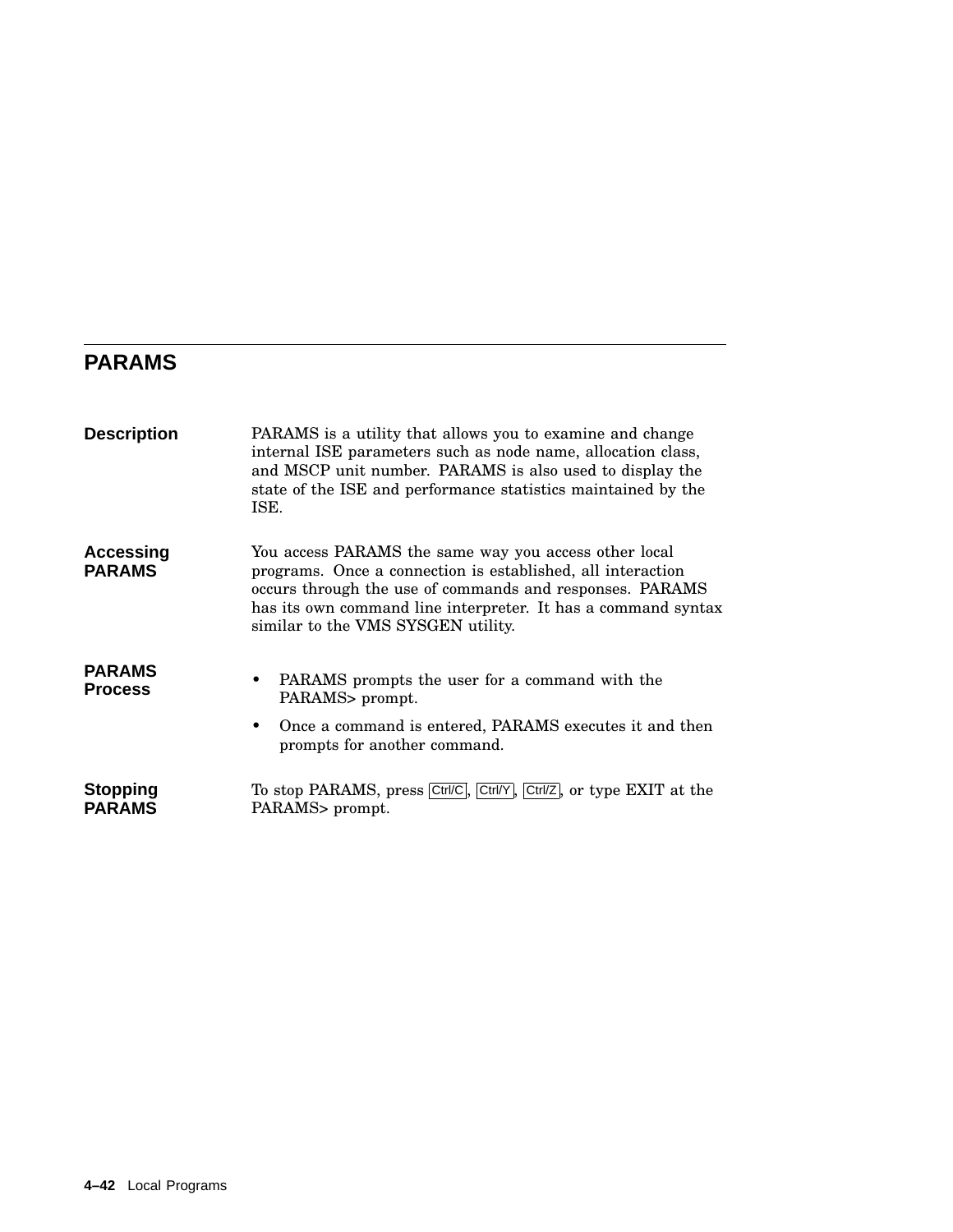## **PARAMS Commands**

The following table lists the available PARAMS commands. You do not need to type the entire command because the program is set up to recognize the matching command from the abbreviated command. The abbreviated command is shown in uppercase bold letters.

| Command       | <b>Definition</b>                                                                          |
|---------------|--------------------------------------------------------------------------------------------|
| ENable mscp   | Enables MSCP server.                                                                       |
| Exit          | Stops the PARAMS utility.                                                                  |
| Help          | Displays information on how to use PARAMS<br>commands.                                     |
| Locate        | Causes a soft fault in the ISE. (Red LED on to help<br>locate it.)                         |
| SEt           | Changes internal ISE parameters.                                                           |
| SHow          | Displays the setting of a parameter or a class of<br>parameters.                           |
| <b>STatus</b> | Displays module configuration, history, performance<br>counters, and so on.                |
| Write         | Records the device parameter changes you make<br>using the SET command in nonvolatile RAM. |
| Zero          | Clears a block of counters or all known blocks of<br>counters.                             |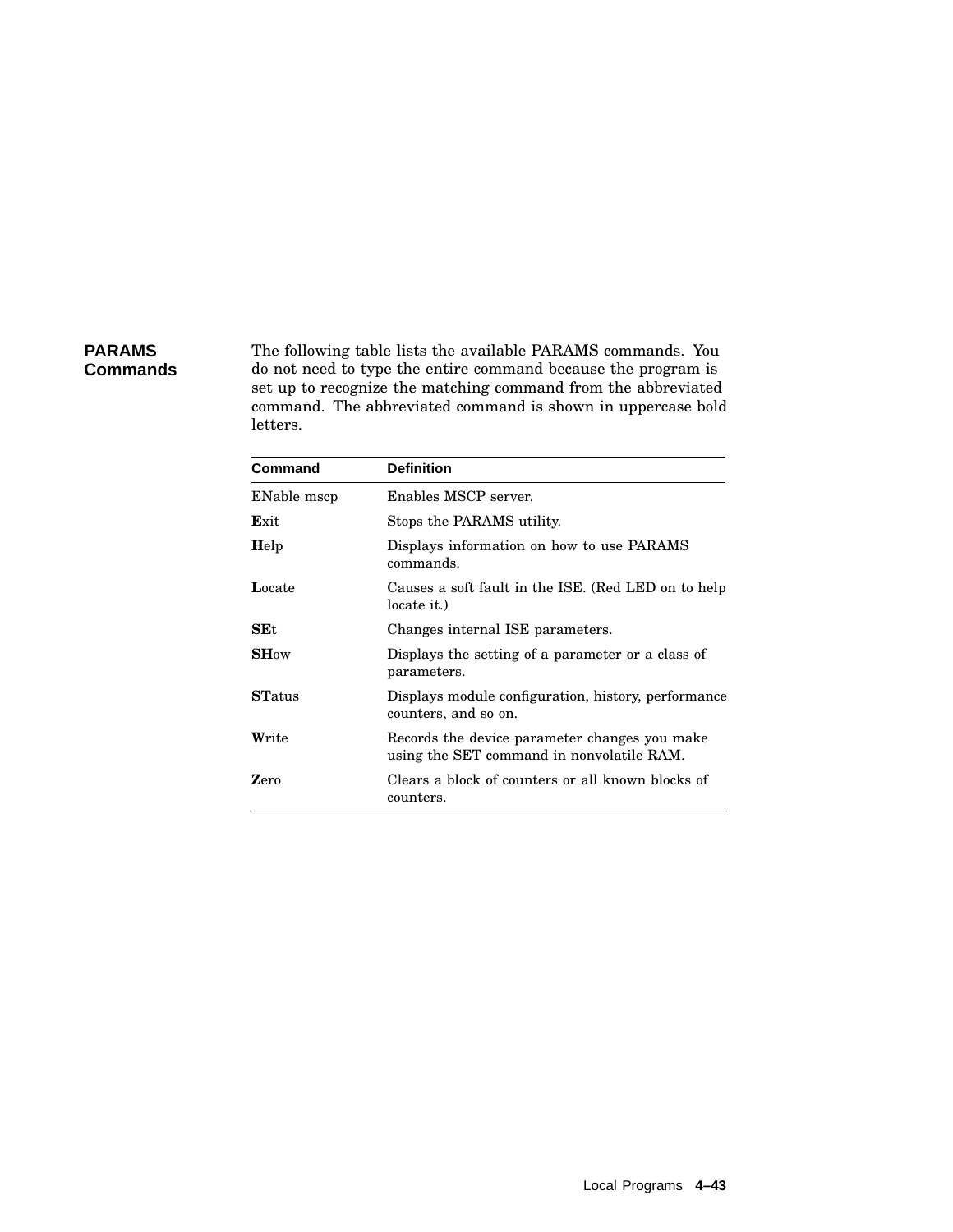# **EXIT** The EXIT command stops the PARAMS utility. **EXIT Syntax** The syntax for the EXIT command is: **EXIT EXIT Example** The following is an example of what appears on the screen when you EXIT PARAMS. PARAMS> EXIT Exiting ... %HSCPAD-S-REMPGMEND, Remote program terminated %HSCPAD-S-END, Control returned to node ISMINE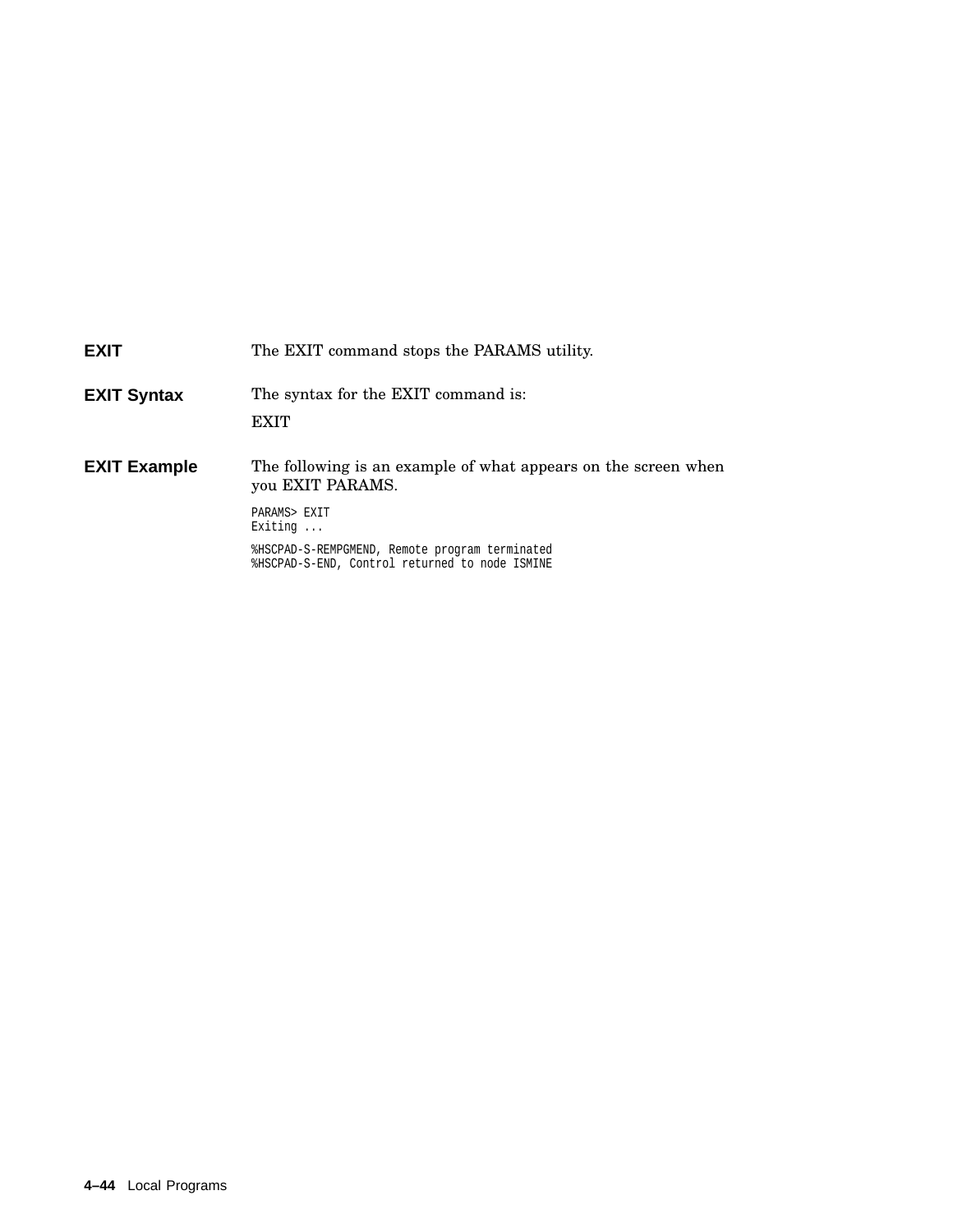**HELP** The HELP command displays information on how to use PARAMS commands. It is not a substitute for this document, but is useful as a quick reference. **HELP Syntax** The syntax for the HELP command is: HELP **HELP Example** The following is what appears on the screen when you type HELP. PARAMS> help ENABLE MSCP EXIT HELP LOCATE SET {parameter | .} value SHOW {parameter | . | /class} /ALL /CONST /DRIVE /SERVO /SCS /MSCP /DUP STATUS [type] CONFIG LOGS DATALINK<br>PATHS SYSTEM SEEKS PATHS SYSTEM<br>MSCP THREADS THREADS WRITE ZERO counter<br>ALL MS MSCP SEEKS

PARAMS>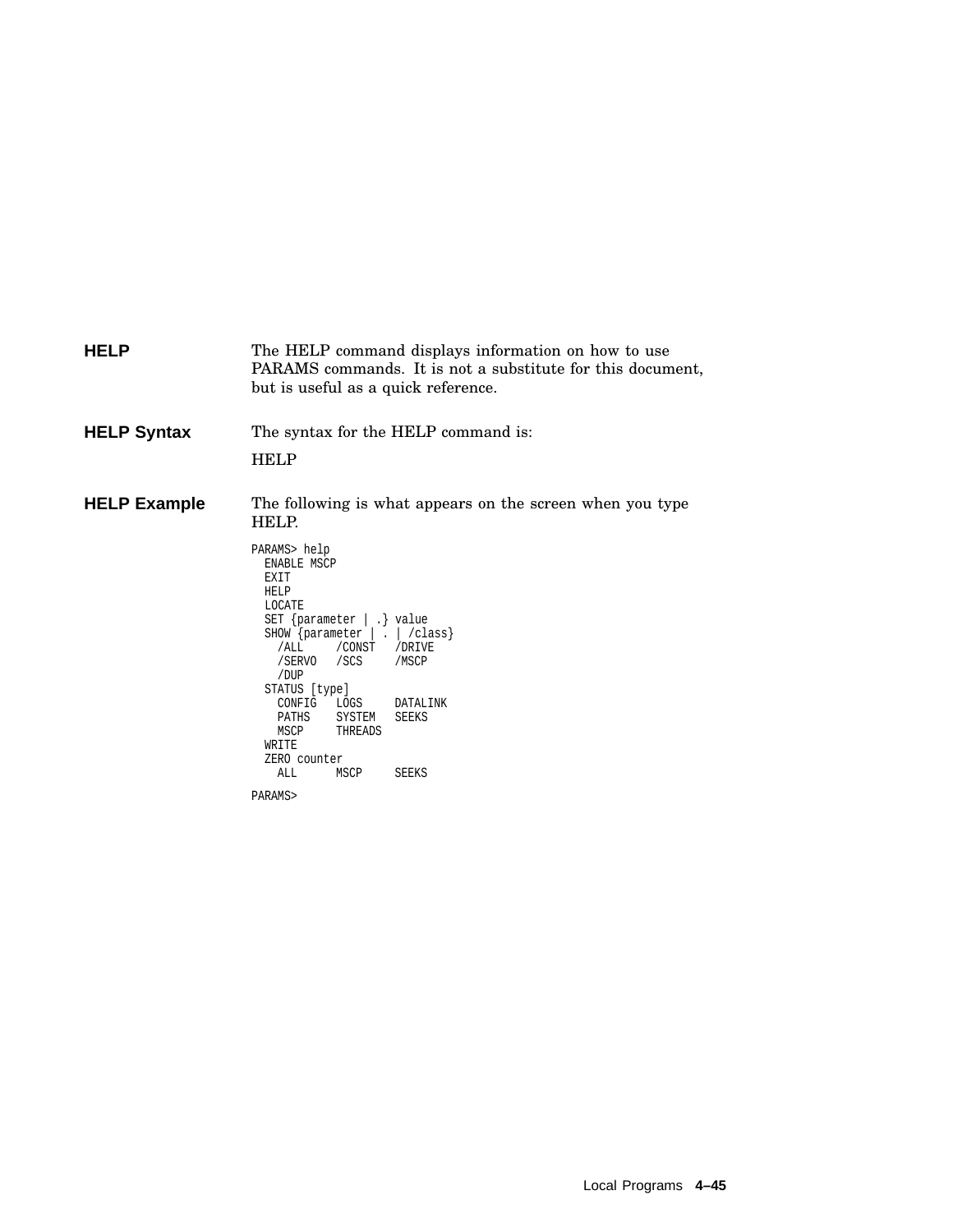| <b>LOCATE</b>                   | The LOCATE command causes a soft fault in the ISE to help you<br>locate it. The soft fault does not affect its current operation or<br>state. The Fault LED on the drive module and the Fault LED<br>on the operator control panel turn on and stay on until you press<br>Return at the PARAMS prompt. |
|---------------------------------|--------------------------------------------------------------------------------------------------------------------------------------------------------------------------------------------------------------------------------------------------------------------------------------------------------|
| <b>LOCATE Syntax</b>            | The syntax for the LOCATE command is:<br><b>LOCATE</b>                                                                                                                                                                                                                                                 |
| <b>LOCATE</b><br><b>Example</b> | The following is what appears on the screen when you type<br>LOCATE.                                                                                                                                                                                                                                   |
|                                 | PARAMS> LOCATE<br>Drive has been soft faulted to help locate it<br>Press RETURN to continue:<br>PARAMS>                                                                                                                                                                                                |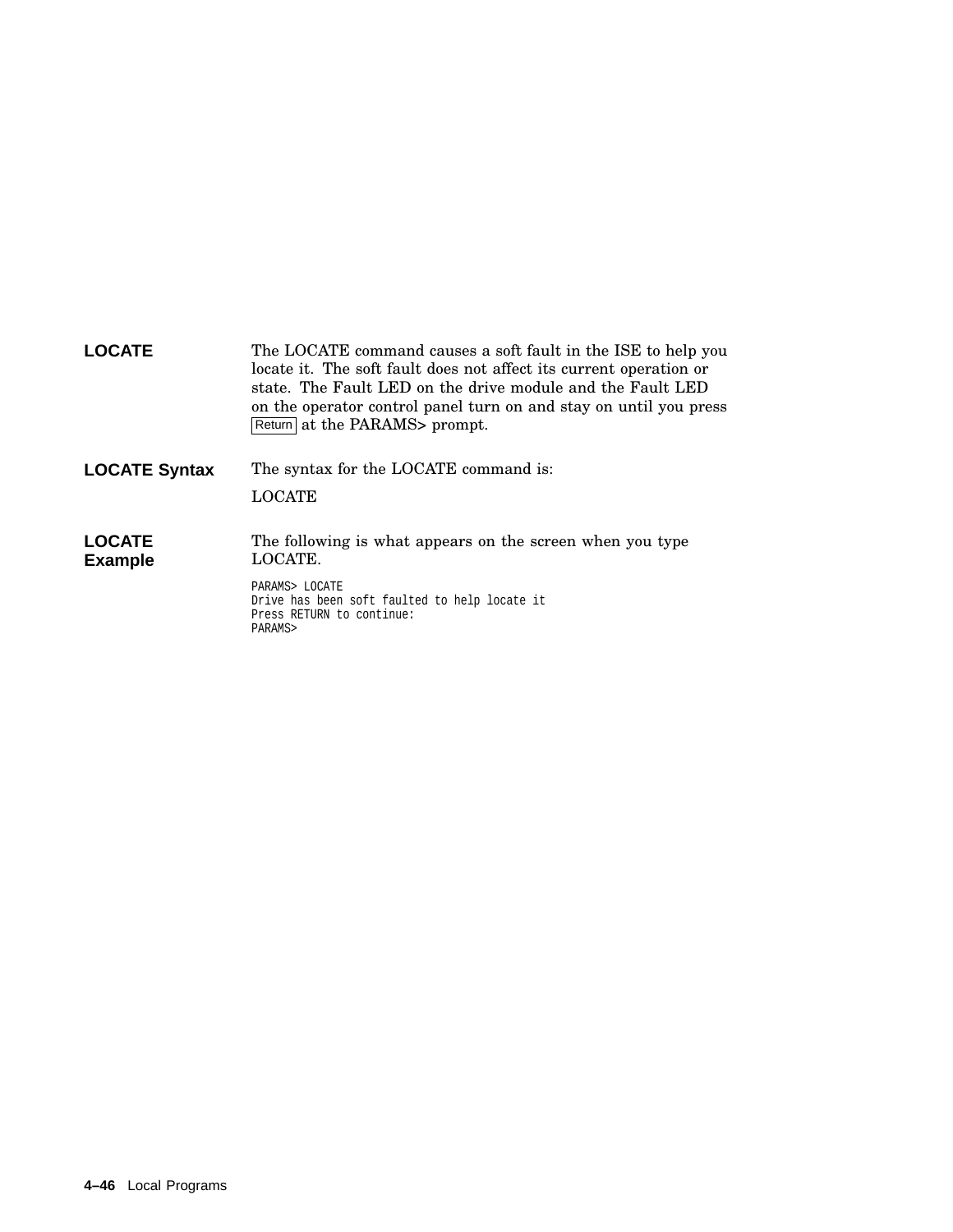| <b>SET</b>         |                                                                                                                                                                                                                                 | The SET command changes internal ISE parameters. The<br>do not take effect until a WRITE command is successful. |  |  |  | changes are made to a working copy of the ISE parameters and                                                                    |
|--------------------|---------------------------------------------------------------------------------------------------------------------------------------------------------------------------------------------------------------------------------|-----------------------------------------------------------------------------------------------------------------|--|--|--|---------------------------------------------------------------------------------------------------------------------------------|
| <b>SET Syntax</b>  |                                                                                                                                                                                                                                 | The syntax for the SET command is:                                                                              |  |  |  |                                                                                                                                 |
|                    | <b>SET</b> parameter value                                                                                                                                                                                                      |                                                                                                                 |  |  |  |                                                                                                                                 |
|                    | The parameter is the name of the parameter to be set, or the<br>special symbol . (period), which means the last SET or SHOWn<br>parameter. The <i>value</i> is the new value you want to assign to the<br>parameter.            |                                                                                                                 |  |  |  |                                                                                                                                 |
|                    | The available parameters are listed on the following page. If the<br>parameter name is abbreviated, the first matching parameter is<br>used without regard to uniqueness. We recommend that you use<br>SHOW before you use SET. |                                                                                                                 |  |  |  |                                                                                                                                 |
| <b>SET Example</b> | at all.                                                                                                                                                                                                                         | (R1EJAA) to the new string "SUSAN". When entering ASCII                                                         |  |  |  | The following example changes the node name from the default<br>strings, you may use single quotes, double quotes, or no quotes |
|                    | PARAMS> SHOW NODE                                                                                                                                                                                                               | Parameter Current Default Type Radix                                                                            |  |  |  |                                                                                                                                 |
|                    |                                                                                                                                                                                                                                 | NODENAME RIEJAA RF31 String Ascii                                                                               |  |  |  | B                                                                                                                               |
|                    | PARAMS> SET . "SUSAN"<br>PARAMS> SHOW.                                                                                                                                                                                          |                                                                                                                 |  |  |  |                                                                                                                                 |
|                    |                                                                                                                                                                                                                                 | Parameter Current Default Type Radix                                                                            |  |  |  |                                                                                                                                 |
|                    |                                                                                                                                                                                                                                 | NODENAME SUSAN RF31 String Ascii                                                                                |  |  |  | B                                                                                                                               |
|                    | PARAMS>                                                                                                                                                                                                                         |                                                                                                                 |  |  |  |                                                                                                                                 |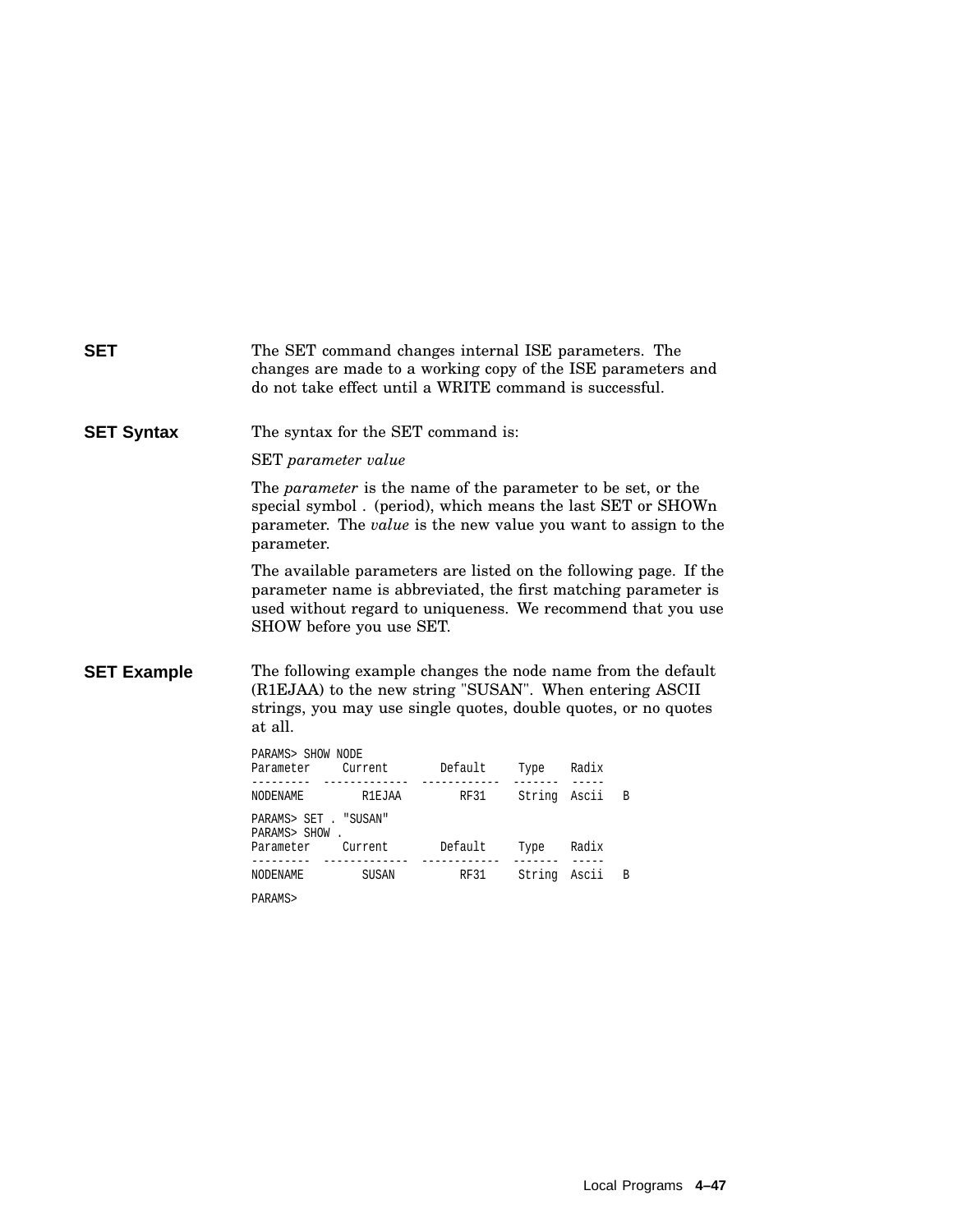#### **SET and SHOW Parameters**

The following tables describe the SET and SHOW command parameters and their functions.

| <b>MSCP Parameter</b> | <b>Function</b>                                                                                                                                                                                                                                                                                 |
|-----------------------|-------------------------------------------------------------------------------------------------------------------------------------------------------------------------------------------------------------------------------------------------------------------------------------------------|
| <b>ALLCLASS</b>       | Sets or shows the allocation class of the disk<br>MSCP server.                                                                                                                                                                                                                                  |
| <b>UNITNUM</b>        | Sets or shows the MSCP unit number.                                                                                                                                                                                                                                                             |
| <b>FORCEUNI</b>       | Determines whether the parameter UNITNUM<br>or the DSSI node ID is used as the MSCP unit<br>number. The factory setting for this parameter<br>is 1 (true), and the DSSI node ID is used. Until<br>set to 0 (false), the UNITNUM parameter is<br>ignored.                                        |
| HISPERD <sup>1</sup>  | The factory setting for this parameter is 0<br>(false). If set to 1 (true), only half of the ISE<br>capacity is presented to hosts. This reduces<br>the stroke of the seek, and thus improves<br>performance at the expense of capacity. Average<br>seek time is reduced by approximately 3 ms. |
| SEEKALG               | Selects one of three seek algorithms. The factory<br>setting is the C-scan algorithm (2). You can also<br>select the shortest distance algorithm (0), or the<br>elevator algorithm (1).                                                                                                         |
| <b>FIVEDIME</b>       | Determines whether the MSCP server supports<br>five concurrent connections (the factory default<br>of 1, true) or seven connections with reduced<br>resources allocated to each $(0, false)$ .                                                                                                  |

 $^1\mathrm{This}$  option is available only on the RF31.

| <b>DRIVE Parameter</b> | <b>Function</b>                            |
|------------------------|--------------------------------------------|
| VOLSERNO               | Shows the volume serial number of the HDA. |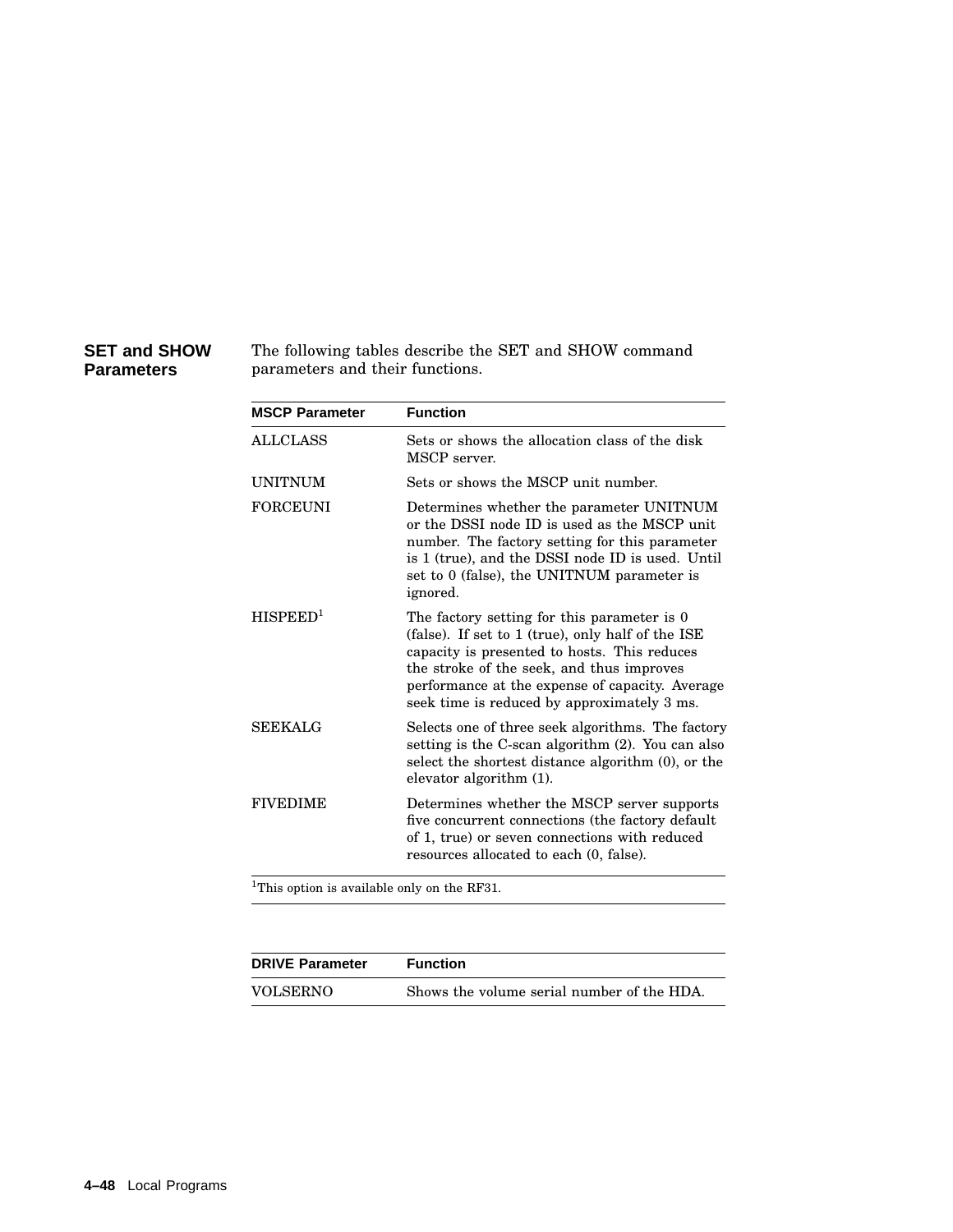| <b>DUP Parameter</b> | <b>Function</b>                                                                     |
|----------------------|-------------------------------------------------------------------------------------|
| ADD CR               | Appends a Return character after each message.<br>The factory setting is 0 (false). |
| ADD LF               | Appends a Line Feed to each message. The<br>factory setting is 0 (false).           |

| <b>SCS Parameter</b> | <b>Function</b>                                                                                                                                                                                                                                                                         |
|----------------------|-----------------------------------------------------------------------------------------------------------------------------------------------------------------------------------------------------------------------------------------------------------------------------------------|
| <b>SYSTEMID</b>      | Sets or shows the 48-bit Systems<br>Communication Services (SCS) system ID of<br>the ISE.                                                                                                                                                                                               |
| <b>NODENAME</b>      | Sets or shows the SCS node name of the ISE.                                                                                                                                                                                                                                             |
| <b>FORCENAM</b>      | Determines whether the value set by the<br>NODENAME parameter or the string $RFYYx1$<br>is returned as the SCS node name. The letter x<br>corresponds to the DSSI node ID $(A = 0, B = 1,$<br>and so on). The factory setting is $0$ (false), and<br>the value set by NODENAME is used. |

 ${}^{1}$ RFYYx is returned as the SCS nodename, where: YY represents the ISE type, either 31, 35, 36, 72, 73, or 74; and x corresponds to the DSSI node ID (A = 0, B)  $= 1$ , and so on).

**SHOW** Displays the setting of a parameter or a class of parameters. The full name of the parameter, its current value, default value, radix and type, and any flags associated with the parameter are displayed.

**SHOW Syntax** The syntax for the SHOW command is:

SHOW *parameter\_or\_class*

The *parameter\_or\_class* is a parameter name, the special symbol . (period), which means the last SET or SHOWn parameter, or a SHOW class preceded by a / (slash).

If an abbreviation is used, the first matching parameter or class is displayed.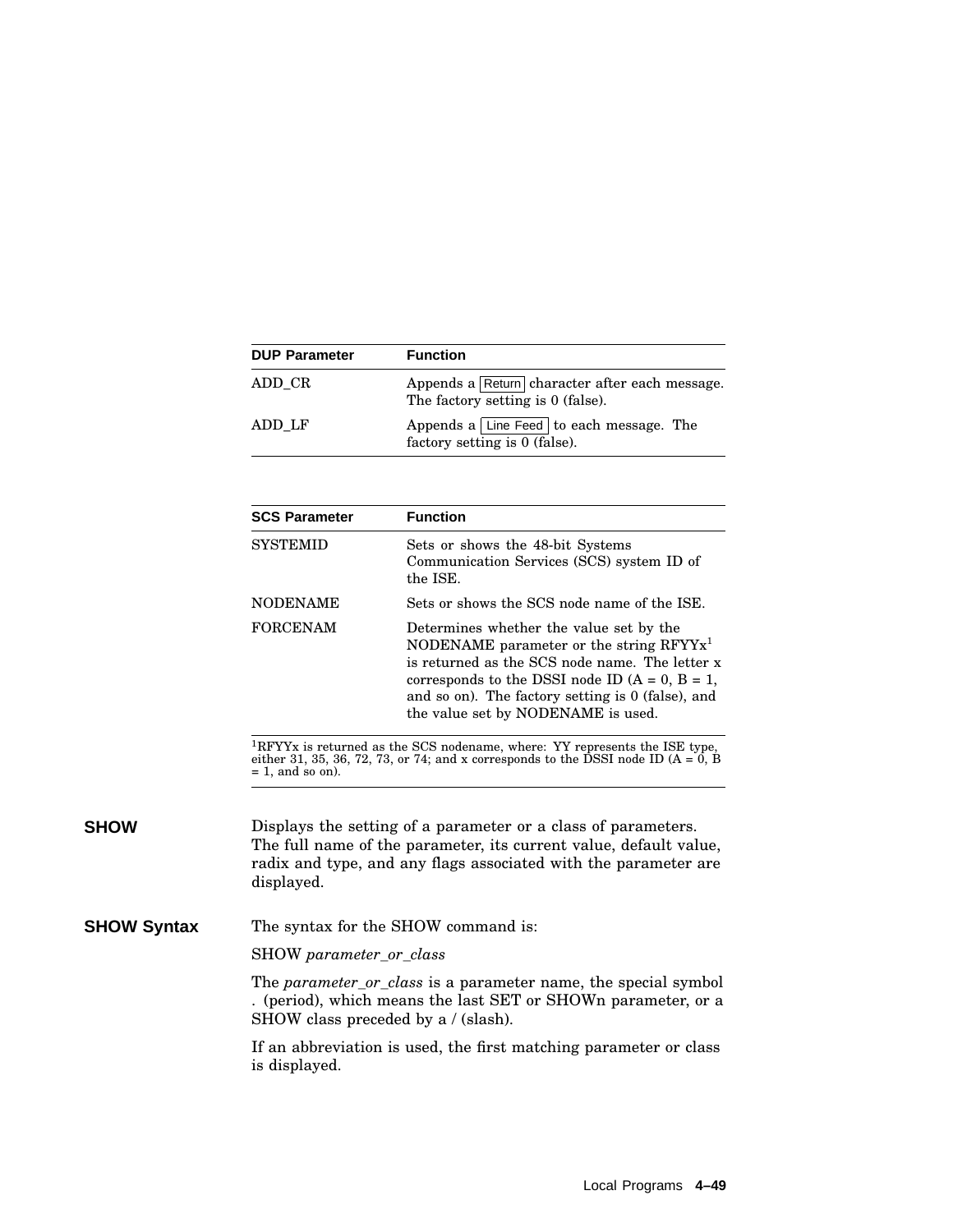**SHOW Classes** The following table describes the available SHOW classes.

| <b>Class</b> | <b>Description</b>                                                                                                        |
|--------------|---------------------------------------------------------------------------------------------------------------------------|
| /ALL         | All SHOW classes are displayed.                                                                                           |
| /CONST       | ISE constants are grouped in this class.                                                                                  |
| /DRIVE       | Drive parameters, typically those governing drive<br>calibrations, thresholds, and retries, are grouped in<br>this class. |
| /SERVO       | Servo parameters, typically the results of drive<br>calibrations, are grouped in this class.                              |
| /SCS         | SCS parameters are grouped in this class. The<br>node name and system ID are in this class.                               |
| /MSCP        | MSCP parameters are grouped in this class. The<br>parameters that control the unit number are in this<br>class.           |
|              | DUP parameters are grouped in this class.                                                                                 |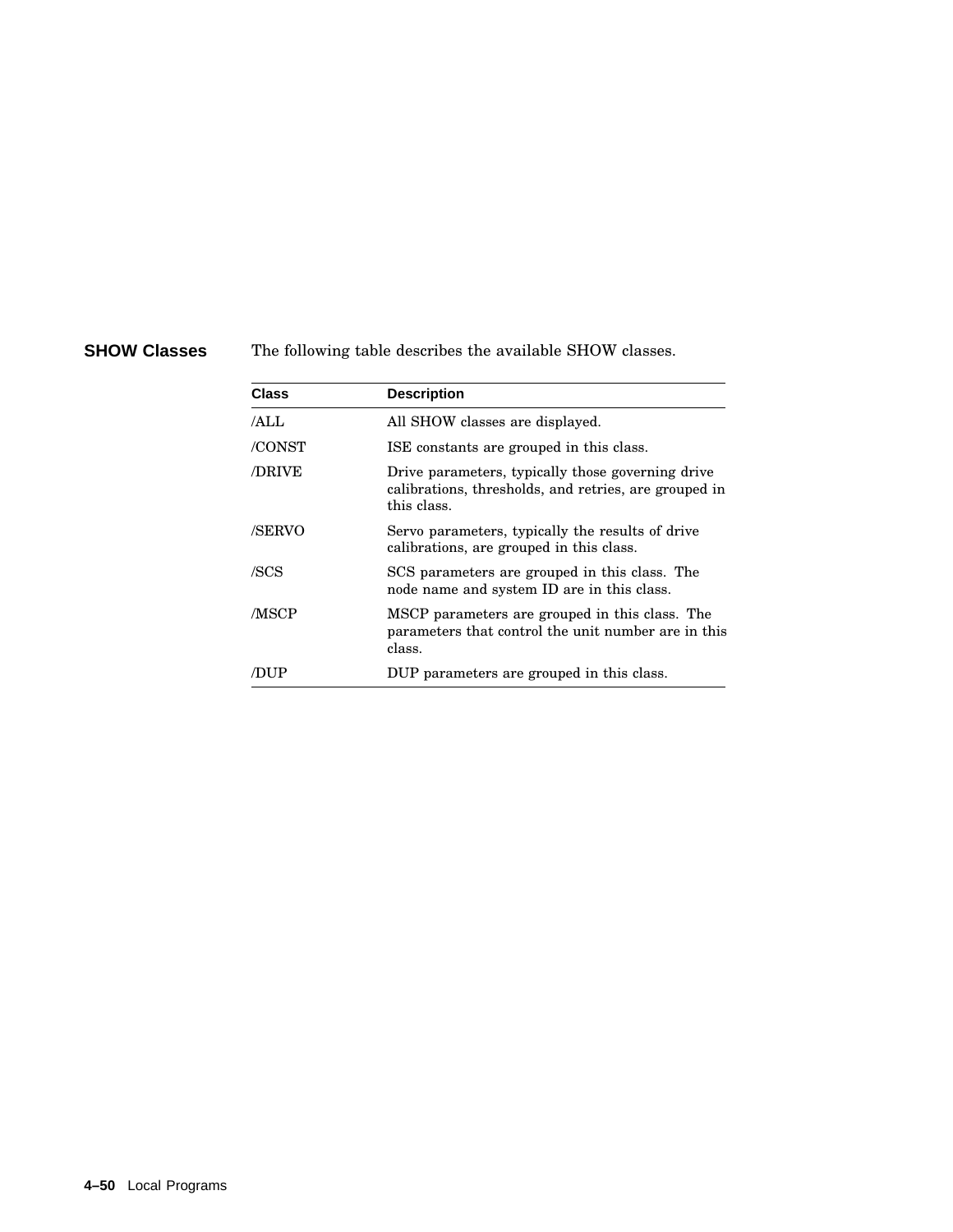#### **SHOW Example** The following example shows various forms of the SHOW command and how they are used to change the MSCP unit number from the default (DSSI bus ID) to a new value of 8402.

\$ SET HOST/DUP/SERVER=MSCP\$DUP/TASK=PARAMS R1EJAA %HSCPAD-I-LOCPROGEXE, Local program executing Copyright © 1989 Digital Equipment Corporation

| Parameter                                                                                                                                                | PARAMS> SHOW FORCEUNI<br>Current                                                                                                                                                                                                                            | Default                                                                                                              | Type                                                                                                            | Radix                                                                                                                                                                                                         |
|----------------------------------------------------------------------------------------------------------------------------------------------------------|-------------------------------------------------------------------------------------------------------------------------------------------------------------------------------------------------------------------------------------------------------------|----------------------------------------------------------------------------------------------------------------------|-----------------------------------------------------------------------------------------------------------------|---------------------------------------------------------------------------------------------------------------------------------------------------------------------------------------------------------------|
| FORCUNI                                                                                                                                                  | 1                                                                                                                                                                                                                                                           |                                                                                                                      | 1 Boolean                                                                                                       | $0/1$ U                                                                                                                                                                                                       |
| PARAMS> SET . 0<br>PARAMS> SHOW UNITN<br>Parameter                                                                                                       | Current                                                                                                                                                                                                                                                     | Default                                                                                                              | Type                                                                                                            | Radix                                                                                                                                                                                                         |
| <b>UNITNUM</b>                                                                                                                                           | $\Omega$                                                                                                                                                                                                                                                    |                                                                                                                      | 0 Boolean                                                                                                       | Dec U                                                                                                                                                                                                         |
| PARAMS> SET . 8402<br>PARAMS> SHOW /MSCP<br>Parameter                                                                                                    | Current                                                                                                                                                                                                                                                     | Default                                                                                                              | Type Radix                                                                                                      |                                                                                                                                                                                                               |
| MSCPNVR<br>WRTLOGSZ<br><b>INITID</b><br><b>ALLCLASS</b><br>MEDIAID<br><b>HISPEED</b><br>UNITNUM<br>FORCEUNI<br>FORCEID<br>FIVEDIME<br>SEEKALG<br>CNT TMO | 2020202020202020 2020202020202020<br>2020202020202020 2020202020202020<br>2020202020202020 2020202020202020<br>2020202020202020 2020202020202020<br>2<br>1B02403192300124<br>0<br>2264601F<br>0<br>8402<br>0<br>1<br>$\overline{1}$<br>$\overline{2}$<br>60 | 2<br>0000000000000 Quadword Hex RO<br>0<br>0<br>$\mathbf{1}$<br>$\mathbf{1}$<br>$\mathbf{1}$<br>$\overline{2}$<br>60 | String<br>Word<br>Byte<br>2264601F Longword<br>Boolean<br>Word<br>Boolean<br>Boolean<br>Boolean<br>Byte<br>Word | Hex<br>R0<br>R <sub>0</sub><br>Dec<br>B<br>Dec<br>Hex<br>RO U<br>0/1<br>$\overline{U}$<br>Dec<br>$\overline{U}$<br>0/1<br>$\overline{U}$<br>0/1<br>R <sub>0</sub><br>0/1<br>B<br>Dec<br>Dec<br>R <sub>0</sub> |

PARAMS>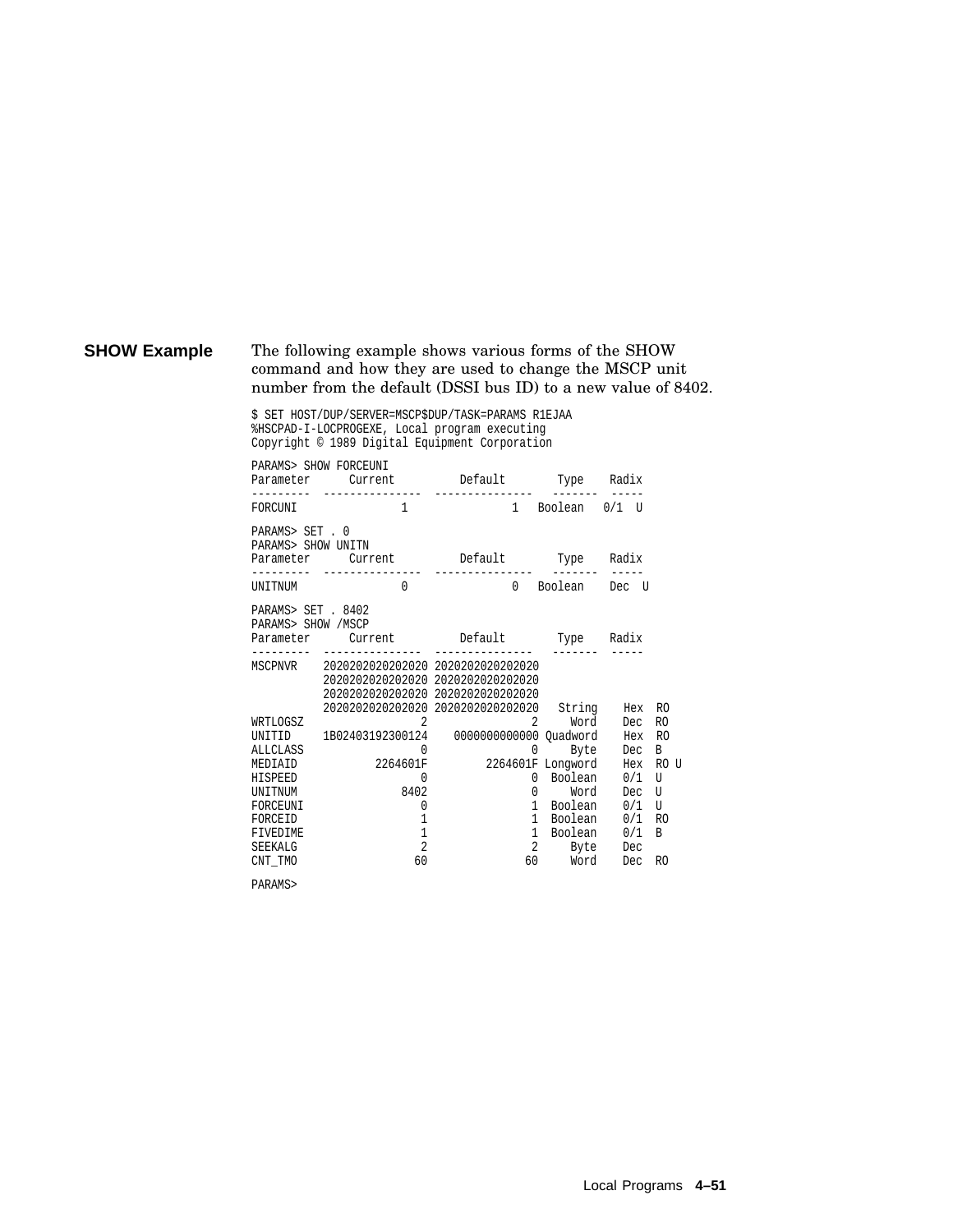#### **STATUS** The STATUS command displays a variety of information including module configuration, transient and unit error history, performance counters, and so on. The STATUS type you select determines the type of information displayed.

**STATUS Syntax** The syntax for the STATUS command is:

#### STATUS [*type*]

The *type* is an option that corresponds to a type of information. If omitted, all available types of status information are displayed. If the *type* is abbreviated, all matching types are displayed.

**STATUS Types** The following table describes the available STATUS types.

| Type            | <b>Function</b>                                                                                                                                                        |
|-----------------|------------------------------------------------------------------------------------------------------------------------------------------------------------------------|
| CONFIG          | Displays module configuration information and<br>some system information such as power-on hours<br>and the system time.                                                |
| <b>LOGS</b>     | Displays the last 11 transient errors recorded in<br>nonvolatile RAM. In VMS terms, these are the last<br>11 machine checks and bug checks known to the<br>controller. |
| <b>DATALINK</b> | Displays the DSSI data link counters. These<br>include the number of packets received and<br>transmitted, the number of NAKs sent and<br>received, and so on.          |
| <b>PATHS</b>    | Displays the topology of the DSSI bus on which this<br>ISE resides by displaying open virtual circuits to<br>other nodes on the bus and related packet counters.       |
| <b>SYSTEM</b>   | Displays system statistics and counters.                                                                                                                               |
| <b>SEEKS</b>    | Displays seek statistics such as average seek times<br>and a seek length histogram.                                                                                    |
| <b>MSCP</b>     | Displays MSCP statistics such as the number and<br>type of I/O commands and various histograms.                                                                        |
| THREADS         | Displays the known programs in the system,<br>the amount of CPU time consumed, and other<br>information.                                                               |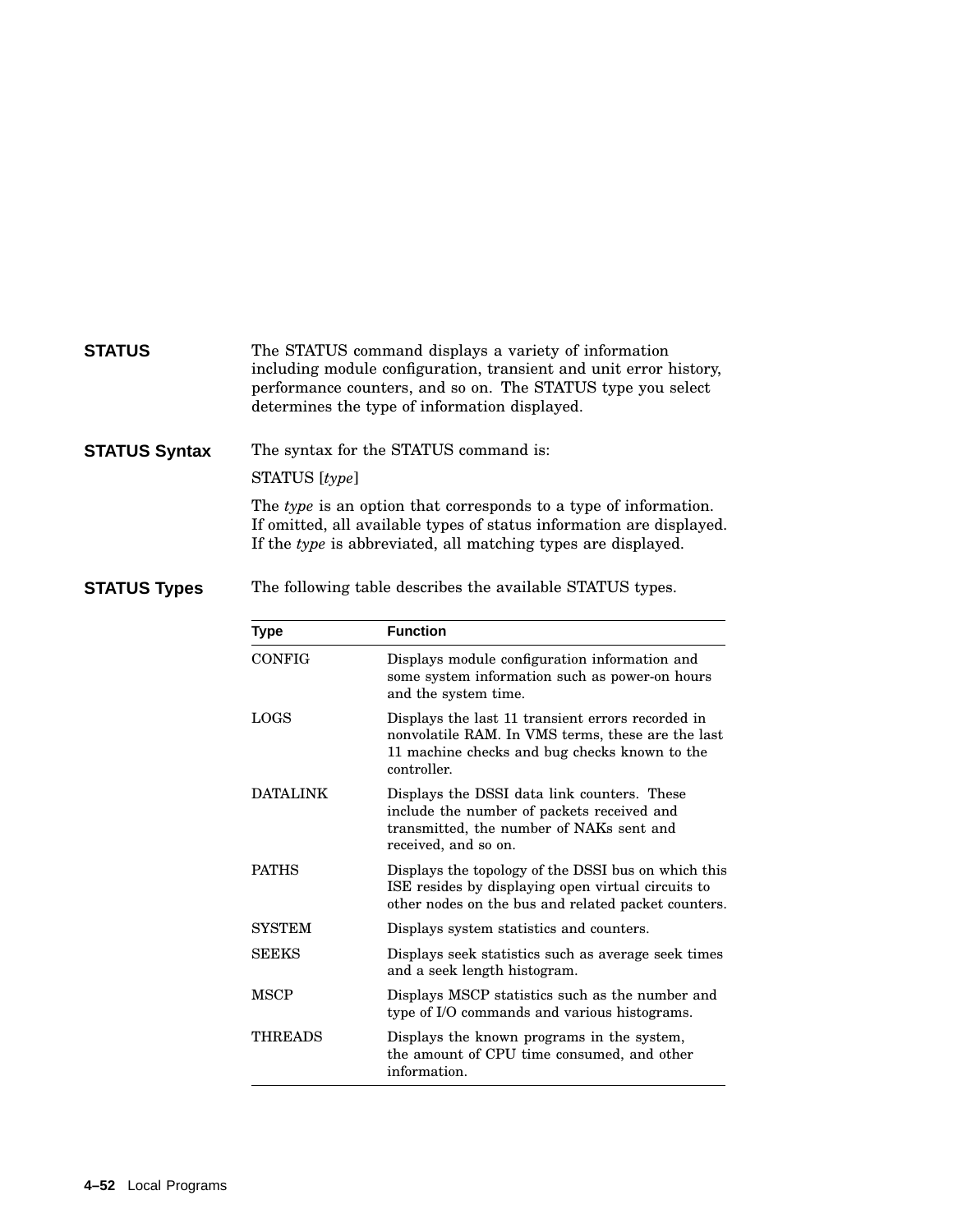#### **STATUS Examples** The following examples show the use of three STATUS commands.

PARAMS> STAT CONFIG

Configuration: Node R1EJAA is an RF31 controller Software RFX V200 built on 22-AUG-1989 13:39:09 Electronics module name is EN92300124 In 26 power-on hours, power has cycled 45 times System up time is 1 01:25:07.90 System time is 26-AUG-1989 15:00:12

| PARAMS> STATUS DATALINK |                                                      |
|-------------------------|------------------------------------------------------|
| Datalink Counters:      |                                                      |
|                         | Interval: 91593 seconds                              |
| Pkts Rcv'd:             | $121535:*******************************************$ |
| Pkts Xmt'd:             | 121536: ********************************             |
| Naks Rcv'd:             | $23665$ : **********                                 |
| Nakd Xmt'd:             | 0:                                                   |
| Resets Rcv'd:           | $45713:*************************$                    |
| Resets Xmt'd:           | $21369:********$                                     |
| No response:            | $2290:$ *                                            |
| Duplicates:             | 0:                                                   |
| Unrecogs:               | 0:                                                   |
|                         |                                                      |
| DAPAMES CTATIIC         | פר⊿תם                                                |

|  | ID Path Block Remote Node     |  |  |  | DG S DG S MSGS S MSGS S |
|--|-------------------------------|--|--|--|-------------------------|
|  |                               |  |  |  |                         |
|  | 1 PB FF84517A Internal Path   |  |  |  |                         |
|  | 0 PB FF8452A6 R30ZTI RFX V103 |  |  |  |                         |
|  | 3 PB FF8453D2 R7ZIAA RFX V103 |  |  |  |                         |
|  | 4 PB FF8454FE R7ZJBA RFX V103 |  |  |  |                         |
|  | 5 PB FF84562A R7ULBA RFX V103 |  |  |  |                         |

6 PB FF845756 LEDS13 VMS V5.2 0 0 27497 27497 7 PB FF845882 ISMINE VMS V5.2 0 0 32636 32636

PARAMS>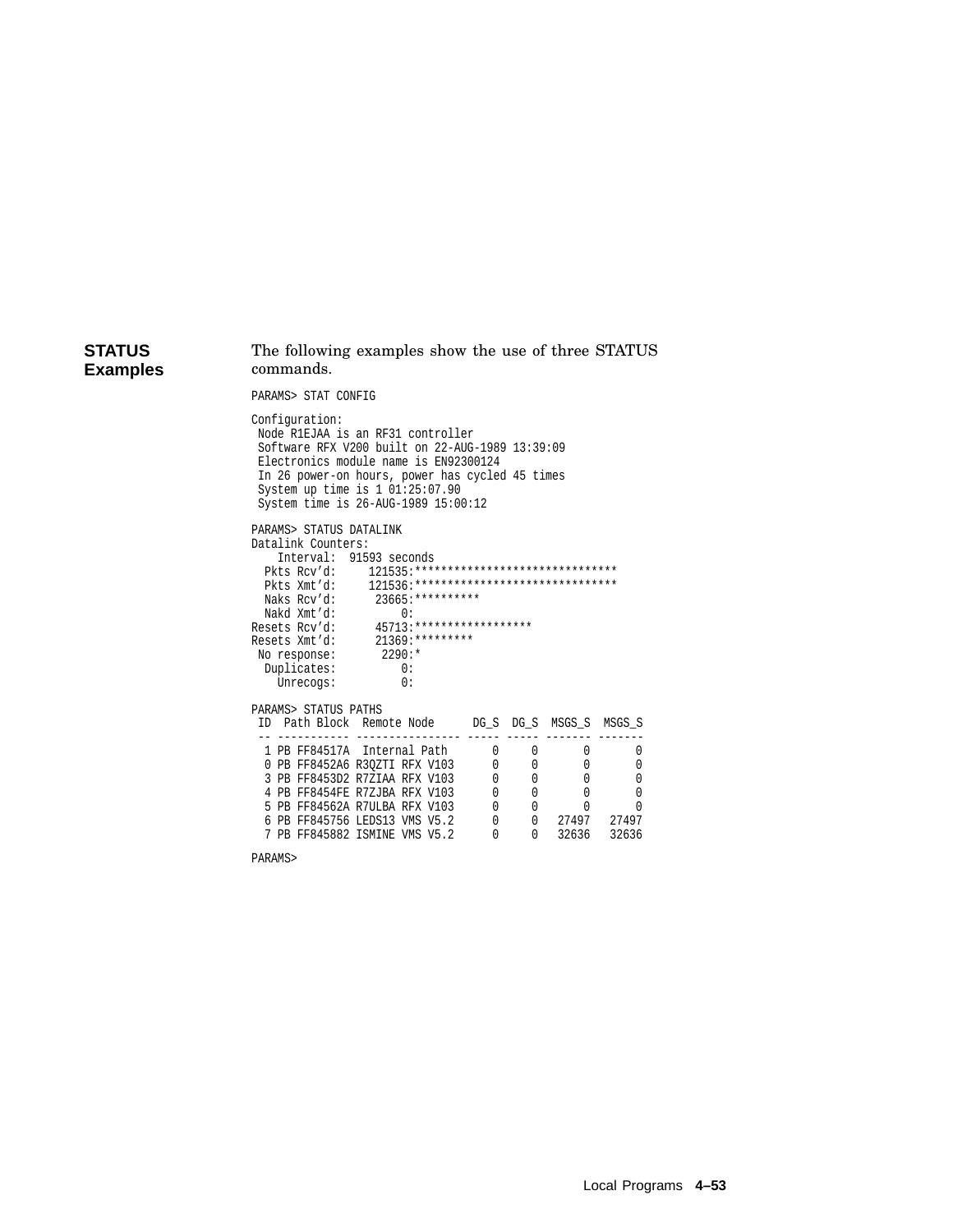#### **WRITE** The WRITE command records the device parameter changes you make using the SET command in nonvolatile memory. The WRITE command is similar to the VMS SYSGEN WRITE command, although no parameters are available.

**Reasons for Failure** When using the WRITE command, you must be aware of system and/or ISE requirements and use the command accordingly. Otherwise, it may not succeed. The WRITE command may fail for one of the following reasons:

#### • **Unit not Acquired**

You altered a parameter that required the unit, and the unit could not be acquired (it was not in the available state with respect to all hosts). Changing the unit number is an example of a parameter that requires the unit.

A parameter requires the unit if the flag U appears at the right of the SHOW display (refer to the SHOW example).

#### • **Unit not Initialized**

You altered a parameter that required controller initialization, and you replied negatively to the request for reboot. Changing the node name or the allocation class are examples of parameters that require controller initialization.

A parameter requires controller initialization if the flag B appears at the right of the SHOW display (refer to the SHOW example).

#### • **Calibrations in Progress**

Initial drive calibrations were in progress on the unit. The use of the WRITE command is inhibited while these calibrations are running. In this case, the message "Drive calibration in progress, please try later" is displayed.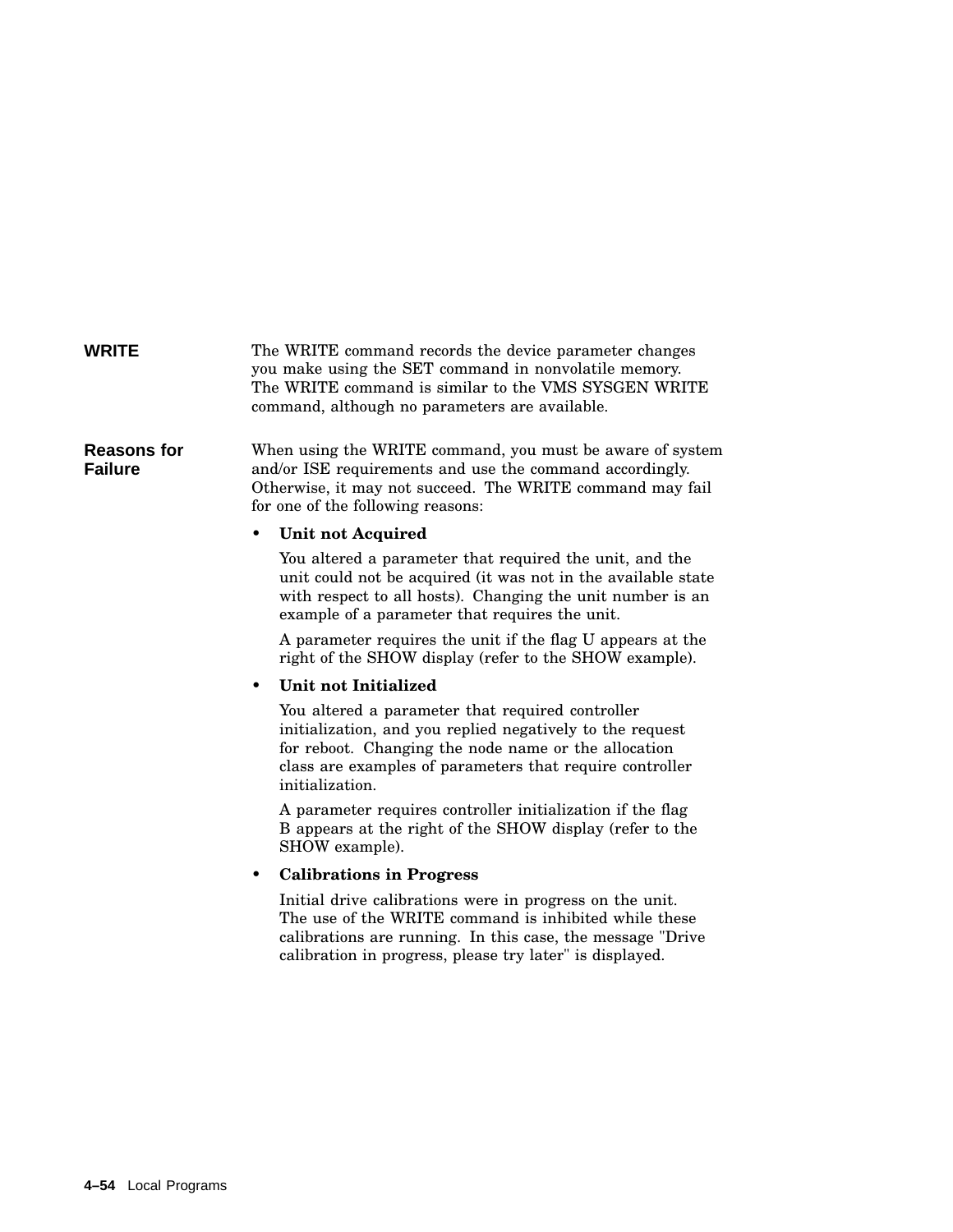| <b>WRITE Syntax</b>  | WRITE                                                                                          | The syntax for the WRITE command is:                                                                        |  |              |  |  |  |
|----------------------|------------------------------------------------------------------------------------------------|-------------------------------------------------------------------------------------------------------------|--|--------------|--|--|--|
| <b>WRITE Example</b> |                                                                                                | The following is an example of how you use the WRITE command<br>to change the allocation class from 0 to 4. |  |              |  |  |  |
|                      | PARAMS> SHOW ALL                                                                               | Parameter Current Default Type Radix                                                                        |  |              |  |  |  |
|                      | ALLCLASS                                                                                       | $\begin{array}{c} \n\end{array}$                                                                            |  | 0 Byte Dec B |  |  |  |
|                      | PARAMS> SET . 4<br>PARAMS> WRITE<br>Changes require controller initialization, ok? $[Y/(N)]$ Y |                                                                                                             |  |              |  |  |  |
|                      | Initializing                                                                                   |                                                                                                             |  |              |  |  |  |
|                      | Note $\qquad \qquad \qquad$                                                                    |                                                                                                             |  |              |  |  |  |
|                      | printed.                                                                                       | It takes about 1 minute before the following message is                                                     |  |              |  |  |  |

%HSCPAD-S-REMPGMEND, Remote program terminated - message number 3. %HSCPAD-S-END, Control returned to node R1EJAA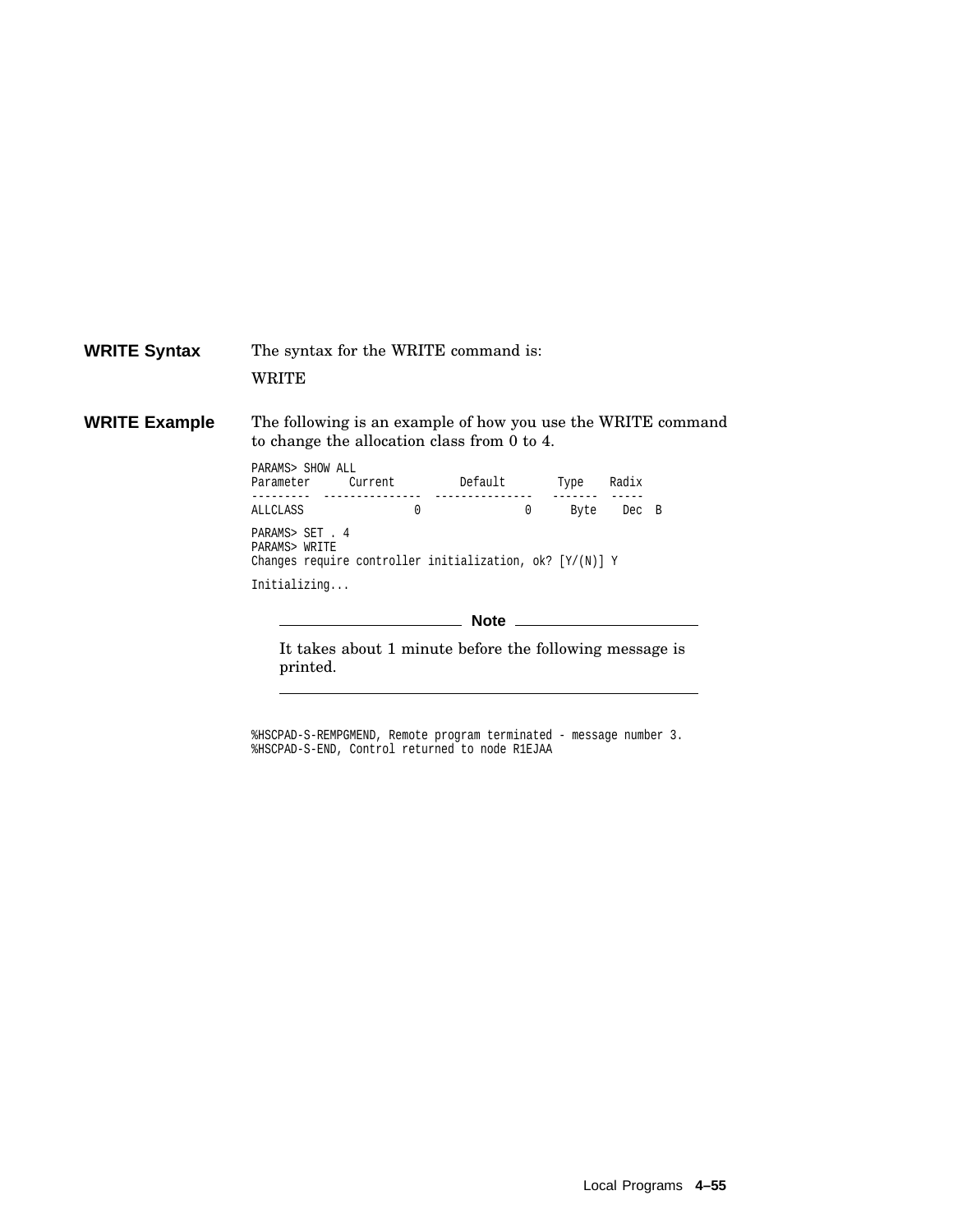| <b>ZERO</b>          |                | The ZERO command clears a block of counters or all known<br>blocks of counters. |  |  |  |  |
|----------------------|----------------|---------------------------------------------------------------------------------|--|--|--|--|
| <b>ZERO Syntax</b>   |                | The syntax for the ZERO command is:                                             |  |  |  |  |
|                      |                | <b>ZERO</b> counter                                                             |  |  |  |  |
|                      | counters.      | The <i>counter</i> is a block of performance counters or all known              |  |  |  |  |
| <b>Counter Types</b> |                | The following table describes the available counter values.                     |  |  |  |  |
|                      | <b>Counter</b> | <b>Function</b>                                                                 |  |  |  |  |
|                      | ALL            | Clears all performance counter blocks.                                          |  |  |  |  |
|                      | <b>MSCP</b>    | Clears the MSCP performance counters and<br>histograms.                         |  |  |  |  |
|                      | <b>SEEKS</b>   | Clears the seek performance counters and<br>histograms.                         |  |  |  |  |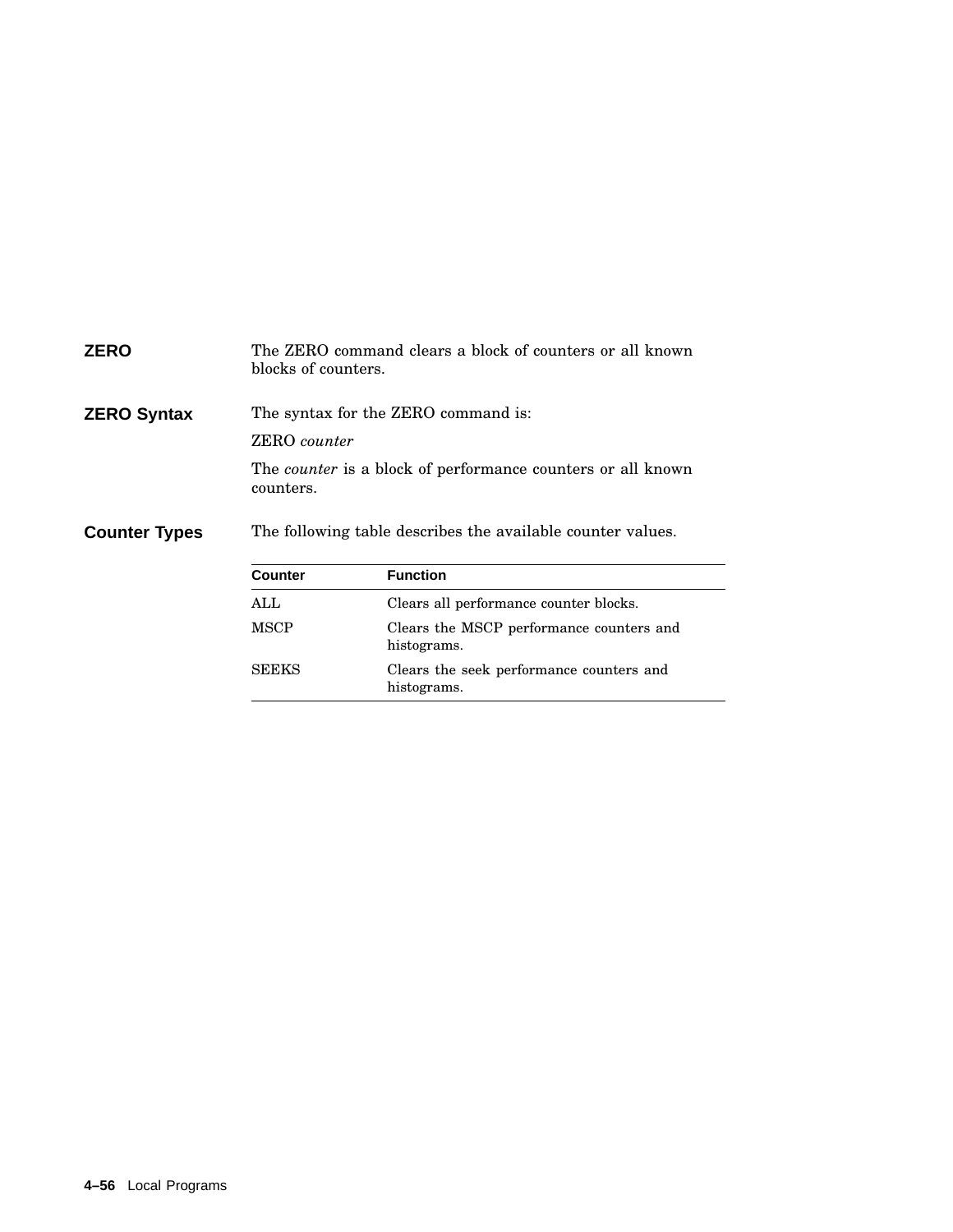#### **ZERO Example** The following example of the ZERO command clears the MSCP performance counters and histograms.

PARAMS> STATUS MSCP MSCP statistics: Interval: 92715 seconds I/O Commands: 0 Max Queue Depth: 0 Queue Depth Histogram: Commands Processed Histogram:<br>GetUnit 1546:\*\*\*\*\*\*\*\* GetUnit 1546:\*\*\*\*\*\*\*\*\*\*\*\*\*\*\*\*\*\*\*\*\*\*\*\*\*\*\*\*\*\*\*\*\*\*\*\* SetCon: Blocks Accessed Histogram (cylinder ranges): Read Lengths Histogram (block count ranges): Write Lengths Histogram (block count ranges): PARAMS> ZERO MSCP PARAMS> STATUS MSCP MSCP statistics: Interval: 2 seconds I/O Commands: 0 Max Queue Depth: 0 Queue Depth Histogram: Commands Processed Histogram: Blocks Accessed Histogram (cylinder ranges): Read Lengths Histogram (block count ranges): Write Lengths Histogram (block count ranges):

PARAMS>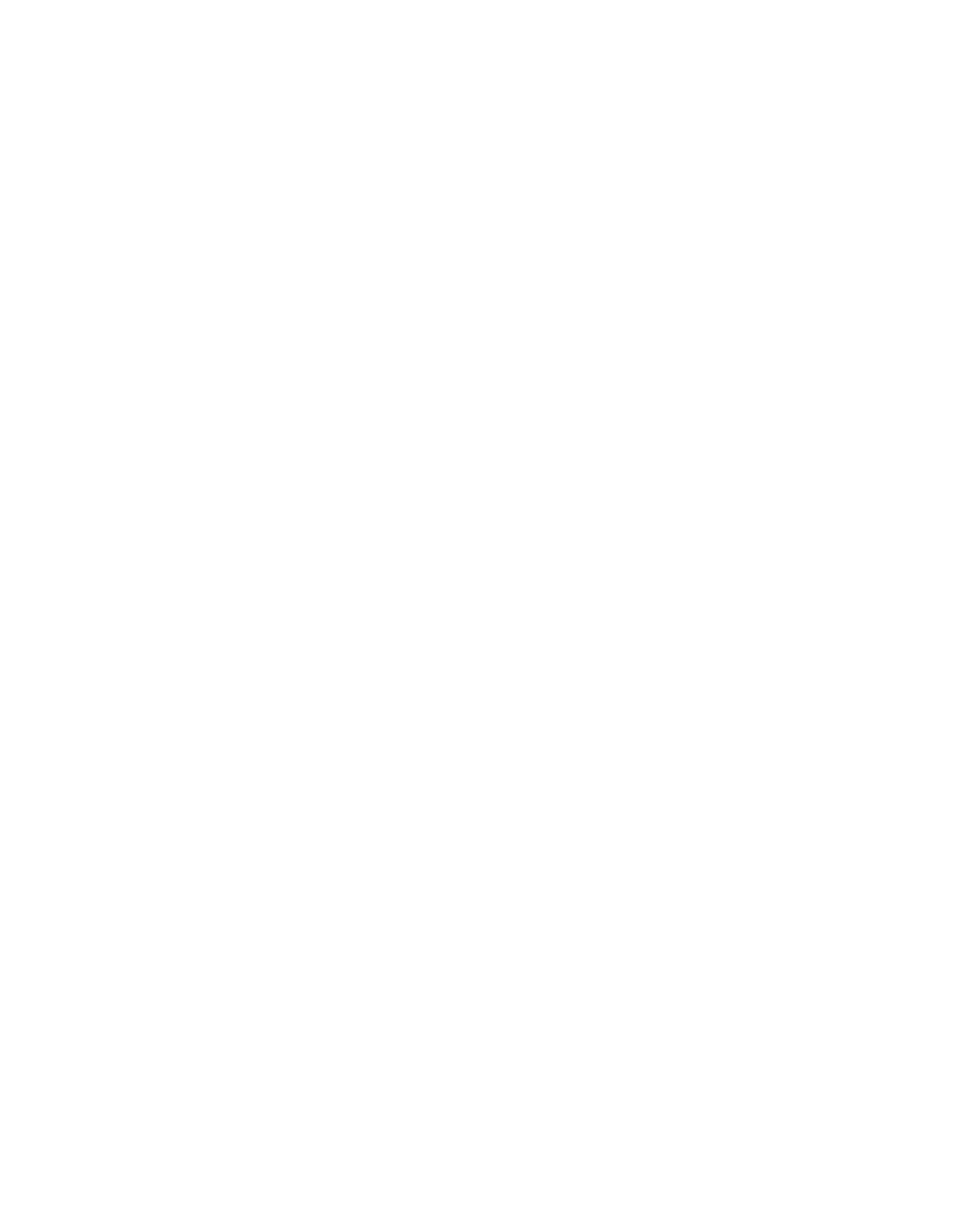# **5**

# **Troubleshooting Procedures**

## **Performing Troubleshooting Procedures**

| In this Chapter     | This chapter covers the following topics:                                                                                                                         |  |
|---------------------|-------------------------------------------------------------------------------------------------------------------------------------------------------------------|--|
|                     | What to do if the ISE operates incorrectly<br>٠                                                                                                                   |  |
|                     | <b>Failure indications</b><br>٠                                                                                                                                   |  |
|                     | Internal self-tests<br>$\bullet$                                                                                                                                  |  |
| <b>Introduction</b> | This chapter describes what you should do if your ISE operates<br>incorrectly. Also described in this chapter are failure indications<br>and internal self-tests. |  |
|                     | Note $\qquad \qquad$                                                                                                                                              |  |
|                     | Remember that repairs to the ISE should be attempted<br>only by qualified Digital Customer Services engineers.                                                    |  |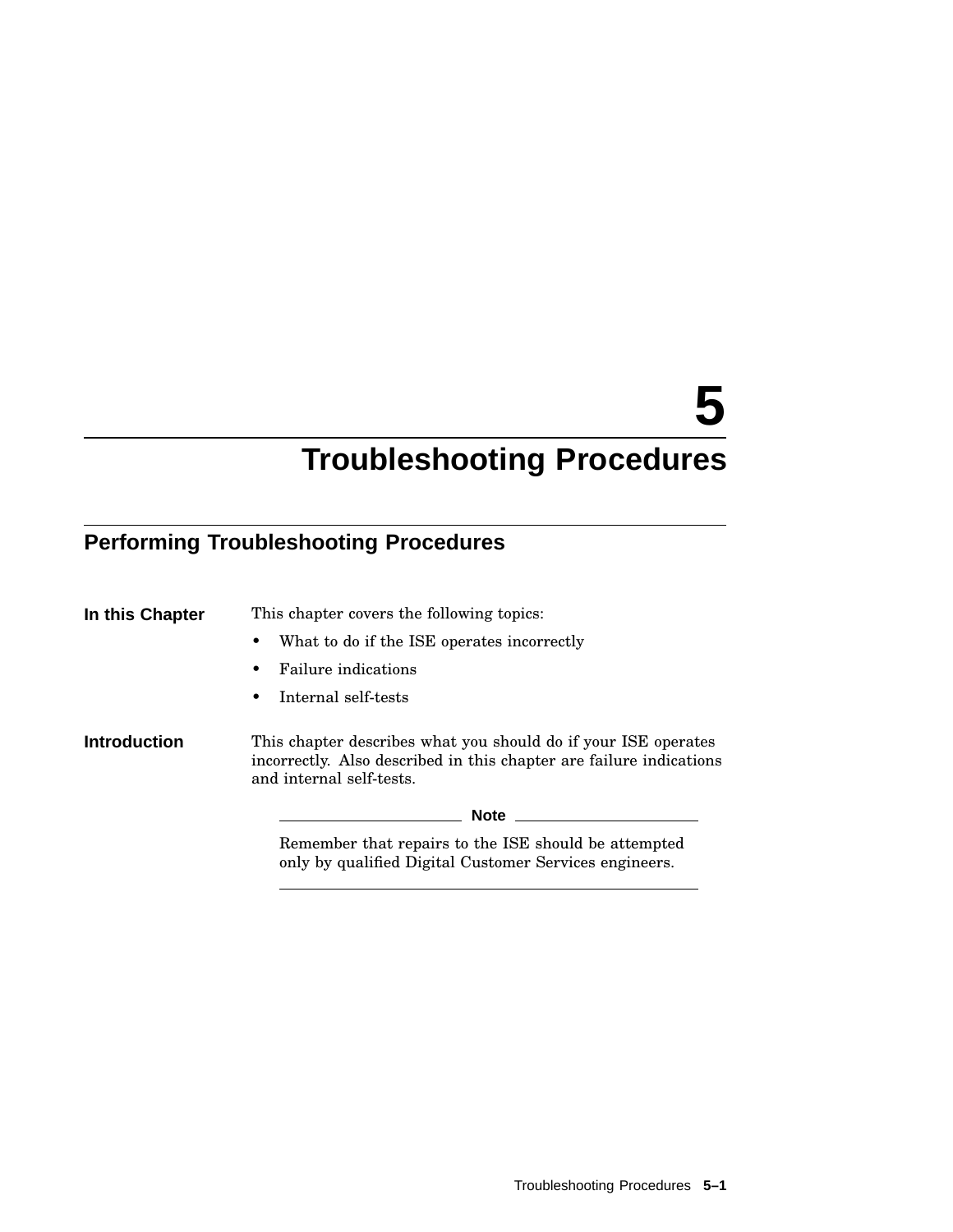#### **Self-Tests POST**

The ISE automatically performs a self-test whenever power is applied. This power-on self-test (POST) is designed to detect most faults that occur in the ISE. More information on POST is found in Chapter 2.

#### **Internal Tests and Calibrations**

Periodic internal tests and calibrations are performed as a normal part of the operation of the ISE. These tests are run automatically on a periodic basis and cause the device to appear active (although there may be no system activity at the time). This is normal, and does not indicate a problem.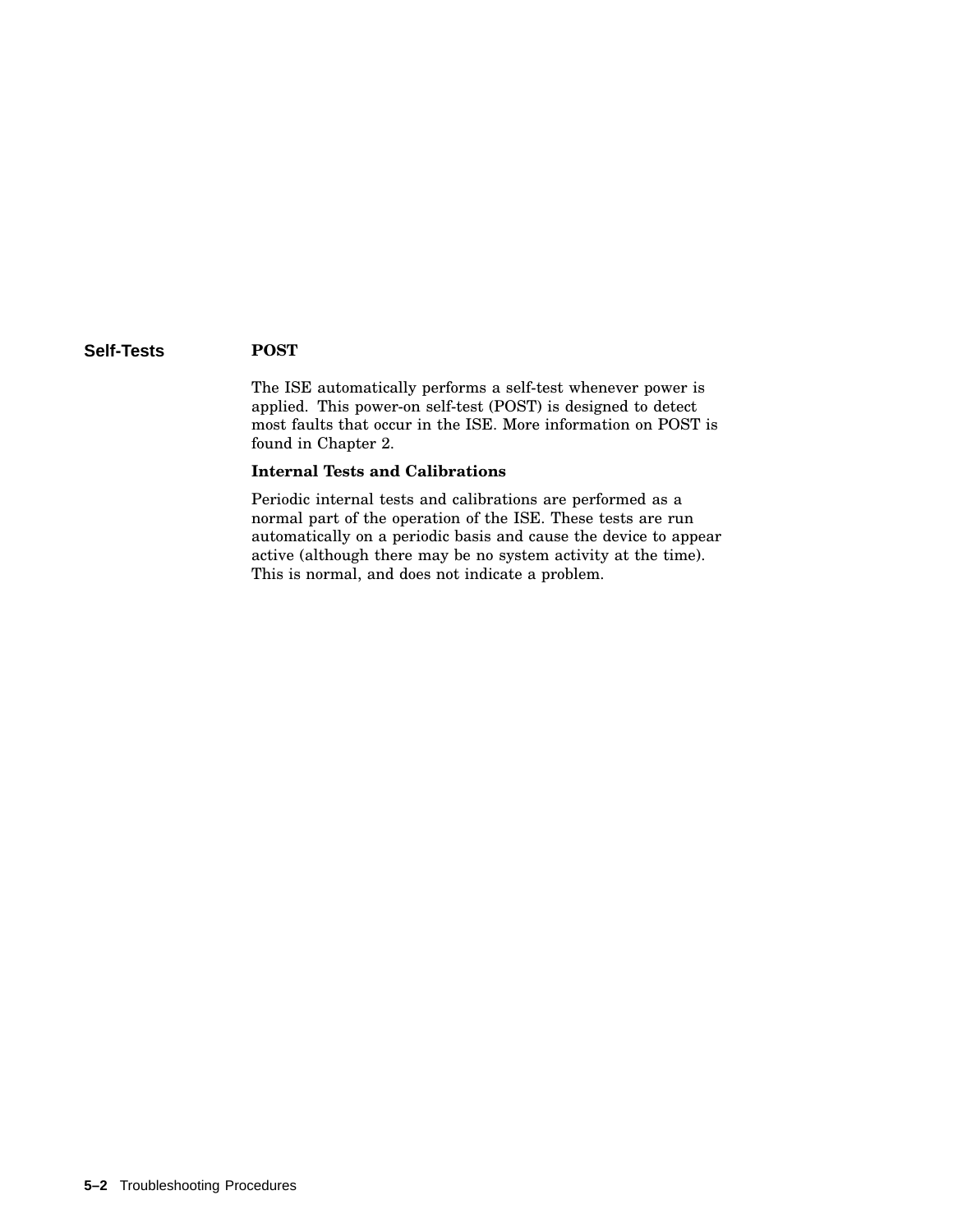#### **Failure Indications**

An ISE may fail during initial power-up or during normal operation. The following table describes the states of the LEDs, what these states mean, and what actions you should take.

| When $\dots$                                                  | It means                                                        | And you $\dots$                                                                                                                                                                                             |
|---------------------------------------------------------------|-----------------------------------------------------------------|-------------------------------------------------------------------------------------------------------------------------------------------------------------------------------------------------------------|
| The Ready LED is on<br>and the Fault LED is off               | the operating condition<br>is normal                            | may use the ISE.                                                                                                                                                                                            |
| The Fault and Ready<br>LEDs turn on and stay<br><sub>on</sub> | the ISE is unable to<br>execute the POST                        | power down<br>the system,<br>check the DSSI<br>cable, and try<br>again. If failure<br>persists, call<br>Digital Customer<br>Services.                                                                       |
| Neither LED turns on                                          | the correct amount<br>of power may not be<br>getting to the ISE | check the power<br>supply cable<br>and the DSSI<br>cable. If failure<br>persists, call<br>Digital Customer<br>Services.                                                                                     |
| The Fault LED turns on<br>and stays on                        | a fault condition exists                                        | run local<br>programs, as<br>described in<br>Chapter 4, to<br>isolate failure.<br>If unable to<br>access local<br>programs, check<br>the DSSI node<br>ID. If failure<br>persists, call<br>Digital Services. |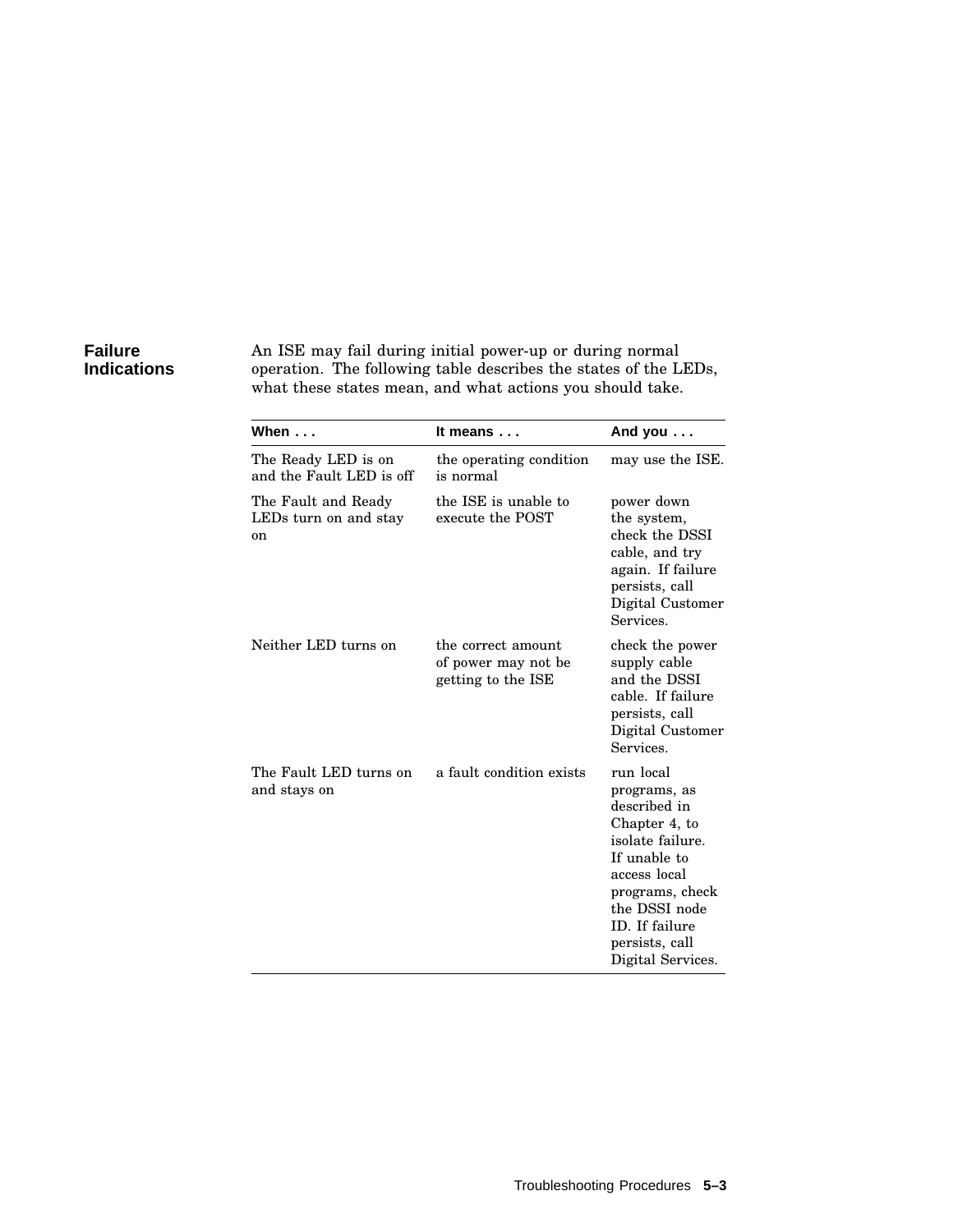**Before Calling Digital Customer Services**

If a failure occurs with the ISE, make sure:

- The ISE has the correct DSSI node ID
- No other device on the DSSI bus has the same node ID

Refer to Chapter 3 to make sure the DSSI node ID is set correctly. If the ID is set correctly and the ISE still fails, call Digital Customer Services.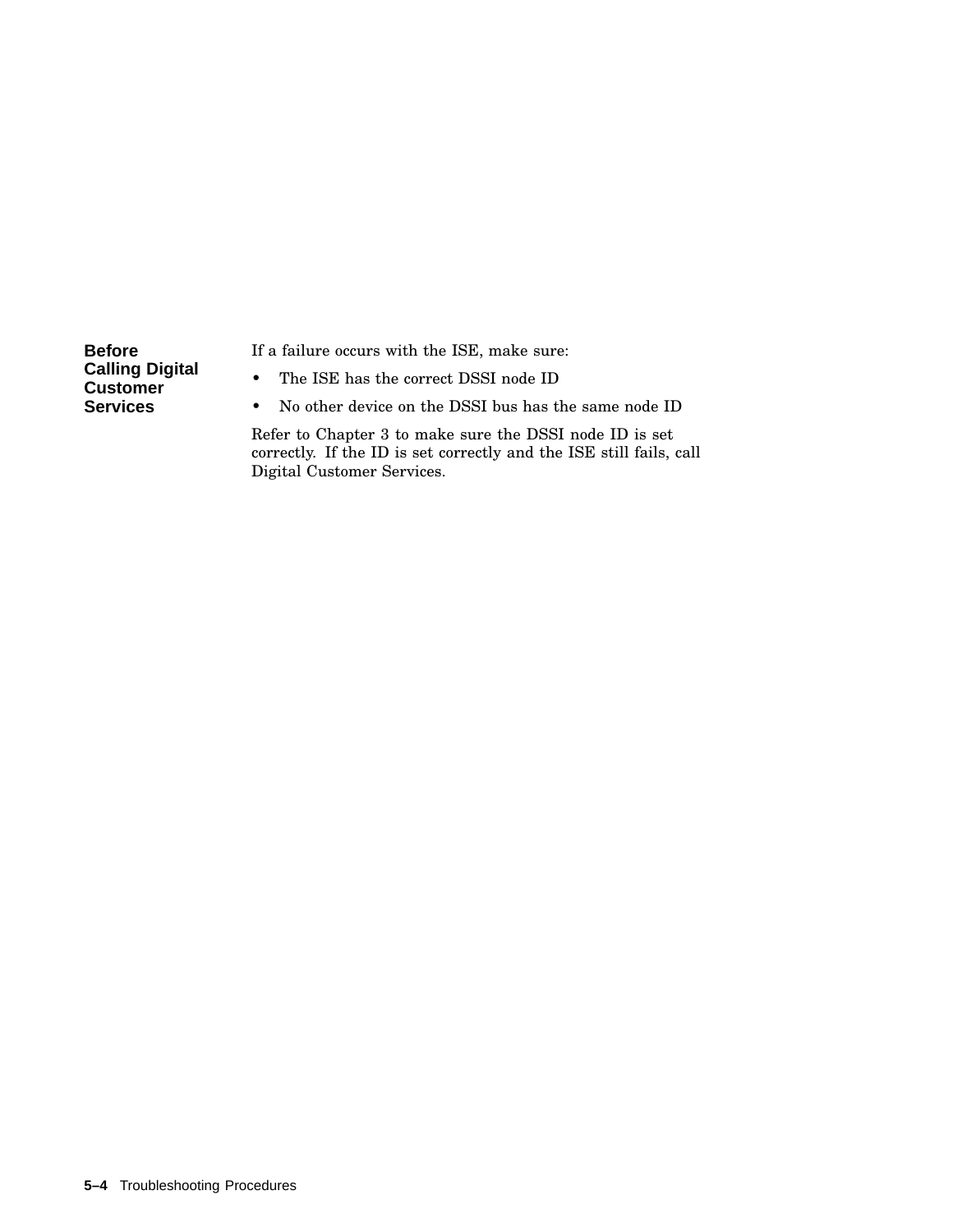# **6**

# **Digital Customer Services**

## **Types of Service Plans**

| In this Chapter        | This chapter describes a range of flexible services offered by<br>Digital Customer Services.                                                                                                                                                                                                                                                  |
|------------------------|-----------------------------------------------------------------------------------------------------------------------------------------------------------------------------------------------------------------------------------------------------------------------------------------------------------------------------------------------|
| <b>On-Site Service</b> | On-site service offers the convenience of service at your site<br>and insurance against unplanned repair bills. For a monthly<br>fee, you receive personal service from our service specialists.<br>Within a few hours, the specialist is dispatched to your site<br>with equipment and parts to give you fast and dependable<br>maintenance. |
| <b>BASIC Service</b>   | BASIC service offers full coverage from 8 a.m. to 5 p.m., Monday<br>through Friday. Options are available to extend your coverage to<br>12-, 16-, or 24-hour periods, and to include Saturdays, Sundays,<br>and holidays. Under the basic service plan all parts, materials,<br>and labor are covered in full.                                |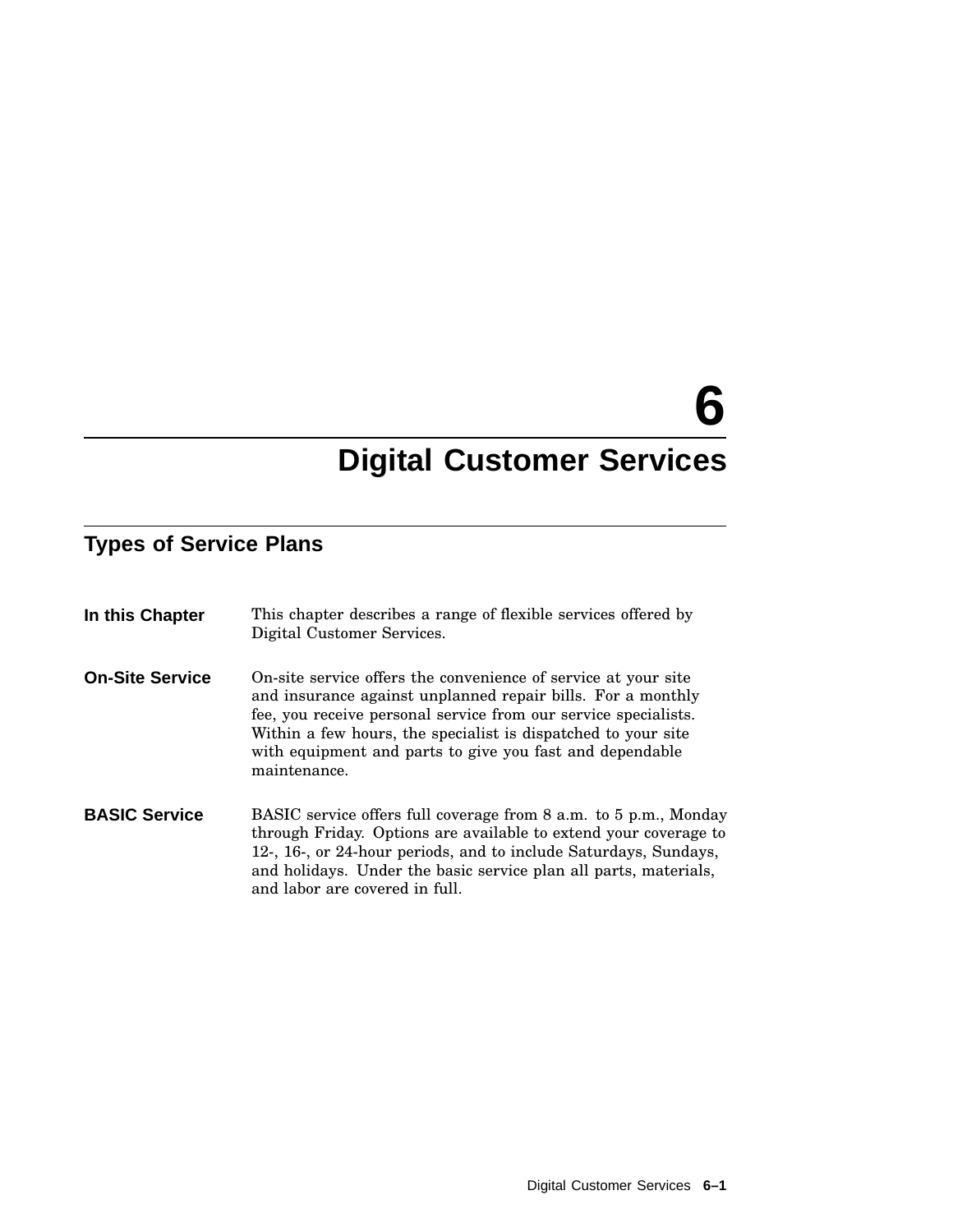| <b>DECservice</b>       | DECservice offers a premium, on-site service providing<br>committed response to remedial service requests made during<br>contracted hours of coverage. Remedial maintenance will be<br>performed continuously until the problem is resolved, which<br>makes this service ideal for customers requiring maximum<br>service performance. Under DECservice all parts, materials, and<br>labor are covered in full.                                                                    |
|-------------------------|------------------------------------------------------------------------------------------------------------------------------------------------------------------------------------------------------------------------------------------------------------------------------------------------------------------------------------------------------------------------------------------------------------------------------------------------------------------------------------|
| <b>Carry-In service</b> | Carry-in service offers fast, personalized response, and the<br>ability to plan your maintenance costs for a smaller monthly<br>fee than On-Site Service. When you bring your unit to one of<br>the many Digital SERVICenters worldwide, factory-trained<br>personnel repair your unit within 2 days. This service is<br>available on selected terminals and systems. Contact your local<br>Digital Customer Services office to see if this service is available<br>for your unit. |
|                         | Digital SERVICenters are open during normal business hours,<br>Monday through Friday.                                                                                                                                                                                                                                                                                                                                                                                              |
| <b>DECmailer</b>        | DEC mailer offers expert repair at a per use charge. This<br>service is designed for users who have the technical resources<br>to troubleshoot, identify, and isolate the module causing the<br>problem. Mail the faulty module to our Customer Returns<br>Center where the module is repaired and mailed back to you<br>within 5 days.                                                                                                                                            |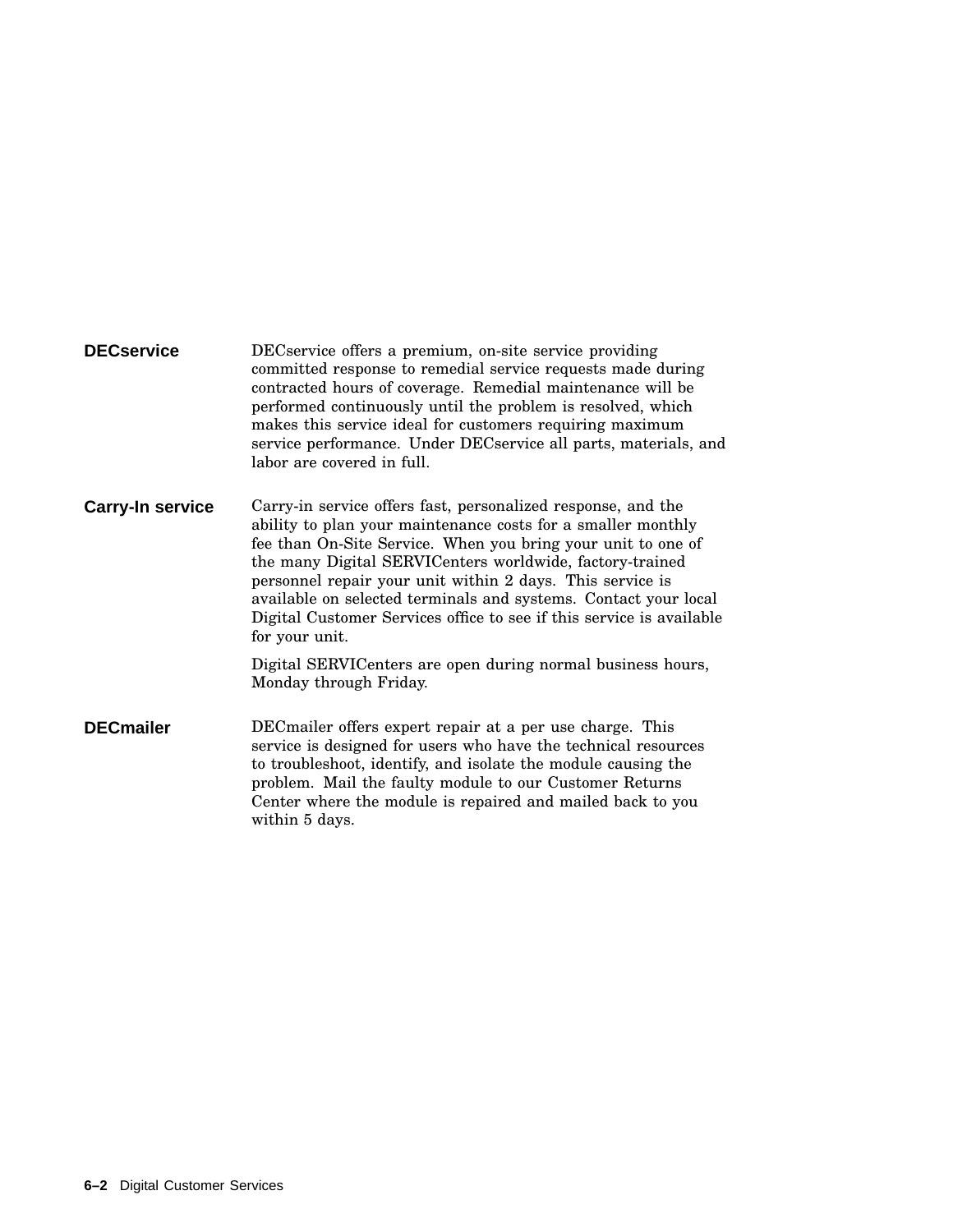#### **Per Call Service** Per call service offers a maintenance program on a noncontractual, time-and-materials-cost basis. This service is appropriate for customers who have the expertise to perform first-line maintenance, but may occasionally need in-depth support from Digital Services.

Per call service is available as a supplement to three of our service plans, as shown in the table below.

| <b>Service Plan</b> | <b>Turnaround Time</b> | Coverage is Available                                                                         |
|---------------------|------------------------|-----------------------------------------------------------------------------------------------|
| <b>BASIC</b>        | ASAP                   | 12-, 16-, or 24-hours a day<br>including weekends and holidays.<br>depending on option chosen |
| On-Site             | 2 to 3 days            | 24 hours a day, 7 days a week                                                                 |
| Carry-In            | 2 to 3 days            | During normal business hours                                                                  |

#### **For More Information**

For more information on these service plans, prices, and special rates for volume customers, call the Digital Customer Services office nearest you.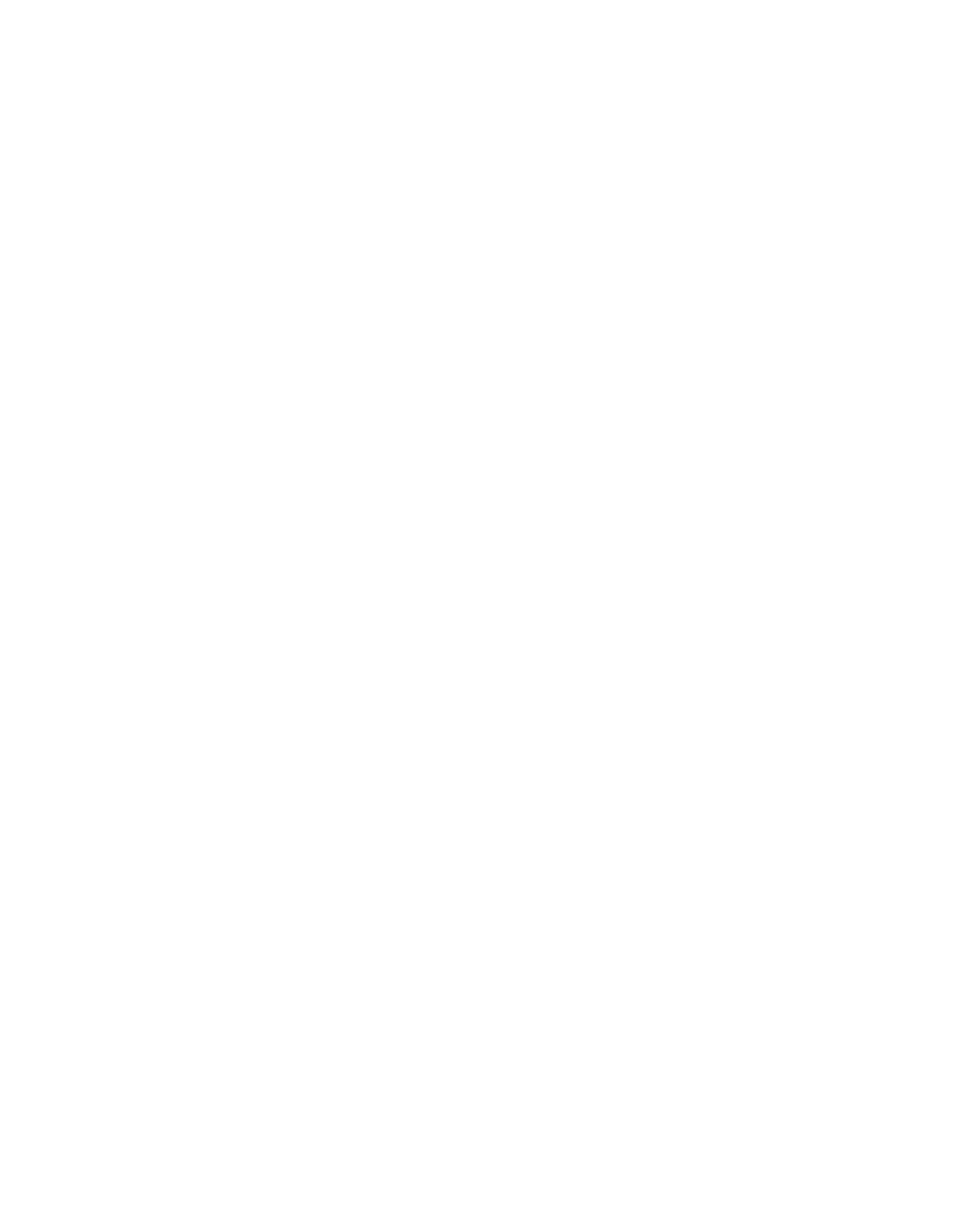## **Index**

## **A**

Accessing local programs, 4–1 using console commands, 4–4 using MDM, 4–6 using VMS, 4–2

#### **B**

BBR, 1–6

## **C**

Calibrations, 2–18, 2–29, 5–2 Command flow, 2–15 Command protection, 2–16

#### **D**

Data flow, 2–13 Data protection, 2–14 Diagnostics, 2–28 Diagnostics and utilities, 2–28, 2–31 DIRECT, 2–32, 4–7 Disk sector format, 2–23 DKUTIL, 2–32, 4–25 command modifiers, 4–27 DKUTIL commands, 4–26 DEFAULT, 4–29 DISPLAY, 4–30 DUMP, 4–32 EXIT, 4–35 GET, 4–36 HELP, 4–37 POP, 4–38

DKUTIL commands (cont'd) PUSH, 4–39 REPLACE, 4–40 SET SIZE, 4–41 Drive module, 2–1, 2–33 block diagram, 2–12 controls and indicators, 3–16 DSSI node ID switches, 3–19 electronics, 2–9 interfaces, 2–5 LEDs, 3–20 DRVEXR, 2–32, 4–8 dialogue, 4–9 modes, 4–10 DRVTST, 2–32, 4–11 dialogue, 4–11 error messages, 4–12 DSA, 1–1 DSSI bus, 1–2 DSSI node ID plug, 3–3, 3–5, 3–15 DUP server, 2–19, 2–28, 2–29

#### **E**

ECC, 1–6, 2–23, 2–37 ERASE, 2–32, 4–15 dialogue, 4–17 Error codes, 2–34 Error detection, 2–34 Error handling, 2–23 Error history, 2–35 Error logs, 2–36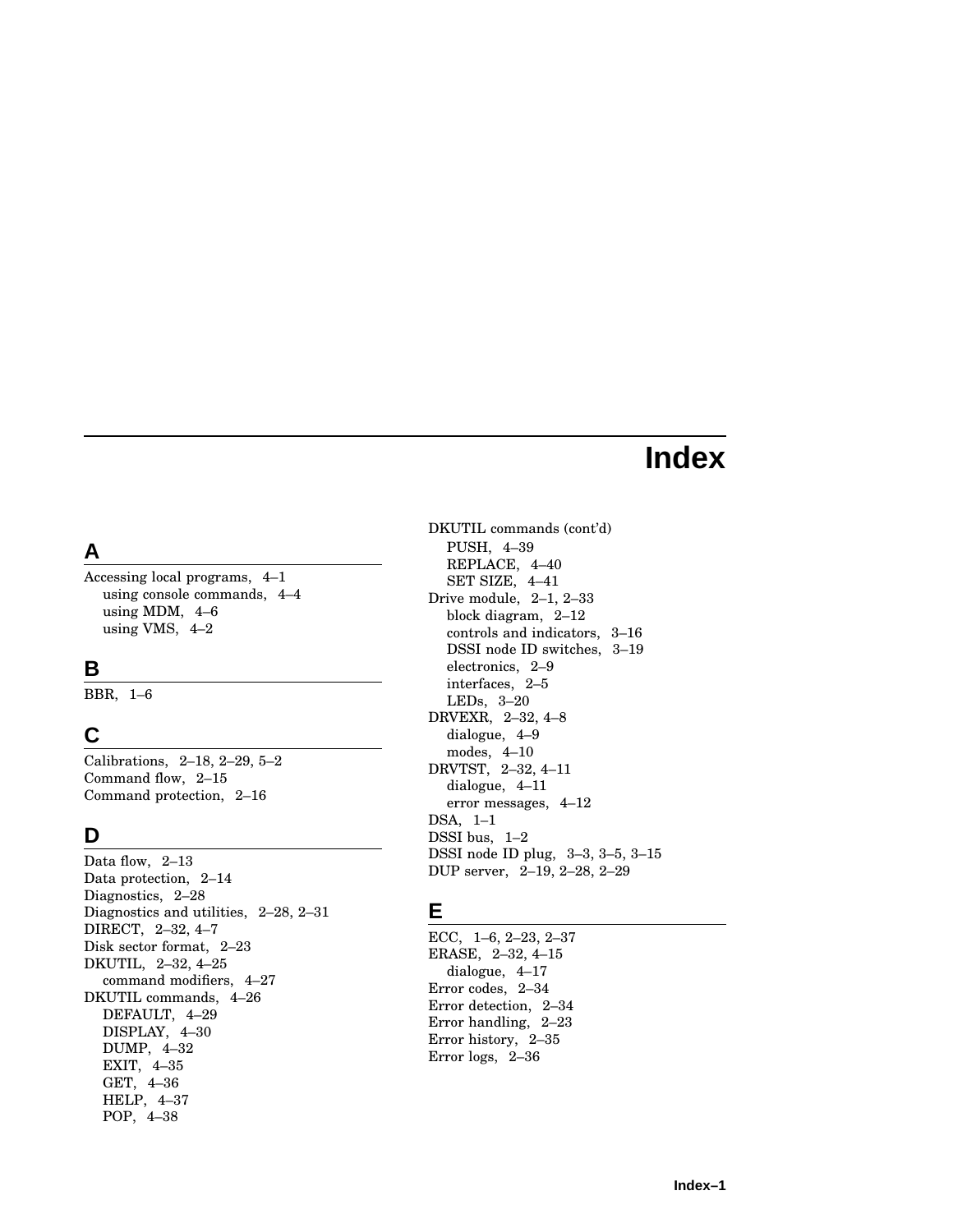## **F**

Failure indications, 5–3 Fault LED, 2–33, 3–1, 3–4, 3–6, 3–16, 5–3 Firmware structure, 2–17

#### **H**

HDA, 2–1, 2–3 HISTRY, 2–32, 4–14

#### **I**

ISE, 1–2

#### **M**

MSCP error logs, 2–36 Bad Block Replacement Summary, 2–36 Read/Write Error Log, 2–36 Servo Performance Warning, 2–36 MSCP server, 1–2, 2–19 Multihost, 1–6, 2–20, 2–29

#### **O**

OCP, 3–1 for BA200 series enclosure, 3–2 for BA400 series enclosure, 3–5 Operator control panel, 2–33, 3–1

## **P**

PARAMS, 2–18, 2–32, 2–34, 4–42 PARAMS commands, 4–43 EXIT, 4–43, 4–44 HELP, 4–43, 4–45 LOCATE, 4–43, 4–46 SET, 4–43, 4–47 SET and SHOW parameters, 4–48 SHOW, 4–43, 4–49 SHOW classes, 4–50 STATUS, 4–43, 4–52 WRITE, 4–43, 4–54 ZERO, 4–43, 4–56

Periodic tests, 2–18, 2–29, 5–2 POST, 2–28, 5–2 PRFMON, 2–32

#### **R**

RBN, 2–22 RCT cache, 1–6 RCT caching, 2–22 Read cache, 2–22 Ready LED, 3–4, 3–6, 3–16, 5–3 Request fragmentation, 1–6, 2–21 RF31 ISE description, 1–3 specifications, 1–7 RF31F, 1–1 RF31F ISE specifications, 1–7 RF31T, 1–1 RF35/RF31T ISE description, 1–4 specifications, 1–10 RF36 ISE description, 1–4 specifications, 1–14 RF72 ISE description, 1–5 specifications, 1–18 RF73 ISE description, 1–5 specifications, 1–21 RF74 ISE description, 1–5 specifications, 1–24

#### **S**

SCA, 1–2 Sector format, 2–23 Sector header process, 2–24 Seek ordering, 1–6, 2–21 Service plans BASIC service, 6–1 Carry-in service, 6–2 DECmailer, 6–2